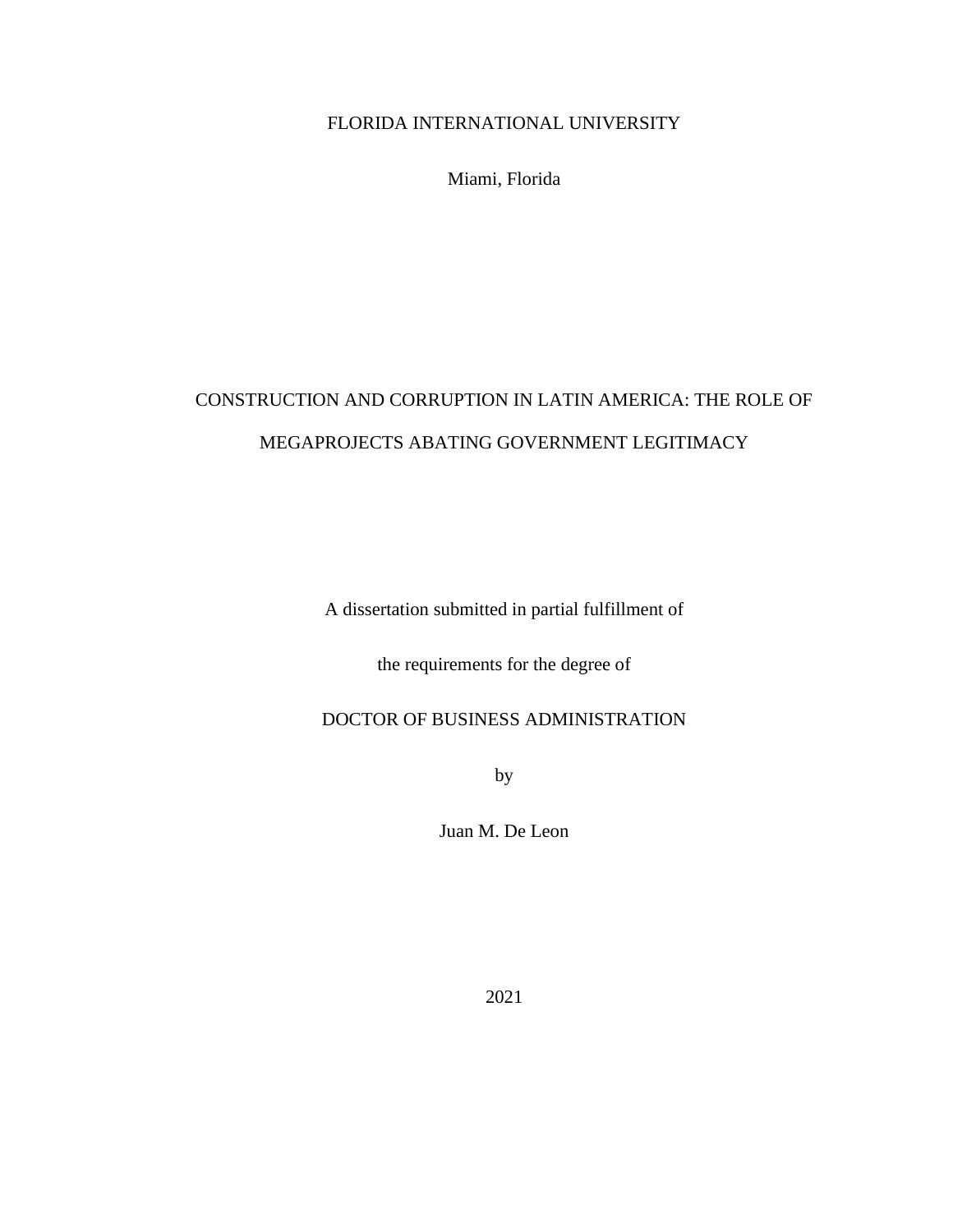To: Interim Dean William Hardin College of Business

This dissertation, written by Juan M. De Leon, and entitled Construction and Corruption in Latin America: The Role of Megaprojects Abating Government Legitimacy, having been approved in respect to style and intellectual content, is referred to you for judgment.

We have read this dissertation and recommend that it be approved.

Karlene Cousins

Suchismita Mishra

Attila J. Hertelendy

Sumit K. Kundu, Co-Major Professor

\_\_\_\_\_\_\_\_\_\_\_\_\_\_\_\_\_\_\_\_\_\_\_\_\_\_\_\_\_\_\_\_\_\_\_\_\_\_\_

\_\_\_\_\_\_\_\_\_\_\_\_\_\_\_\_\_\_\_\_\_\_\_\_\_\_\_\_\_\_\_\_\_\_\_\_\_\_\_

\_\_\_\_\_\_\_\_\_\_\_\_\_\_\_\_\_\_\_\_\_\_\_\_\_\_\_\_\_\_\_\_\_\_\_\_\_\_\_

\_\_\_\_\_\_\_\_\_\_\_\_\_\_\_\_\_\_\_\_\_\_\_\_\_\_\_\_\_\_\_\_\_\_\_\_\_\_\_

\_\_\_\_\_\_\_\_\_\_\_\_\_\_\_\_\_\_\_\_\_\_\_\_\_\_\_\_\_\_\_\_\_\_\_\_\_\_\_

\_\_\_\_\_\_\_\_\_\_\_\_\_\_\_\_\_\_\_\_\_\_\_\_\_\_\_\_\_\_\_\_\_\_\_\_\_\_\_

\_\_\_\_\_\_\_\_\_\_\_\_\_\_\_\_\_\_\_\_\_\_\_\_\_\_\_\_\_\_\_\_\_\_\_\_\_\_\_

George M. Marakas, Co-Major Professor

Date of Defense: May 21, 2021

The dissertation of Juan M. De Leon is approved.

 Interim Dean William Hardin College of Business

Andrés G. Gil Vice President for Research and Economic Development and Dean of the University Graduate School Florida International University, 2021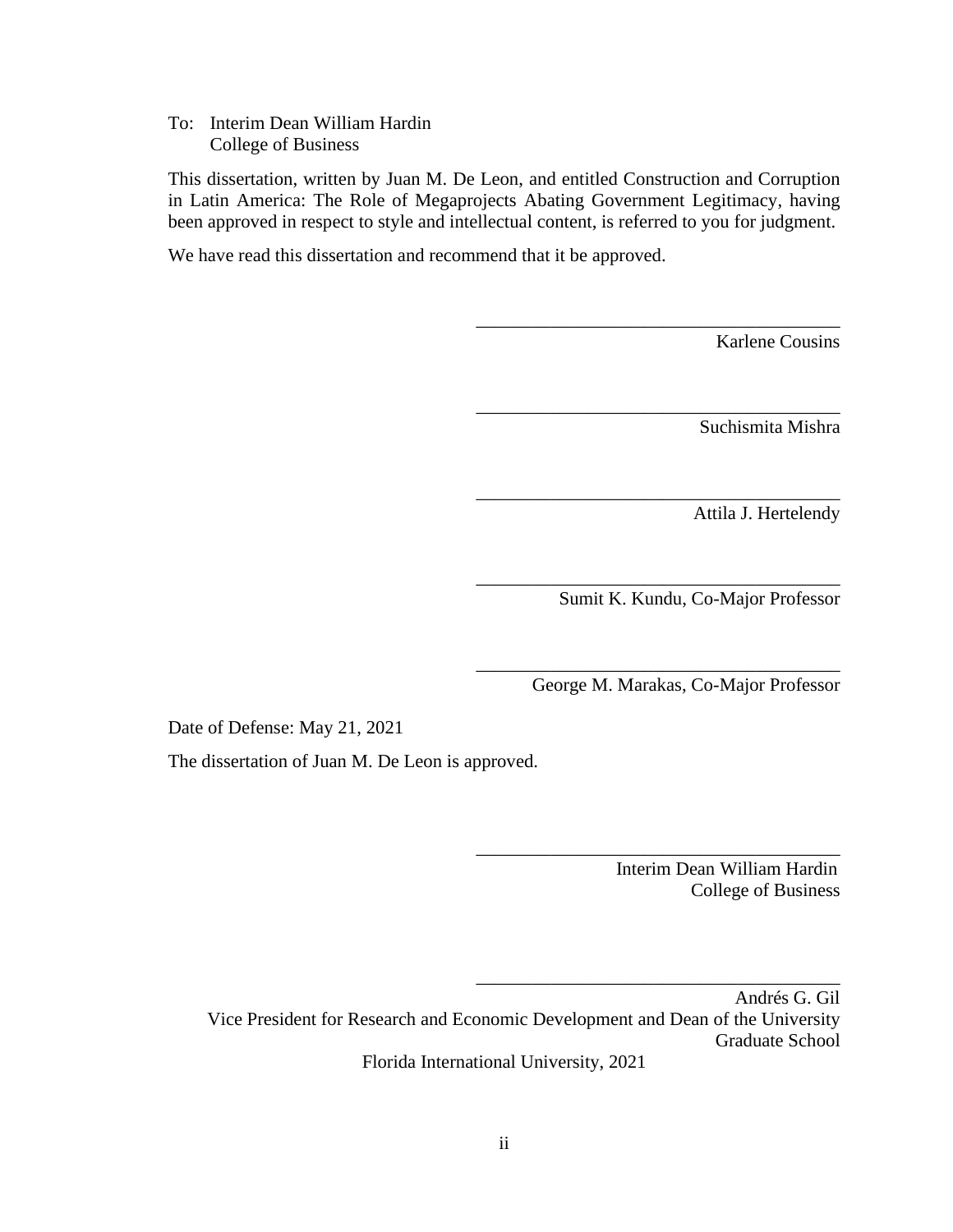## ABSTRACT OF THE DISSERTATION

## CONSTRUCTION AND CORRUPTION IN LATIN AMERICA: THE ROLE OF MEGAPROJECTS ABATING GOVERNMENT LEGITIMACY

by

Juan M. De Leon

Florida International University, 2021

Miami, Florida

Professor George Marakas, Co-Major Professor

Professor Sumit K. Kundu, Co-Major Professor

Corruption has always been present in construction on different levels and scales, no matter where building infrastructure occurs. In Latin America, the cultural context emanating from the consolidation of democracies appears to have avoided the provision of good governance and the stability of institutional Legitimacy. This research intends to show that when there are large-scale construction projects or megaprojects, there is an augmentation in the activities that conduce to government corruption. The question is, what are the conditions that contribute to increasing government corruption in Latin America? Furthermore, a purpose equally important is to demonstrate that politicians sometimes abuse institutional Legitimacy by hiding behind this imaginary shield to collude in corruption. They achieve this by controlling popular public opinion while simultaneously eroding the principles of separation of powers and checks and balances mechanisms to circumvent the law. This qualitative research is a multiple case study using secondary data from academic and specialized journalism articles published in the

iii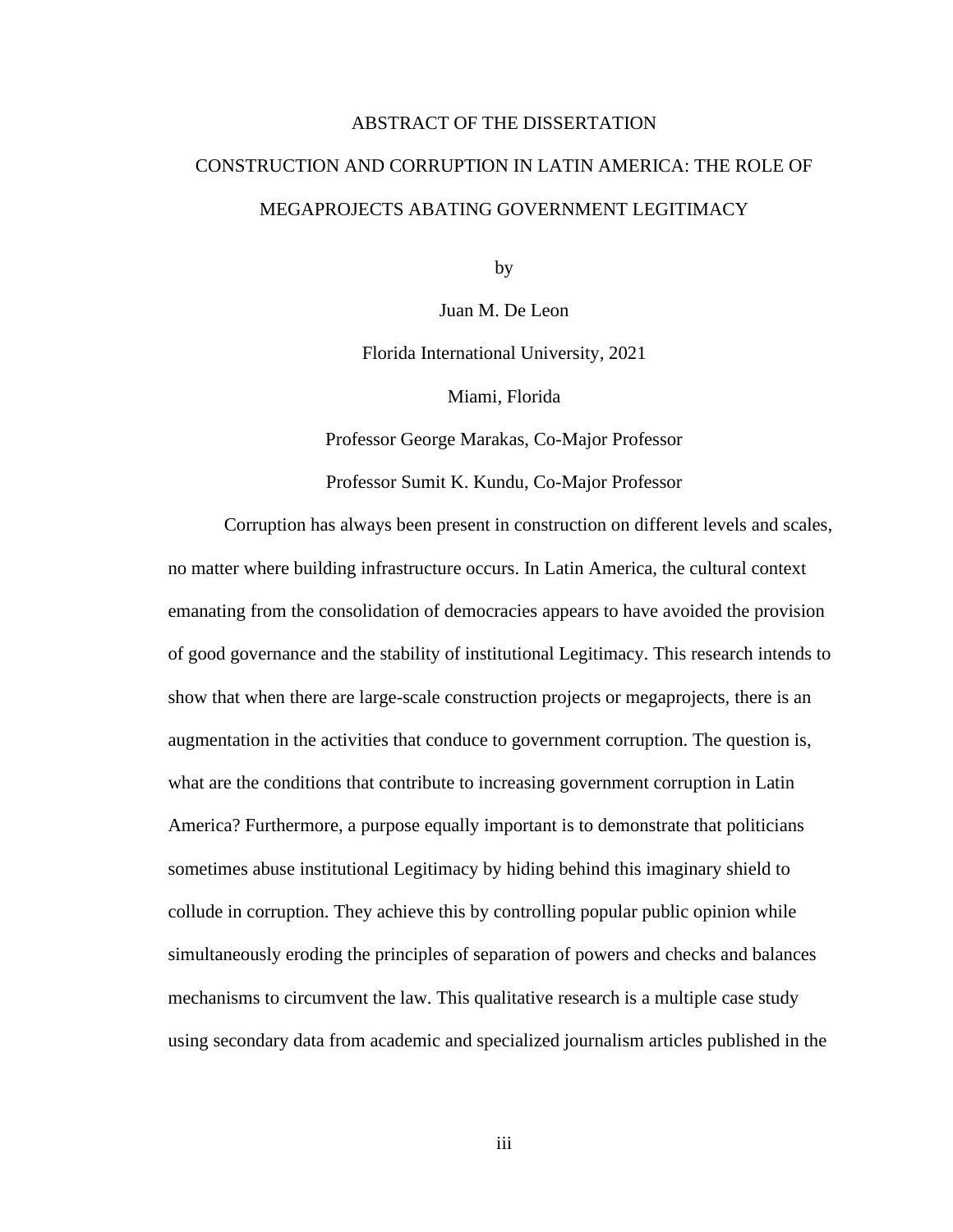United States, Argentina, Brazil, and other Latin American countries during the last fifteen years. The coding technique detected striking power features to compel theory: Government corruption goes hand in hand with grand construction, particularly when institutions' Legitimacy suffers manipulation.

Key Words: Corruption, corrupt context, megaprojects, Legitimacy, institutions.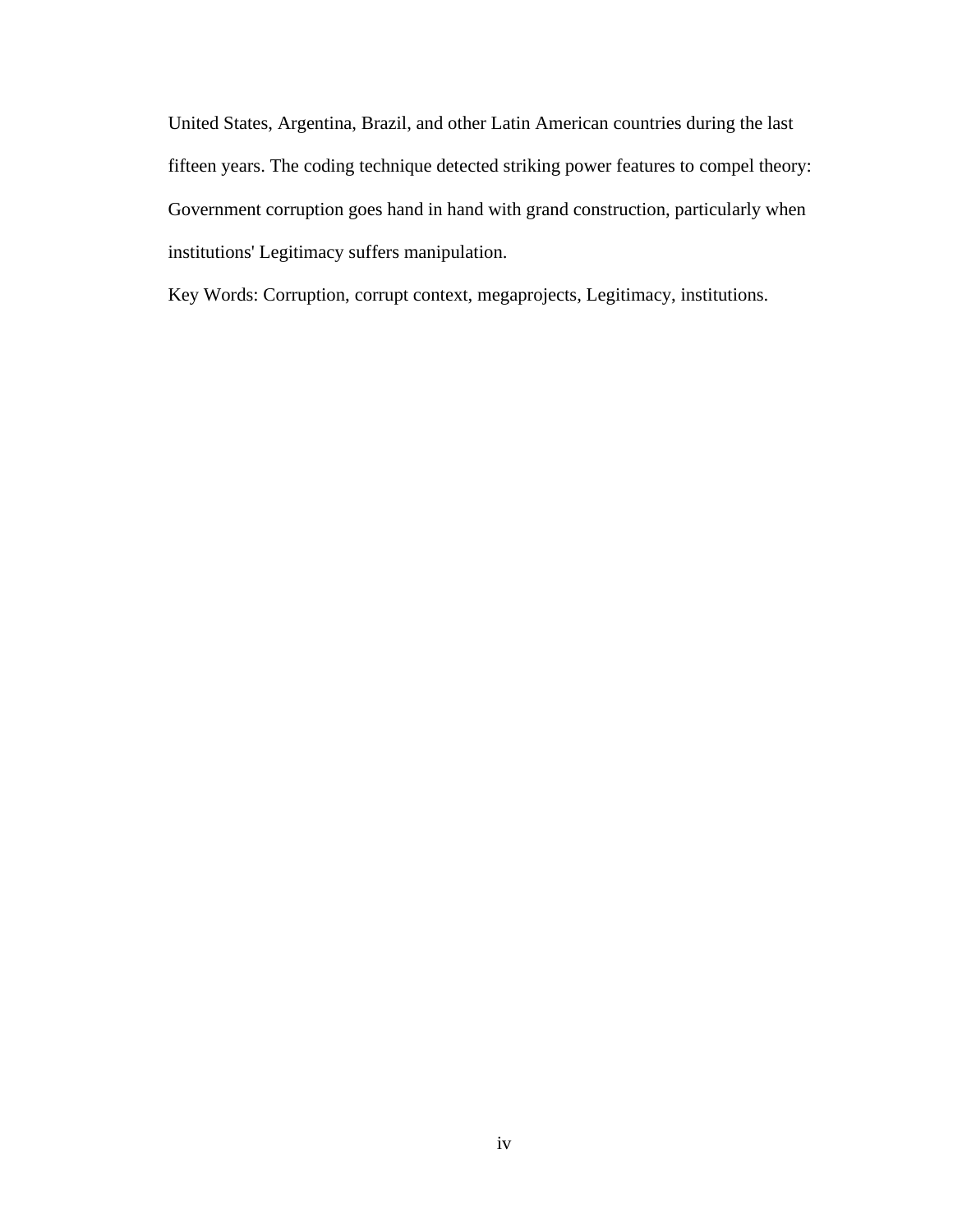| <b>CHAPTER</b> |                                                               | PAGE |
|----------------|---------------------------------------------------------------|------|
| Ι.             |                                                               |      |
| Π.             | Literature Review, Institutions, Legitimacy, and Corruption 7 |      |
| III.           |                                                               |      |
| IV.            |                                                               |      |
| V.             |                                                               |      |
| VI.            |                                                               |      |
| VII.           |                                                               |      |
| VIII.          |                                                               |      |
| IX.            |                                                               |      |
| X.             |                                                               |      |
| XI.            |                                                               |      |
| XII.           |                                                               |      |
|                |                                                               |      |
|                |                                                               |      |
|                |                                                               |      |
|                |                                                               |      |

## TABLE OF CONTENTS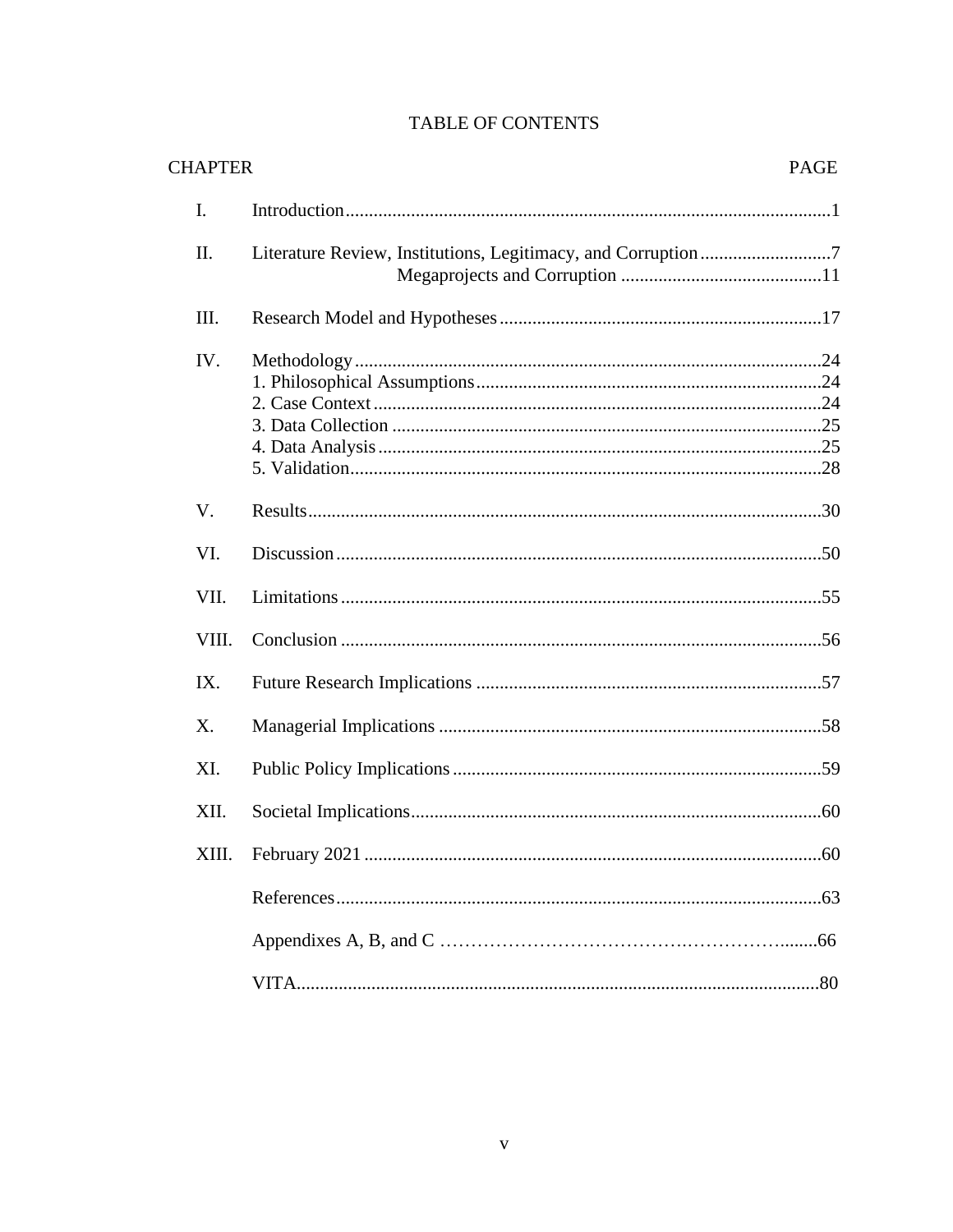### **LIST OF TABLES**

| <b>TITLE</b> | PAGE |
|--------------|------|
|              |      |
|              |      |
|              |      |
|              |      |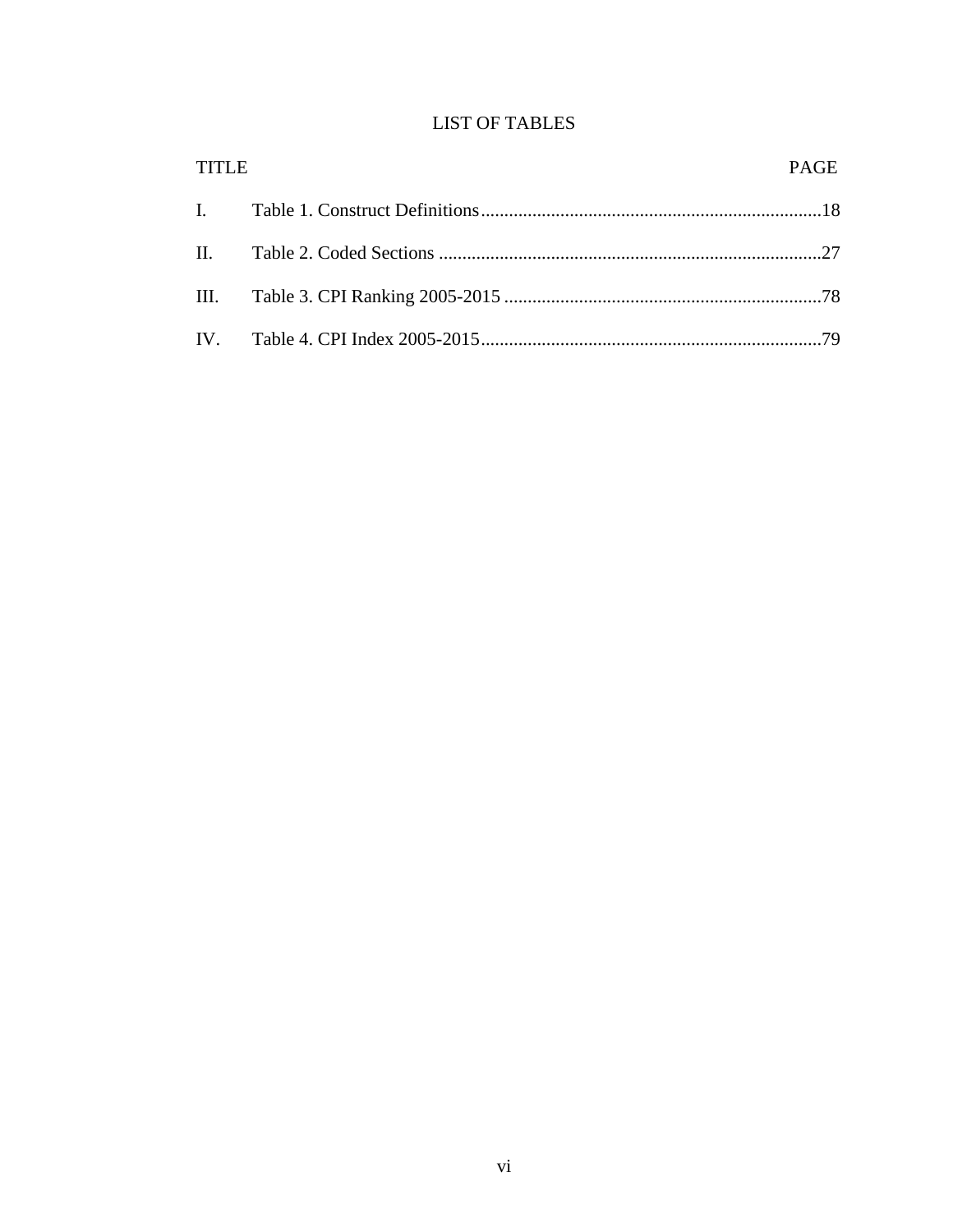## LIST OF FIGURES

| <b>TITLE</b>   | <b>PAGE</b> |
|----------------|-------------|
| $\mathbf{I}$ . |             |
| П.             |             |
| Ш.             |             |
| IV.            |             |
| V.             |             |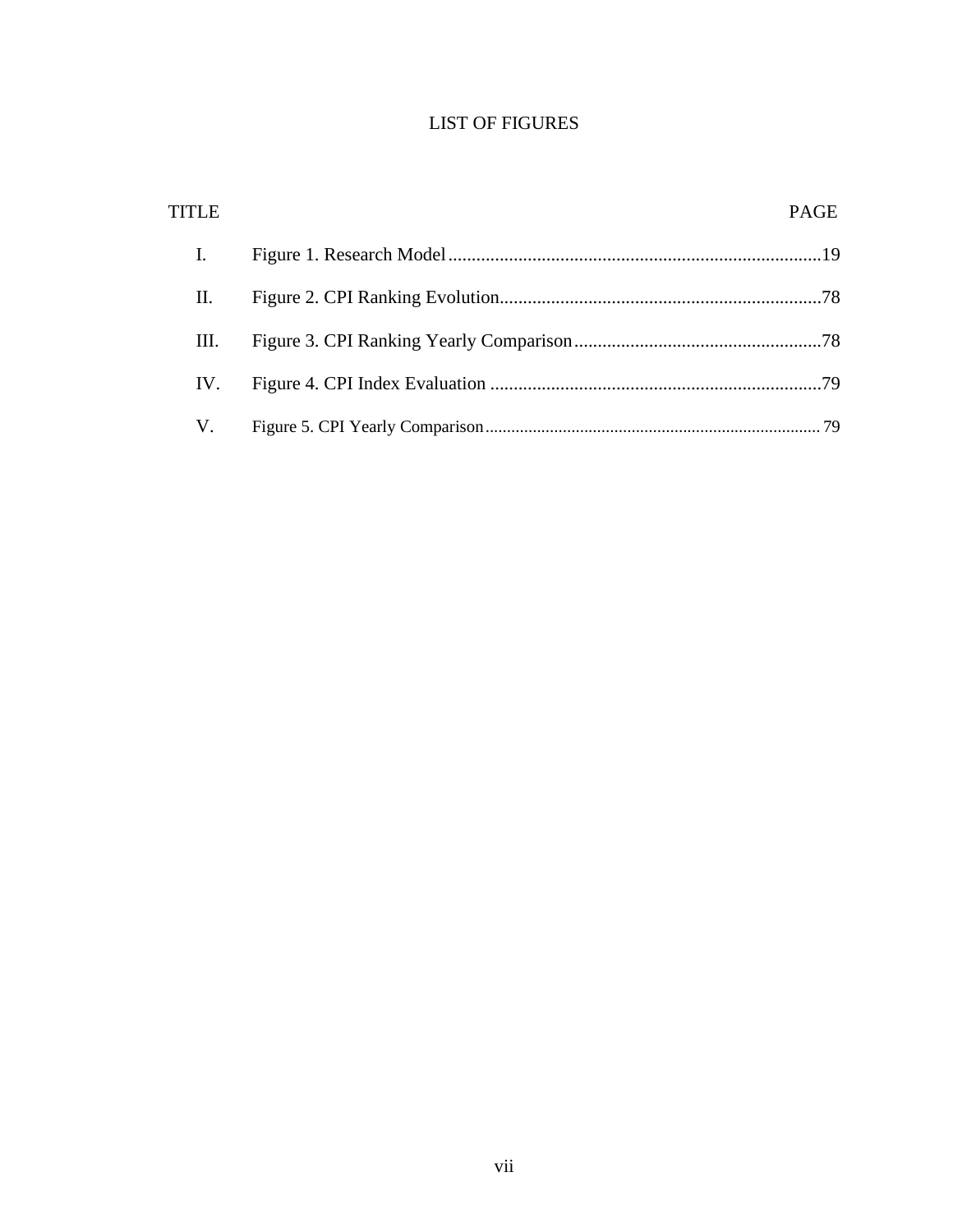#### **I. Introduction**

There is cumulative evidence that points to the increase of government corruption in Latin America where megaprojects are present. Construction, one of civilization's oldest industries, inspires unique attraction to governments looking to build spectacular infrastructure megaprojects. Beyond the visibility and fame that result from the execution of large projects, the seduction of funds circling all along the construction cycle is often conducive to corrupt and fraudulent practices between contractors and government officials.

Between \$340 and \$400 Billion annually have deviated from infrastructure megaprojects to corrupt government officials in countries worldwide. (Sohail and Cavill, 2008.) In Latin America, this is no exception. From the early 2000s, many Latin American countries began economic development plans that included significant infrastructure investments across the continent to grow regional economies. In this study on Latin America, our focus is on Argentina, Brazil, Colombia, Dominican Republic, Panama, and Perú between 2005 and 2015. These are examples of countries that have systematically planned infrastructure, allocated funds for long-term execution work, and developed megaprojects that resulted in massive corruption involving government officials. In the instances of Argentina and Brazil, these two countries are home to networks of multinational construction companies that have performed construction jobs beyond their boundaries and pervaded their neighbors with the same lawbreaking illnesses. Therefore, Brazil and Argentina receive special attention.

"Institutionalization is a process. It is something that happens to an organization over time, reflecting the organization's distinctive history, the people who have been in it,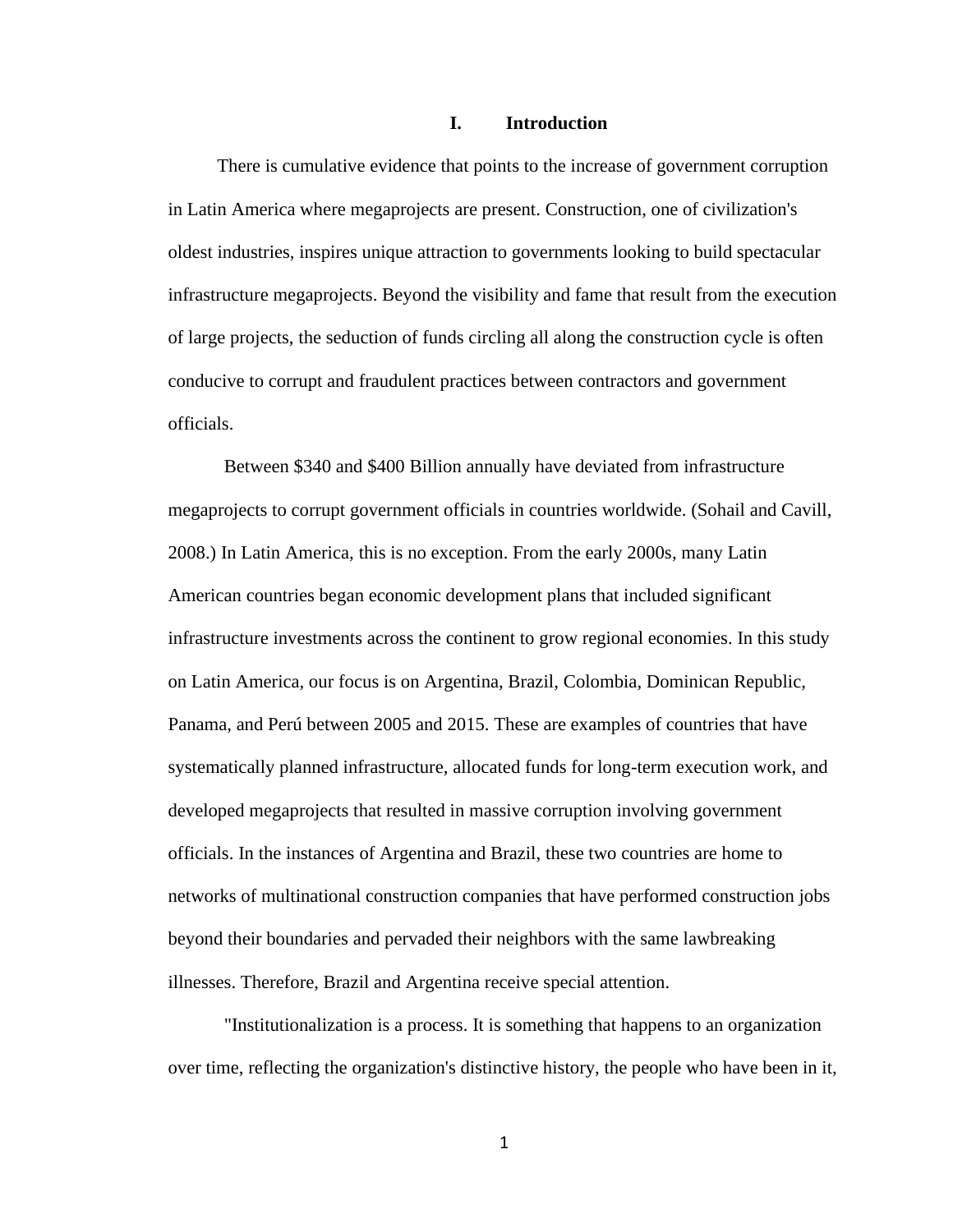the groups it embodies and the vested interests they have created, and the way it has adapted to its environment (Selznick, 1957, p 16-17)". Historical institutionalists (Keohane, 1989; Krasner, 1983) remain focused on the historical perspectives of the attributes of institutions rather than implementing "rational choice economic models" like other theorists (Moe, 1990; Rittberger, 1993) to compare outcomes. Nevertheless, Moe (1990, p. 221) argued that political decisions are characterized as being "fundamentally about the exercise of public authority" which involves usage of "unique coercive powers." (Scott, 2008)

Political institutions are the government's management structures that conceive, prosecute, and administer laws. They, at times, act as mediators of contention between parties, issue economic and social guidelines, and dispense delegation and embodiment to the people they represent (Scott, 2008).

The quality of a democracy manifests itself by the Legitimacy of a democratic system of government in its capacity to provide "participation, competition, equality, and the rule of law" to the population (Hogstrom, 2011). However, corruption disturbs and upsets young democracies' quality and "all non-consolidated political systems" (Andreev, 2008).

Corruption due to government agents' and construction managers' collusion is a crime inflicted on all taxpayers and suffered first-hand by destitute citizens. When there is a misallocation of resources toward megaprojects, the immediate consequence of corruption is a decline of two primary government responsibilities: education and public health. However, the main economic effect of corruption is poverty. When poverty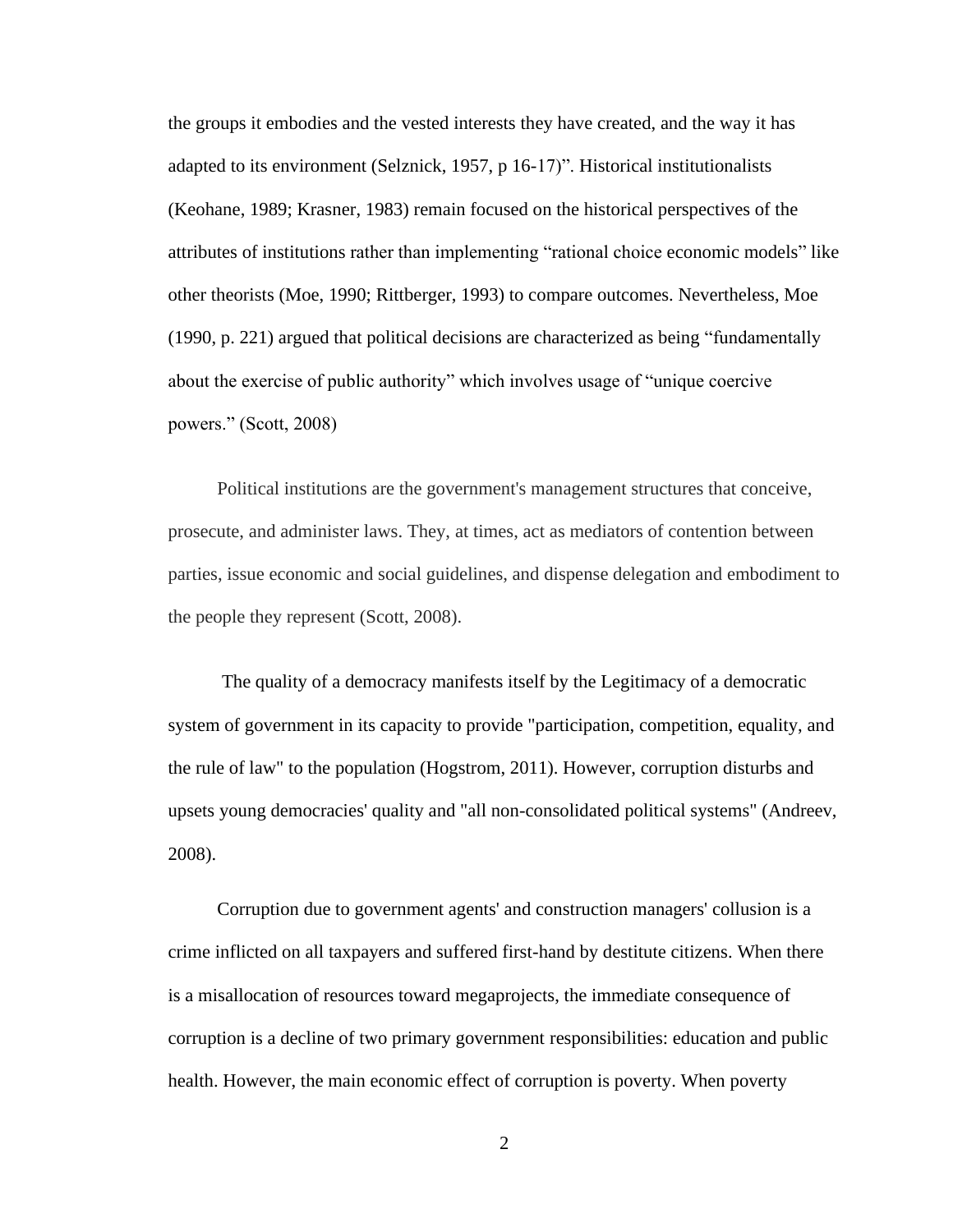transcends generations, it becomes encrusted in culture, and reverting it becomes impracticable and unfeasible. In the absence of renewed human capital, society becomes trapped.

There are no free-market mechanisms when corruption is present. The quality and cost of products and services offered by stakeholders and suppliers of the international construction industry lose relevance to the ability or willingness to engage corrupt functionaries. How to be an ethical business in a corrupt environment? Regardless of how inconvenient corruption may be, most business leaders end up unsuccessfully resisting the pressure or directly falling into temptation, perceiving themselves as casualties rather than executioners. The choices are few. Resisting corruption in a corrupt environment is a complex business dilemma. The options are: to act with "indifference," as a stakeholder that goes along while fulfilling the expectations as a supplier and the organization achieves its goals; or to be a "pragmatic" and "ethical" stakeholder who finds value in the proper organizational behavior, even if it costs you to forego business. (Velamuri, Harvey, Venkataraman, 2017, p. 4).

What makes collusion and conspiracy gears engage in creating a corrupt context? How can institutions like governments and private construction corporations adapt what is neither licit nor admissible into legitimate courses of action? How does this happen? Is this process reversible? Interestingly, Latin American governments and multinational construction companies' quasi-collective behavior in their coexistence with corruption has no foreseeable consequence or concern for accountability. The immense power given by the combination of money and votes could combine in people's heads to make them feel invincible or unaccountable. The quality of democracy of some political regimes in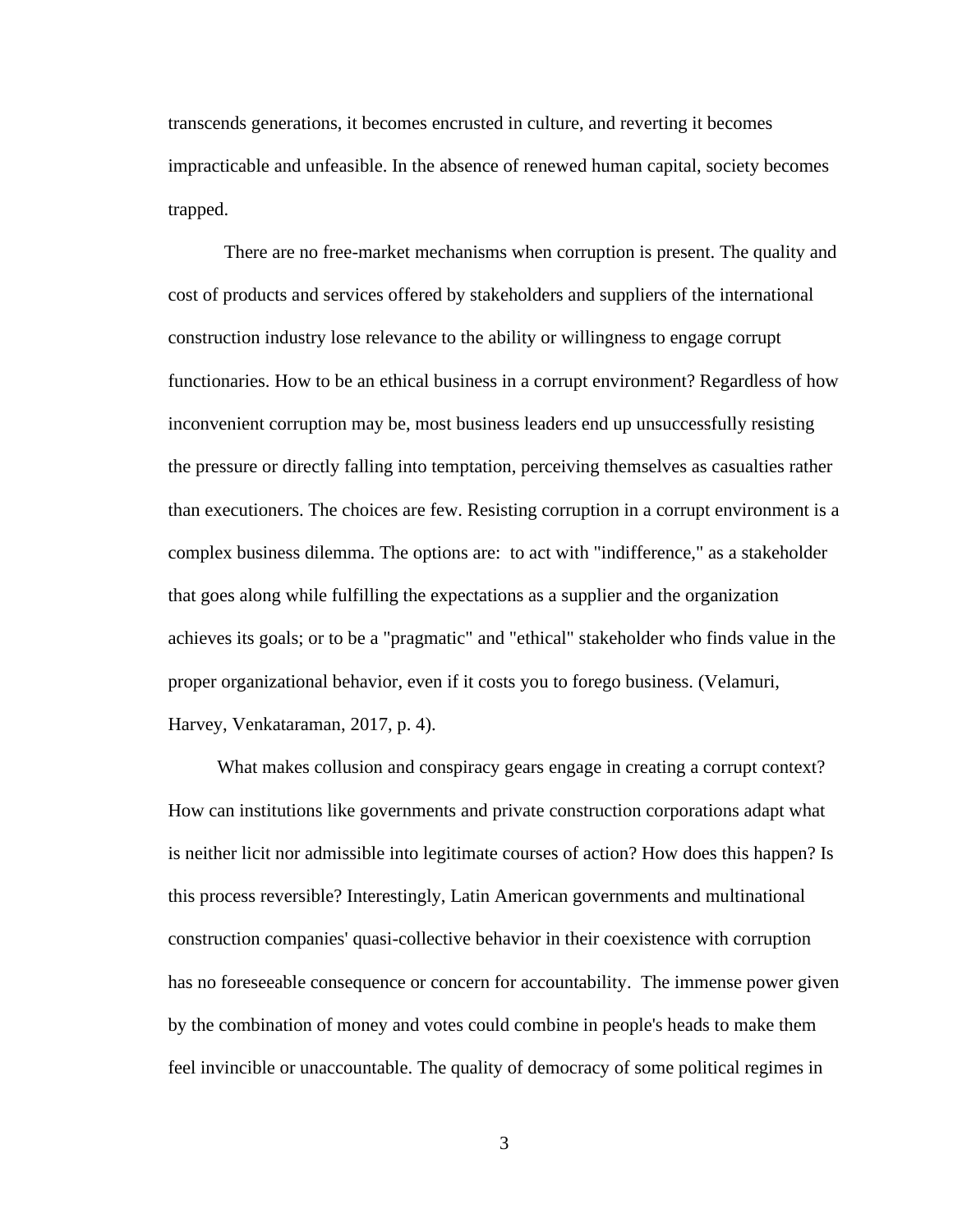Latin America suffered significant setbacks during the decade studied in this research due to corruption scandals.

According to Andreev (2008), the specific mechanism which solidifies the quality of a new democracy is its acquired Legitimacy. Legitimization is a means of gathering support for the regime. Currently, there is a broad and unlimited acceptance that corruption in all its forms and expressions brings about severe trouble for all "nonconsolidated political systems" (Andreev, 2008).

The questions to answer are many, but a priori, there are a few critical inquiries concerning the (expected) result of the research. If megaprojects augment government corruption, what is at work elicits such augmentation? Is this catalyst reversible, or can it work in the opposite direction, decreasing the proliferation of corruption?

Analyzing a megaproject process, which ultimately is a series of business transactions between a government and private institutions, we need to look for factors and conditions that cradle a corrupt context. Institutions draw acceptability and credibility from their Legitimacy. Legitimacy is a widespread recognition or premise that an institution's endeavors are convenient, legitimate, functional, and fitting within an ethical framework of rules and criteria, codes, and standards. Legitimacy is a viewpoint because it portrays an answer, a reply of the beholders to the institution as they perceive it. In this context, Legitimacy is owned "objectively" but generated "subjectively." (Suchman, 1995, p. 574).

From a resource-dependent perspective of organizations, Legitimacy's perception may be one of many resources that an organization withdraws from its surrounding domain. However, Legitimacy is not a product to be had or traded from the institutional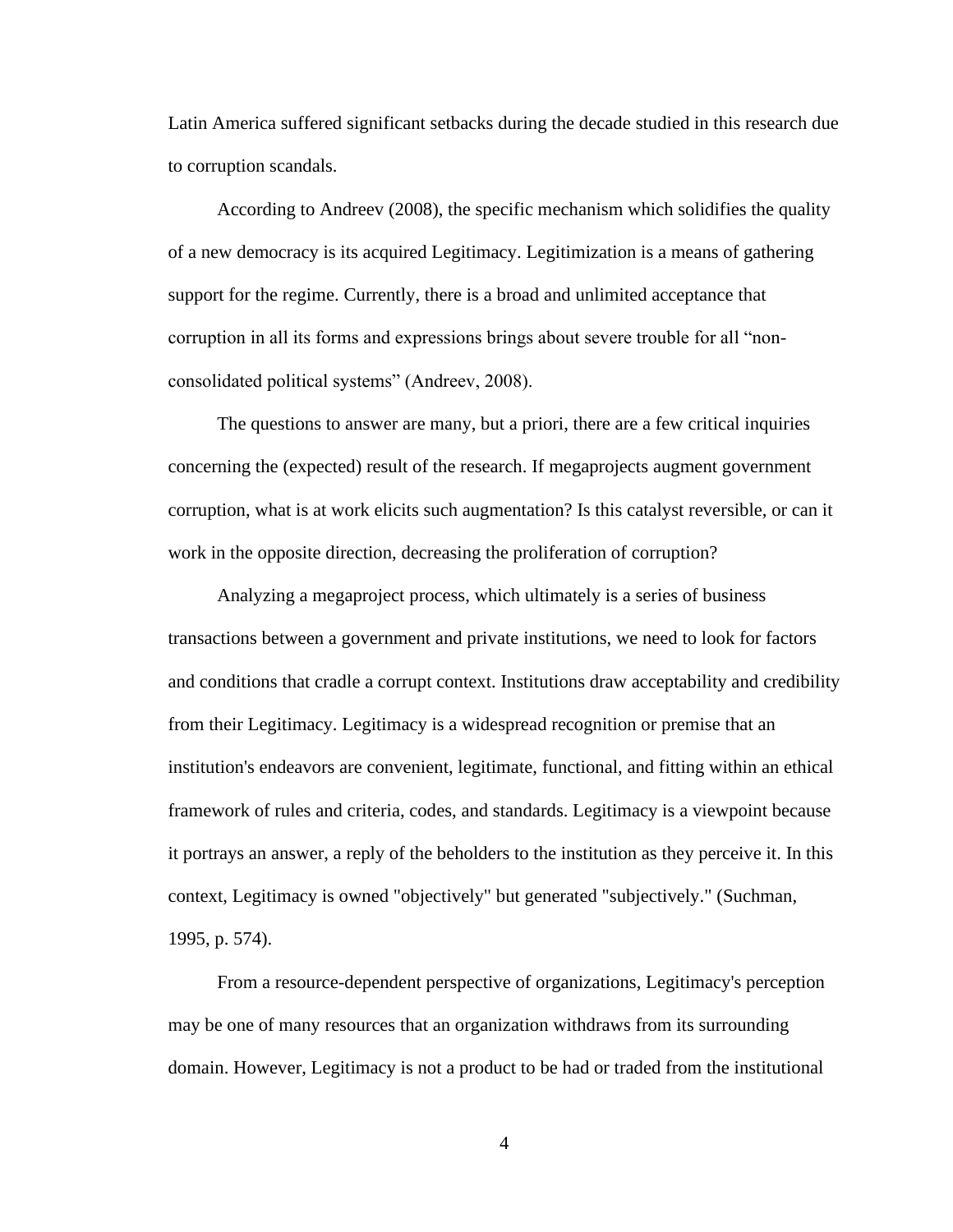view. Instead, it is a state of being that shows presumed balance and harmony with applicable statutes and laws, regulatory bodies and in consonance with culture and tradition. Therefore, Legitimacy is not part of the production process but a value to be exhibited and made viewable to all parties.

Then, if a corrupt context emerges from the business association of construction companies' executives and government officials, there is an abuse of confidence in the Legitimacy of their institutions. They use their institutions' Legitimacy as a shield to engage in corrupt, fraudulent, and collusive practices.

The decade 2005-2015 focused on this research shows a dynamic nature of institutional Legitimacy. Rampant corruption spread out, covered by a screen of masked Legitimacy. The institutions, at face value, gave corrupt executives and officials the protection they felt sufficient to keep them safe from legal trouble. This decade was a period of economic expansion in Latin America, generated by high commodity prices and sustained demand from China, India, and Eastern European countries. The need for foreign financing was inexistent. Commodities such as agricultural products (soybean, corn, and wheat); energy products including oil and gas; and mining products such as copper, iron ore and steel, lithium, and molybdenum were in sustained demand. These conditions did not last. The cycle ended with a former president in jail, other presidents and ministers prosecuted, and many construction company executives in similar situations. Many prosecutions in as many as ten Latin American countries promised to put more politicians and business managers in jail.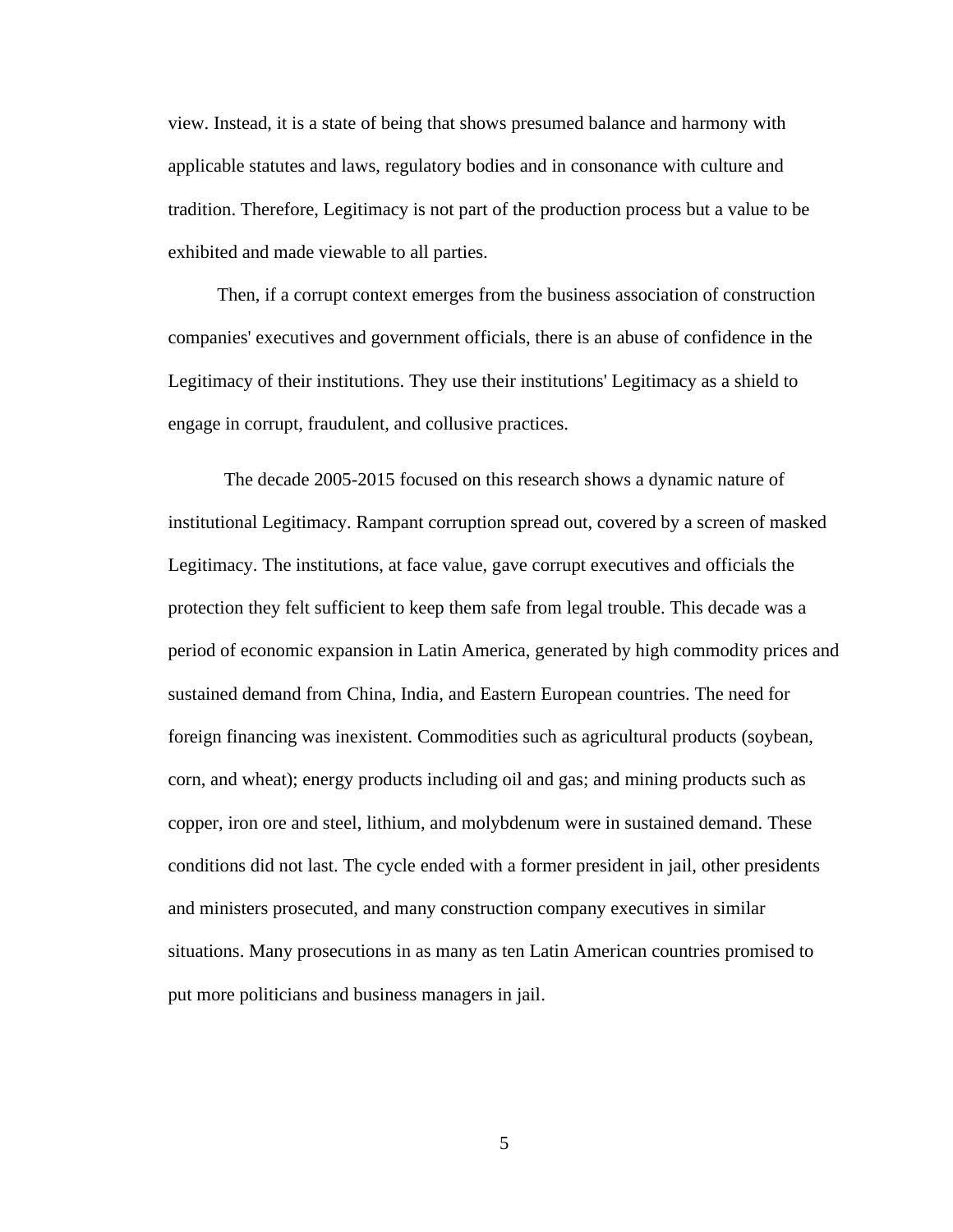Legitimacy, then, is the beholders' perception or point of view that may change over time. This dynamic nature of Legitimacy is indeed emerging from its roots. Therefore, institutions must manage the evolution of public perception by maintaining the citizenry interested in their causes and endeavors, showing compliance with rules, regulations, and enforcement of the law, and keeping their constituent's and stakeholders' trust and confidence.

Project management authors have avoided confronting the reality of corruption in the international construction industry. There is abundant literature about corruption in big construction, authored mainly by economists and international legal and political science scholars. Most solutions and recommendations put forward in the extant literature have to do with limiting governmental institutions' decision-making power, monitoring the contractual and payment processes, and involving local communities from the planning stages to completing a megaproject. Truly little, if anything, has been suggested to fix corruption emanating from the construction sector. Project management authors should concern deeper in contributing to the cause of reducing corruption in construction for the preservation of their industry.

Nevertheless, the concern goes beyond the ethical aspects of conducting business in a corrupt environment. It concentrates on institutional weaknesses and failures, looking to explain the expansion of corruption crimes when there was a surge of megaprojects in the region.

Therefore, in the context of this research, for the countries now studied during the decade 2005-2015, the first research question is: What is the cause of depressed government legitimacy? Ultimately, we look to see the sources and the effects of the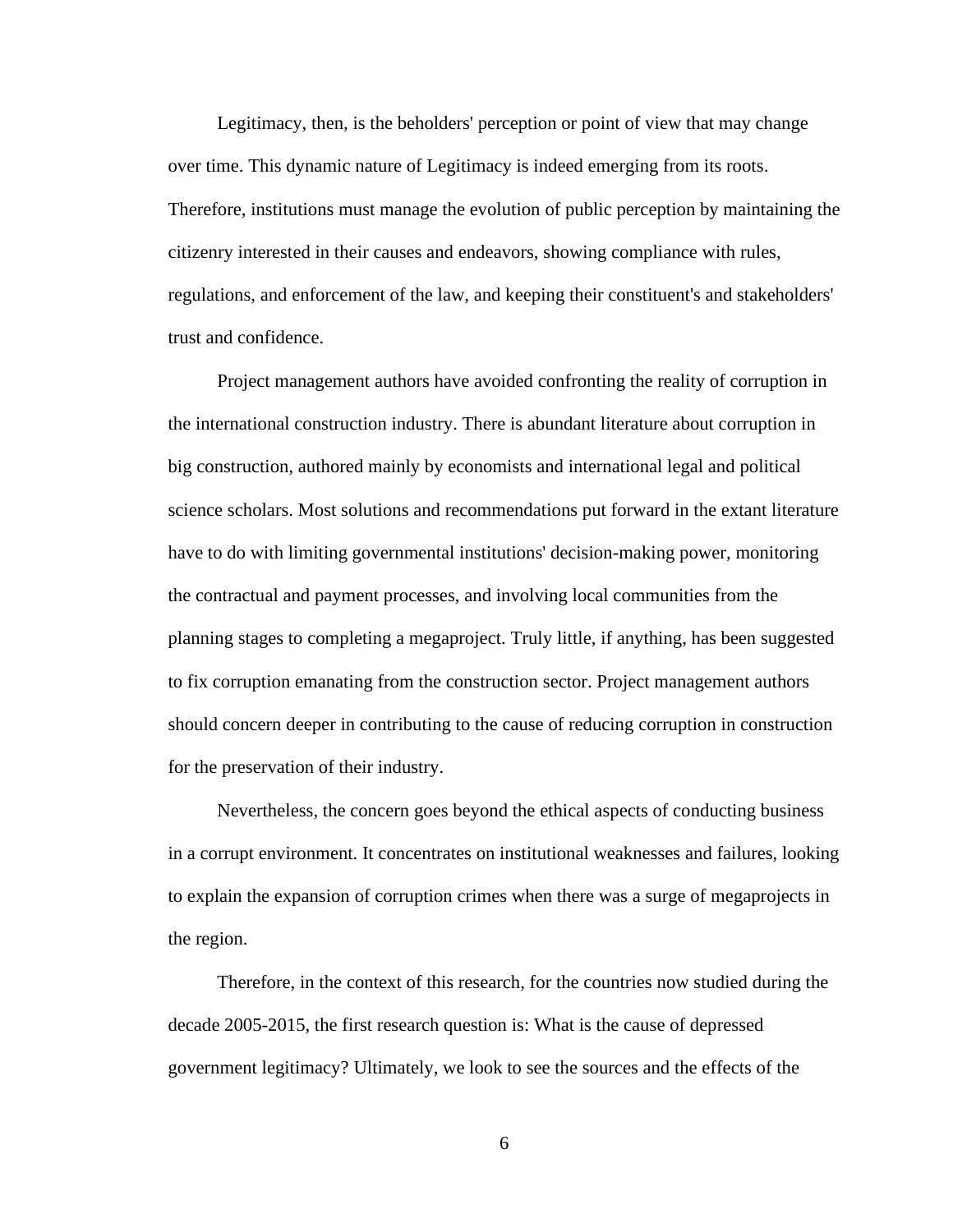dissemination of corruption on the Legitimacy of government institutions. The main research question focuses on the genesis of corruption from a weak institutional framework as a Legitimacy deterrent. Megaprojects appear to be a main driver of corruption. The second research question focuses on explaining the origin and nature of government corruption in megaprojects: What factors provide favorable conditions to develop government corruption in megaprojects?

Once we have answered these questions, we can then proceed to analyze the effect of government corruption in megaprojects over the Legitimacy of governmental institutions. Corruption erodes Legitimacy and depletes the quality of democratic regimes and their governmental institutions. (Seligson, 2002; Andreev, 2008). If megaprojects act as catalysts that increase government corruption activities, then does government corruption in megaprojects cause a decline in government legitimacy?

## **II. Literature Review Institutions, Legitimacy, and Corruption**

Government institutions directly affect the business climate and life of a country. Government institutions set the rules in which an orderly society obeys and ultimately decides and administers the laws for those that do not obey. Institutions that consistently focus on the rule of law, political participation, and their citizens' economic well-being develop strong Legitimacy, "providing stability and meaning" over time (Scott, 2008).

The need to delineate a "qualitatively different" political view during the consolidation process of democracies has given a baseline to the concept of Quality of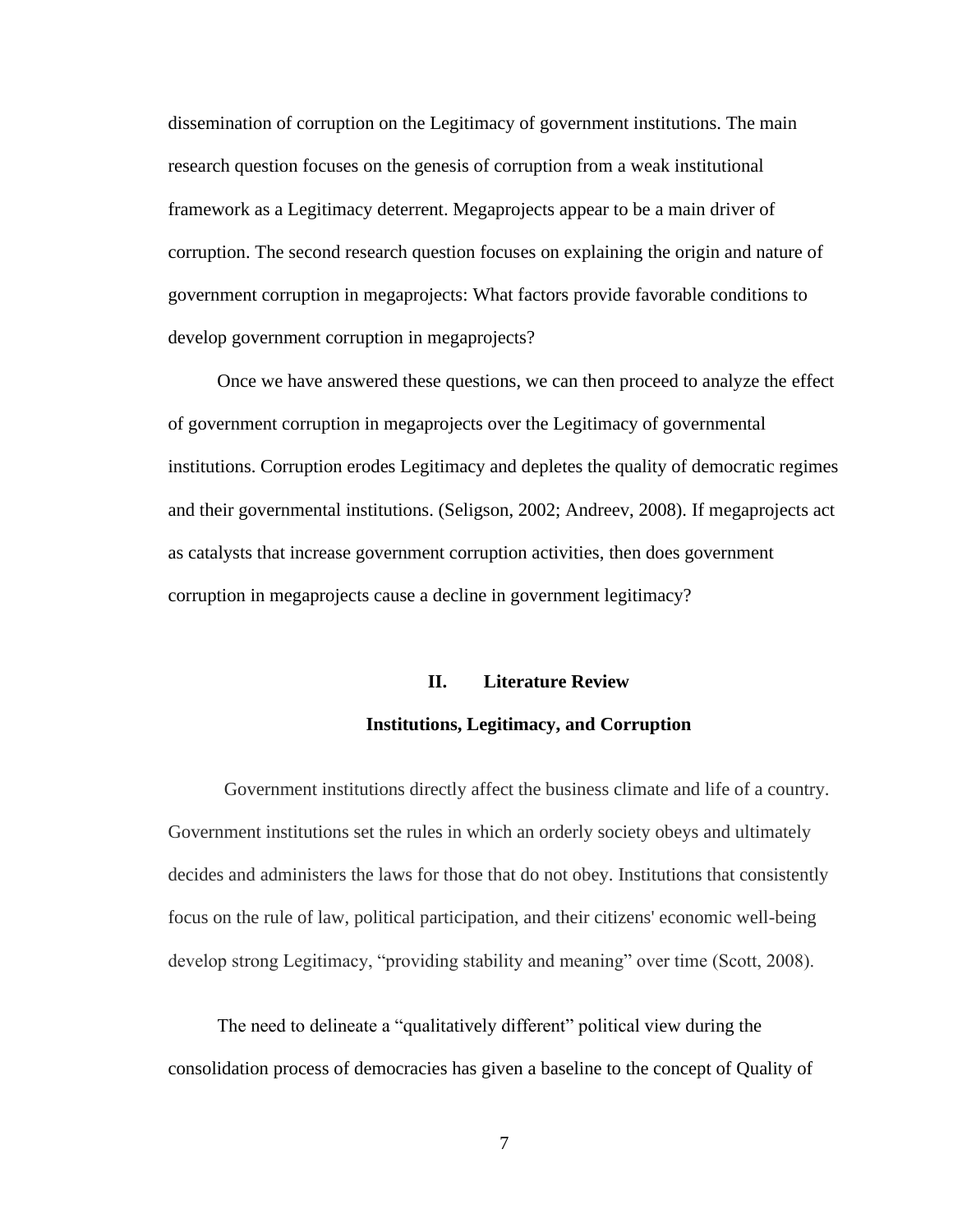Democracy. Arend Lijphart has maintained that Quality of Democracy "refers to the degree to which a system meets such democratic norms as representativeness, accountability, equality, and participation (1993, p.149)". However, any definition of Quality of Democracy should not only be fixed to any group of characteristics of a political system of liberal democracy. It should also link to the notion of "quality," as Leonardo Morlino (2003b) states. He expresses that the term "quality" emphasizes "(a) the procedure as to how to organize political policy, (b) the content of the regime's structure and policies, and (c) the results of government activity."

Therefore, one can conclude that the concept of "quality" by itself provides a substantial contribution to the "multidimensionality and diverse understanding of the concept of Quality of Democracy" (Andreev, 2008).

In consonance, most political scientists believe the quality of democracy (QoD) and corruption are many-sided and burdensome to define or narrow down in few terms. Similarly, the notion of Legitimacy is a difficult one to define because it may mean different things in different places. Academics searching for legitimacy issues in different political contexts have greatly dissented concerning what Legitimacy is or how to define it in similar terms. However, they nevertheless have coincided with the notion that Legitimacy is dependent on support, prevalent support for policymaking, personalities, and institutions. It is also essential to notice that the most significant part of this equation is the rule of law, and particularly constitutional law, as a path to entrenching and validating various channels and acts of support. According to the political context, the support provided by citizens and organizations may fluctuate greatly. Acts of government are viewed as legitimate in terms of what they accomplish ("substantive legitimacy") as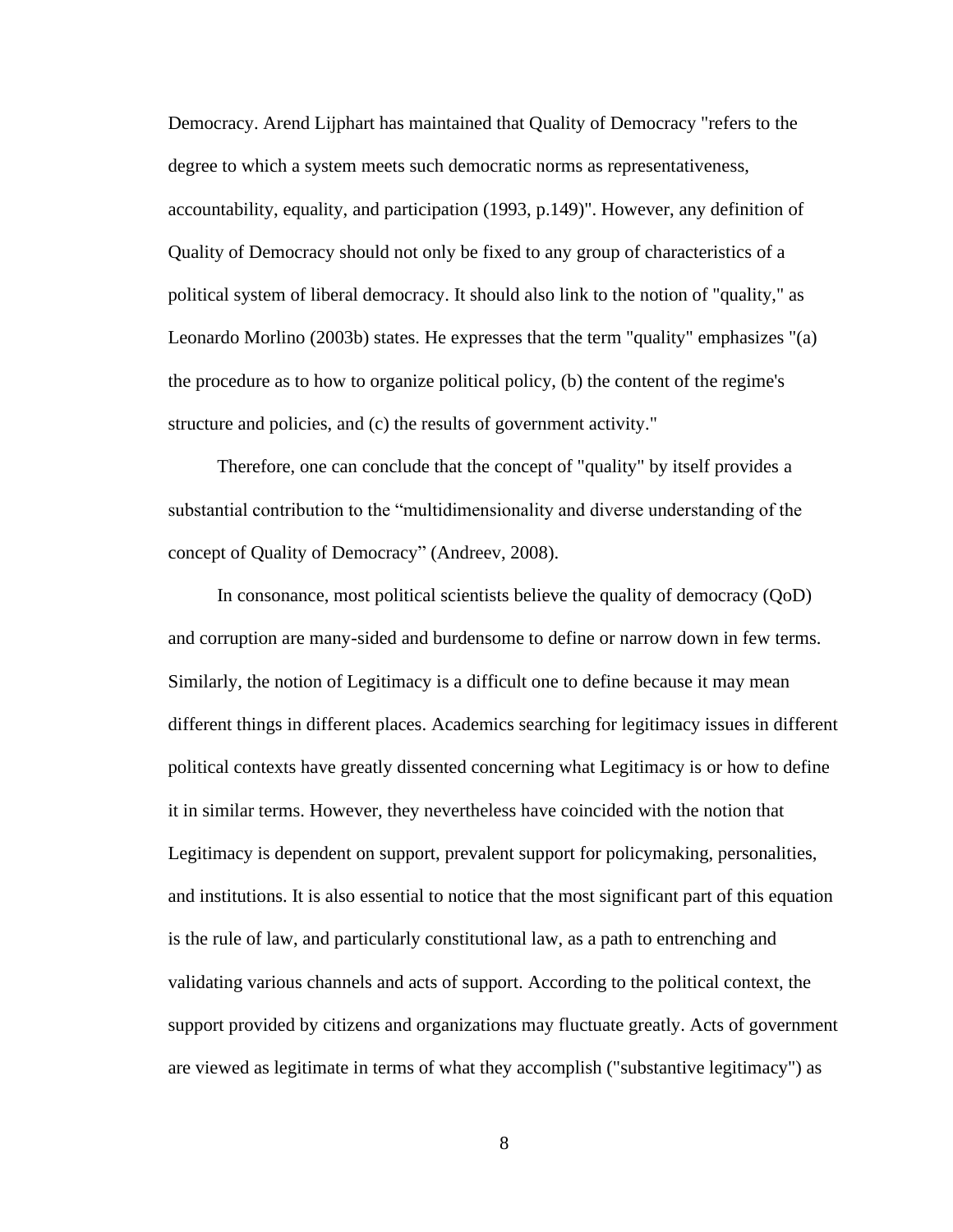well as in what way they execute them ("procedural legitimacy") (Weber, 1946). Therefore, Legitimacy insinuates the presence of a compromise between efficacy and steadiness on one side and "normative justice and political style" on the other side (Lipset, 1983; Diamond and Lipset, 1994). (Andreev, 2008).

Seymour Martin Lipset states that "Legitimacy involves the system's capacity to engender and maintain the belief that the existing political institutions are the most appropriate for society (Lipset, 1983; Diamond and Lipset 1994.) Phillippe Schmitter defines Legitimacy as a "shared expectation among actors in an arrangement of asymmetric power, such as the actions of those who rule are accepted voluntarily by those who are ruled because the latter are convinced that the actions of the former conform to the pre-established norms. Put simply, Legitimacy converts power into authority, and thereby, simultaneously establishes an obligation to obey and a right to rule (Schmitter 2001, p. 2)" (Andreev, 2008).

Altman and Perez-Linan (2002) set out to conceptualize and measure the quality of democracy in Latin America. They place their time frame after "the third wave of democratization" that took place between 1978 and 1998. "By quality of democracy is meant the extent to which any given polyarchy actualizes its potential as a political regime" (Altman and Perez-Linan, 2002). Diamond and Coppedge, similarly worded their definitions of quality of democracy as "the relative degree of democratization among countries" already labeled as polyarchies. Polyarchy is a concept conceived by the American political scientist Robert Dahl to imply the attainment of democratic institutions within a political system that contributes to the concurrence of variety of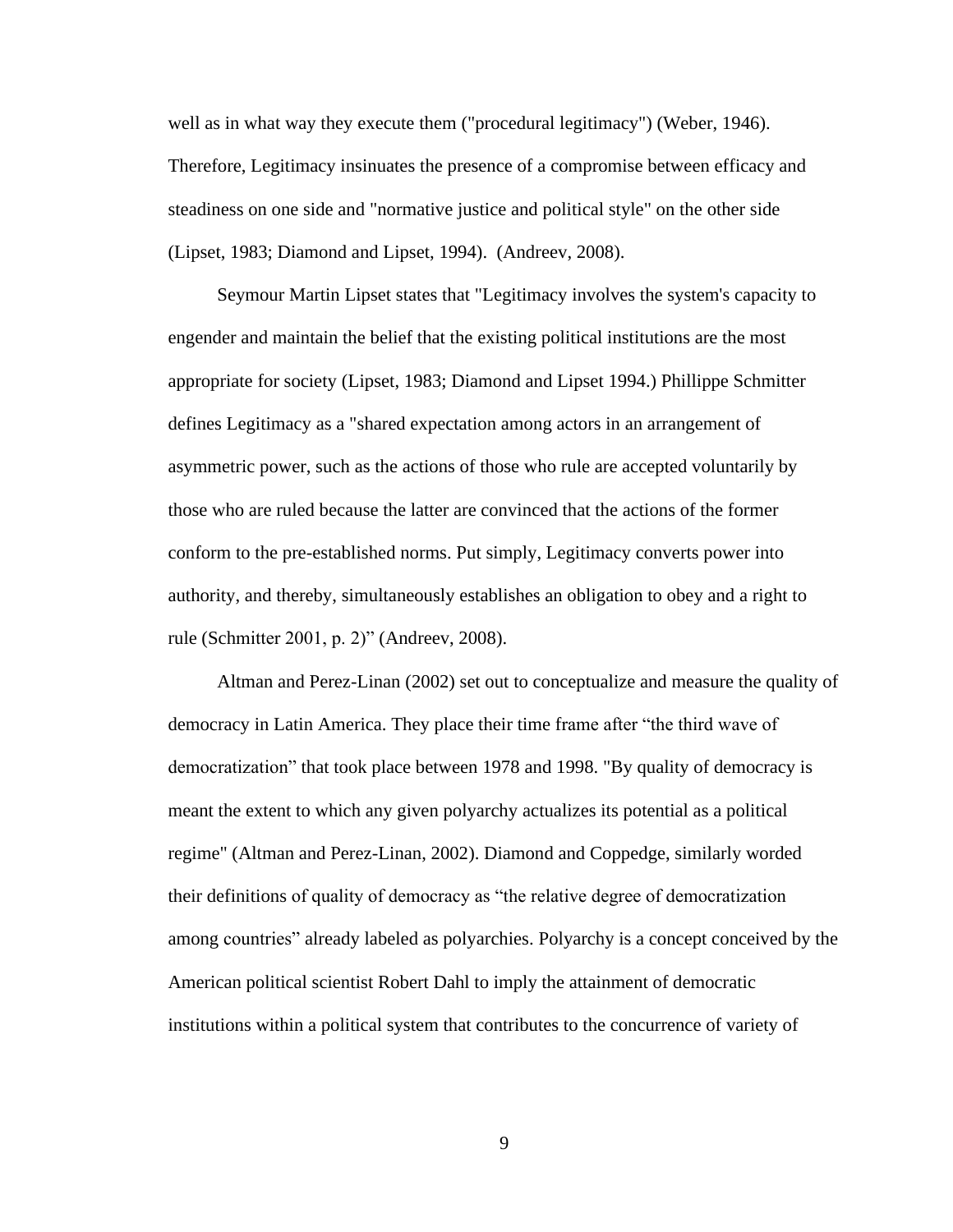players. Polyarchy, which means "the rule of many," is applied to describing the process of democratization, not democracy itself (Altman and Perez-Linan, 2002).

Polyarchies and developed political regimes are tacitly acknowledged as arrangements of formal and informal institutions molding and denoting the admittance to and practice of political power. However, formal and informal institutions' power and effectiveness rely significantly on their steadiness and normative compliance. These abilities are clear manifestations of how politicians appreciate and respect institutions. In kleptocratic or predatory regimes, those where the state's wealth is plundered by governing corrupt politicians, substantial advantages are magnified from the utilization of casual "relational systems and practices" of informal institutions (Kollner, 2013).

Andreev (2008) poses a two-sided question involving Legitimacy and QoD, on the one hand, and Legitimacy and corruption on the other. There has been a greater number of publications in terms of the consequences of corruption on the Legitimacy of firmly established and less settled regimes than those concentrating on QoD and corruption. Nevertheless, Andreev states that corruption has a negative effect on both QoD and the state's Legitimacy, whereas the link between QoD and Legitimacy is "mostly positive." He concludes that Eastern European and Latin American countries' democratization process has been negatively affected by high degrees of corruption in the two regions. However, countries that fought harder against the vice of corruption have achieved higher degrees of QoD (Andreev, 2008).

Up to about 1968, corruption was considered by some political scientists (i.e., Samuel P. Huntington) as functional to the "maintenance" of a political system. The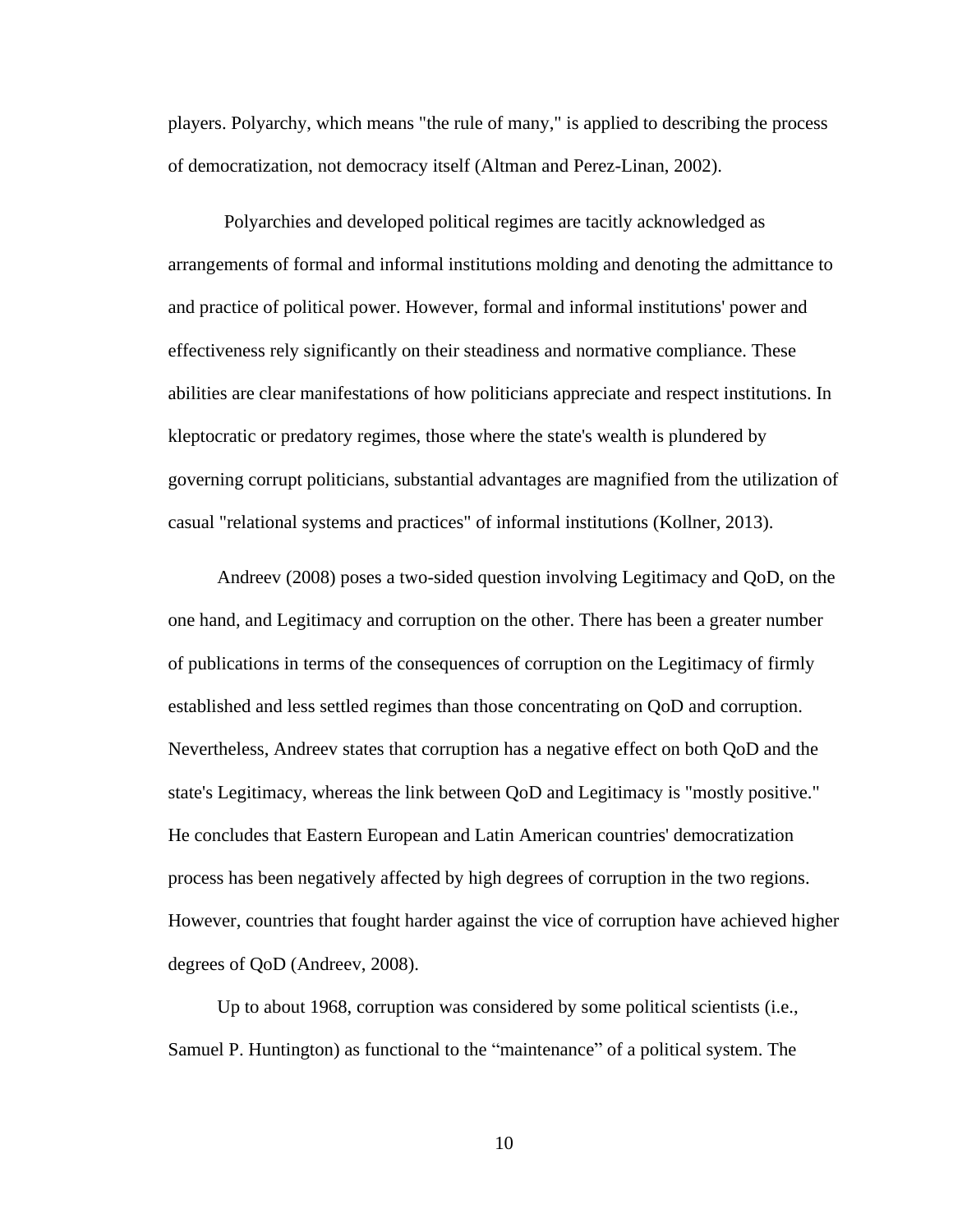functionalist school carried out this thought, which dominated political science's early tradition. In recent times, however, as new democracies struggle to consolidate in the Third World, this view has evolved in quite a different way. Now, corruption is widely seen as a menace to the consolidation of newly democratic regimes (Seligson, 2002).

"Legitimacy is an endorsement of the state by citizens at a moral or normative level." A citizen who supports the regime "because it is doing well in creating jobs" expresses Legitimacy views. However, a citizen who supports the regime "because I have a job" is not. (Gilley, 2006).

#### **Megaprojects and Corruption**

The construction industry accounts for about one-third of the world's gross capital formation. In most countries, it represents between 5 and 7 % of GDP. The industry is one of the most corrupt, and the sector is closely intertwined with the government. (Kenny, 2007).

Corruption in large-scale public projects is an intimidating hurdle to viable development. "When the size of a bribe takes precedence over the value for money, the results are shoddy construction and poor infrastructure management." (Peter Eigen, Chairman of Transparency International, 2005). Corruption costs the construction sector millions of dollars every year; for example, the American Society of Civil Engineers claims that corruption accounts for an estimated \$340 billion worldwide construction cost each year. (Sohail and Cavill, 2008).

Transparency International estimates that at least \$400 billion is lost to public procurement corruption, adding 20% - 25% to costs. Estimates regarding the cost of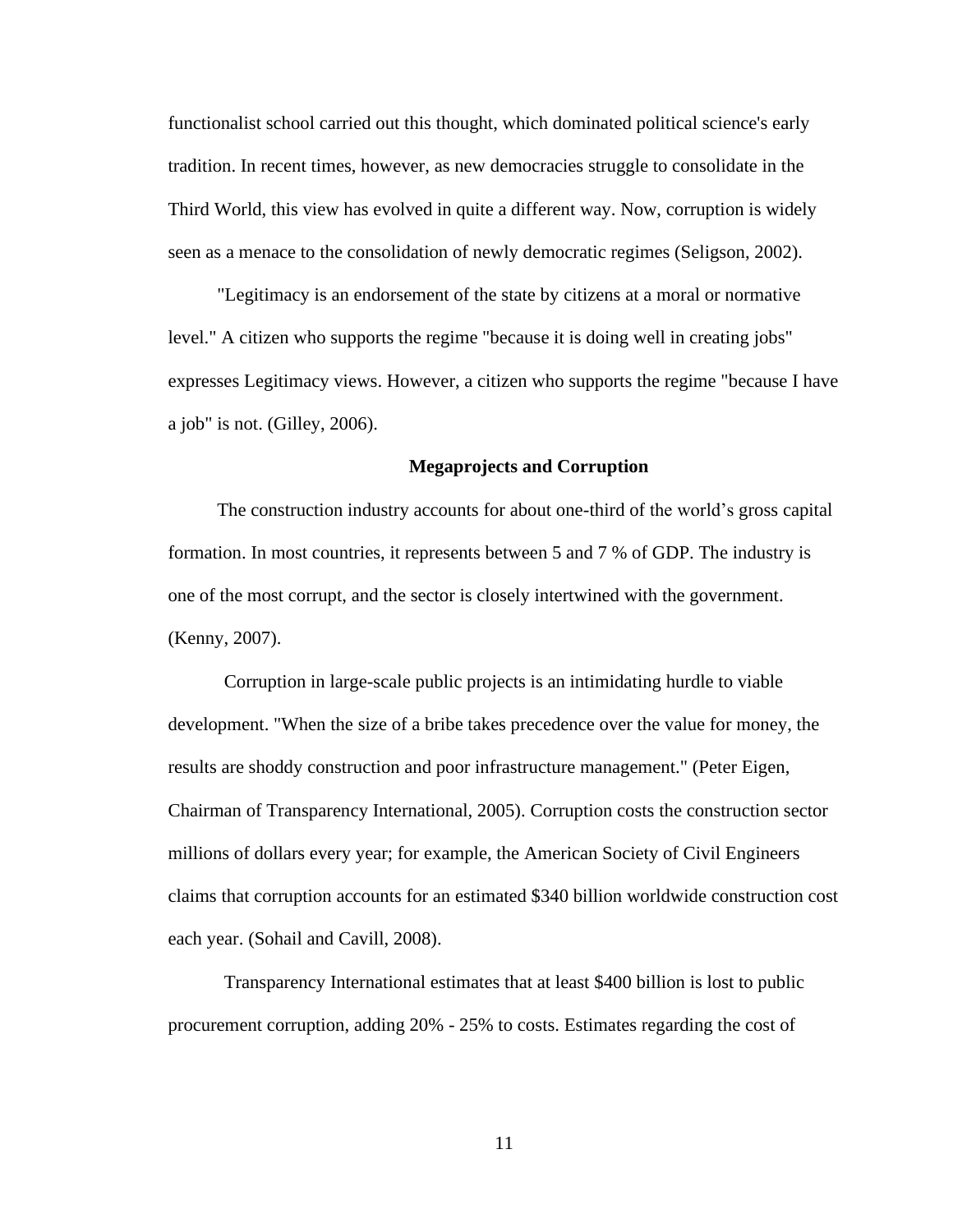corruption in infrastructure suggest that five to twenty percent of construction costs are being lost to bribe payments (Sohail and Cavill, 2008).

Governments have major roles as clients, regulators, and construction project owners. Governments are and will remain significant regulators of infrastructure developments and construction services consumers. Reducing the government's unnecessary activities in the sector may play a role in controlling corruption but establishing policies to improve the quality of institutions and their capacity to monitor their activities is central to solve this problem. (Kenny, 2007).

Although it varies widely among countries in the region, corruption, the misuse of public office for private gain, is a cancerous phenomenon in Latin America. One purpose of research should be to explicate the uneven spatiality of corruption and understand how and why it varies so dramatically across the region. (Warf and Steward, 2016).

The roots of corruption are profound, as it occurs at a variety of institutional scales, ranging from individual police officers or customs officials to organized kleptocratic regimes engineered to enrich a well-connected elite at the public's expense. Corruption is deeply embedded in the local cultural context, including norms and value systems that may tolerate the practice to various degrees. What is regarded in one culture as corrupt may be considered a part of a routine transaction in another. Bribes are occasionally viewed simply as a necessary evil; a means to get the bureaucratic machine to move forward. (Warf and Steward, 2016).

Some maintain that the democratization process in Latin America brought new opportunities for corruption where the populist and personalist regimes flourished. In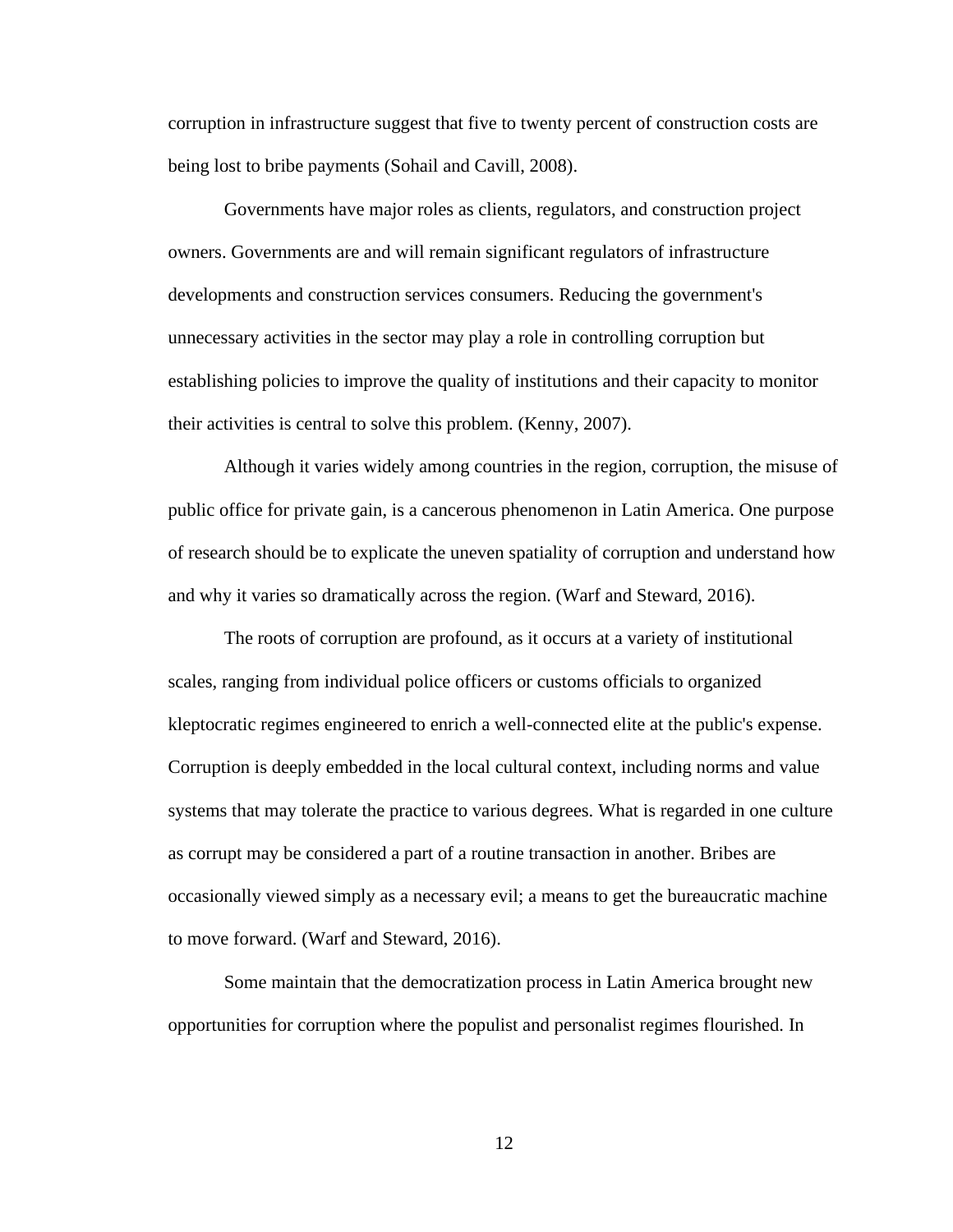some countries, the frequency of scandals may lead to what is termed "scandal fatigue," a condition that inspires little public moral outrage. (Warf and Steward, 2016).

States that lack legitimacy allocate more resources to maintaining their rule and less to effective governance, reducing support and making them vulnerable to overthrow or collapse. Within the governing class, doubts about Legitimacy undermine self-esteem, which creates splits that accelerate this process. In general terms, the notion of Legitimacy has become a central part of current knowledge, perhaps due to the unbinding impact of globalization. In our global era, states that rely on suppression or corruption are unstable. (Gilley, 2006).

In project management, corruption is "the elephant in the room" that needs to be recognized and investigated. The importance of this subject denotes the requirement of a research process. Megaprojects are projects characterized by large investment commitment, vast complexity, and a long-lasting impact on the economy, the environment, and society. The investigation of corruption in projects and megaprojects needs to consider the mutual interconnection with the project context, usually, and prevalently, dominated by public policy and by public procurement framework. (Locatelli, Mariani, Sainati, and Greco, 2016).

The interpretation of a corrupt project context is exceptionally arduous and, to a certain point, inconsistent because, in legal premises, the notion of corruption corresponds to individuals in terms of penal liability. Realistically, it is essential to attribute the understanding of corruption to sophisticated socio-economic arrangements like countries and their societies. (Locatelli et al, 2016).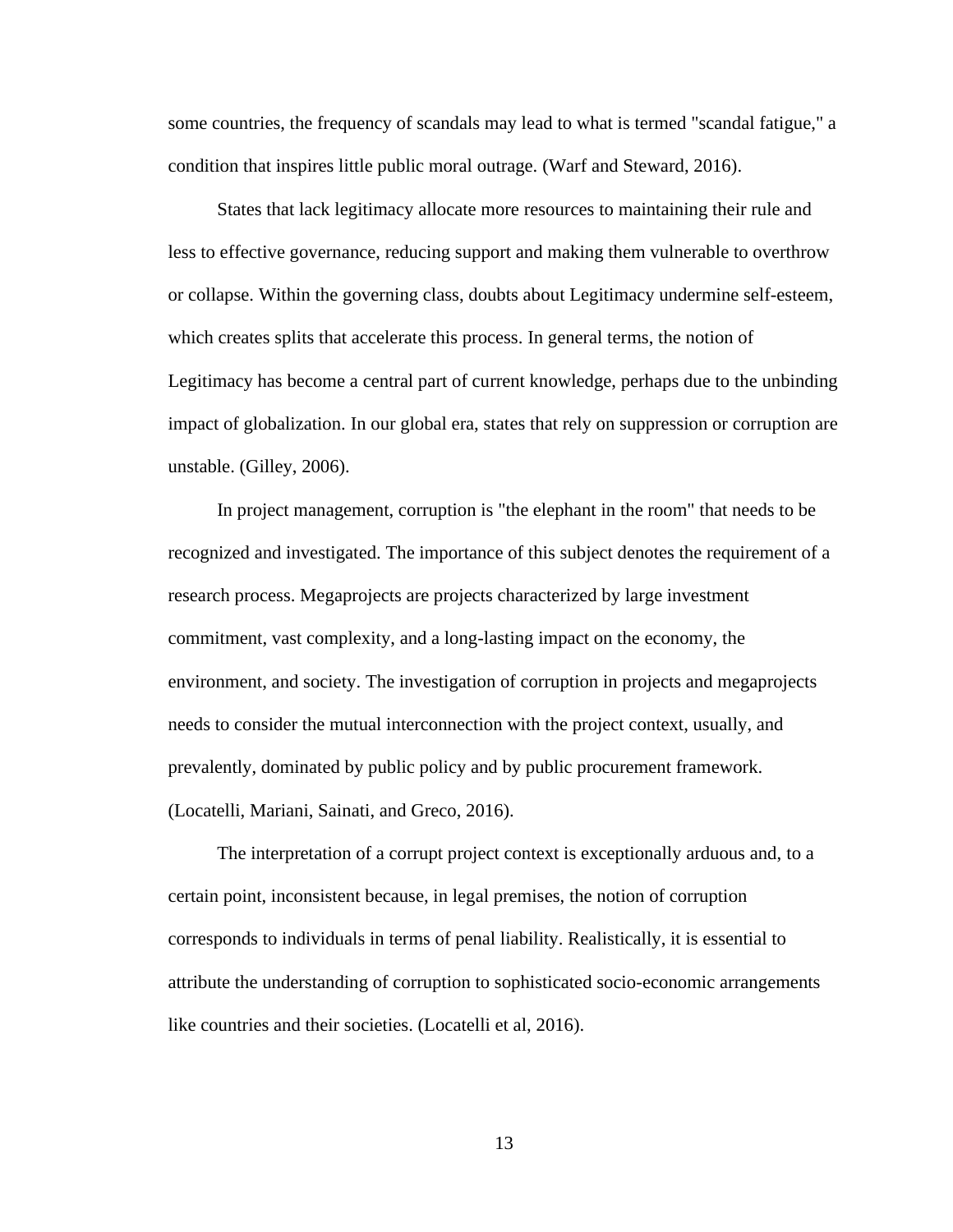Notwithstanding the importance of corruption in public projects and megaprojects, it appears that it is not convenient to research, talk, and write about it. Irrespective of the volume of papers published in comparatively related fields, corruption comes across as taboo, and project management scholars appear to be apprehensive about writing about it. (Locatelli et al, 2016).

The features of the construction industry make it particularly prone to corruption: projects with high-tech engineering requisites; critical competition for contracts; many subcontractors, suppliers of materials and labor; various layers of government bureaucracy; the exceptionality of most big projects; convoluted contracts and complicated fulfillment mechanisms; contingencies for setbacks and downtimes; and the reality that the true conditions of most production are rapidly "covered over by concrete, plaster, and cladding" (Sohail and Cavill, 2008).

Investigative work by the World Bank Institute demonstrates how countries that take up corruption and boost their laws can increase their output up to four times in the long term and decrease child mortality rates by up to 75%. "The IMF calculated that the investment rate in a country increased by 4% and GDP by 0.5% per annum for each 2 points improvement in the Transparency International Corruption Index." (Sohail and Cavill, 2008.)

There is proof indicating that corruption is present in most regions where the international construction industry operates. Corruption dictates the motivations for "what is built, where, and by whom." Fraud in the construction industry produces a series of grave consequences for infrastructure outcomes, like increasing the costs of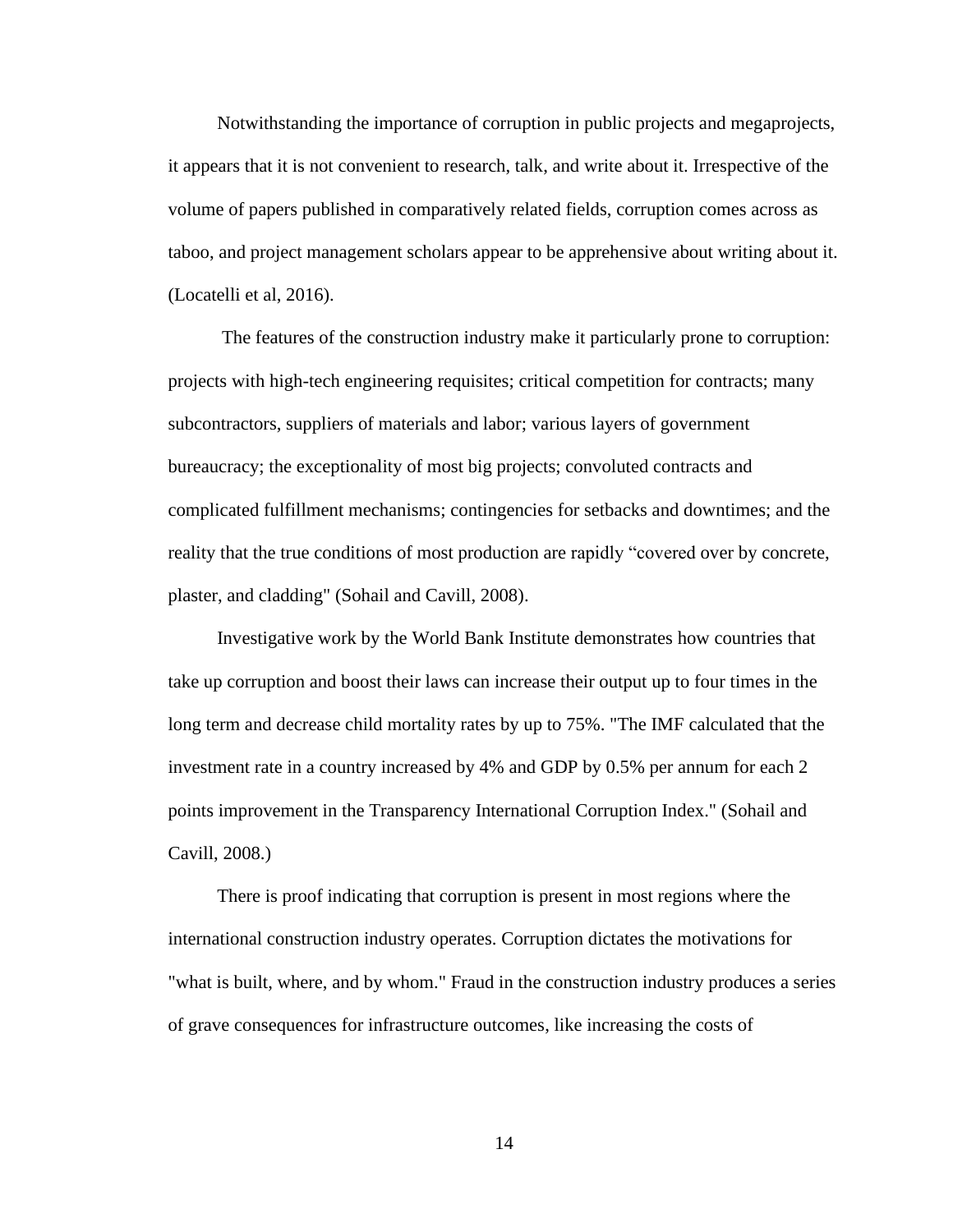completing a particular project. On the other hand, it results in an inferior quality of construction built and then probably managed inadequately. (Sohail and Cavill, 2008.)

According to Manoel Galdino, executive director of Transparency Brazil, it is difficult to categorically state that corruption has increased in the country in recent years because there is no objective information from earlier periods to compare. Some legal analysts maintain that megaprojects have always had a greater potential for corruption. The fact that corruption is now more visible does not necessarily mean that corruption has increased when measured as a percentage of GDP. Because of the very nature of the crime, we only have subjective perceptions created by the visibility of the cases exposed by the media.

It is likely that due to the greater circulation of money in a growing economy with major investments, corruption may have increased in Brazil, "but it is not possible to confirm it" says Galdino from Transparency Brazil. However, some studies show an increase in corruption when public resources are abundant and greater tolerance for those engaging in corruption during times of prosperity.

"He steals, but he gets things done" was the informal slogan of a former Sao Paulo politician, Adhemar de Barros, who governed that state for several periods between 1938 and 1966. Building large works, such as highways, airports, and power plants, has always been a source of popularity and illicit wealth. (Osava, 2017).

In Argentina, as in other Latin American countries, corruption has a long history dating back to the colonial era. Therefore, it could be considered a long-standing, culturally acceptable practice. However, in present times and under current laws, it is a criminal and illegal activity, as it is in other Latin American countries. How does it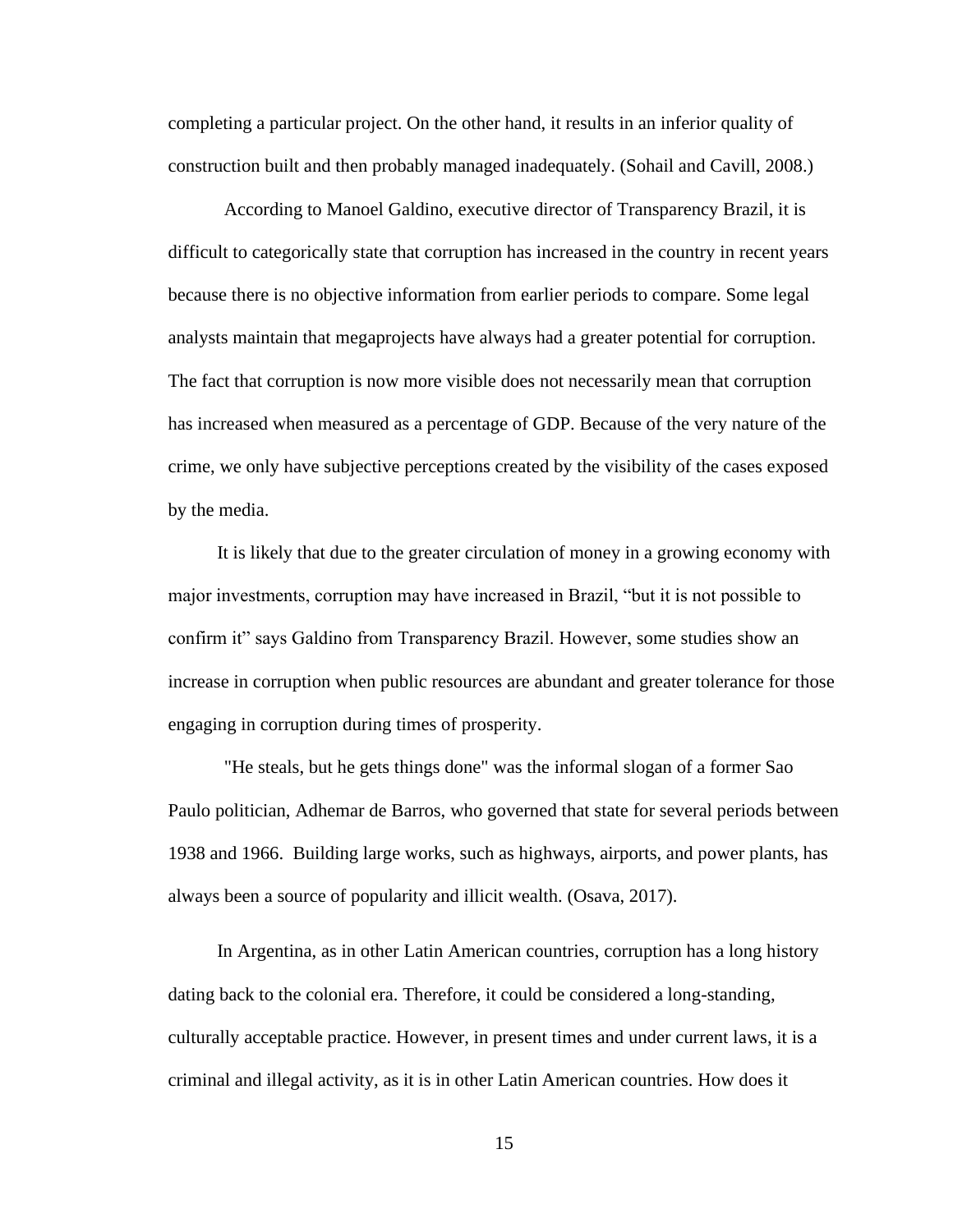happen at the government level? The more the executive branch concentrates political power and becomes less accountable to institutional checks and balances, the greater the chances for corruption and misuse of scarce government funds. Some Latin American countries have stronger institutions than others. Even though the notion of separation of powers in Western civilization can be traced far back to ancient Greece, the United States Constitution was the first to enshrine in law the principles of checks and balances. (Manzetti, 2014).

Institutional checks and balances implement accountability at the horizontal level throughout the executive, the judiciary, the legislature, and other institutions like the central bank, anticorruption agencies, ombudspersons, and special prosecutors. O'Donnell (1994) states that horizontal accountability is transgressed through the "encroachment of one institution on another," typically the executive over the legislature or the judiciary, to commit corrupt acts. O'Donnell applies his definition of horizontal accountability only to accounts where individuals or institutions "act illegally" (Manzetti, 2014).

The primary source for measuring corruption worldwide can be derived from Transparency International, a worldwide NGO that monitors corruption and offers advice on combatting it. Transparency International (TI) is well known for its Corruption Perception Index (CPI) of public sector corruption, which it has produced annually since 1995. By far, the CPI is the most used measure of corruption in the world. It groups countries into five categories: Least Corrupt, Slightly Corrupt, Moderately Corrupt, Very Corrupt, and Extremely Corrupt. None of the countries in Latin America fall in the Least Corrupt class. A handful of countries qualify as Slightly Corrupt, including Chile, Uruguay, and Puerto Rico. About 36% of Latin Americans, or 218 million people, live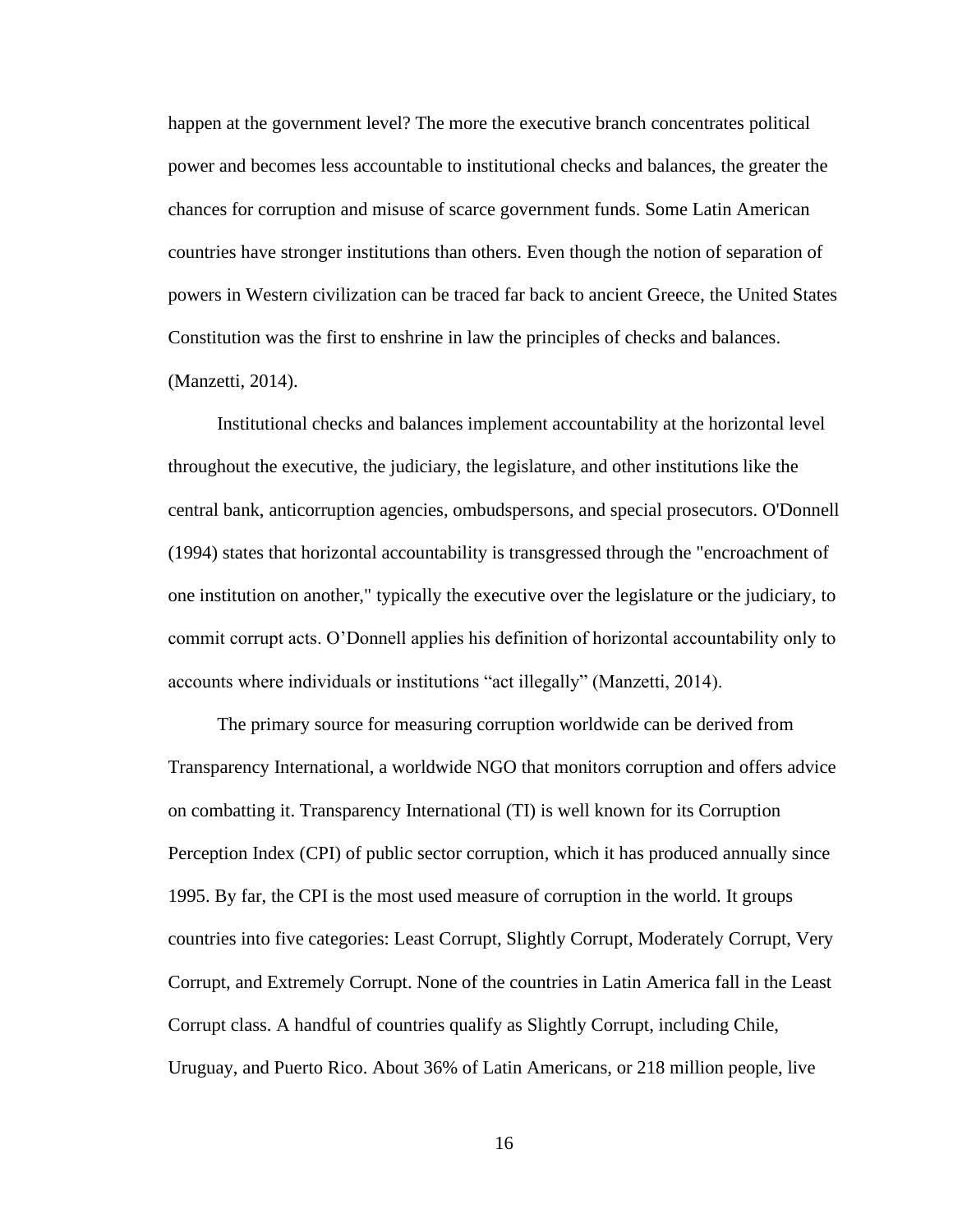under governments labeled Moderately Corrupt, and Brazil dominates this group. More than one-half of the region's population, or about 324 million people, lives in countries ranked Very Corrupt. This group includes most of Central America and Mexico, Argentina, Peru, Bolivia, Paraguay, and Colombia. Two countries – Haiti and Venezuela, qualify as Extremely Corrupt. (Warf, and Steward, 2016).

#### **III. Research Model and Hypotheses**

#### **Context**

The research time frame is the decade between 2005 and 2015, a period of economic expansion in Latin America provoked by high commodity prices and sustained demand. Commodities included agricultural products such as soybean, corn, and wheat; energy products including oil and gas; and mining products such as copper, iron ore and steel, lithium, and molybdenum. Strong demand came mainly from China, growing at an average rate of 8% per annum, and from India and Eastern European countries.

Four of the countries examined in this case study are from South America: Argentina, Brazil, Colombia, and Perú; One country, Panamá, is from Central America; and the Dominican Republic, from the Caribbean. Brazil and Argentina are G20 member countries.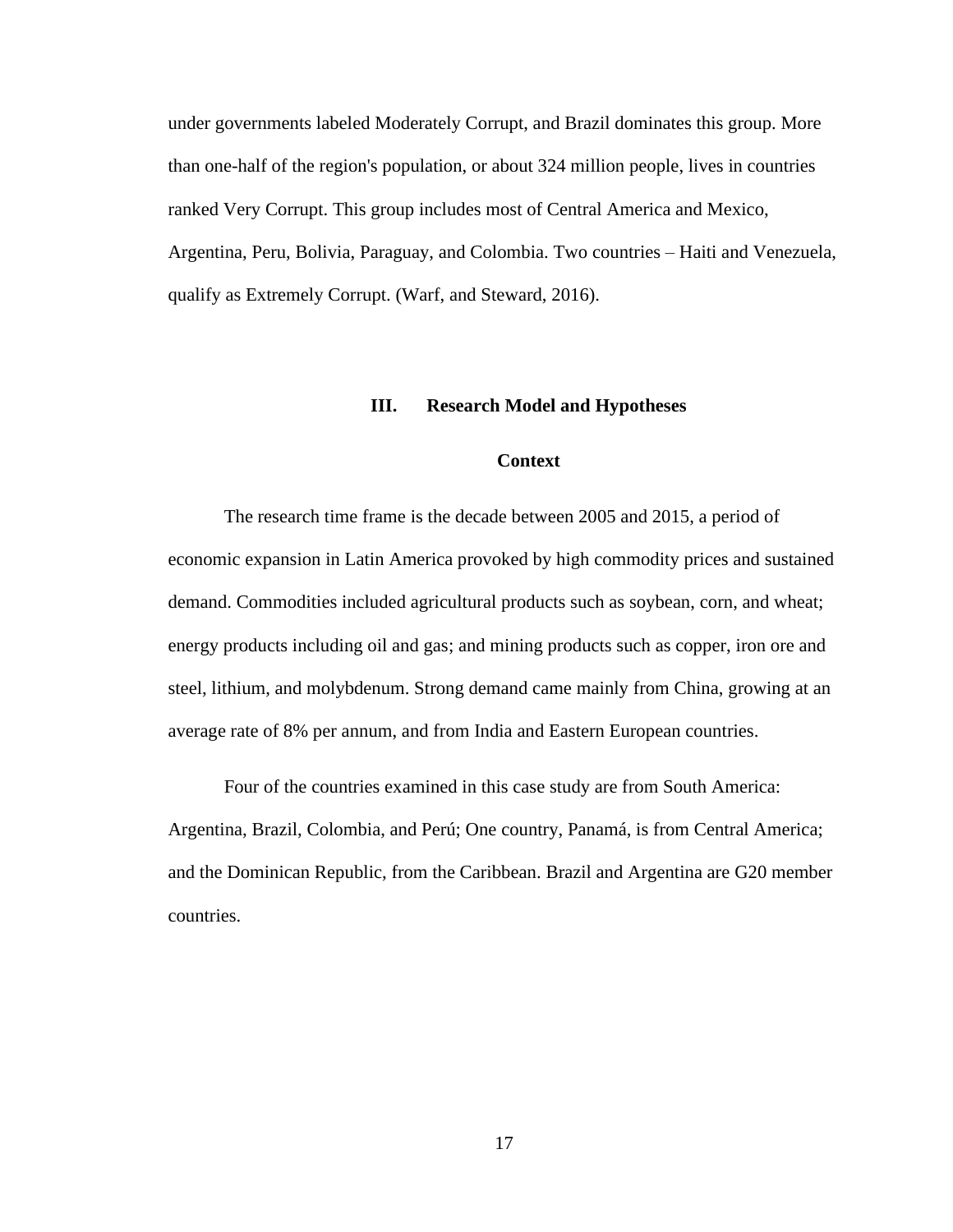## I. Table 1. Construct Definitions:

| Institutions | "Institutions are comprised of regulative, normative and cultural-cognitive<br>elements that, together with associated activities and resources, provide<br>stability and meaning to social life." (Scott, 2008, p. 48). Scott states that<br>institutions' components are regulative, normative, and cultural-cognitive<br>systems in a continuous sequence going from the conscious to the<br>unconscious, from the legally enforced to the taken for granted. He also<br>states that "If rules and norms are to be effective, they must be backed<br>with sanctioning power" (Scott, 2008, p. 49).                                                                                                                                                   |
|--------------|---------------------------------------------------------------------------------------------------------------------------------------------------------------------------------------------------------------------------------------------------------------------------------------------------------------------------------------------------------------------------------------------------------------------------------------------------------------------------------------------------------------------------------------------------------------------------------------------------------------------------------------------------------------------------------------------------------------------------------------------------------|
| Legitimacy   | "Legitimacy is a generalized perception or assumption that the actions of<br>an entity are desirable, proper, or appropriate within some socially<br>constructed system of norms, values, beliefs, and definitions. Legitimacy<br>is a perception or assumption in that it represents a reaction of observers<br>to the organization as they see it." (Suchman, 1995, p. 571.) Suchman<br>(1995) identifies three Legitimacy sources: Pragmatic, based on audience<br>self-interest; moral, based on normative approval; and cognitive, based on<br>comprehensibility and taken-for-grantedness.                                                                                                                                                        |
| Corruption   | As outlined by Joseph S. Nye, corruption is "behavior which deviates<br>from the formal duties of a public role because of private-regarding<br>pecuniary or status gains;" (Nye, 1967, p. 419). In other words, "the<br>improper use of a public office in exchange for private gain" (Sandholtz $\&$<br>Koetzle, 2000, p. 35.) Some methods used in construction are:<br>Bribery: payments to gain an advantage or to avoid a<br>disadvantage.<br>Fraud: theft through misrepresentation.<br>$\bullet$<br>Embezzlement: misappropriation of corporate or public funds.<br>Kickbacks: sweeteners or rewards for a favorable decision. (Sohail<br>and Cavill, 2008).                                                                                    |
| Megaprojects | Megaprojects are wide-range, extensive endeavors that usually cost<br>several billion dollars. They last multiple years to construct and complete,<br>and they implicate many governmental institutions and private<br>construction companies, and suppliers. In addition, megaprojects are<br>metamorphic and affect entire populations, at times more than a single<br>country. Nevertheless, the range of billions is not a limitation to constitute<br>what are categorized as megaprojects. Megaprojects are impermanent<br>infrastructure developments that feature immense capital expenditures,<br>technological complexity, and enduring effects on the countries'<br>economies, environment, and societies that host them. (Flyvbjerg, 2014.) |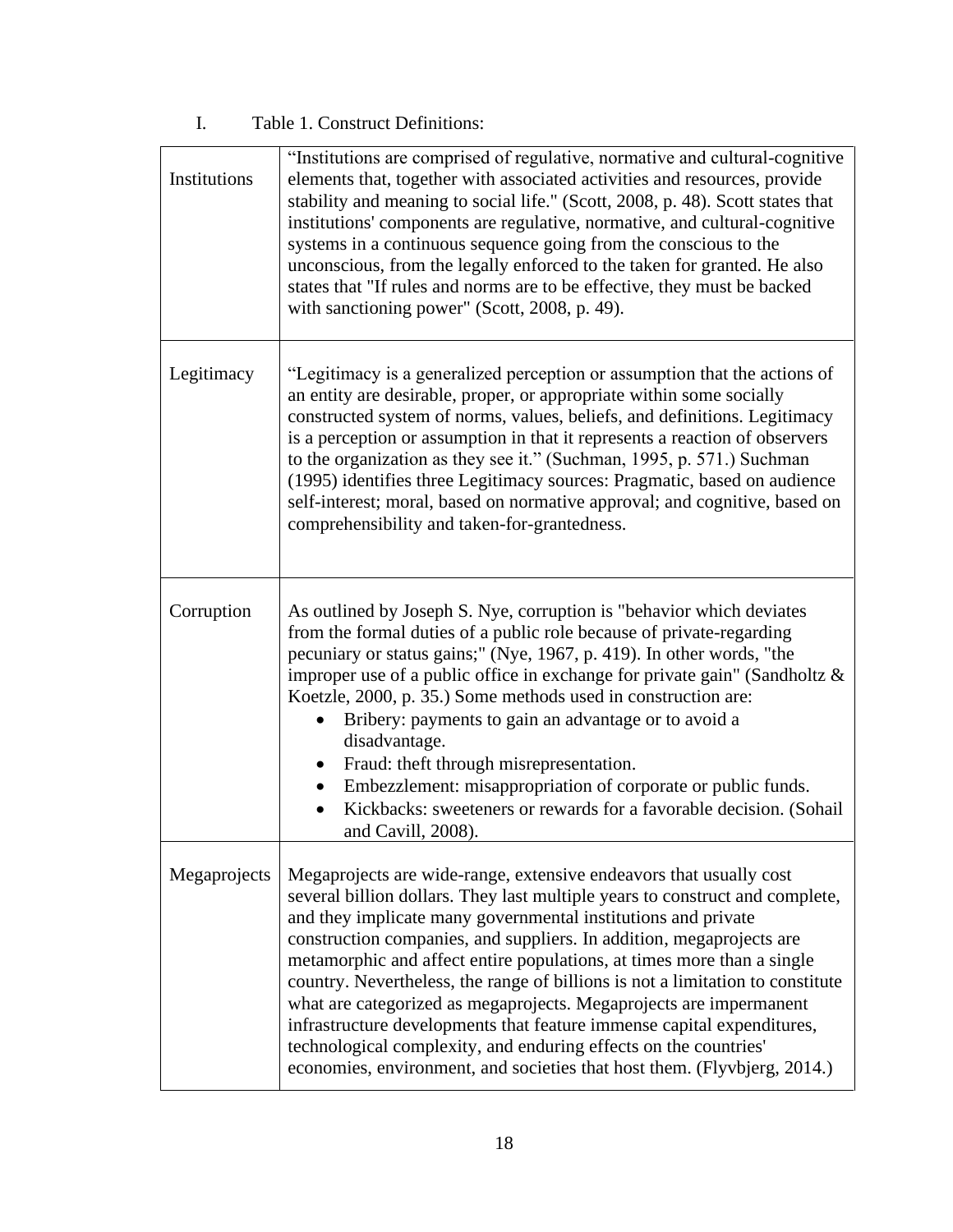#### I. Figure 1. Research Model



This is a causal relation model where the independent variable is government Institutions (in a debilitated state caused by weak regulative and normative components); the dependent variable is their Legitimacy (with low pragmatic and moral perceptivity), and Government Corruption in Megaprojects is a partial mediator on the effect of Institutions over Legitimacy.

#### **Hypotheses**

Institutions are long-standing social life performers, dependable and credible almost to infallibility, providing life and strength to social systems. Institutions display such characteristics due to the routines carried through by regulative, normative, and cultural-cognitive elements, the indispensable components of institutions. These essential foundational factors are the cornerstones of institutional structures, supplying the resilient strings that mentor expected behavior and repel deviation. Government institutions assume the state's roles as "rule maker, referee, and enforcer" (Scott, 2008), and therefore institutions have the competency to supervise and coerce behavior. Institutions promulgate regulations and constraints when delineating legal, moral, and cultural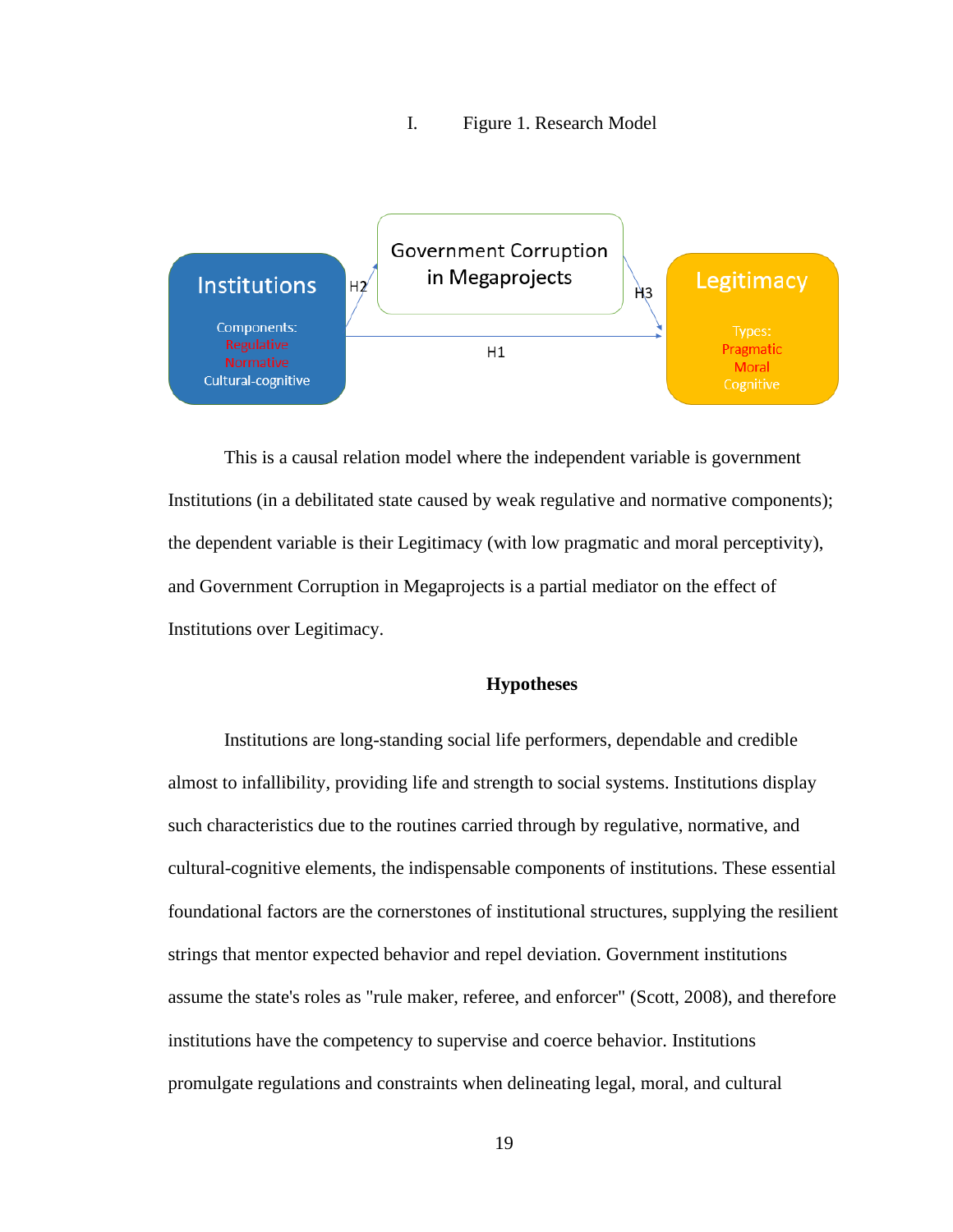boundaries, making clear the differences between legitimate from illegitimate activities (Scott, 2008).

Suppose we perform a detailed and penetrating analysis to this debate. In that case, we can aim to diagnose the elemental "theoretical fault lines" that divide this discipline because some actors' affirmation of Legitimacy may diverge by which "pillars" of institutions are given prerogative. Of the three sources of legitimacy, regulative and normative pillars produce more tangible, objective, and perhaps immediate Legitimacy manifestations because these stress conformity to rules and moral norms, providing legality and morality to the institution. Therefore, the regulative and normative pillars can be viewed as mutually reinforcing. On the other hand, cultural-cognitive sources of Legitimacy are based on deeper processes of culture and knowledge interacting to define and determine social interests and their acceptability. "Legitimacy is an endorsement of the state by citizens at a moral or normative level. It is normative by conceptual definition. It is analytically distinct from that form of political support derived from personal views of goodness" (Gilley, 2006). Nevertheless, "when the pillars are aligned, the strength of their combined forces can be formidable (Scott, 2008)". One could think of these pillars as independent variables, but within our theoretical background, institutions are considered single entities or systems that engender their own legitimacy.

Therefore, in the context of this research, for the countries at this moment studied during the decade 2005-2015, the following hypothesis is formulated:

H1: Government institutions with weak regulative and normative pillars deliver low Legitimacy.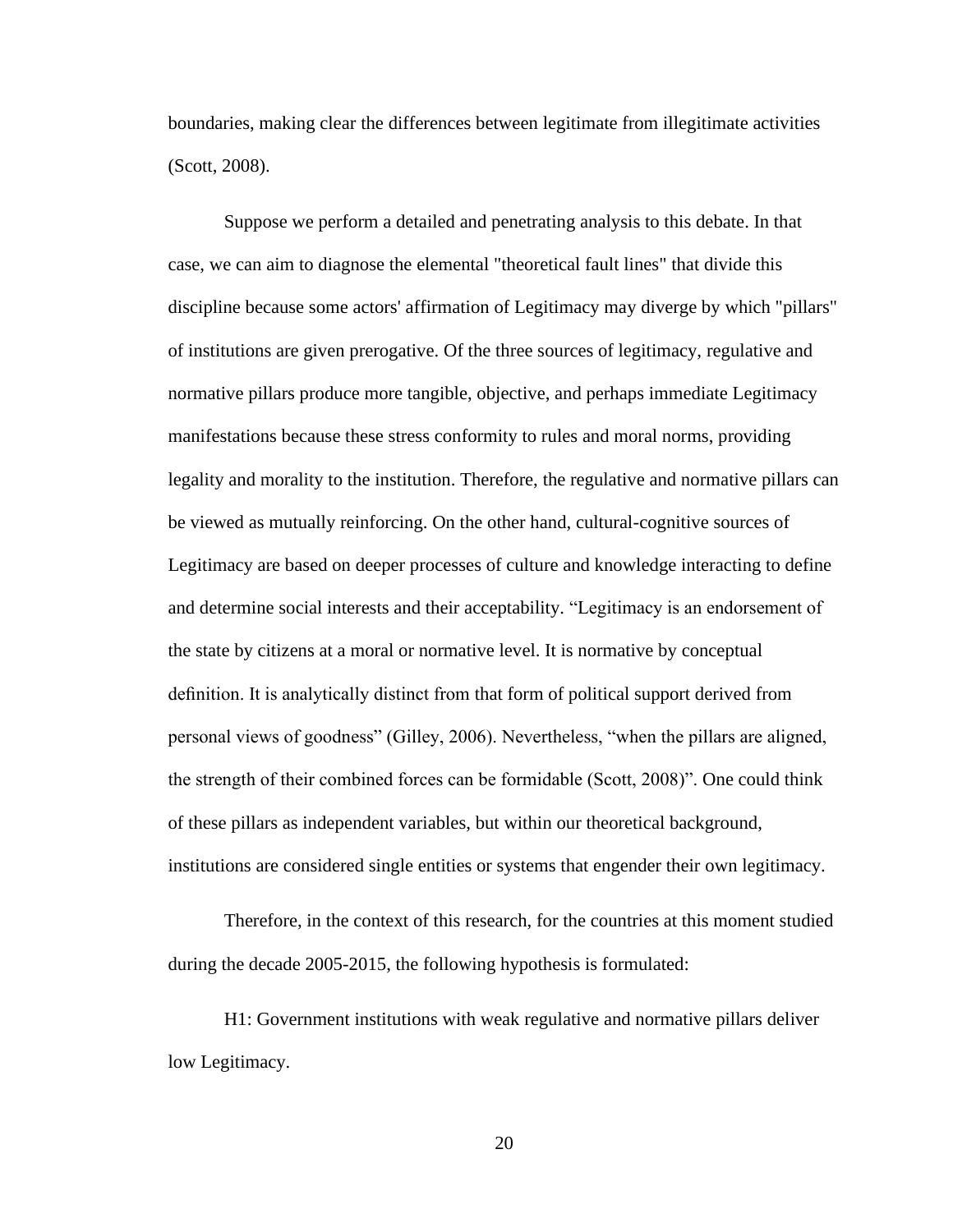Transparency International's Bribe Payer Index has regularly acknowledged that corruption is higher in construction than in other industries. Assessments of the cost of corruption in megaprojects convey that five to twenty percent of construction expenses are squandered to bribe payments (Sohail and Cavill, 2008). Corruption is exceptionally significant for massive and unique projects in places where government entities perform as consumers and proprietors, but "project management literature pays little attention to this crucial phenomenon" (Locatelli et al, 2016). State administrations are now and will continue to be prime controllers of infrastructure services and customer-end users of construction services. Decreasing unneeded actions and responsibilities of government in the development and execution of megaprojects may play a positive role in managing corruption but, creating better policies to improve the character of institutions and their ability to control their activities is the cornerstone to resolve this problem. (Warf and Steward, 2016).

Operation Carwash has been denominated as "one of the biggest cases of political corruption" in Brazil's history (Valarini and Pohlmann, 2018). It made public the criminal activities of large and reputable Brazilian multinational construction companies in collusion with Lula da Silva and Dilma Rousseff's governments. The association's modus operandi included cartels' formation to defraud government contracts to build large projects. Similarly, the case of the copybooks in Argentina (causa de los cuadernos de las coimas, also known as the notebooks of Kirchnerism) revealed in detail the bribe payments made by construction companies to government officials during the administrations of Nestor Kirshner and Cristina Fernandez de Kirchner. The operation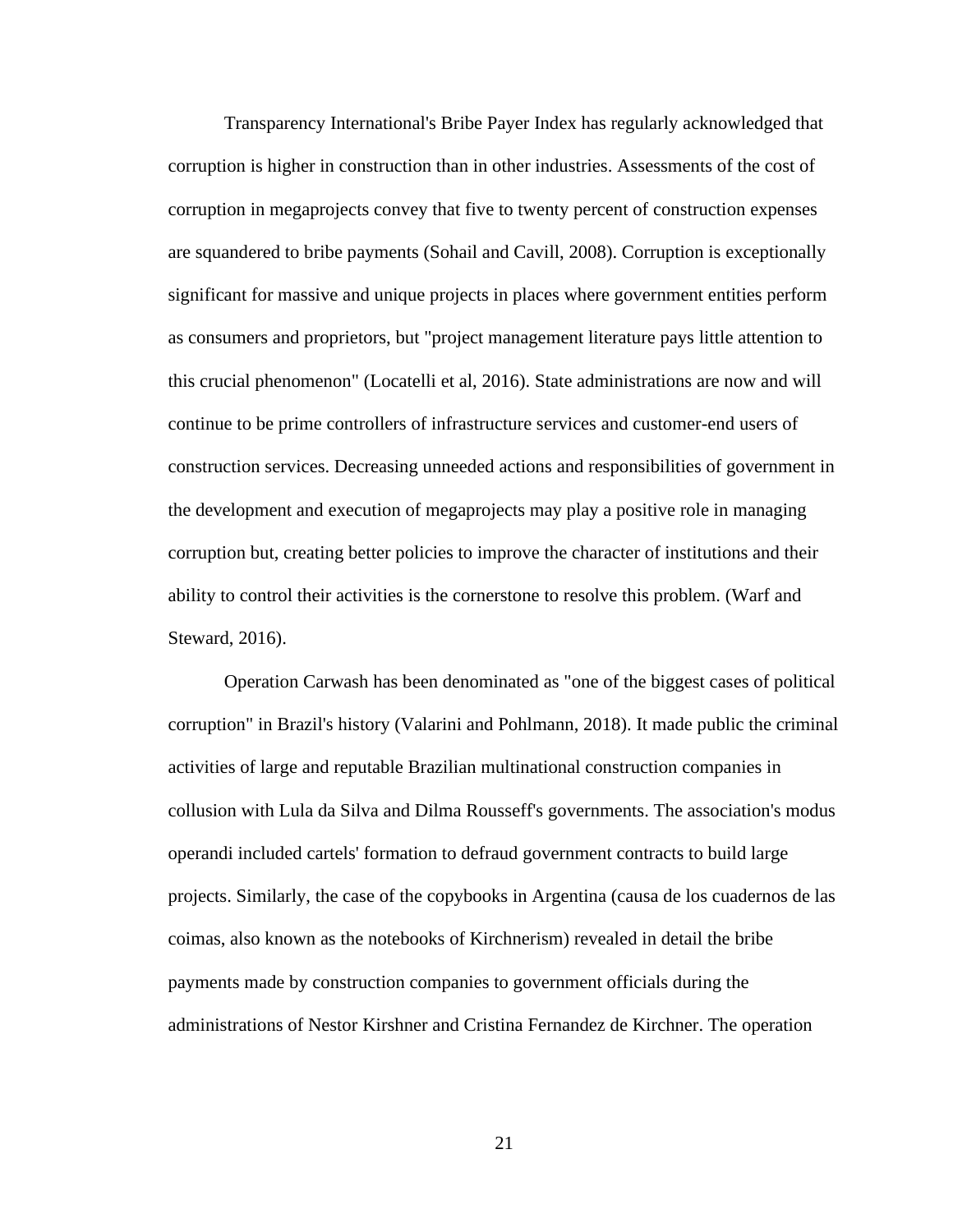method reveals striking similarities with the Brazilian counterparts, colluding to secure contracts to build megaprojects in exchange for bribes and kickbacks (La Nacion, 2018).

The pandemic of government corruption in megaprojects spread rapidly during the decade to most other countries in the region. Perú is worth noting because four of its presidents (Alejandro Toledo, Ollanta Humala, Alan Garcia, and Pedro Pablo Kuczynski) were involved in bribery scandals with construction contracts in an enduring "history of unbound graft" according to Peruvian scholar Alfonso Quiroz. Dominican presidents Danilo Garcia and Leonel Alvarez are also accused of receiving bribes in exchange for megaproject contracts. Their country was home to Odebrecht's bribe-paying office, where bribes were paid to presidents in Latin American and African countries (Latam Investor, 2018).

With this research as background, and for the countries at this moment studied during the decade 2005-2015, the following hypothesis is formulated:

H2: Government institutions with weak regulative and normative pillars engage in corruption when building large infrastructure megaprojects.

In some Latin American countries, the origins of corruption are profoundly rooted in history and culture. It disseminates across most public institutions, from municipalities and provincial authorities, up to "kleptocratic" country governments rigged to enrich corrupt officials at the confiding majority's loss. Corruption is thoroughly ingrained in cultural traditions, including accepted criteria and principled assumptions that may grant certain practices to some degree. (Warf and Steward, 2016).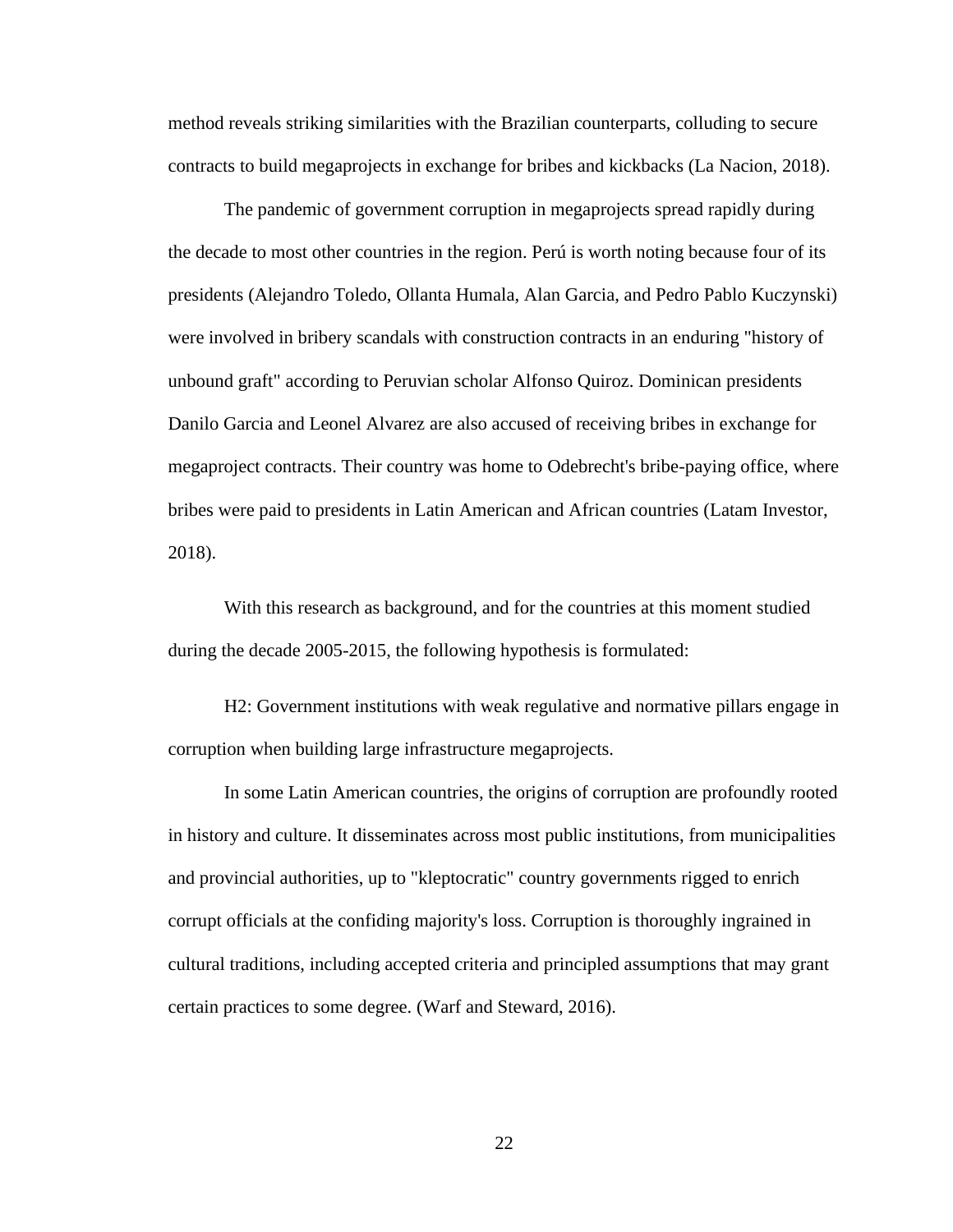The rise and fall of this impressive corruption web in infrastructure construction that took shape in the early 2000s and crumbled after a decade has given a good indication of how to combat this illness. (Latam Investor, 2018). When government institutions concentrate political power and operate freely without the proper republican mechanisms of institutional checks and balances, they greatly increase the chances of corruption across the board (Manzetti, 2014). Nevertheless, the construction industry stands out as the most corrupt when colluding with governments and the one generating the most funds to divide among dignitaries (Sohail and Cavill, 2008).

Government corruption in megaprojects during the decade 2005-2015 has produced unequaled scandals as never seen before in Latin America, where presidents and ministers have gone to jail, along with CEOs and managers of multinational construction companies, in the six countries of this study and other countries in the region. Another president, who could not bear the shame of his actions, committed suicide while the police attempted to arrest him. This event was a sad note that finished the sinking of governments' Legitimacy across the region.

Accordingly, with the supportive evidence gathered, and for the countries at this moment studied during the decade 2005-2015, the following hypothesis is formulated:

H3: Government Corruption in megaprojects inhibits sustained Legitimacy.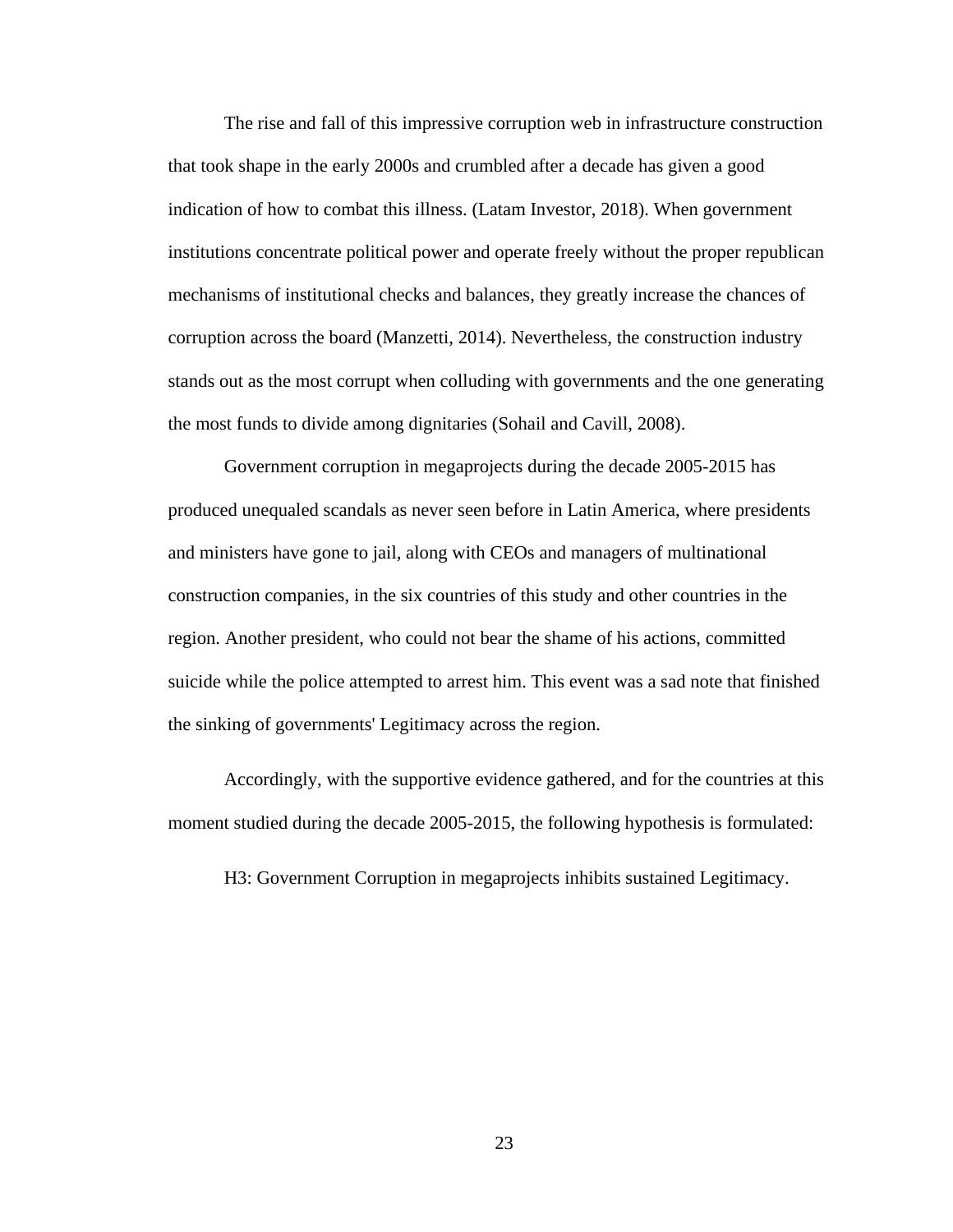#### **IV. Methodology**

#### **1. Philosophical Assumptions**

The research model is unraveled and evaluated, pursuing a positivist approach (cause and effect), measuring the degree of congruity between the proposed theoretical pattern and the events that took place in the six cases studied (Saldana, 2013). There is no intention or attempt to reconstruct or interpret what the data reveals. Realism guides the approach to new knowledge.

#### **2. Case Context**

This is a multiple case study of qualitative research analyzing secondary data, considering that this research aims to expose how corrupt contexts develop in the presence of megaprojects (Sherif, Zmud, and Browne, 2006). The unit of analysis is the corrupt context that comes to being in the presence of megaprojects.

The countries studied are Argentina, Brazil, Colombia, Dominican Republic, Panama, and Perú. This was a decade-long economic expansion for Latin America that benefited from high commodity prices and constant demand from China, India, and Eastern European countries. Commodities such as agricultural products (mainly soybean and wheat); energy products including oil and gas; and mining products such as copper, iron ore, steel, lithium, and molybdenum were in sustained demand.

Economic conditions were favorable across the region, and the need for foreign financing for domestic projects was, in general inexistent, as governments were generating bountiful amounts of hard currencies.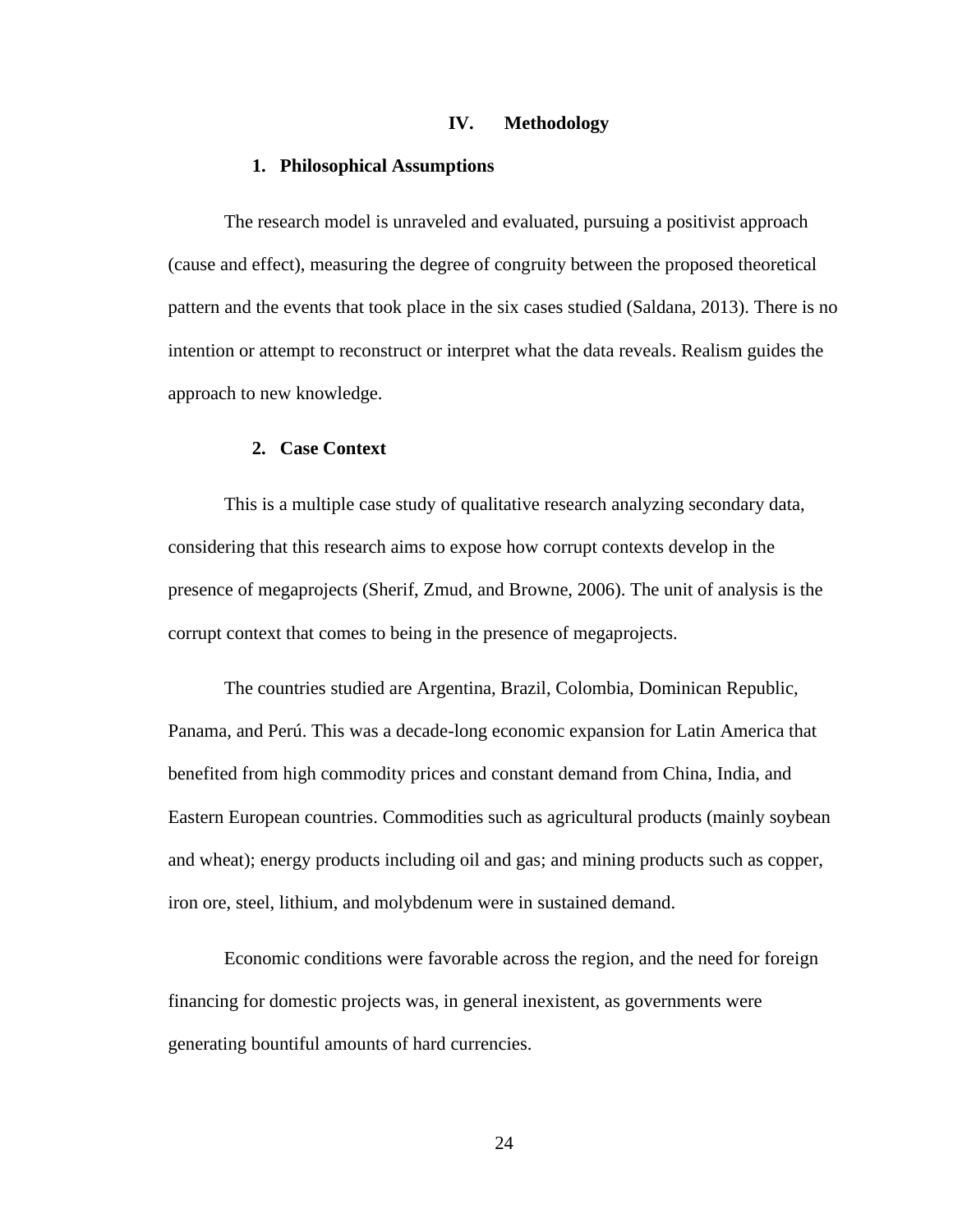#### **3. Data Collection**

Relevant articles for analysis were systematically reviewed from two database sources, (1) Google Scholar and (2) FIU Library, by searching topics represented in the model, such as (a) *megaprojects, (b) construction, (c) corruption, (d) government corruption,* and *(e) legitimacy*; and limiting the selection to papers and references of countries studied in this research during the period focused by it. The resulting qualified items are twenty-nine (29) entries from Google Scholar (Appendix A) and seventeen (17) from the FIU Library (Appendix B), a total of forty-six (46).

There are, however, two *megaproject*s and one *Legitimacy* peer-reviewed papers in Appendix A that are global in scope but generalize well to the countries studied here. On the other hand, also from Appendix A, there are three (3) articles rejected and not coded. One describes the corrupt events that occurred in the nineties before 2005; another one refers to water infrastructure and "hydrocracy" in Peru; and the third is about poverty and corruption, not referring to megaprojects.

In summary, twenty-two (22) peer-reviewed papers come from Google Scholar and four (4) from FIU Library databases. In addition, seven (7) news articles come from Google Scholar and thirteen (13) from the FIU Library databases.

#### **4. Data Analysis**

There are three ingredients to connect when investigating causality. Munton et al. (1999) refer to them as "the cause, the outcome, and the link between the cause and the outcome" (p. 9). Miles and Huberman (1994) pose an equivalent framework that includes "antecedents or start variables, mediating variables, and outcomes" (p.167). Alternatively,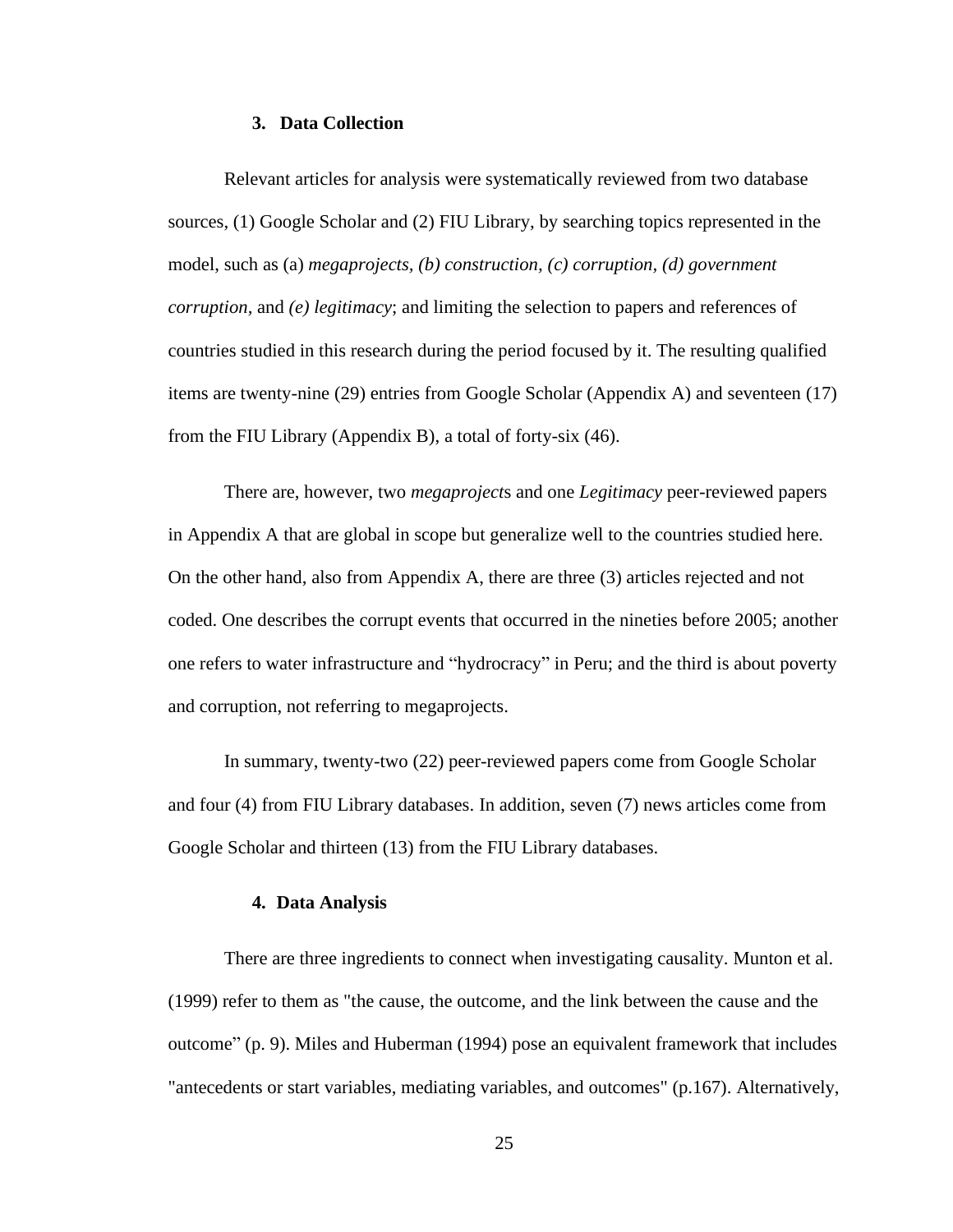in the words of Franzosi (2010) "an action also has a reason and an outcome" (p. 26). Therefore, causation coding seeks to delineate a trichotomous "Code 1 > Code 2 > Code 3 sequence". In other words, the researcher will have to cast around for actions and proceedings nested inside the text to thread a "three-part sequence" of events (Saldana, p.164, 2013).

Following the guidelines of the mentioned theorists and assisted by NVIVO, this author established four main codes:

- The cause, Institutions, standing on regulative, normative, and culturalcognitive pillars.
- The links, Corruption and Corruption in Megaprojects.
- The outcome, Legitimacy, with pragmatic, moral, and cognitive factors.

There are 93 files collected from the articles and literature analyzed in the four codes described above, which produced 440 coded sections.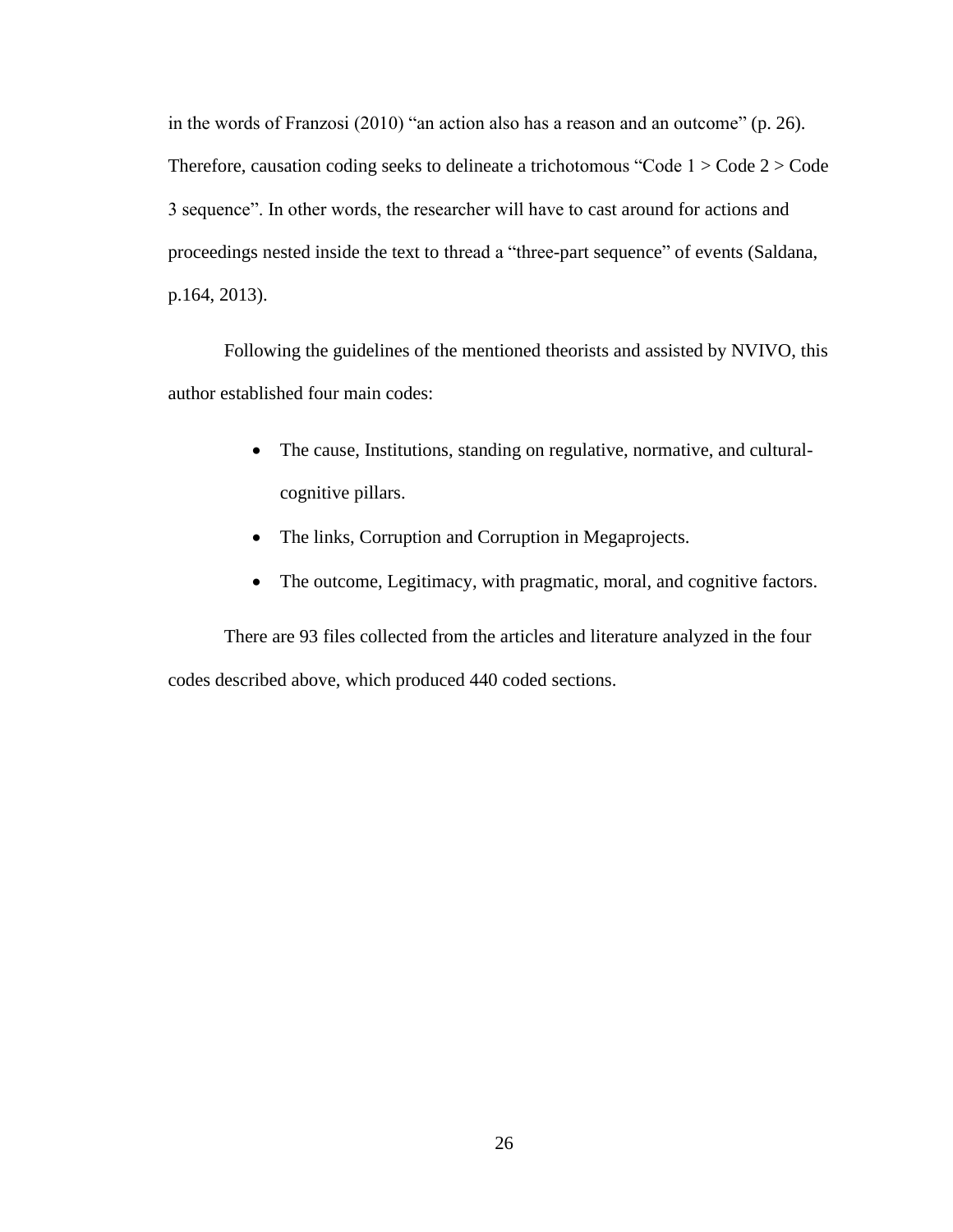| Codes               | <b>Factors Considered</b>                             |     |
|---------------------|-------------------------------------------------------|-----|
|                     |                                                       |     |
| <b>Institutions</b> | Factors showing levels of:                            |     |
|                     | <b>Regulative Pillars</b>                             | 42  |
|                     | <b>Normative Pillars</b>                              | 35  |
|                     | Cultural-cognitive                                    | 21  |
| Corruption          | <b>Factors facilitating or endorsing:</b>             |     |
|                     | <b>Dysfunctional Division of Powers</b>               | 36  |
|                     | Selective law sanctioning and enforcement             | 29  |
|                     | Government self-promotion efforts                     | 11  |
|                     | <b>Social Subsidies</b>                               | 6   |
|                     | Megaprojects   Factors of means, methods, and actors: |     |
|                     | Cartels-Business "clubs"- Family structures           | 54  |
|                     | <b>Brivery and kickbacks</b>                          | 58  |
|                     | President-CEO level                                   | 57  |
| Legitimacy          | <b>Factors of manifested legitimacy</b>               |     |
|                     | Pragmatic Legitimacy                                  | 37  |
|                     | <b>Moral Legitimacy</b>                               | 35  |
|                     | Cognitive Legitimacy                                  | 19  |
|                     | <b>Total coded sections</b>                           | 440 |

#### II. Table 2. Coded Sections

Causation coding, which allows to "locate, extract or infer causal beliefs from qualitative data" (Saldana, 2013), is applied to the text to locate the three aspects of an event: cause, outcome, and link. Causation coding is convenient to uncover the motivation, values, ideas, processes, and past actions of humans (Saldana, 2013).

Causation coding of data is performed with NVIVO software's assistance, which allows for a practical and consistent data organization method conducive to a further abstraction of concepts and theory generation. The approach is both deductive and inductive. It is deductive initially, with predefined constructs and hypotheses applied to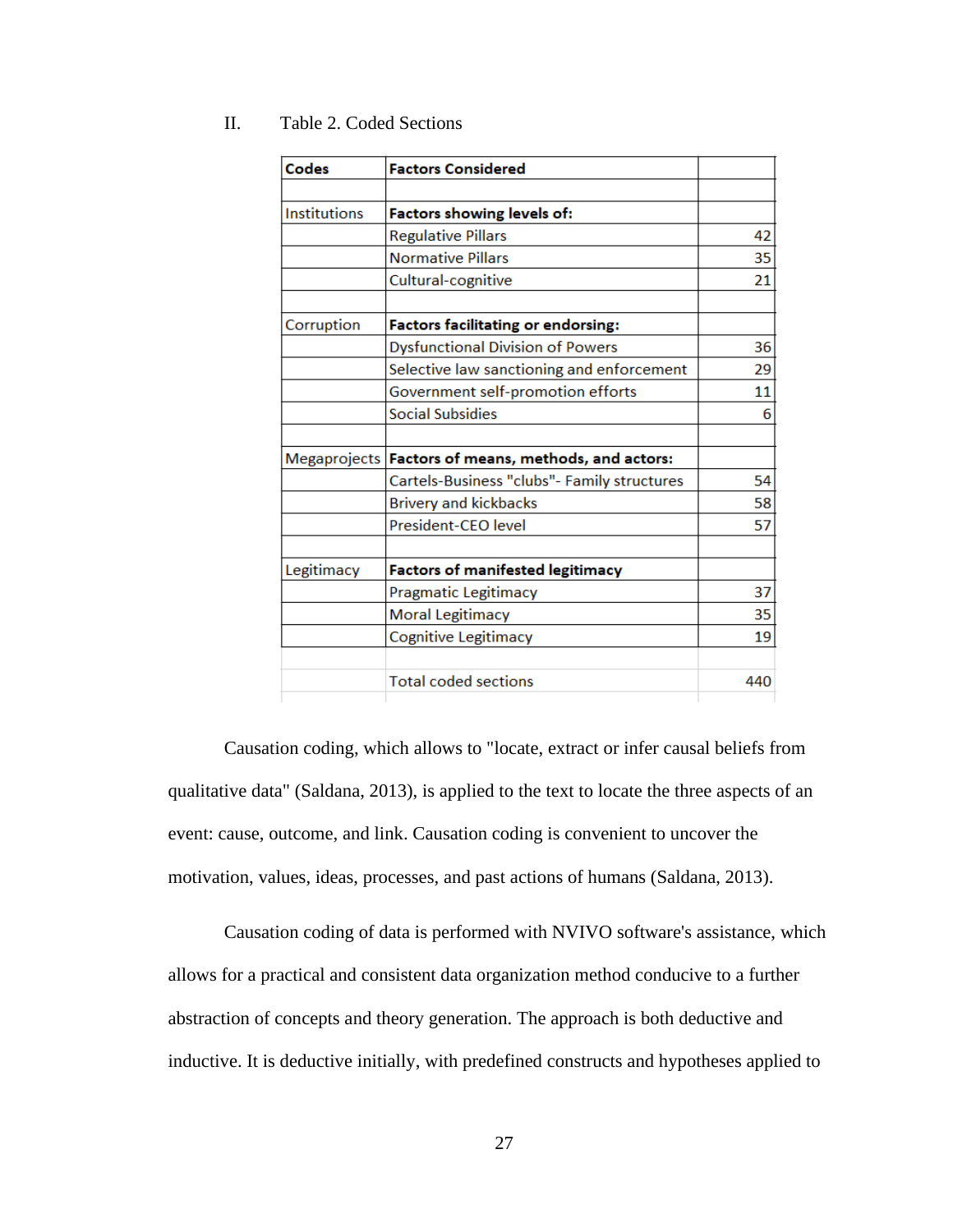data, but then it becomes and inductive process when analyzing individual corrupt acts that spread to countries. There are multiple forms of evidence providing different perspectives that point to one reality: the corrupt context arising from government dignitaries and construction executives' collusion. Since a "theme is an outcome of coding," I expect to engage in "themeing" to bring "meaning" and "identity" to a plethora of corruption manifestations when megaprojects ballooned in Latin America (Saldana, 2013).

#### **5. Validation**

Data Triangulation in qualitative research is a procedure to test validity "through the convergence of information from different sources" (Dube & Pare, 2003). Marshall and Rossman (2011) proclaim that triangulation is the exercise of drawing from more than one fount of information to support an isolated issue. This research method of information analysis gives ample opportunities to review and compare data scrutinized from different perspectives all along the research period (2005-2015). There are different sources of documented data on megaprojects, corruption, cartels, bribes, prosecutions, fines, and convictions. There is an aggregation process, which is a summation of information as time progressed during (and after) the decade in question. Nevertheless, there is no data difference or dispute in any of the topics (megaprojects, corruption, cartels, bribes, prosecutions, fines, and convictions) mainly because, in the end, the corroborating sources of information for most writers and researchers were the Judiciaries of each country involved. Court records were used to substantiate news articles and support peer-reviewed research.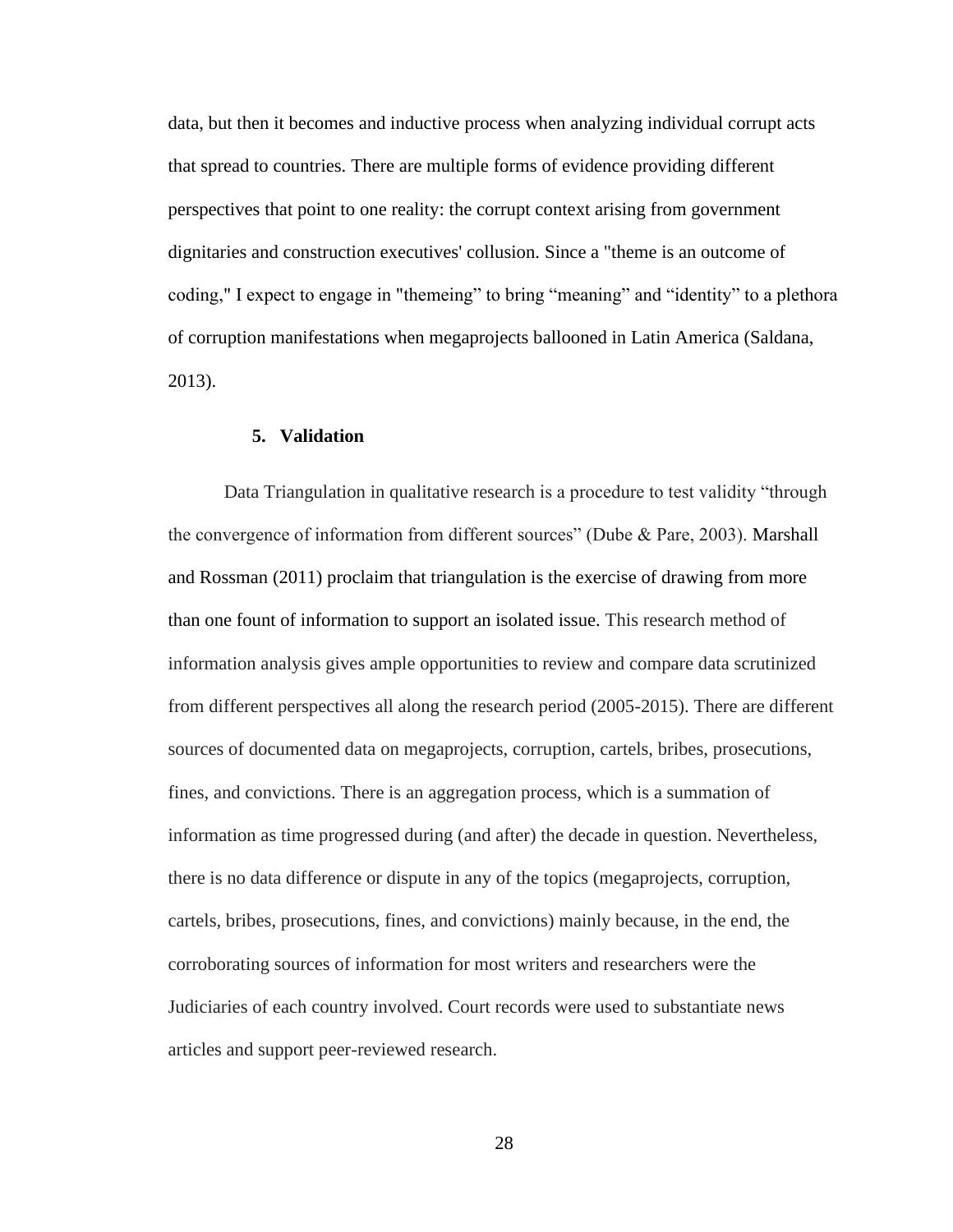One strategy I apply to improve the rigor of this multiple case study is explanation-building, "a form of pattern-matching in which the analysis of the case study is carried out by building a textual explanation of the case" (Yin, 1994).

Another fundamental source of rigor is the finding of cross-case patterns. This method requires selecting categories or dimensions within each case and then looking for "within-group and intergroup similarities and differences" (Dube & Pare, 2003). An example of a similarity between cases is cartels' formation as modus operandi by construction companies to secure contracts.

There are striking similarities when comparing this research model and the theory with extant literature. Even though this theoretical model is not stated verbatim elsewhere, the sequence of events, the chain of evidence is revisited many times over in peer-reviewed research papers like Sohail and Cavill, 2006; Locatelli, Mariani, Sainati, and Greco, 2016; Morales Inga and Morales, 2019, to name a few. Other patterns related to this research's model emerge, for example, how corruption erodes Legitimacy or the inverse relationship between corruption and Legitimacy (Gilley, 2006; Kenny, 2007; Manzetti, 2014). In Andreev (2006), a triangular model depicting the quality of democracy, Legitimacy, and corruption, where the quality of democracy and Legitimacy is directly related, and corruption is inversely affecting them. Another interesting pattern is the inverse relationship between corruption and human rights, framed between the Legitimacy spectrum's two extremes. Authoritarian (populist) regimes control congress and the judiciary to engage in corruption. More corruption brings about a decrease in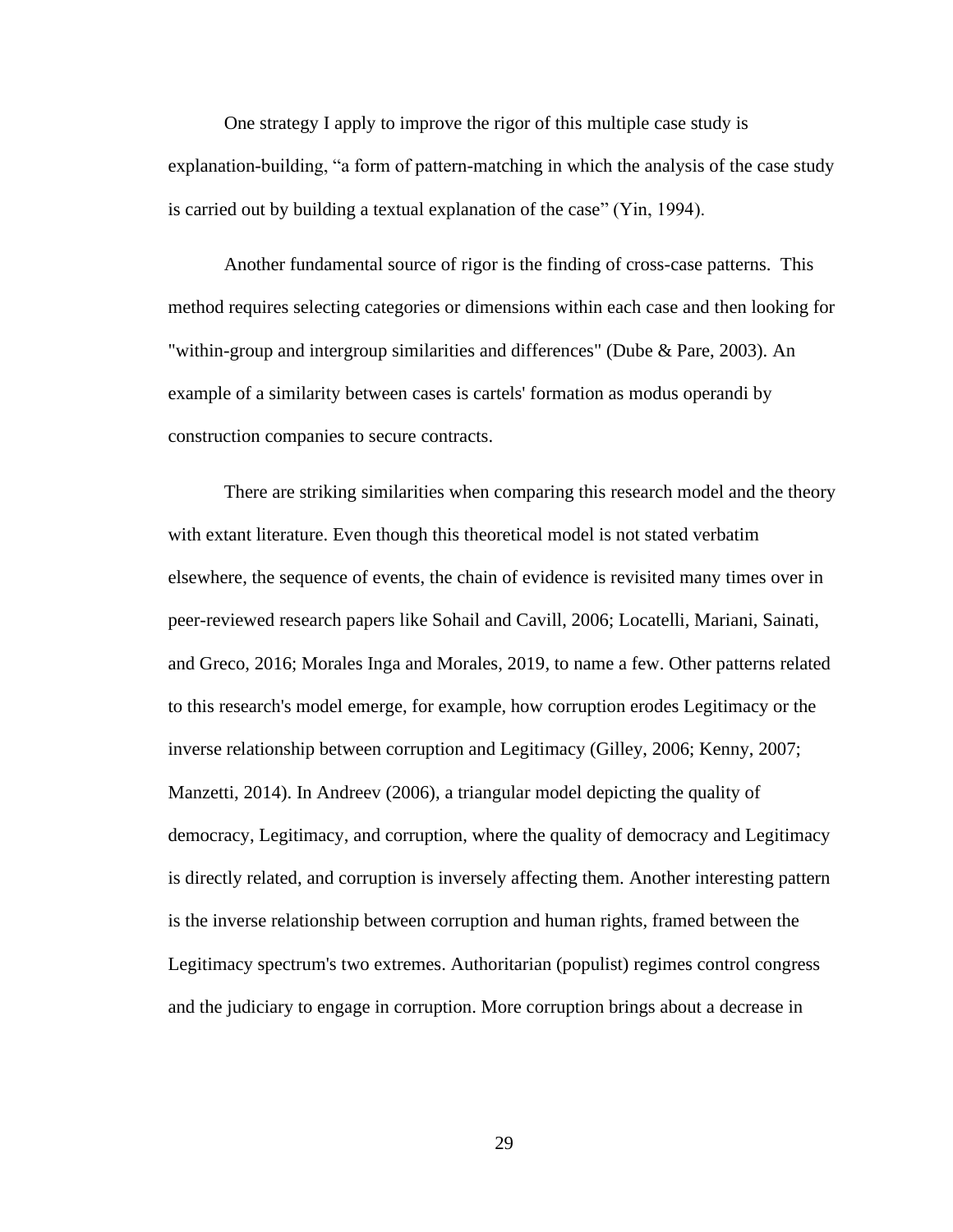human rights and a heavy increase in government advertising expenditures (Rajagopal, 1999; Di Tella and Franceschelli, 2011).

Even though it appears statistical methods could determine causality on the topic of corruption in construction, the availability of comparative data from countries in the region during the period in question is scarce at best. The author believes a qualitative multiple case study approach is appropriate for this subject "because quantitative measures and statistical analysis do not fit the problem that exists." Qualitative research will help provide "a complex, detailed understanding of the issue that is needed." Also, "a literary, flexible style of reporting is appropriate" for this subject. (Creswell & Poth, 2018, p. 46)

What motivates this research is to find the nature of the phenomena at the center of construction scandals that wrapped Latin America, particularly during the period 2005- 2015. To achieve genuineness of knowledge, The author must have "first-hand contact, immediate familiarity" with the subject investigated, to the point of becoming an objective insider. (Creswell & Poth, 2018, p. 21)

#### **V. Results**

## **Institutions**

The most striking discovery in the cases studied is the repeated and lasting participation of all twelve presidents (and several cabinet ministers) from the six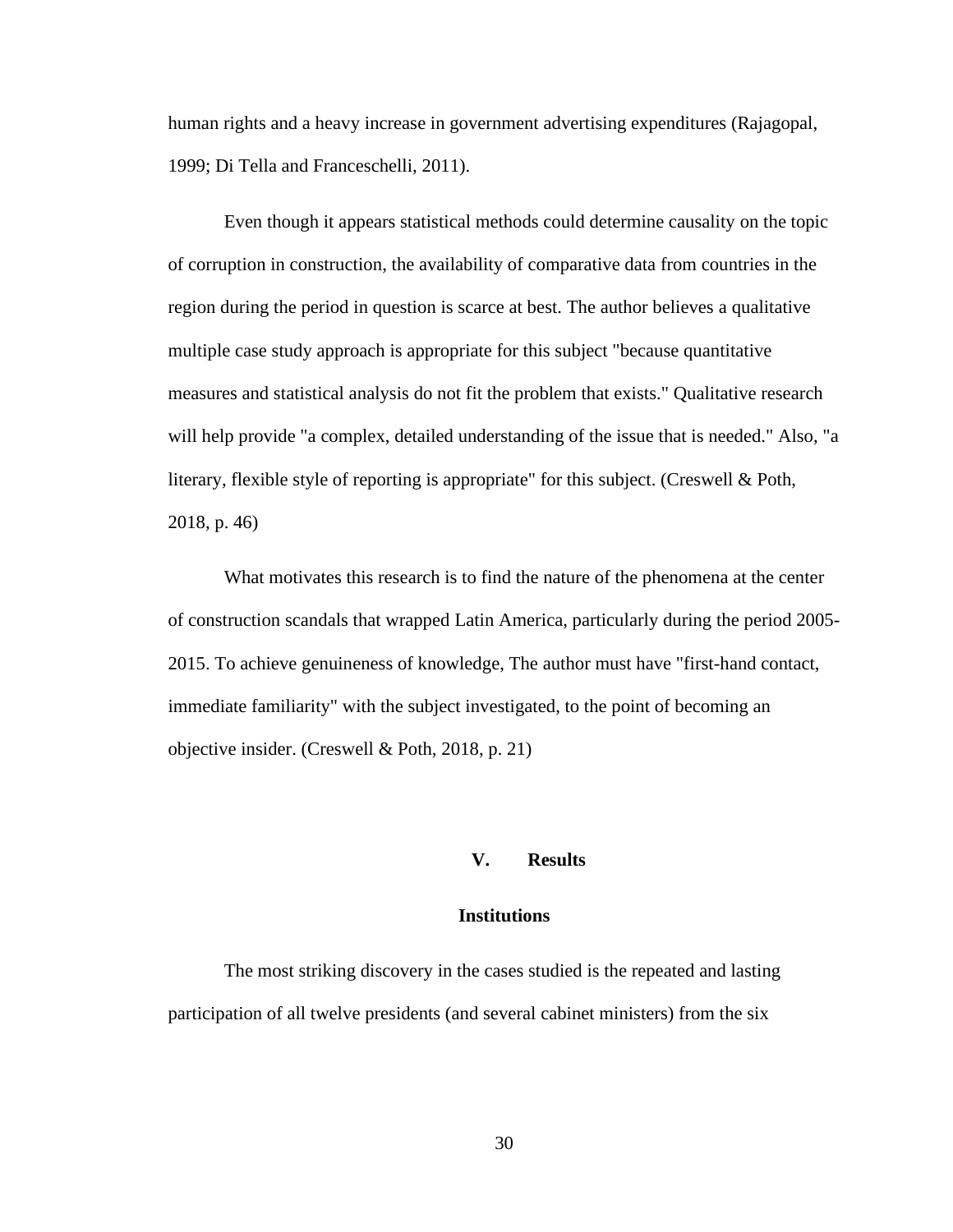countries' governments between 2005 and 2015. It also included CEOs and top managers representing the private sector's encumbered multinational construction companies.

All presidents who were in power between 2005 and 2015 in the six countries here researched have either been indicted, impeached, successfully prosecuted, or jailed due to their actions and involvement in Megaprojects corruption crimes. They were: Brazil's Jose Inacio "Lula" da Silva and Dilma Rousseff; Argentina's Nestor Kirchner and Cristina Fernandez de Kirchner; Colombia's Alvaro Uribe and Juan Manuel Santos, a Peace Nobel Prize winner; Dominican Republic's Leonel Fernandez and Danilo Medina; Panama's Juan Carlos Varela and Ricardo Martinelli; and Peru's, Ollanta Humala and his wife Nadine, Pedro Pablo Kuczynski and Alan Garcia, who committed suicide. No one could have planned a more successful and coordinated attack on these countries' government institutions' Legitimacy.

## **Corruption**

In Brazil, the Carwash investigation of megaproject scandals that started in March 2014 yielded 159 convictions, including 30 senators, 34 federal deputies, and 23 governors, mayors, and politicians of all political parties. The rest of the convictions were distributed among owners and executives of nine companies (Odebrecht, Camargo Correa, Mendes Junior, Construtora OAS, Queiroz Galvao, IESA Oleo e Gas, Galvao Engenharia, Engevix, UTC Engenharia).

Argentina's Copybooks case was initiated in 2017 and in early 2018 accrued convictions of 17 government official (including a president and two ministers) and 32 convictions of construction company owners and executives from 13 companies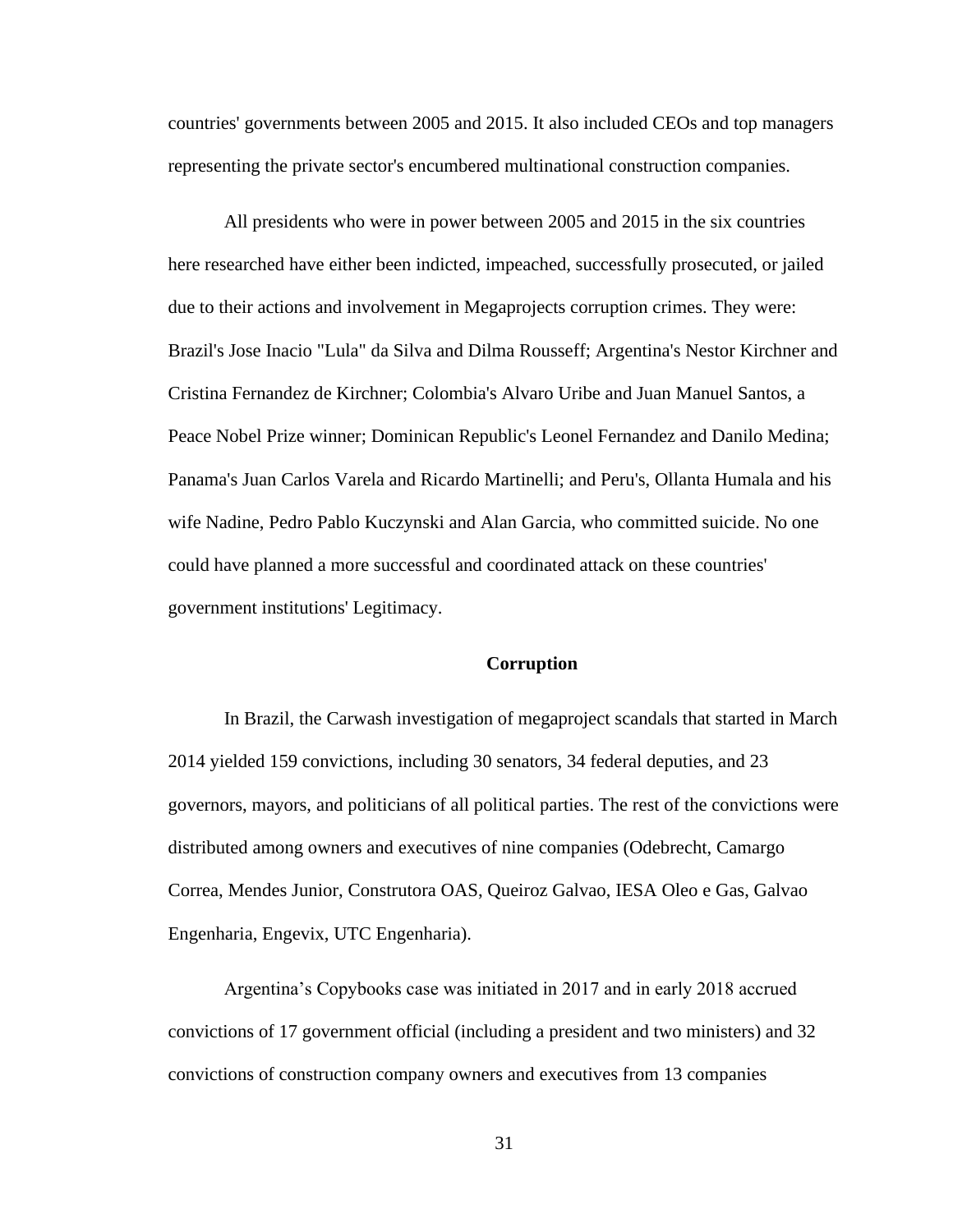(Electroingenieria S.A., Techint, Chediak, Panedile, Iecsa, Enarsa, Emgasud, Impsa, Roggio S.A., Grupo Romero, MSU Energy, Industrias Juan F. Secco, Albanese S.A.) and the Argentine Construction Chamber president and former president. Justice, however, did not catch up with former president Nestor Kirchner because he died of a massive heart attack in October 2010.

Both Brazil and Argentina had significant similarities in all the factors contributing to corruption in megaprojects and corruption in general. Among those are the cartelization of construction companies, bribes and kickbacks as means of winning government contracts, corporate family structures, dysfunctional division of powers with faulty or inexistent checks and balances of government institutions, selective law sanctioning, and law enforcement, massive government self-promotion, and social subsidies. However, there were differences in the methods used to deliver bribes and kickbacks. Brazilian companies employed a sophisticated network of offshore bank accounts while their Argentine counterparts used hard currency cash (Euros or U.S. Dollars) delivered in person to the beneficiary. There was another significant difference in style and method regarding the treatment of congress: Lula and Dilma used to share the bounty with legislators. Nestor and Cristina's encroachment on congress was politically coercive on opponents or the result of deep political loyalty.

 Looking further at the results of coded factors in the texts analyzed, which measure the frequency of words and themes, it appears that Institutions have fragile regulative and normative pillars in the region, which translate into low levels of pragmatic and moral Legitimacy.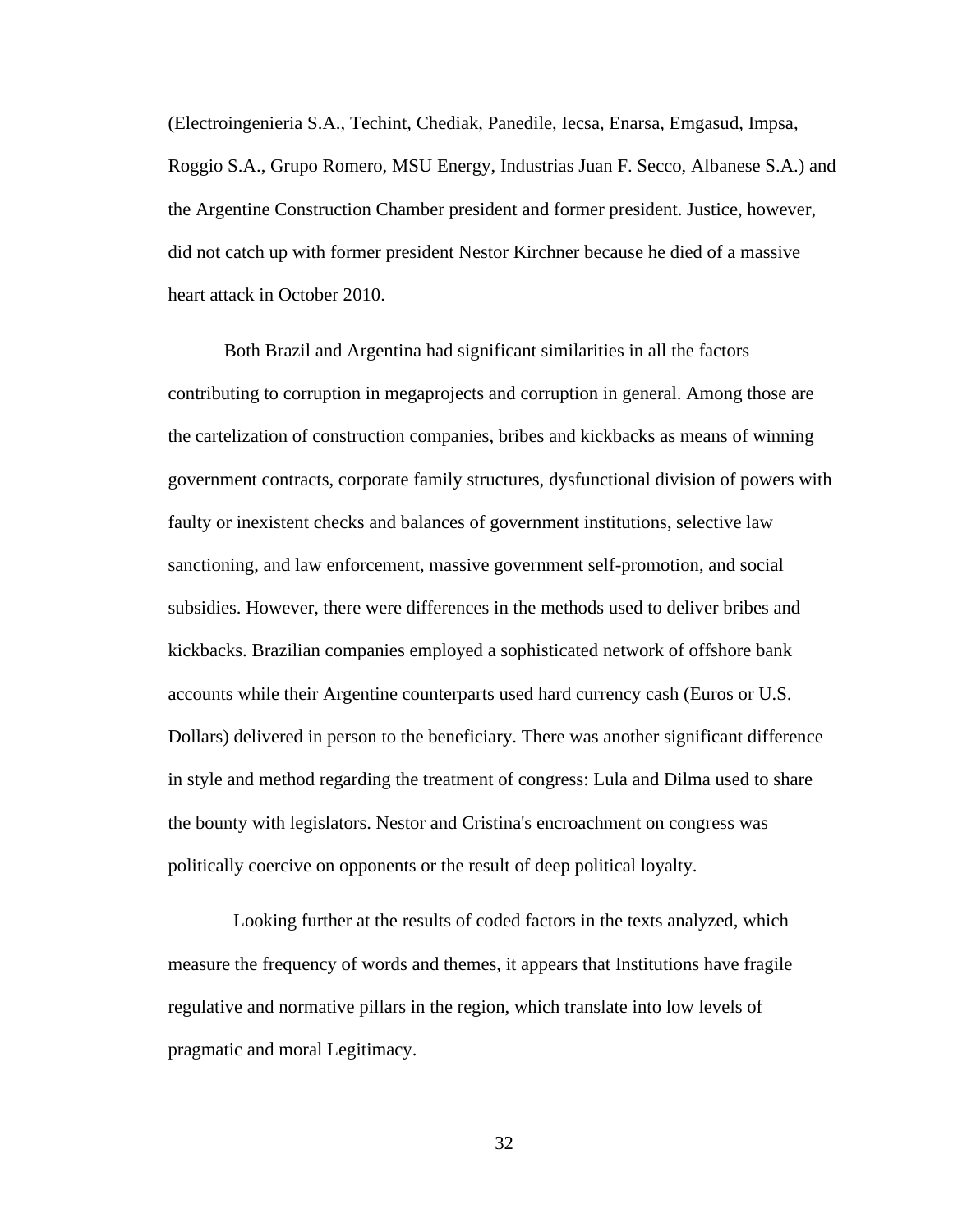#### **Corruption in Megaprojects**

Construction activity has traditionally been a gauge of economic headways. Latin American economies, in general, had slowed down to a minimum, particularly in the growth of infrastructure construction, as a result of lower GDP and net exports. This condition was, in part, due to the local and foreign crises of the early years of the 21 Century. To reignite economic growth, countries were in dire need of new energy sources and new supporting infrastructures such as highways, railways, and ports. The mushrooming of megaprojects could be seen throughout the region, including dams, waterways, mining projects, agribusiness, and steelwork.

The simultaneity of megaprojects in relatively close areas peaked in Brazil when it began the planning and construction of 42 dams, including 5 large ones, in Pará, Amazonas, and Mato Grosso. The construction of these dams was awarded to a group of about ten companies led by Odebrecht and Camargo Correa. Simultaneously, the discovery of the Pre-Salt reserves, the vast oil deposits in the Santos basin in 2006 catapulted another outbreak of megaprojects, including deep-sea oil fields, huge refineries, dozens of shipyards to produce drilling rigs, oil platforms and tankers, and two petrochemical complexes. About 30 of Petrobras' suppliers and contractors are involved in the embezzlement of funds from the state oil company Petroleo Brasileiro S.A. (Petrobras). These also include the usual large construction companies. This case of group embezzlement was the original focus of the "Lava Jato" (car wash) investigation initiated by a federal judge in Curitiba, Sergio Moro, who explained that Odebrecht formed a "cartel" with other construction companies to then methodically fit out bids on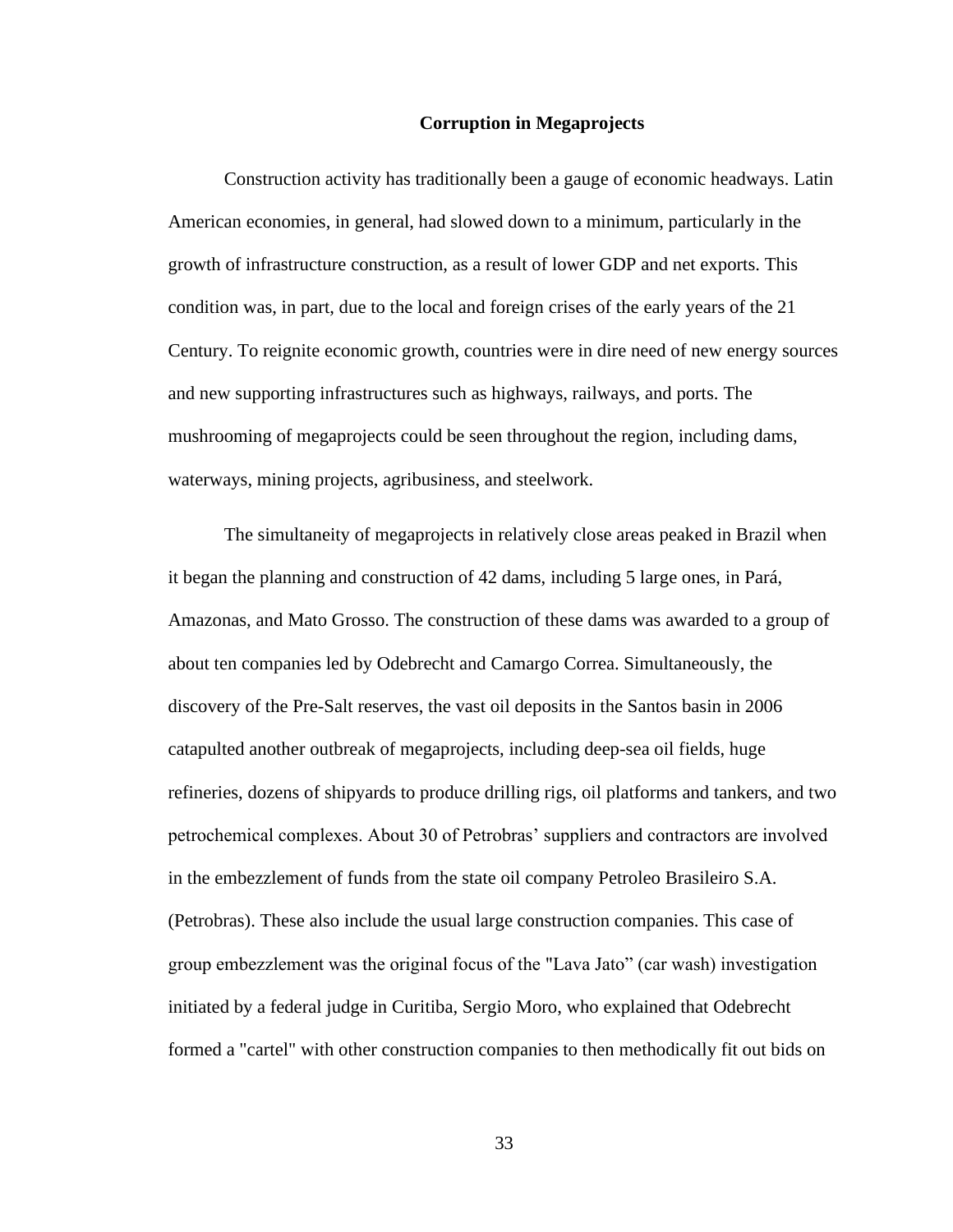works for the oil company since 2006. "The contractors, united in something they called a 'club,' previously agreed among themselves who would be the winners of the Petrobras contracts, manipulating the prices presented during the bidding," Moro wrote, "They were able to, with no real competition, be contracted at the highest possible price." (Fonseca, 2016.)

Brazil's expenditures in Megaprojects between 2007 and 2015 include Brazil's implementation of two Growth Acceleration Programs (PACs) during Lula da Silva and Dilma Rousseff's governments. The first one (PAC1) was implemented in January 2007 and covered expenditures planned until 2010. The second one (PAC2) was implemented in March 2010 to cover cost overruns from the previous batch of megaprojects and to cover additional expenditures in large infrastructure megaprojects until after 2014 (Folha de S.Paulo. 2012).

Brazil went from spending almost nothing in infrastructure megaprojects between 1995 and 2002 during the presidency (two terms) of Fernando Henrique Cardozo (due to local and international economic crises), to allocating and spending \$236 Billion during Lula's presidency, and to then allocating and spending \$872 Billion during the presidency of Dilma Rousseff. It is worth stressing that about a third of PAC2 from Dilma's presidency was utilized to cover cost overruns of Lula's megaprojects (Ministério do Planejamento, Desenvolvimento e Gestão, 2017).

Brazil also provided funds for megaprojects at home and abroad through the National Social and Economic Development Bank (BNDES) as part of a national development strategy. The objective amounted to "creating national champions" able to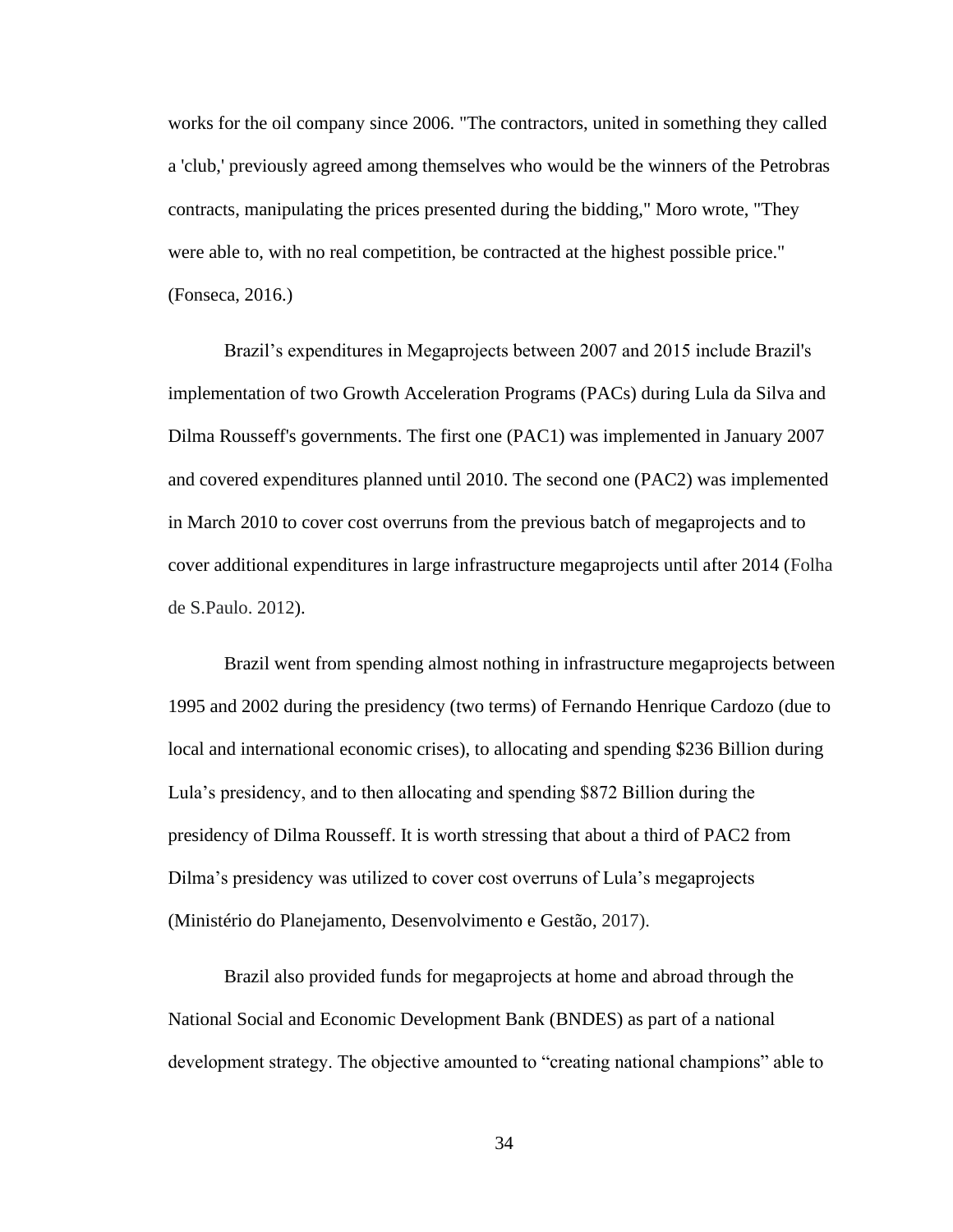compete globally. The idea was to compete in the international sphere. The country had to help its community of construction enterprises grow into powerful companies because, as stated by Luciano Coutinho, the bank's president, "if BNDES does not support national companies, who will?" (Fontes and Garcia, 2014).

In their paper "Brazil's New Imperial Capitalism" (2014), Fontes and Garcia state, putting BNDES in perspective, that resources available to the bank make it "bigger than the World Bank," having expanded its loan portfolio by 391 percent since 2005. By 2010, the bank loaned \$96.32 billion in credits, and it surpassed the World Bank 3.3 times in loan volume that year.

Fontes and Garcia also affirm that between early 2005 and July 2011, BNDES furnished \$12.7 billion in financing for "acquisitions, joint ventures, greenfield projects and expansions" to help 18 Brazilian companies involved in 23 projects outside Brazil. In doing so, the bank became a major player in its foreign policy and the primary source of "infrastructure integration" in the region. BNDES also financed more than \$10 billion for construction projects with local partners between 2003 and 2010 in Argentina, Bolivia, Venezuela, Cuba, Perú, Ecuador, Colombia, and the Dominican Republic.

Argentina's expenditures in Megaprojects between 2005 and 2015 include: Argentina spent only \$25 Billion in megaprojects in the twenty years (1984-2004) before the period I focus on this research. Then, Argentina spent \$107.8 Billion, 331.3% more, in the 15 years that followed. Its construction direct labor force (core construction industry labor) grew by 144% between 2003 and 2015. (Source: Observatorio de la Energía, Tecnología e Infraestructura para el Desarrollo.)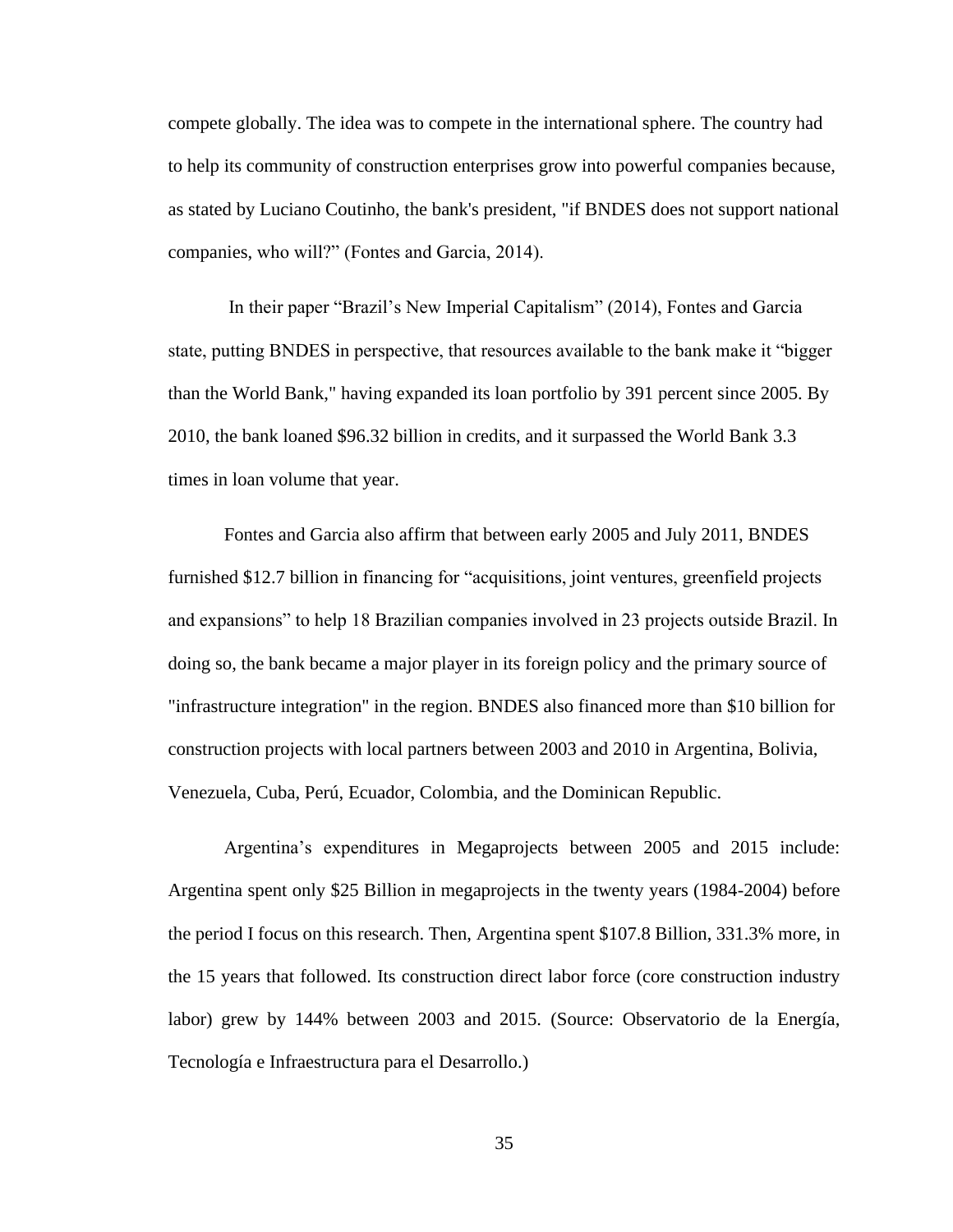As antecedent, it is proper to acknowledge that when Nestor Kirchner became president of Argentina in 2003, he already had 12 years of experience as governor of his province, Santa Cruz, where he invested heavily and continuously in infrastructure and roads, contracting his front men (Manzetti, 2014). He also took advantage of legislation to acquire large land areas to develop real estate and hospitality businesses for himself and his family and appropriated a provincial oil fund of \$550 million that ended up in private accounts of banks overseas.

 On August 4, 2018, Facundo Sonatti, an Argentine journalist writing for Sputnik News, wrote the article "Construction, mother of Latin American corruption," and narrates the tale of how eight copybooks sent anonymously to the main newspaper (La Nación) reveal the most important corruption plot in Argentine history. These eight copybooks, written by the driver of a dignitary from the Ministry of Planning, describe in detail and first-person the transport of over \$160 million of bribe money collected from the most powerful Argentine construction companies and delivered to members of the administrations of Nestor Kirchner (2003 to 2007) and Cristina Fernandez de Kirchner (2007 to 2015.)

The affaire of the "notebooks of Kirchnerism" is undoubtedly the most transcendent corruption scandal ever divulged by the Argentine press to the present. According to the former president of the Argentine Construction Chamber, Carlos Wagner (now in jail under the "regretful" protection plan,) "it was, no more and no less, the illicit association between business owners and government dignitaries to rig or to tamper with public work in such way that its realization was cartelized between the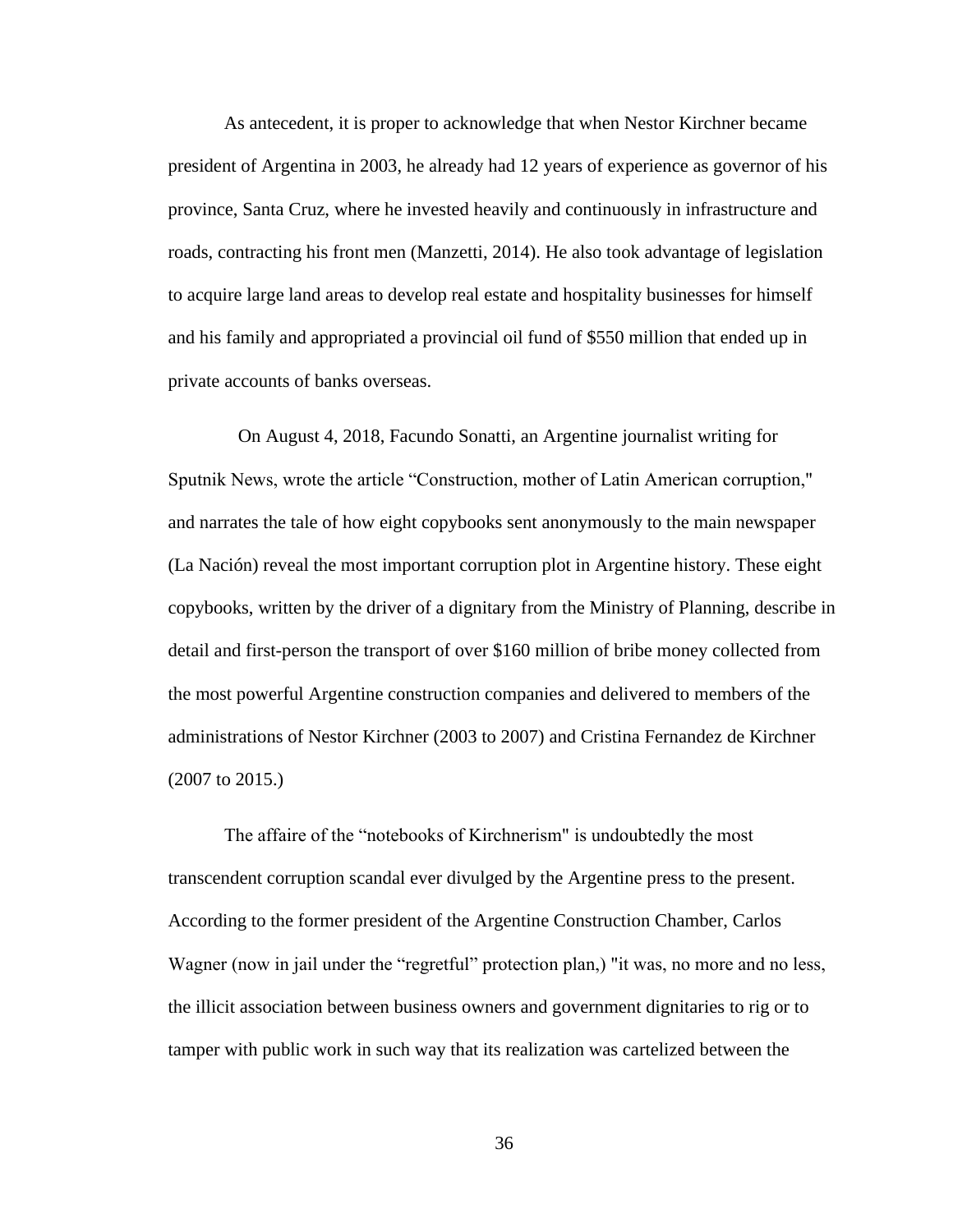participants of the association" (Sonatti, 2018). Simultaneously, the scheme guaranteed the President, the Planning Minister, and other dignitaries, their "return" of no less than between 10 and 20% of the total budget to projects. Mr. Wagner is also suspected of having been the nexus between the Kirchner governments and the Odebrecht organization.

The "regretful" are not the only ones implicated, and more are showing up to negotiate their surrender in exchange for lesser convictions. One name that stands out and is Paolo Rocca, CEO of the Techint Group, the largest and most prestigious construction company in Argentina, equivalent to Odebrecht in Brazil. Techint was one of the most benefited construction companies during Kirchner's years. Mr. Rocca and his company are being thoroughly investigated.

It is the first time in Argentine judicial history that important construction businesspeople who are not necessarily related to politics and are not front men of politicians fall into the hands of justice. "With this scandal, it is demonstrated and settled; it was real that there were bribes" (Sonatti, 2018.)

On top of these dealings between the Kirchner governments and members of the Argentine Construction Chamber, there are the eight Odebrecht megaprojects that are being investigated by the Argentine judiciary and the United States Justice Department on money laundering cases. The majority of these eight projects, adjudicated between 2005 and 2013, were primarily developed in association with local companies. For that purpose, the government created a legal status called UTE or Temporary Union of Enterprises.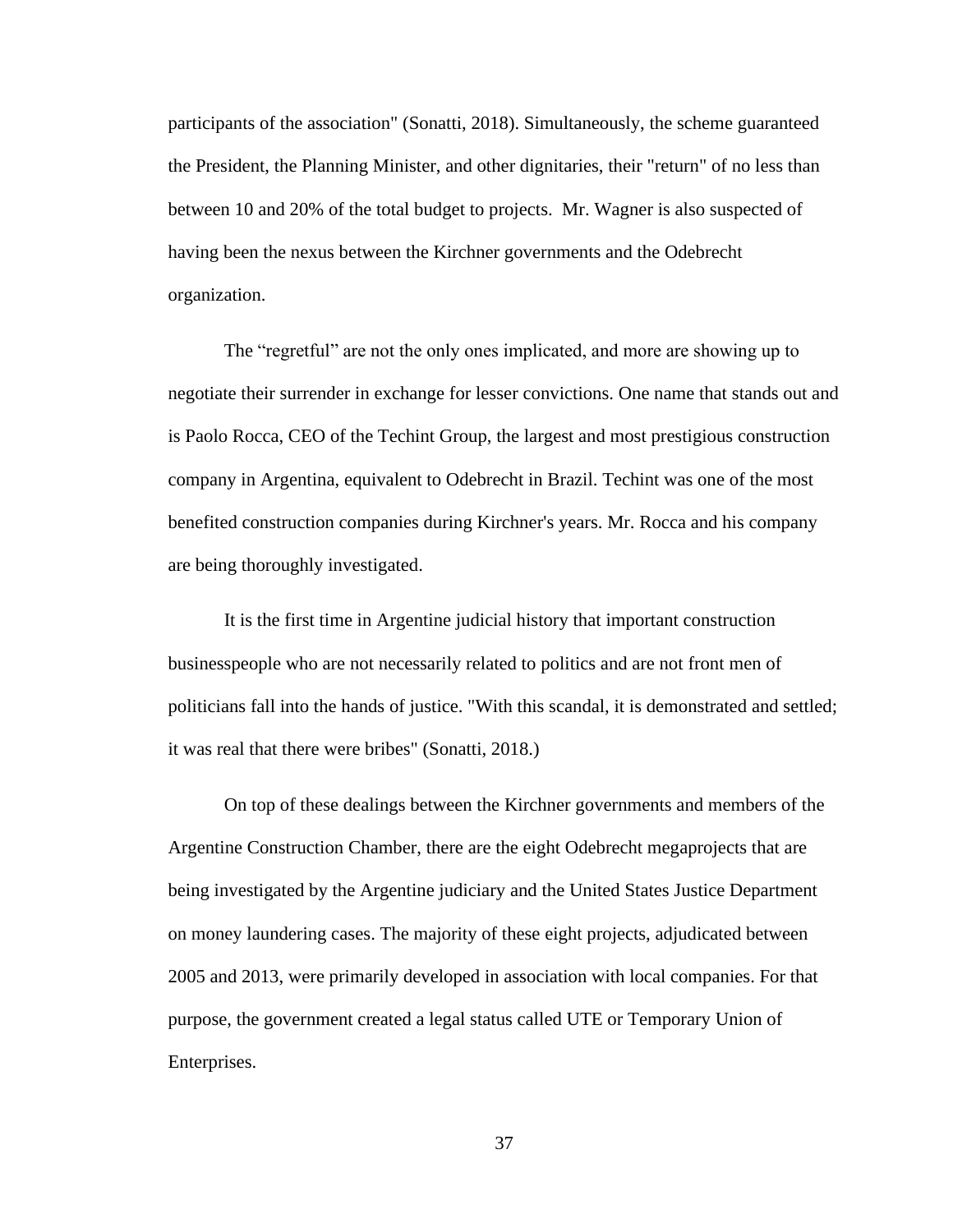Odebrecht has admitted to having paid \$35 million in bribes in Argentina between 2007 and 2014, a small part in a much larger package that included Colombia, Dominican Republic, Ecuador, Guatemala, Mexico, Panamá, Perú and Venezuela in Latin America, and Angola and Mozambique in Africa.

According to Luke Taylor's article in World Politics Review, in August 2017, Colombian President Juan Manuel Santos and several former ministers had to testify in front of the Supreme Court about the, at least, \$27 million bribe package paid by Odebrecht. Santos, a Nobel Peace Prize winner, denied knowing that Odebrecht had contributed \$1 million to his presidential campaign. Also implicated are opposition leader Alvaro Uribe and his transportation vice minister, Gabriel Garcia Morales, who was sentenced to prison for taking \$6.5 million in bribes as a trade-off for awarding a road construction contract.

Colombia has suspended all Odebrecht unfinished projects in the country, including Ruta del Sol and Ocana-Gamarra Highway constructions, Magdalena River Navigability Dredging Project, Tanjuelo Tunnel, and Tanjuelo-Canoas Aqueduct.

The Dominican Republic, the Caribbean representative in this multiple case study, is a key player in the greatest corruption scandal in the modern day. Odebrecht installed in the capital, Santo Domingo, its Bureau of Structural Operations, also known as the "bribery bureau." From that office, it channeled around \$788 million in bribes to government officials in ten Latin American and two African countries through a complex web of bank accounts in tax haven countries of the Caribbean and Central Europe.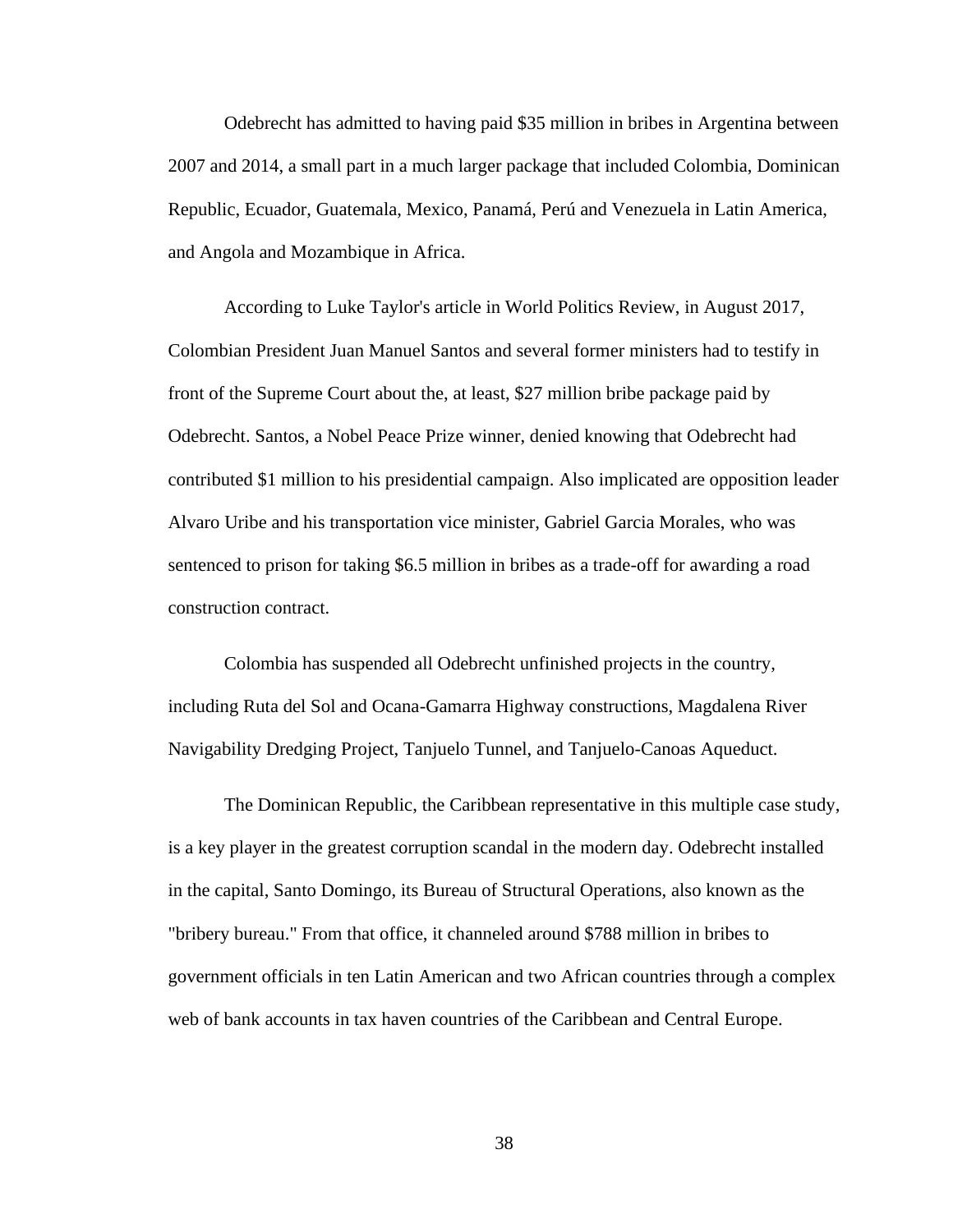The Dominican Republic's 17 megaprojects produced \$5 Billion in revenues for the Brazilian multinational in exchange for \$92 Million in bribes during the two-term presidencies of Leonel Fernandez and Danilo Medina. Highways, dams, and a \$2 billion 720-megawatt coal-burning power generation plant are among them. Even though Dominican prosecutors have reached an agreement with Odebrecht to reduce fines in exchange for damning information, only 14 people have been indicted. However, prosecutions stalled, and nobody is serving time. (Associated Press, 2017).

In 2018 Zuleyka Moore, the head prosecutor in Panamá, Central America's emblematic country, started investigations of 76 individuals that so far produced five convictions, including those of former economy minister Frank de Lima, former public works minister Jaime Ford, and two of former President Ricardo Martinelli's sons. However, later that year, Attorney General Eduardo Ulloa moved Moore off the Odebrecht case to another post, delaying further investigations.

On July 1, 2020, prosecutors in Panamá announced the indictments of two former presidents who were accused of money laundering and charged with engaging in corruption related to road construction projects, improvement of the metro system, expansion of Tocumen International Airport, and expansion of the Panama Canal. All of the work was performed by Odebrecht and local partners. The two former presidents are Ricardo Martinelli (2009-2014) and Juan Carlos Varela (2014-2019). Varela was Martinelli's Vice-president, and he is accused of receiving "donations" during his time in that position as well. Both Martinelli and Varela deny the accusations (InSight Crime, July 3, 2020).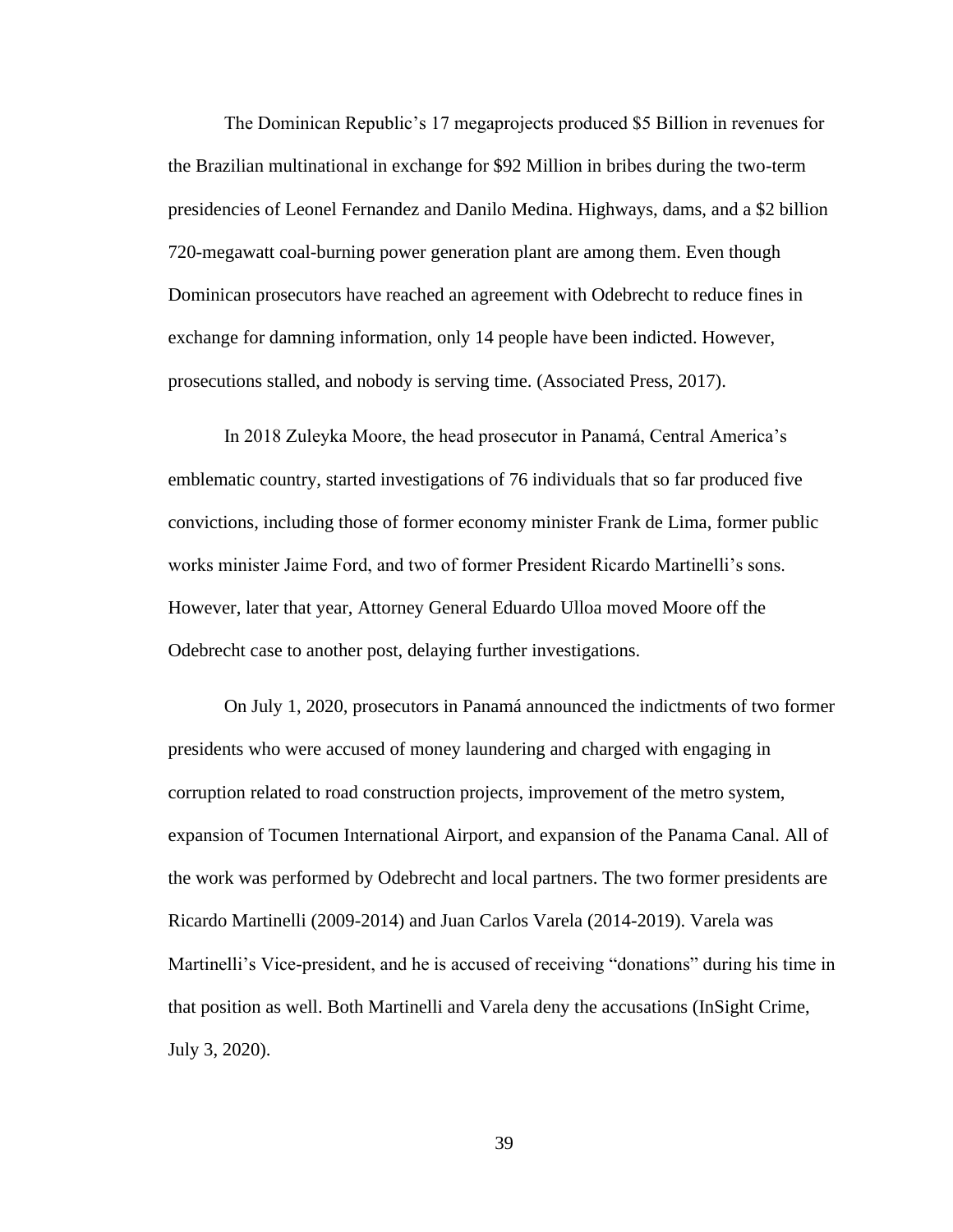In an article in January 2017 published by El País (Spain,) Gil Alessi writes that Odebrecht has acknowledged having paid \$29 million in bribes in Perú to government dignitaries between 2005 and 2014. The confession includes the presidential periods of Alejandro Toledo (2001-2006,) Alan Garcia (2006-2011), and Ollanta Humala (2011- 2016.)

However, this situation did not stop there. President Pedro Pablo Kuczynski, Ollanta Humala's successor, was also implicated in the Odebrecht scandal. Currently, former presidents Ollanta Humala and Pedro Pablo Kuczynski serve jail time, while Alejandro Toledo loses his fight against extradition from the United States.

Odebrecht succeeded in applying the most influence in the countries neighboring Brazil, except Bolivia and Paraguay, the only bordering nations that were not trawled into the scandal. (LatAm Investor, 2018.) In most Latin American nations, it seems that the whole political spectrum colluded in corruption, with blameworthy parties on both sides of the ideological divide. Taking a decisive position against corruption, as Perú has done, can be very costly.

On April 17, 2019, Alan Garcia, who had served as the president of Perú twice, died by suicide from shooting himself in the head when he was about to be arrested in his home on corruption charges emanating from the Odebrecht scandal. In 2016 and 2017, five of Garcia's former ministers were accused of corruption by the Peruvian judicial system. In November 2018, Alan Garcia was banned from leaving the country. He initially requested asylum in the Uruguayan embassy, but the request was denied in early December. Undoubtedly a tragic end to his life, and for politicians, an unforgettable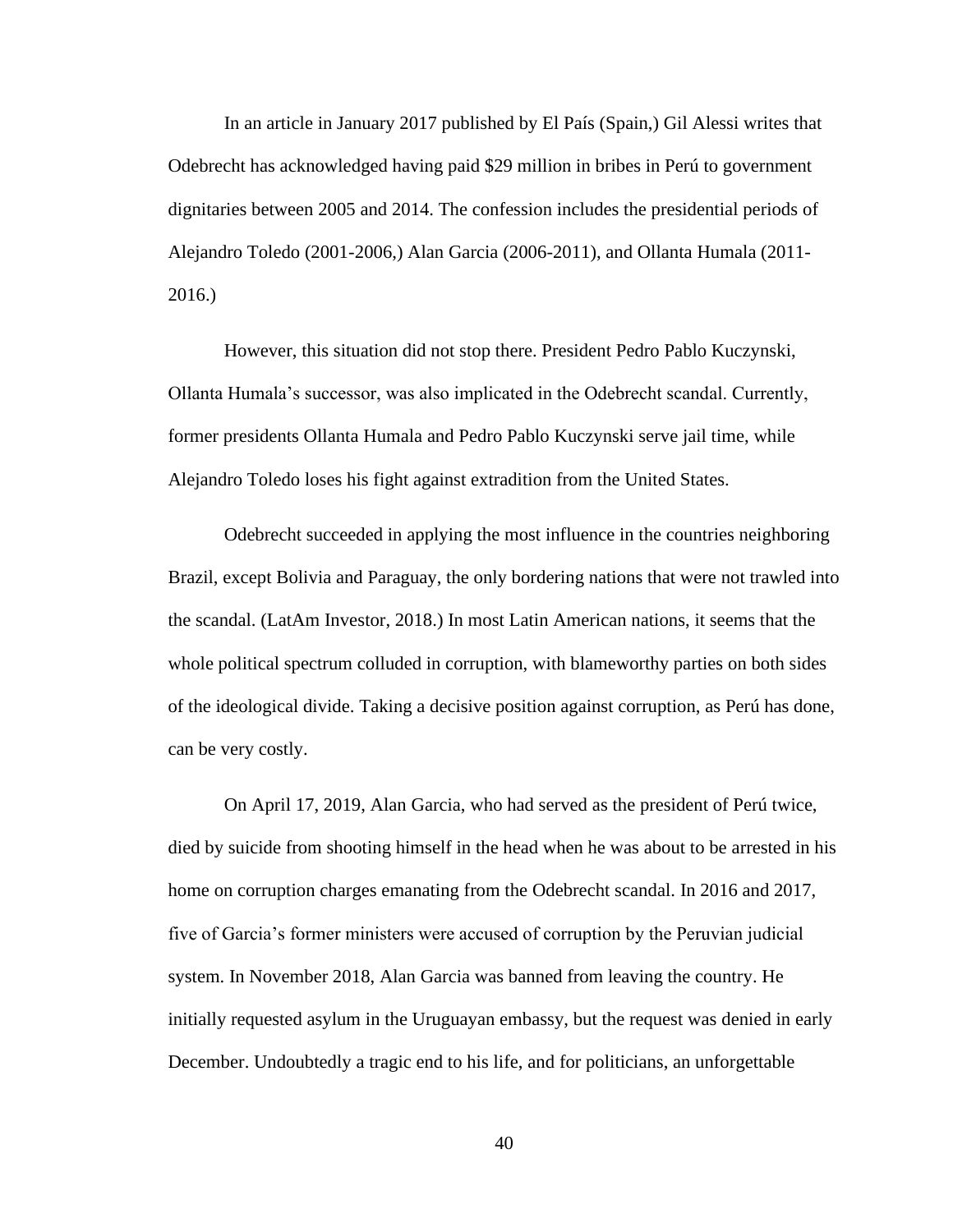consequence induced by the inability to escape from the burden brought about by his corruption crimes, beyond dishonor and shame.

## **Managing Legitimacy**

In his book about communication and ideology, Oscar Rincon (2008) tells us about the era of "president/celebrities" in Latin American democracies. He describes communication strategies to stay close to the "feelings and expectations" of their constituency but away from democracy while bypassing traditional media. He coins the term "tele-president" and gives an interesting account of Latin American leaders' styles and messages.

The Brazilian president Luis Inácio "Lula" da Silva, with a style that resembles improvisation and popular poetry, created the mantra of "never in the history of this country…" as if there was nothing done in Brazil before he came to power. This theme was copied by the Kirchners, who behaved as if they were the first ones to do important work in the country, and there was no history worth telling before them. Lula developed his style (and fame) while he was still a union leader in the steel industry. His inflamed speeches full of metaphors and parables included stories and language appropriate for his workers' better delivery and comprehension. After his inauguration as president, his style did not change much. He continued to use metaphors and parables to speak to the nation. The mantra developed into something like "…the country did not exist before me." He transfigures himself when he delivers a speech, a capacity that produces excellent results in maintaining his popularity (Chico de Gois, 2008).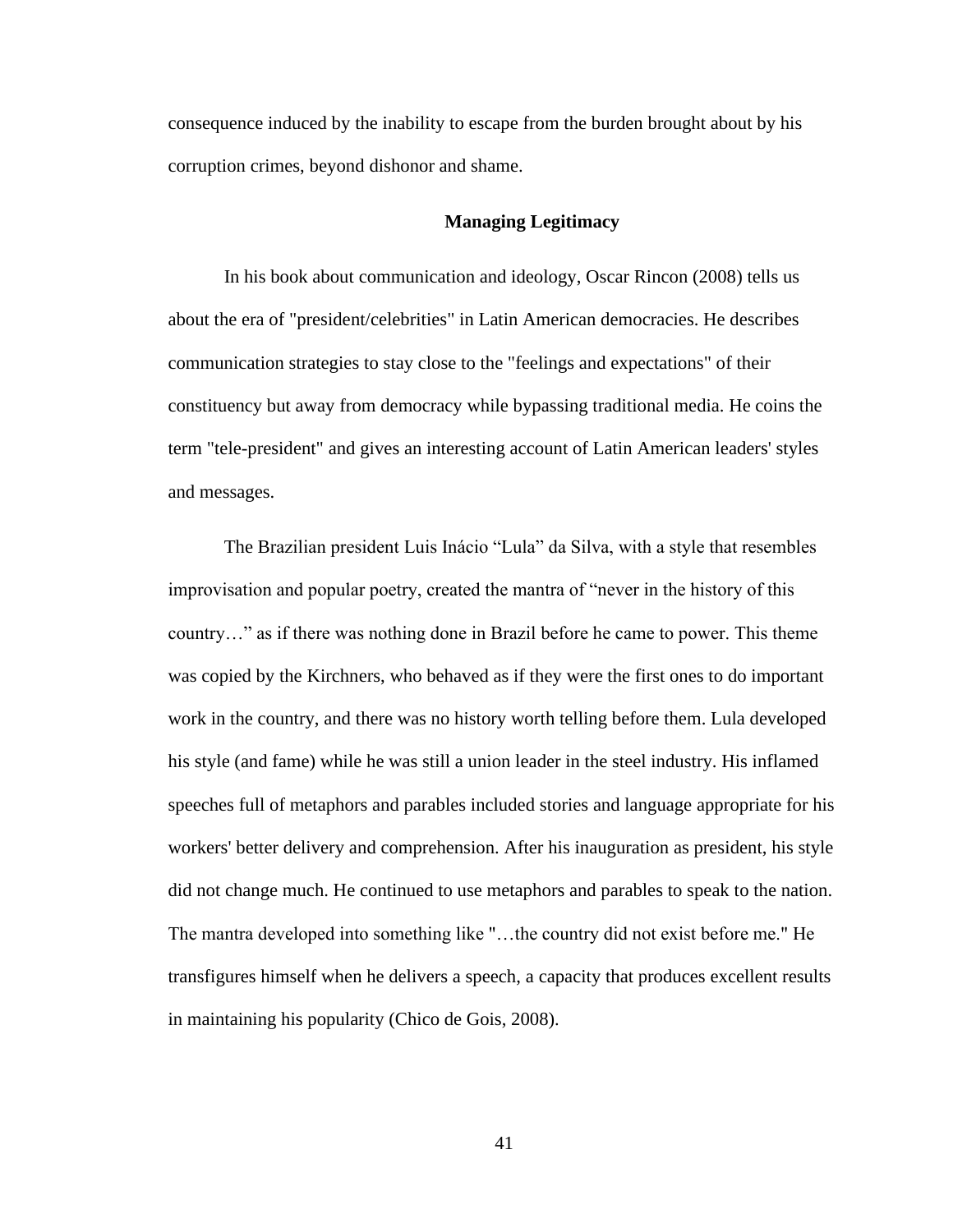Staged communication with constituencies, feeding followers with the narratives that amuse and entertain, and many times distract from everyday realities, do not inform accurately but rather recount reality as an epic saga, a collection of accounts that elevate the image of the leader as if his or her "god-like" public image could be purposely carved and pieced together with the use of propaganda and media exposure (Wright and Tyler, 2013). Historian Jan Pampler states that secularism is among contemporary personality cults' characteristics. They are "anchored in popular sovereignty" and utilize mass media that can be controlled (Pampler, 2012). Alan Theodor Popan describes this phenomenon as "quantitatively exaggerated and qualitatively extravagant public demonstrations of praise of the leader." (Popan, 2015).

In her 2013 paper, Adriana Amado states that the dramatic style applied to the Argentine government's communication is efficient because it rests on conceptual frameworks traced in culture and popular rites. Thus, "politics recreate martyrs, demons, saints, and rituals to which it appeals to promise that the maladies will be compensated with the wellbeing that is the utopia of the government" (Amado, 2013).

The communication of Cristina Fernandez de Kirchner's government of (2007- 2011/2015) recreates the narrative of an epic conflict, and it is this style more so than the party ideology that puts her in line with the tradition of the movement founded by Juan Domingo Perón in the mid of the twentieth century. From then comes that communication model, centralized and personalist, organized in a transmedia narrative strategy that combines massive and virtual media outlets and live events in a highly expensive propaganda and public relations strategy. These channels convey powerful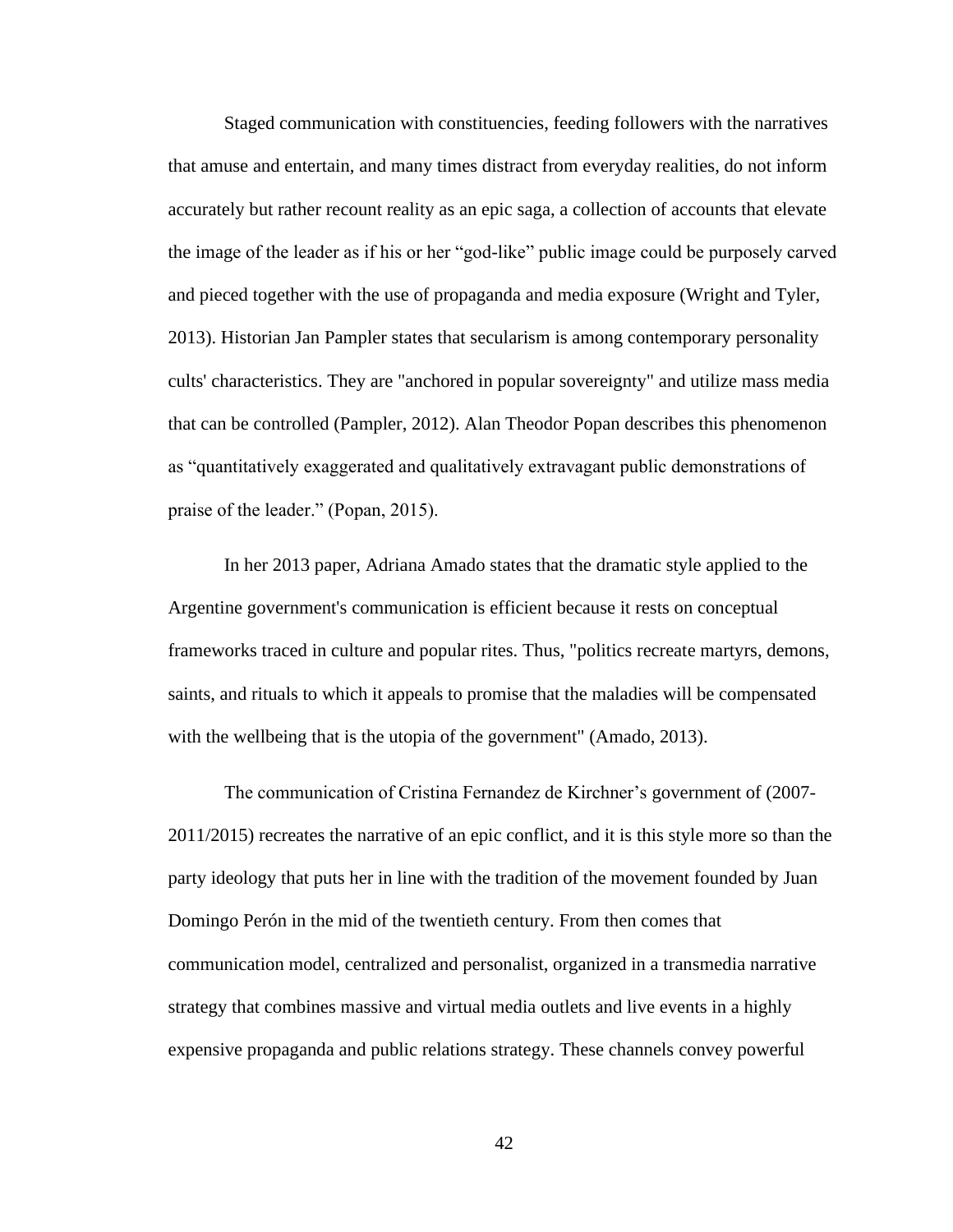slogans narrated from the storytelling or the parable at the service of propaganda based on faith. Its efficacy resides in that it rests on idealism with strong anchoring in the Argentine culture's conceptual frameworks.

This propaganda, built from the State's apparatus, resumes common sense in slogans that activate an installed belief or credence and ratify them to the point that they are repeated as true history. Perón (1946-1955) created the Ministry of Information (Subsecretaría de Información,) a government entity with more than one thousand employees and suppliers. In 2008, Fernandez re-launched the Ministry of Public Communication (Secretaría de Comunicación Pública) with more resources and personnel but still increased fund allocation by a thousand percent in the years she was in office. Perón and Cristina's similarities in their modus operandi included the diffusion of official activities in carefully made audiovisual productions; presidential speeches centralized through the radio-television national network; creation of State-owned TV channels; sponsorship with image promotion of State-produced movies; and politicized music festivals in sports venues. In conservative accounts, her promotion cost averaged one million dollars a day.

The "relato," (the account, the narrative, the tale), the name the government gave its decade-long advertising campaign, can be seen today in contrast between the promises and the true results of one decade in power. It is a costly and high-profile communication model that reveals its vulnerability. The promoted statements and affirmations are soon refuted and disproved by critics' controversies that reinforce polarization.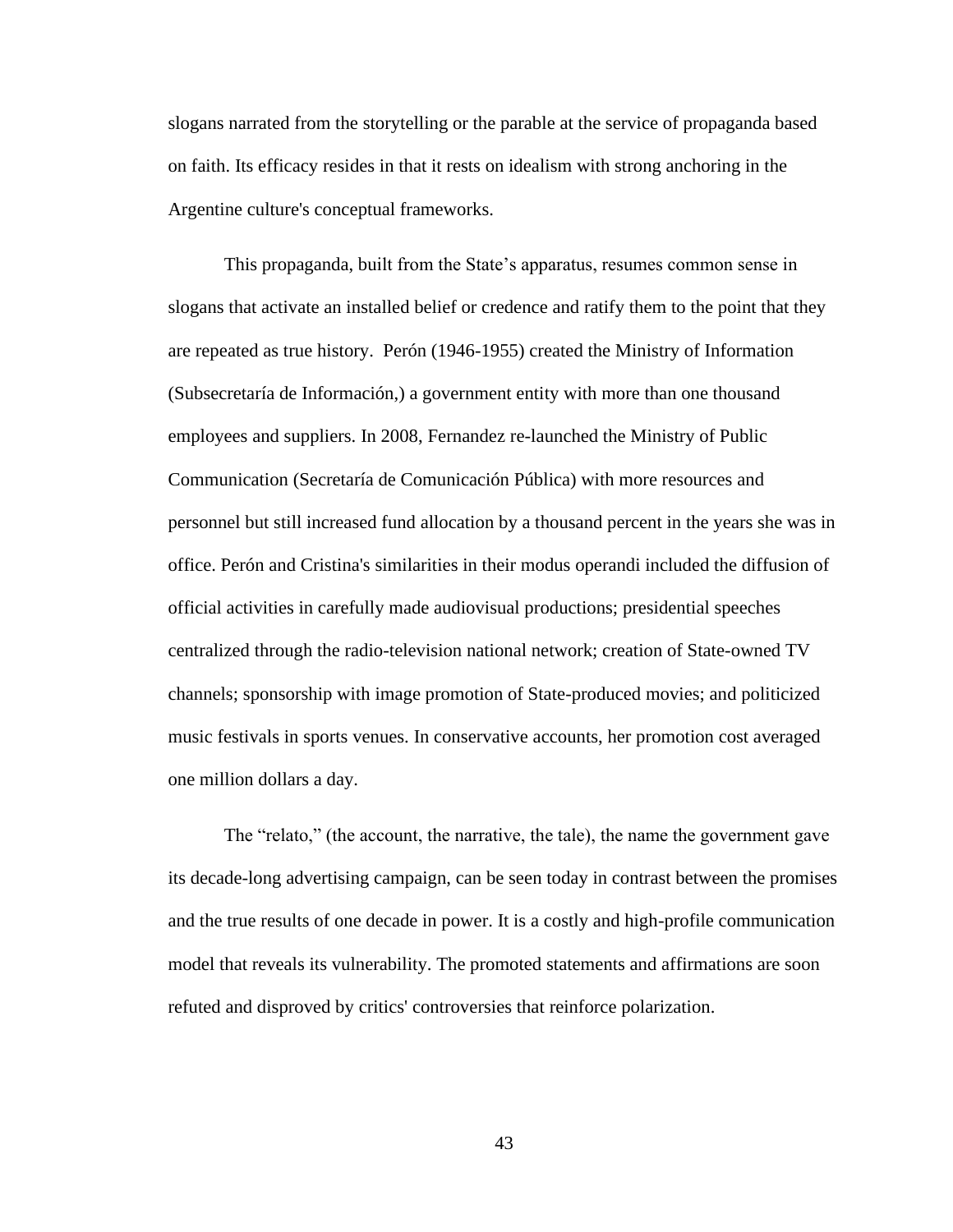In the end, the power of communication operates over the beholder's faith with the same promise that elicits the detractor's emotions. Thus, polarization feeds itself and revives the fracture between "pros and antis" that pierce Argentine culture and history. (Amado, 2013.)

BBC News Mundo published an article written by Veronica Smink on May 23, 2013, where she lists the ten things that changed in Argentina during Kirchnerism. The first one on the list is a polarized society, and the second is a media war. Traditionally, one of Argentinians' passions was to argue and debate politics. Any family reunion or gathering of friends featured at some point political debate. However, after ten years of Kirchnerism, now "it is impossible to talk about politics because it generates fights" (Smink, 2013). The exasperation atmosphere worsened when Mrs. Fernandez de Kirchner arrived at the presidency in 2007. Her detractors maintain that she has a "combative" and "arrogant" style, far from appealing, and includes dialog that feeds division.

On the other hand, her followers admire her combative personality and follow her speeches with "adoration." Kirchner and Cristina had a deep distrust of private media outlets. They fought extremely hard to break what they termed "multimedia monopolies" in a long battle that failed but reinforced their style and methodology. In his four years as president, Kirchner never had a press conference. Cristina had just a few. They preferred to deliver speeches on national T.V. networks, use Twitter, and gather large crowds (transportation and meals provided) in sports stadiums for musical events mixed with political speeches. There was no contact with journalism.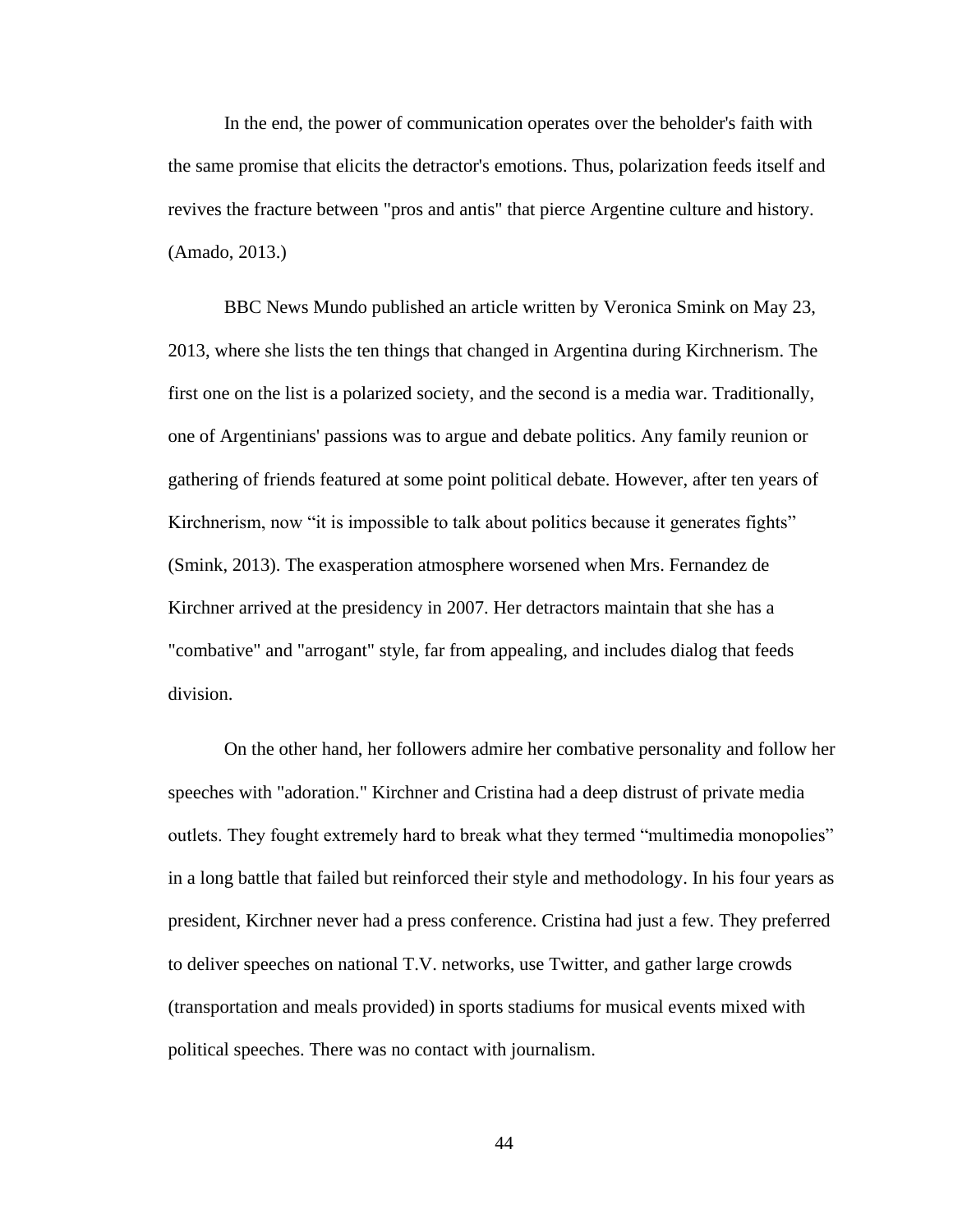However, there is nothing intrinsically wrong with feeding crowds with idyllic epic tales and entertainment. Even the distribution of handouts, like the 18.2 million social plans assigned to unemployed people and families below the poverty line by the Kirchners in Argentina, deserves careful analysis and objective praise. It is the combination of these populist actions and behaviors with the continuous attempts to dominate and control the judicial system and congress that evidence the need to manage their Legitimacy artificially.

Cultural predispositions undoubtedly facilitate corruption contexts, but we need to keep in mind that countries in Latin America vary significantly from one to another, with diverse historical traditions that influence the domestic perception of Legitimacy. Also, this perception often evolves differently from country to country. Beyond language and religion, there is little in common among these countries, culturally speaking. Comparing popular reactions to bribery scandals, we can take the Dominican Republic's case, where Odebrecht's bribery office was located, and where almost \$100 million in bribes were paid to government officials during the presidencies of Leonel Fernandez and Danilo Medina. This bribery scandal was "met with near silence in the Dominican Republic," writes Ezequiel Abiu Lopez with Associated Press on May 17, 2017. The dissimilarity with the reaction to investigations in other countries is huge if we consider the hundreds of charges against politicians and constructors, and these keep growing in numbers. One could argue that the judicial system plays in favor of the political class, but what is relevant here is the inertia of public opinion in this case. By contrast, we see Paraguay's case nowadays, a country ruled for 35 years by a corrupt dictator (General Adolfo Stroessner). As hard as it may be to recuperate from this long history of imposed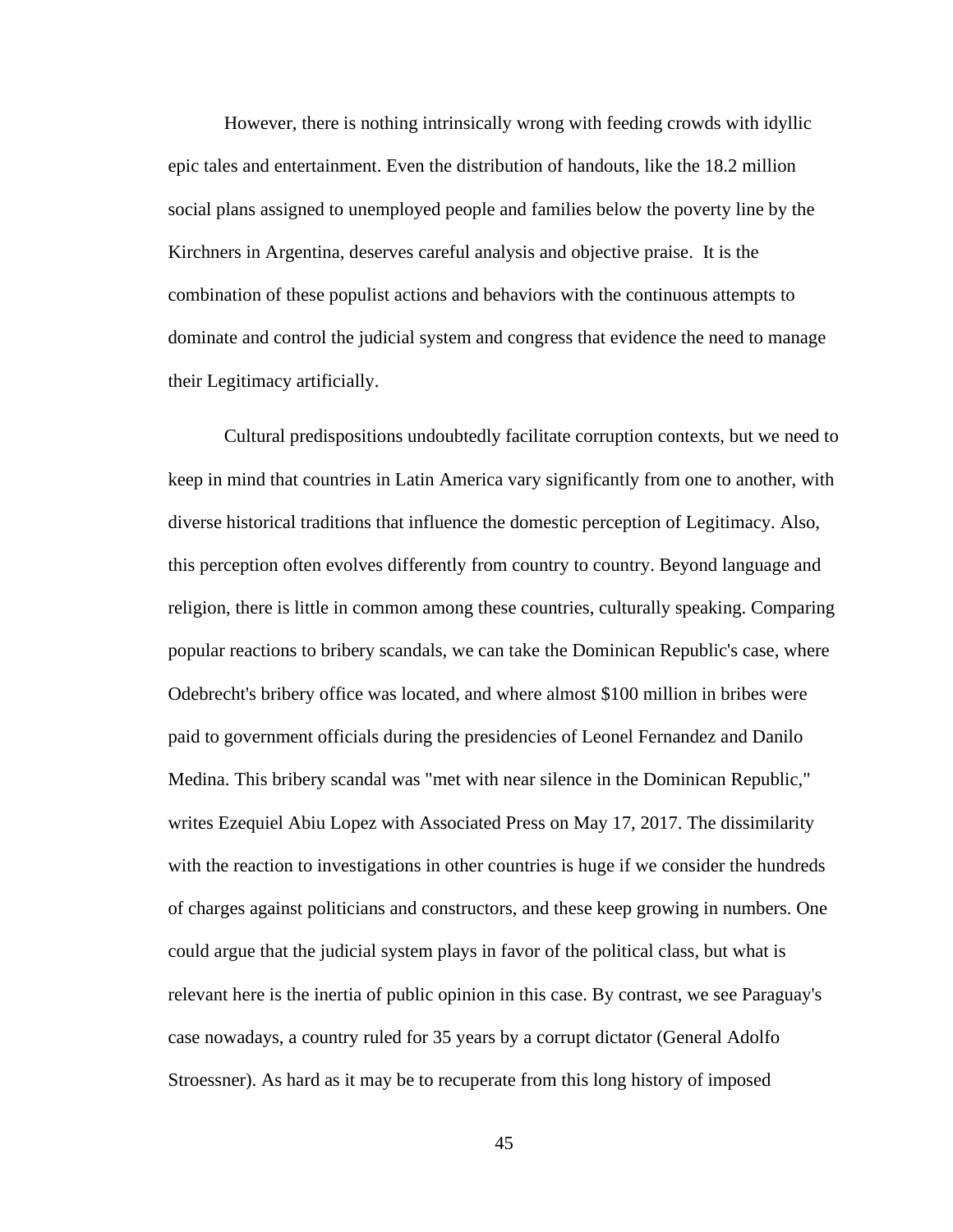corruption, we see a new, almost spontaneous phenomenon taking shape here. Perhaps we also see it in other countries at a slower pace, in the form of popular demonstrations (called "escraches" or "cacerolazos") people gathering to protest with pot-banging noise, chants, and signs in front of homes and offices of corrupt dignitaries (The New York Times, 2019).

Beyond achieving the capacity to govern public opinion through the various tools at hand, as seen so far, corrupt leaders must control the possibility of being legally exposed, accused, and prosecuted. For that purpose, the mechanisms vary with the circumstances. However, they range from modifying the judicial body and replacing judges with friendly ones, as Kirchner used to do, or including judicial and congressional members in the division of spoils, as Lula and Dilma were accustomed to doing.

The conception of separation of powers in the Western world has its origins in Greece, even before the Roman Empire existed. In the Americas, the United States Constitution was the first to consecrate into law the axiom of checks and balances. The Kirchners either depleted or circumvented congressional and judicial checks and balances to permit corrupt business dealings inside their administrations to go un-penalized and un-castigated (Manzetti, 2014).

Legitimacy has to do with how power may be used in manners citizens knowingly accept. A democracy is legitimate when its nationals perceive it as deservingly controlling and applying political power. However, it means more than that. Its population can make independent discernments, the proper existence of a division of powers and the keeping of republican principles of government, and the validness of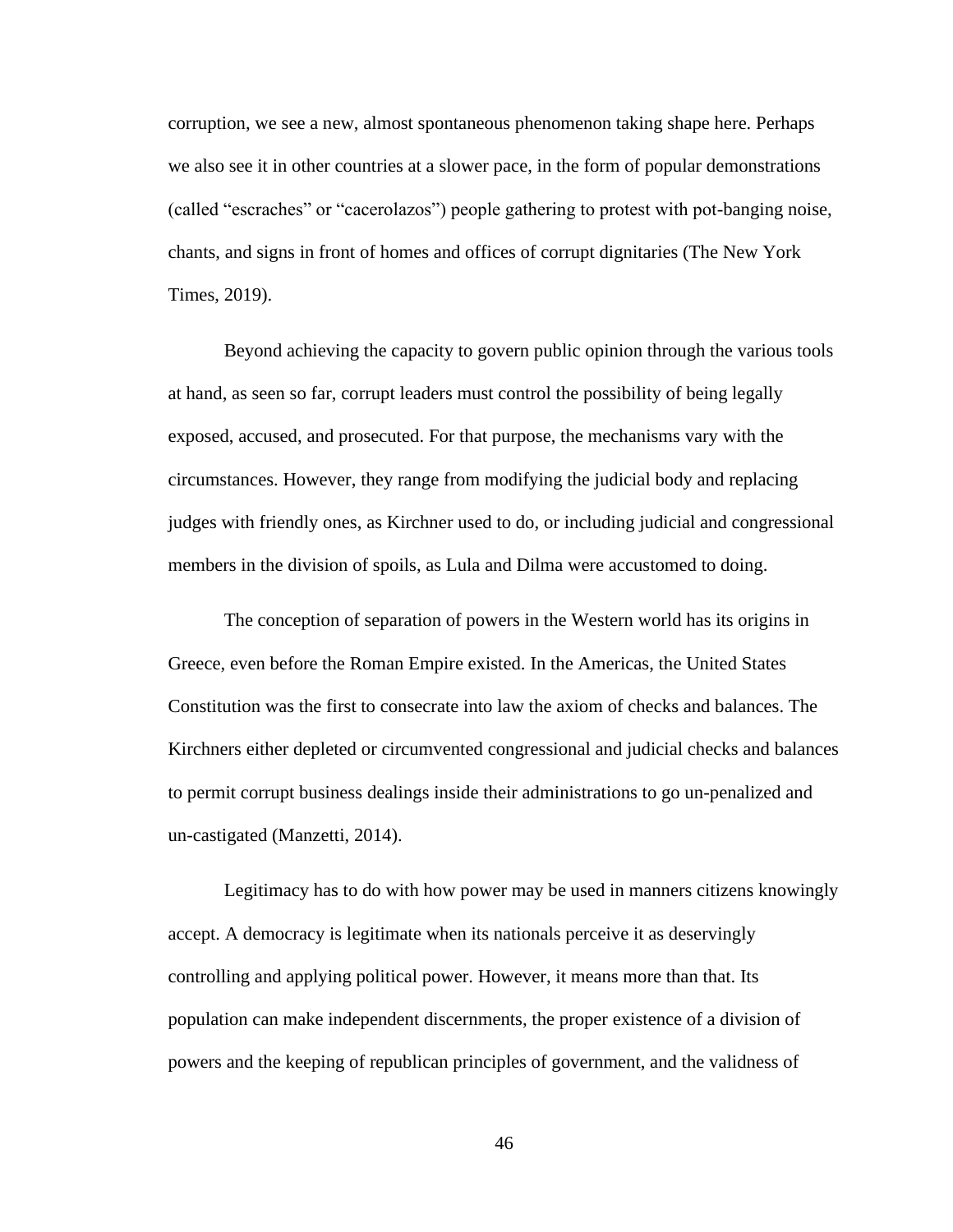idiosyncratic perspectives and opinions regarding the ground footing of Legitimacy. Legitimacy is a confirmation, the government's acceptance by its constituents at a moral or normative level (Gilley, 2006).

Gilley (2006) concludes that "we can reasonably hope that legitimacy may be recalled from the margins of political science to the central place it once held" (Gilley, 2006). It may be the case in (political science) academia, but Latin American leaders never put the concept aside. On the contrary, they learned how to manage it, modify it to use it to their favor, or abuse it to find a false shield, a "legitimate" cover for their corruption crimes.

Legitimacy is the primary antecedent of the configuration and performance of a state. The overall premise is that when Legitimacy decreases, there are acute consequences on the means and manners the State performs for constituents and others. When Legitimacy is depleted and inadequate, corrupt institutions allot additional means to perpetuate their rule and fewer to their administration's adequate performance. (Gilley, 2006).

Checks and balances increase political accountability, reduce power abuse and office holders' illicit behavior. (Rose-Ackerman, 1999; Morris and Blake, 2010.) When checks and balances work fruitfully, they produce constructive motivation that sets out a "cycle of virtue" because government officials struggle among themselves to bring about corruption-free agendas. (Rose-Ackerman, 2006.)

Present-day institutionalists do not spare efforts to stress the transcendence of regulatory structures and legal frameworks that work efficiently in swaying and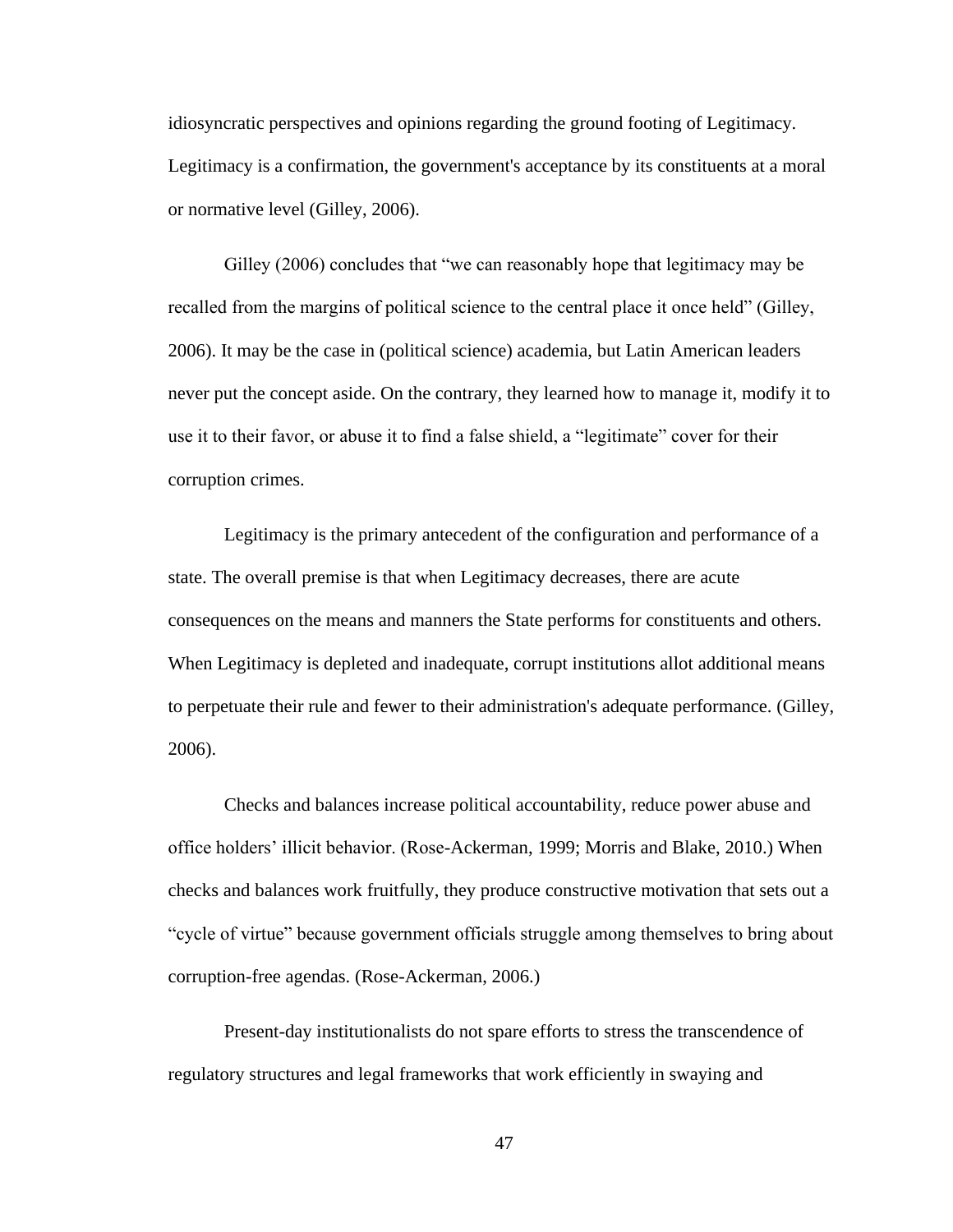inhibiting deviations when performing political responsibility. They give utmost importance to the capacity of punishment as a deterrent for the transgression of law and regulations. Although institutions promote and give Legitimacy to their members' actions by providing power and resources, strong institutions must also generate robust restrictions and suppress illegal activities. (Scott, 2008).

Most authors believe that when Legitimacy weakens or wanes in Latin America, democracies' survival transits dangerous paths. Many believe that active opposition of disenchanted citizens may bring down a government. There are disagreements with this thought. (Booth and Seligson, 2009; Gibbs, 2007; Booth, 2009.) Although traditional thought considers a linear relationship of high and low Legitimacy and citizens' political participation, Booth correctly believes that this relationship is U-shaped, meaning that citizens with a high or low perception of Legitimacy will actively get involved in great numbers with support or protests.

According to Andrés Oppenheimer (La Nacion, April 24, 2019,) "populism facilitates corruption" (Oppenheimer, 2019). This fact may be true if we consider the region's scandals, where only Colombia had a conservative government during the presidency of Alvaro Uribe. On the other hand, Chile and Uruguay had repeated populist governments during the same time frame, and their levels of corruption remained constant and lowest in the region. This condition is true in part because most indexes that measure corruption focus primarily on governmental grafts and not so much on the private sector.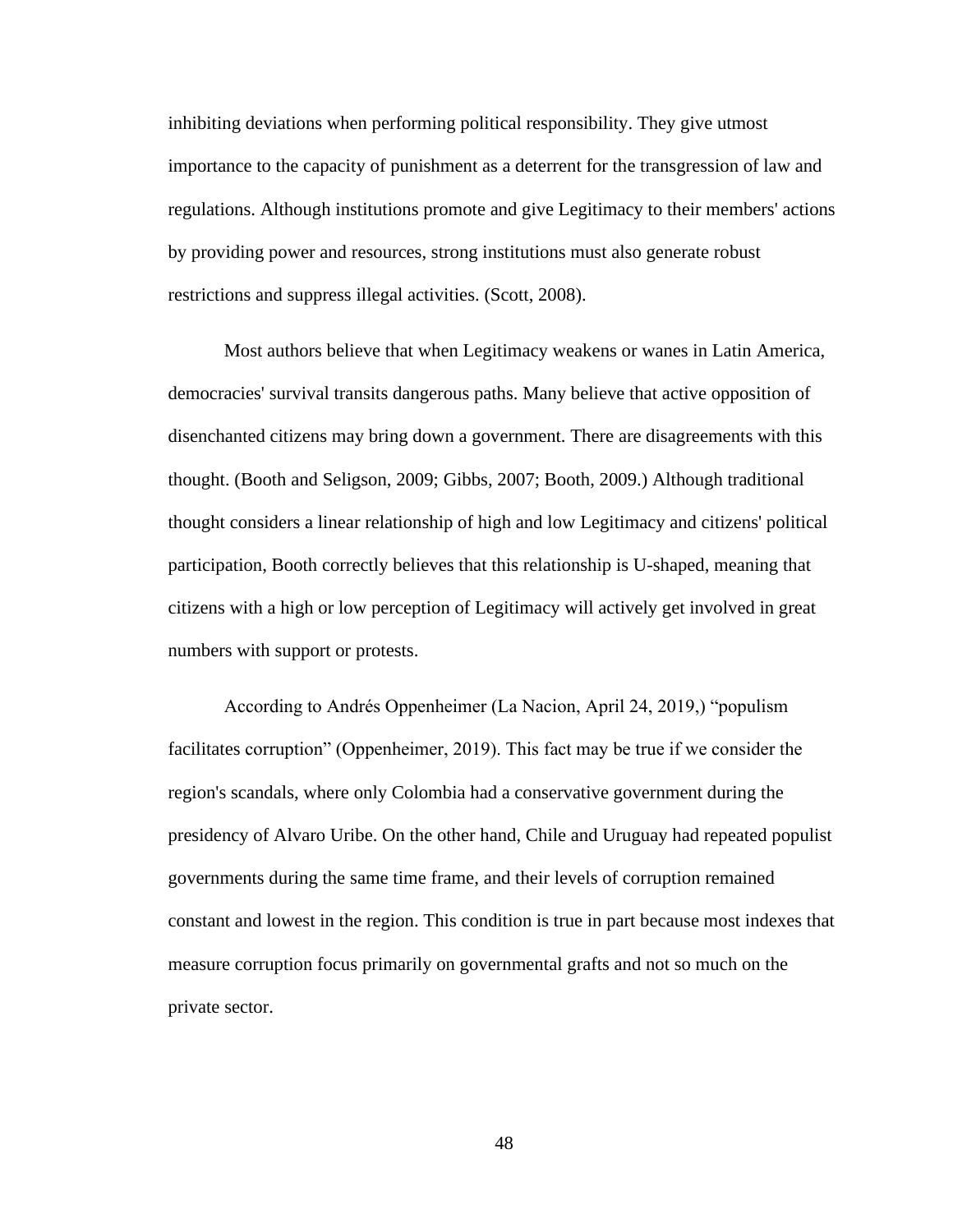It appears that we are still far from understanding the dynamics of Legitimacy's components. In Latin America, it seems that two factors are key in sustaining Legitimacy. The first one is economic performance and the perception of just redistribution of wealth. If a government maintains the bulk of citizens employed and their ability to consume, it has greater popular support and fewer discontent demonstrations. This thought is pure pragmatism. This author has seen one of Argentina's legitimacy indexes produced by Nestor Kirchner's government that paralleled its high legitimacy scores with monthly trips to the mall and the ability to go on vacation. The second one is simply ideology, related to cognitive Legitimacy. Large portions of the Latin American population feel the need for vindication in their social and economic conflicts, present and past, real or idealized. The class struggle is still very much alive in the minds of many, and this phenomenon does not go away with changes in economic status or social mobility.

In the period focused on this research (2005-2015), there has been an evolution, a pendulum swing of institutional Legitimacy, at times almost parallel, in most countries in Latin America. In a relatively short period, countries went from discrete infrastructure investing to an all-out megaproject construction feast with generous money distribution schemes that lasted a decade to come back then to apply the law with prosecutions and convictions.

It appears that Legitimacy can mutate and be perverted if its components are manipulated. And then, it can revert its way to its true meaning. Nothing lasts forever. Argentina upgraded its corruption perception index (CPI) sprucely by 22 places, from  $107<sup>th</sup>$  in 2015 to 85<sup>th</sup> by the end of 2017 after the independent judicial power under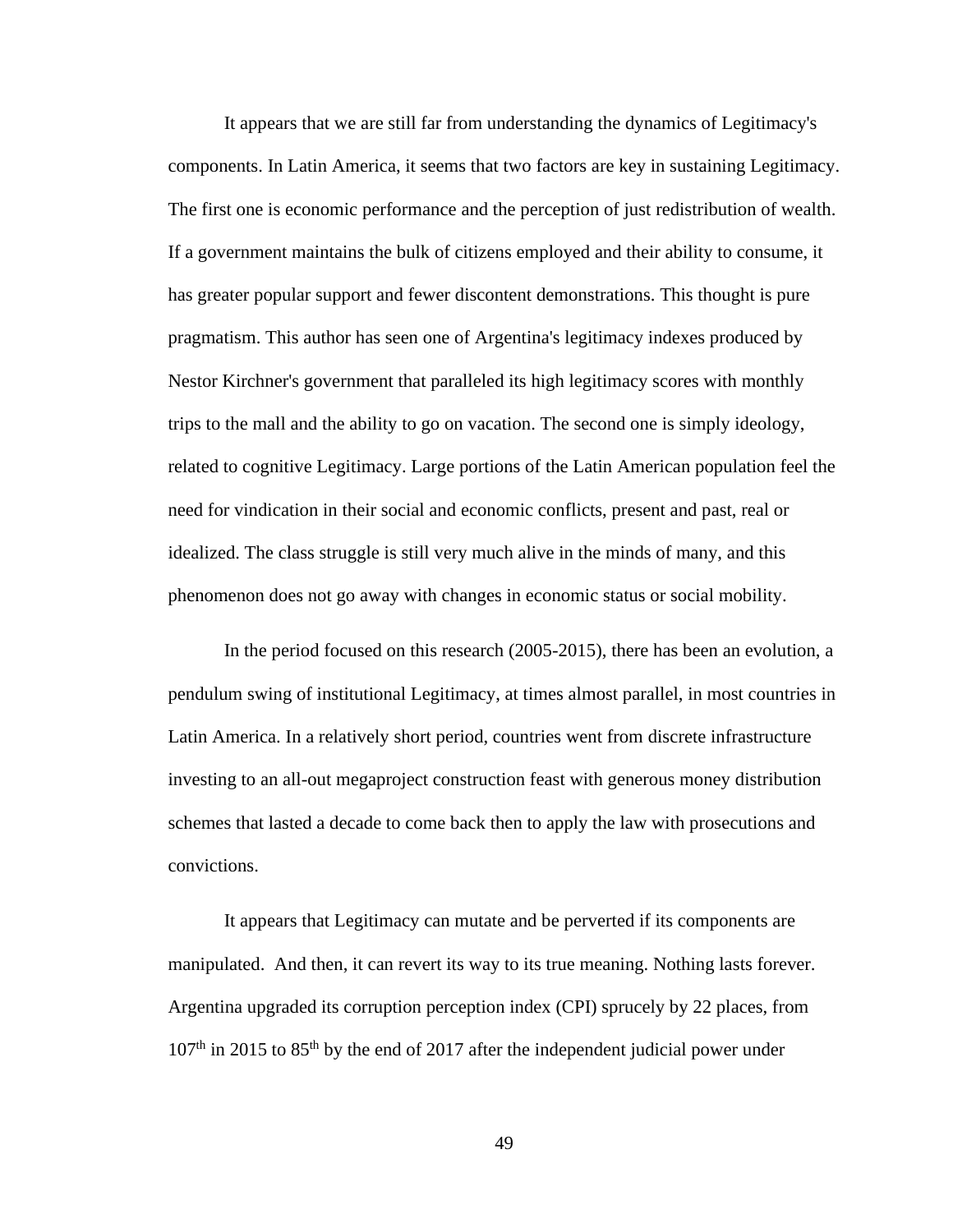President Mauricio Macri started to investigate, prosecute and convict dignitaries of the Kirchner and Fernandez de Kirchner governments. This upward motion is a significant improvement that rescues the country from the bottom half of ranked countries and brings it to the best-behaved top half. (See Table 1 CPI Index 2005-2015, page 69). However, there is a long way to go still, and there is still ample room for improvement. Nevertheless, Macri has harvested praise for his newly acquired, more purist form of Legitimacy. Proof of this fact is Argentina's opening for receiving new international credit, including that of the USA and the IMF, during his term in office.

## **VI. Discussion**

 Hypothesis 1, "Government institutions with weak regulative and normative pillars deliver low Legitimacy," is supported during the period in question for all six countries researched. The transgressions of government officials against states' constitutional organization, particularly the separation of powers, did not take long to become revealed by the media and commented on by academic authors, as this paper has shown. Similarly, selective law enforcement delivering immunity to some, and selective law sanctioning, setting agendas for peculation and embezzlement from cash-rich government programs, was eventually put in evidence by the press and the functioning members of the judiciary body.

Even though some scholars equate the actions of informal institutions with "cultural tradition," many of the conditions in which institutions entertain illicit patterns "have little to do with culture." They differentiate informal from formal institutions in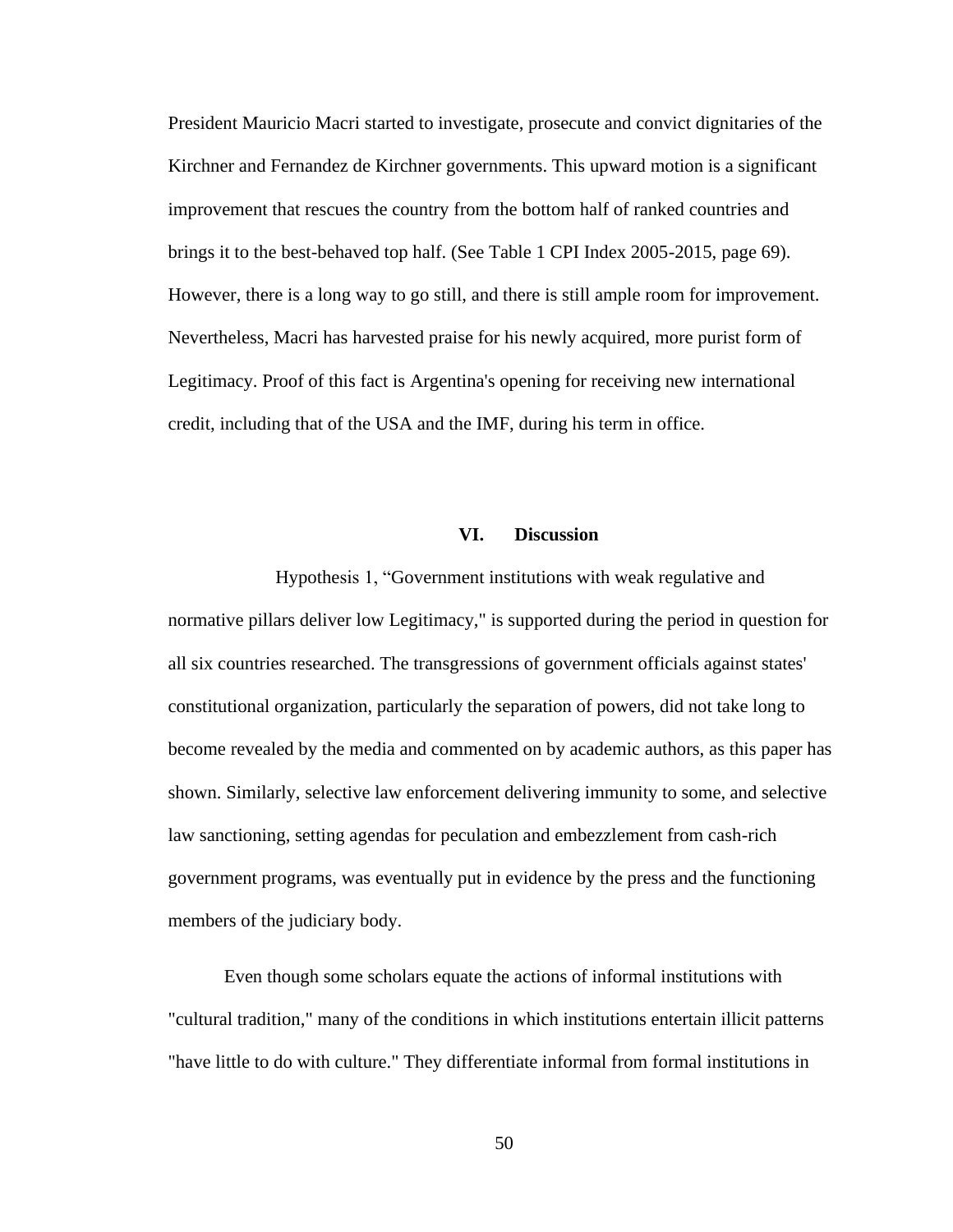that the "socially shared rules" of the former are enforced outside of "officially sanctioned channels." In contrast, formal institutions "are created, communicated, and enforced" through official channels, including state institutions such as courts, legislatures, and other enforcement bodies, namely the police. (Helmke and Levitsky, 2004).

When we consider the three dimensions of democracy (Lauth, 2016), the dimension of freedom (self-determination of members in a political community); the dimension of equality (political and legal egalitarianism); and the dimension of control (which entails the control of political power through political and judicial enforcement), it is only the sanctioning power of these institutions that provide the needed control to limit corruption initiatives. "Control is effective only if it can employ proportionate corrective measures and punish legal transgressions accordingly" (with the help of an independently functioning judiciary system), "thereby obliging officeholders to take responsibility for their actions" (Lauth, 2016). Robert Putnam (1993) corresponds the quality of democracy with institutional performance in general and government normative responsiveness. In his 2004 book "The Quality of Democracy: Theory and Applications, " Guillermo O'Donnell emphasizes the critical connection that unites democratization and the rule of law (Andreev, 2008).

The quality of a democracy is, in essence, deficient if it does not complement its evolutive socioeconomic and cultural-historic factors with the capacity to transform legal norms into enforcement. The relationship between institutional Legitimacy and corruption can be understood as an association of dynamic processes with a comparable frame of development in volatile and transitional environments such as Latin American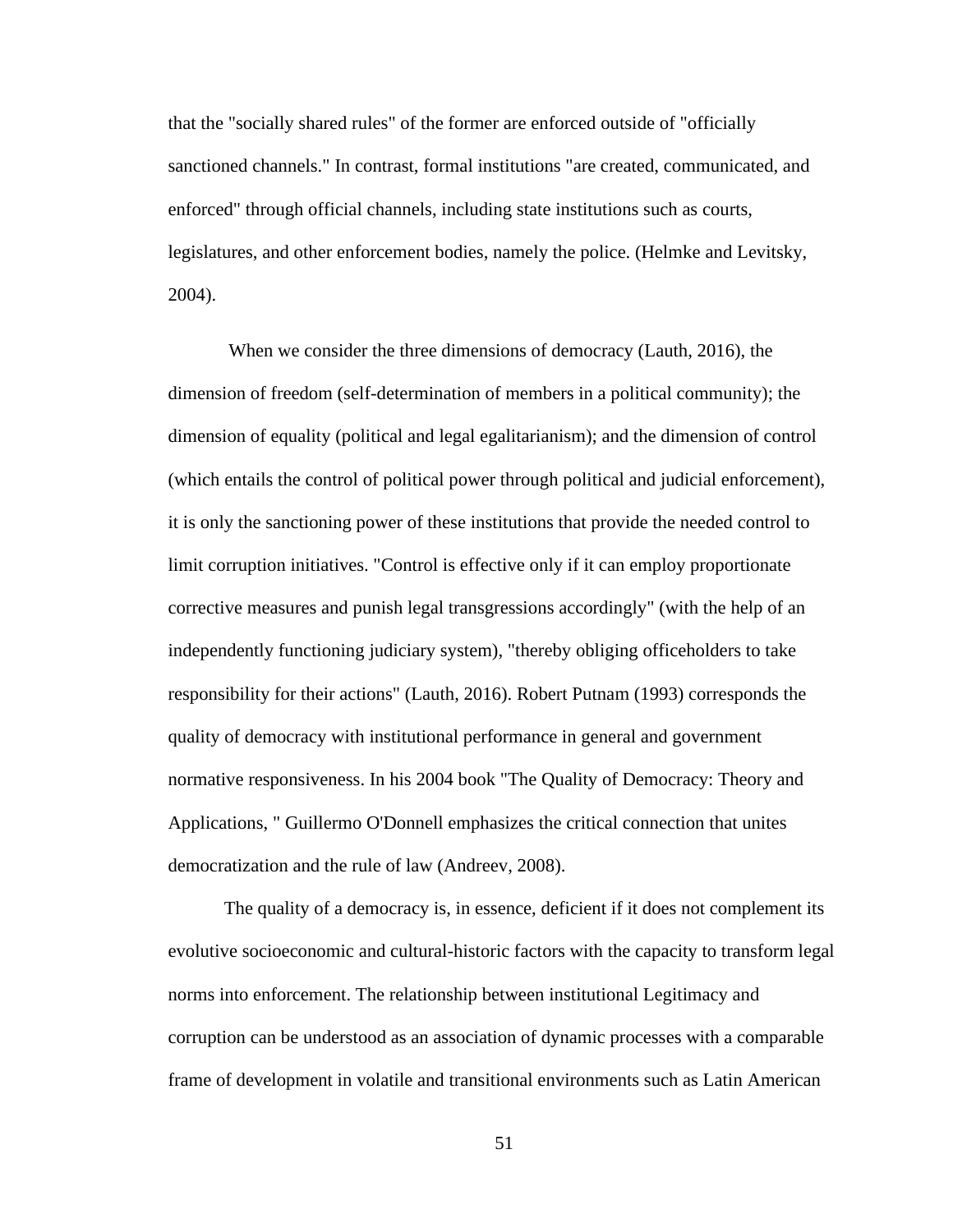nations. "Constitutional" Legitimacy, understood as the rule of law, has been adequately related to reaching the desired level of the consolidation of democracy because it comes along with "various accountability mechanisms by which to combat corruption" (Andreev, 2008). Therefore, Legitimacy nurtures itself from political participation and popular approval but makes itself evident when it exercises law enforcement in an environment of constitutional democracy. Legitimacy makes power bound to authority to both, connectedly, institute the duty to comply and the authority to rule (Andreev, 2008).

 It is necessary to uphold and enforce the law comprehensively and convincingly to achieve government institutions that render strong Legitimacy in a democratic setting, allowing regulative and normative standards to engender pragmatic and moral perceptions of Legitimacy so that constituents experience both protection from crime and coercion to avoid it simultaneously.

 Hypothesis 2, "Government institutions with weak regulative and normative pillars engage in corruption when building large infrastructure megaprojects," is an affirmation that has been confirmed in the countries in focus during the decade researched.

When corruption cohabitates with governments and construction companies in Latin America, there is an erosion of institutional Legitimacy. Some argue that corruption wanes Legitimacy, as if in a vicious cycle or predicament with a causal nexus. Legitimacy is the victim in the losing end, affecting its dwindling, Quality of Democracy (Andreev, 2008). This author supports the idea that Legitimacy has a pendular behavior. It ranges between pure institutional Legitimacy and Legitimacy of the practice of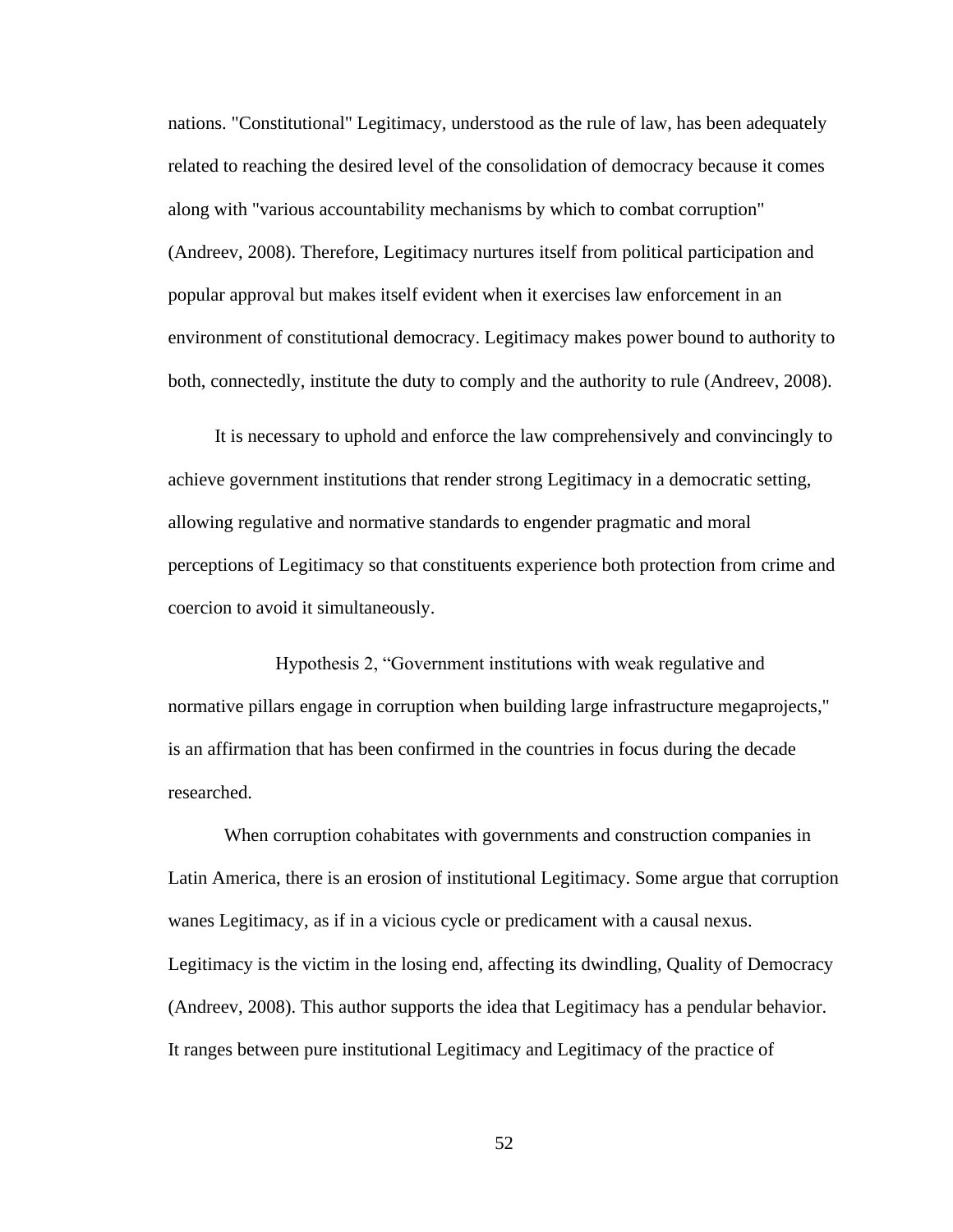corruption. Institutional Legitimacy possesses regulative, normative, and culturalcognitive components that interact vividly without interference. On the other hand, the Legitimacy of the practice of corruption futures all three components being tampered with by breaking the principle of checks and balances, controlling popular opinion through media and advertising while providing social plans and handouts for the unemployed (instead of jobs). All of these without enforcement of sanctioning powers.

Sohail and Cavill (2008) state that "infrastructure service provision is a sector known for its association with corruption" at a global level (Sohail and Cavill, 2008). However, in Latin America, government officials and infrastructure providers raised the corruption bar for the rest of the world during the decade between 2005 and 2015, demonstrating keen ability and objective immorality. Nevertheless, corruption is not a common denominator in the region. Warf and Steward (2016) explain that corruption is "a cancerous phenomenon in Latin America," although it varies widely among countries in the region because of differing cultural and historical antecedents. They intend to explicate the "uneven spatiality of corruption" to understand, beyond its abundant presence, how and why it varies so dramatically across the region. Some arguments maintain that populist regimes from the left have taken advantage of the economic failures of neo-liberal regimes that ruled in Latin America during the nineties during the past decade. These populist regimes pursued corrupt practices, particularly in the execution of significant construction endeavors and in the expansion of foreign direct investment in infrastructure at a regional level. However, political ideology does not always align as an effective predictor of illegal behavior, as are Uruguay and Chile cases, both with long-standing populist regimes and with the lowest levels of corruption in the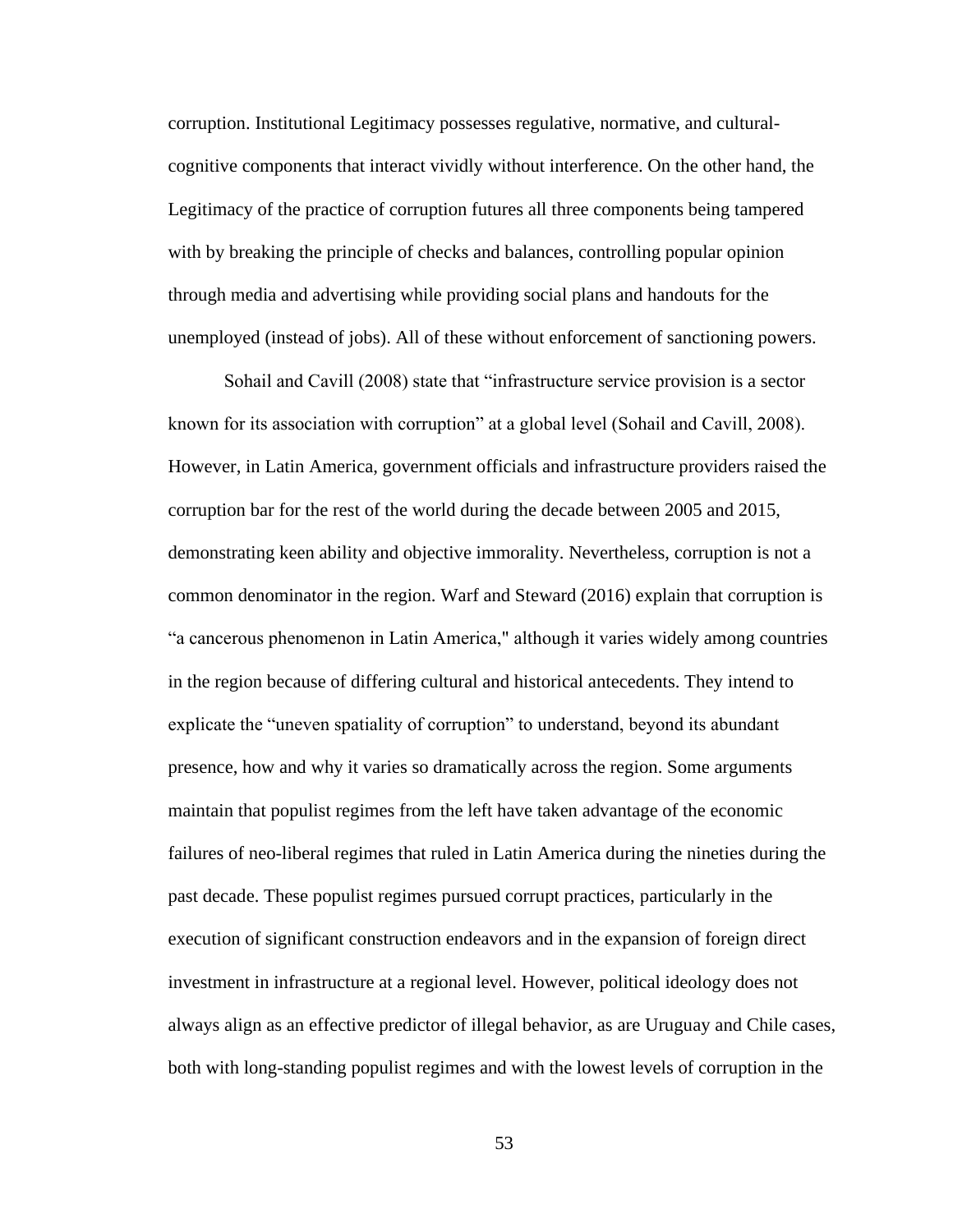region. What constitutes a predictor of corruption is the concentration of power by the executive branch of government and its capacity to encroach upon the judiciary and legislators' legal and normative responsibilities. Furthermore, if encroachment of powers goes accompanied by means to influence public opinion popularly, then the conditions are complete to produce corruption and impunity, at least temporarily.

The main hypothesis (H3), "Government Corruption in megaprojects inhibits sustained Legitimacy," is strongly supported, as we have seen, in the countries of this case study during the decade researched.

The main difference between general corruption in government areas such as procurement, distribution, or law enforcement (or even in the manifestations of clientelism and cronyism) and corruption in megaprojects is that the latter involves country presidents and CEOs of multinational corporations. In this case study, all presidents in power between 2005 and 2015 have been prosecuted or impeached, some have been convicted, and some are still fighting to stay out of jail. Legal problems at the executive level of all government studied have resulted from corruption in megaprojects.

Legal problems, prosecutions, and convictions of former and current presidents, vice presidents, and ministers continue to produce vivacious effervescence in the six countries concerning this paper. Prosecutors continue to seek the condemnation of their officials and those of neighboring countries with cross-border involvement, such as Odebrecht. Most of these legal proceedings have reached a new level of complexity and discomfort for the defendants after the involvement of the U.S. Justice Department and the U.S. Treasury Department. These institutions are pursuing the application of fines to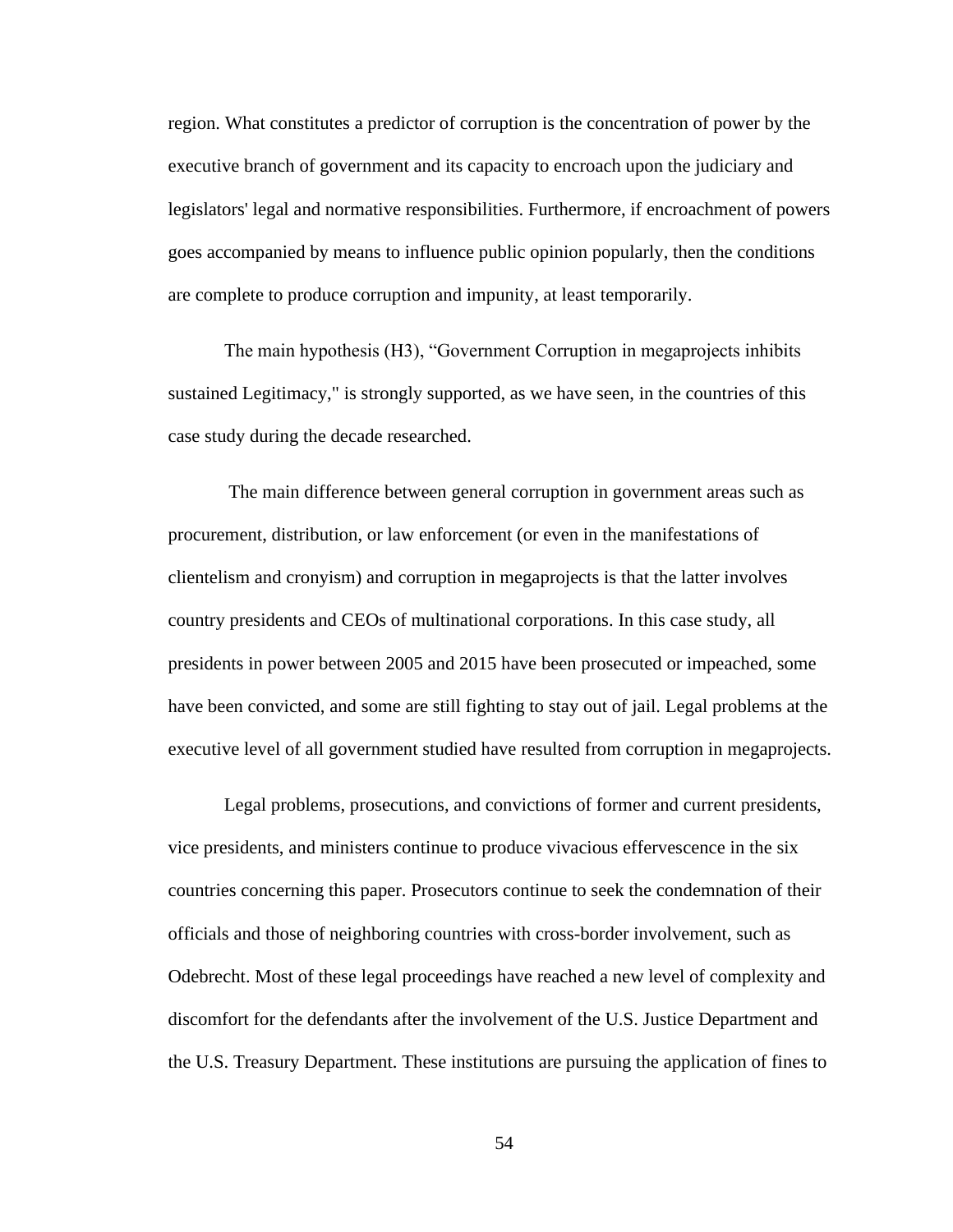bribing multinationals and locating money suspected of being laundered by former government officials.

Helping to aggregate complexity and geographic diversity to this criminal phenomenon of wrongly obtained money, in 2019, the Swiss government successfully retrieved \$630 million of laundered funds from corruption in the Odebrecht scandal and has partially returned them to Brazil. More indictments are coming forward from the Swiss courts, concerned with the Legitimacy of their banking system and its abuse by Latin American criminals.

### **VII. Limitations**

 This multiple case study has two possible limitations: (1) lastingness and (2) geographic generalizability. Both culture and politics are evolving in nature, and they are not fixed in time. Similarly, Legitimacy fluctuates in Latin America as democracies mature or regress. The example of Paraguay's citizenry rejecting and eloquently protesting corruption is a robust parameter for a country that, not long ago, was a smugglers' nest. Chile and Uruguay are exceptional countries when measured by the Corruption Perception Index because, traditionally, these nations do not involve their governments in corrupt acts. Nevertheless, neither of these countries can negate corruption in the private sector. Bolivia, on the other hand, with indexes of corruption ranging along with Argentina and Perú, did not get any stain from the decade-long megaproject corruption scandal.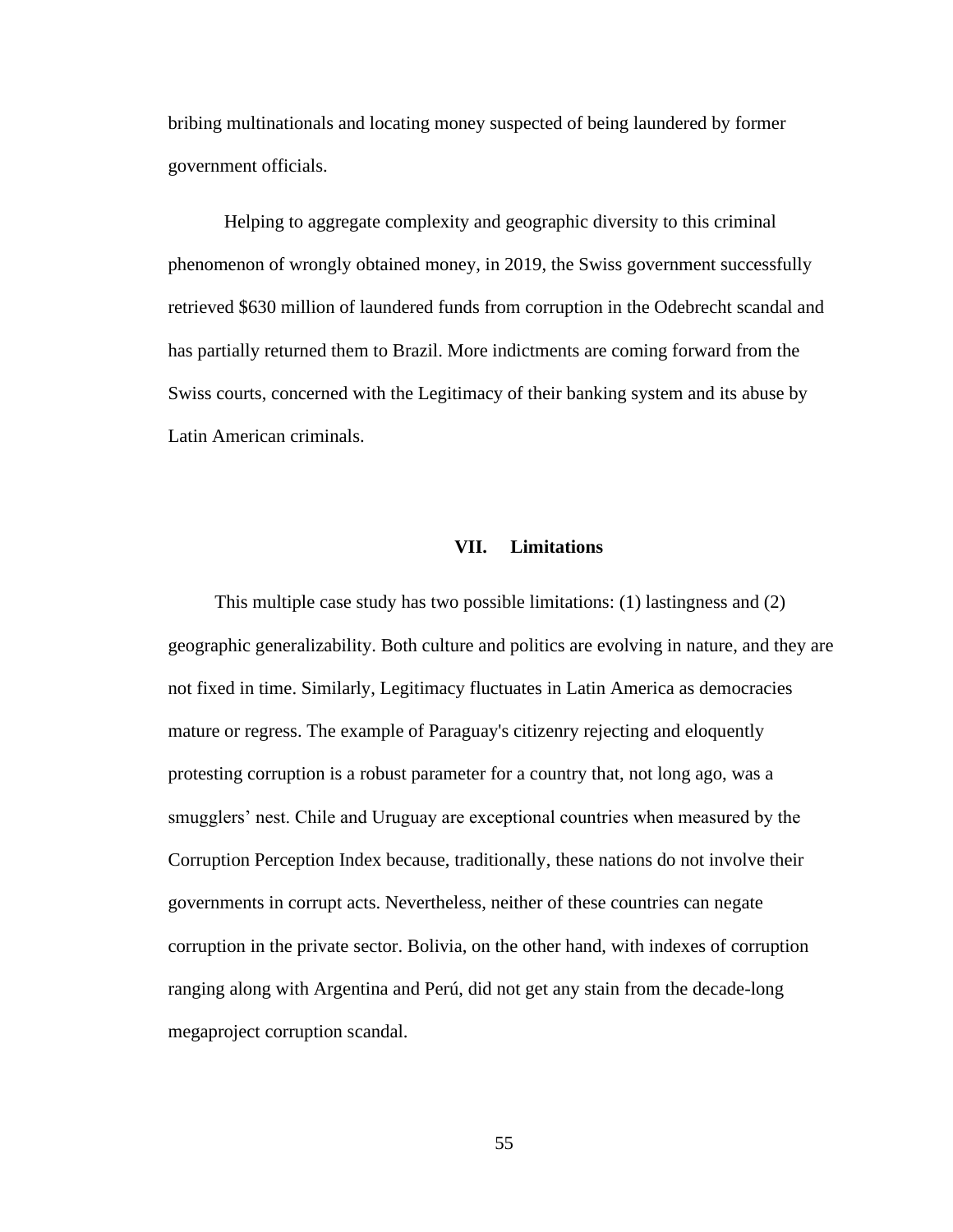#### **VIII. Conclusion**

 This study has shown, at least partially, the volume and gravity of corruption in Latin American infrastructure. Many other construction companies and government officials are involved in corruption in the region that might not have been exposed and probably never will. However, the business of supplying the government is alluring, and collusion to engage in corruption is addictive and contagious.

 When government institutions in Latin America demonstrate weakness by stumbling on their regulative and normative limbs, corruption spreads to all state areas, and megaprojects construction becomes an important source of official graft. This situation is particularly true when economic conditions flourish, and countries manage to sustain expenditures with genuine funds from their resources rather than with borrowed capital from international financial institutions. Either way, if government institutions do not assert their powers and responsibilities in law regulation, compliance, and enforcement, Latin America's consequence is the multiplication of corruption in all areas of government, resulting in inadequate and ailing Legitimacy.

 However, when corruption stains such actors as country presidents, vice presidents, and ministers of the executive branch of government and CEOs of large and famous multinational construction corporations, a significant blow is delivered to the Legitimacy of those institutions.

 The international construction industry in Latin America reached a moral crisis of extensive criminal implications between 2005 and 2015. Project management scholars should concern themselves deeper about efforts to improve the clarity of construction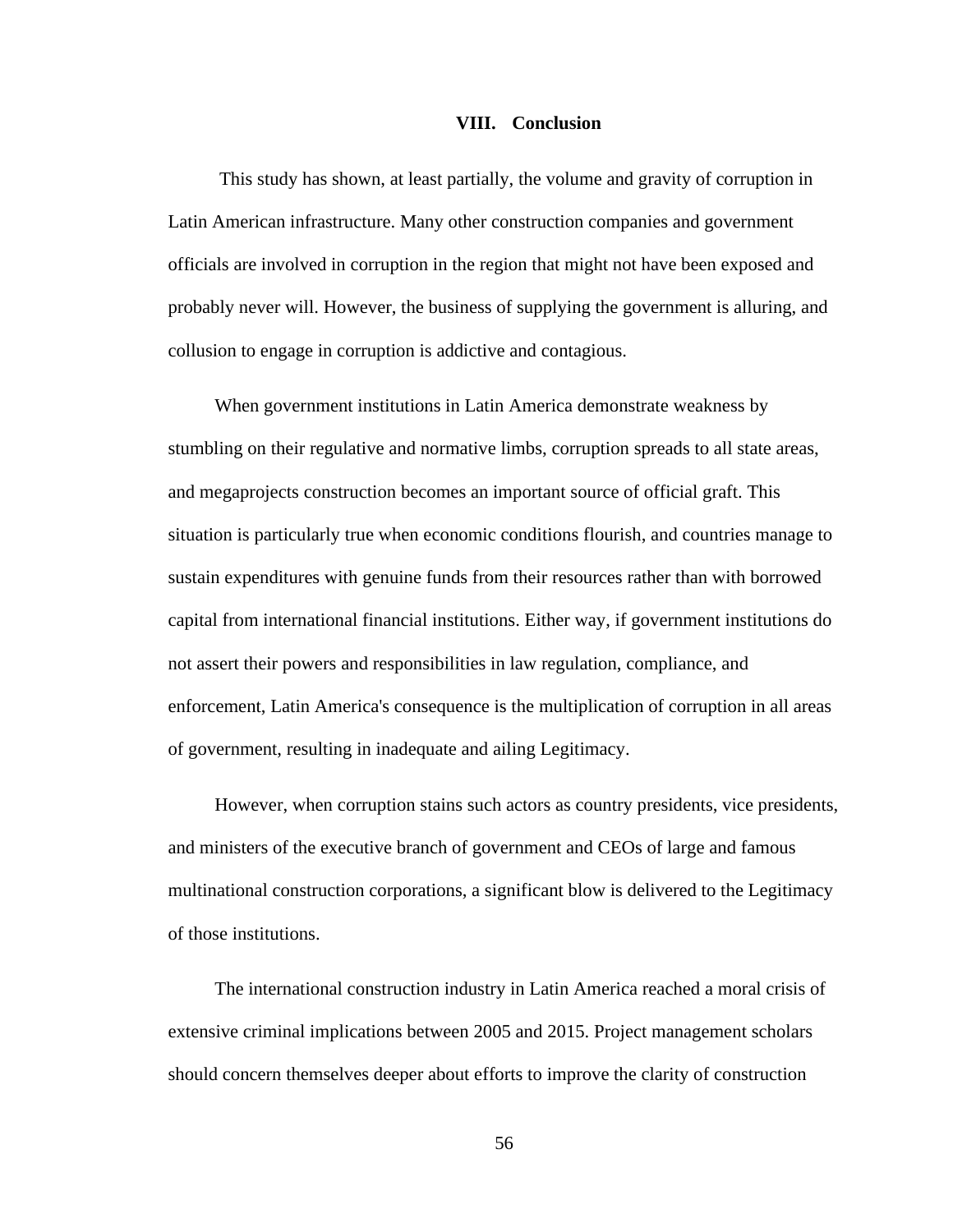processes. Above all, they should immerse themselves in improving their managers' moral strength and leadership.

 International banking institutions, spearheaded by the IMF, will not cease to engage with countries having corrupt governments, many times contributing to their demise. These institutions should concern deeper with such countries whose executive branches are accustomed to meddling with the legislative and judiciary, which decreases the quality of their democracies.

 Most importantly, international law scholars and legislators should look for practical ways to curtail corruption crime by punishing international companies engaged in corruption and prosecuting individuals, both from government and construction, in the International Court of Justice of the United Nations in The Hague.

#### **IX. Future Research Implications**

In the context studied, weak Legitimacy comes from Institution's unbalanced foundational factors. The performance of regulative and normative pillars influence the government's Legitimacy. The presence of governments with conditions of selective law sanctioning and enforcement, in combination with the encroachment of the executive power over the judiciary and the legislature, may be predictors of corruption and generators of long-lasting poverty in Latin America.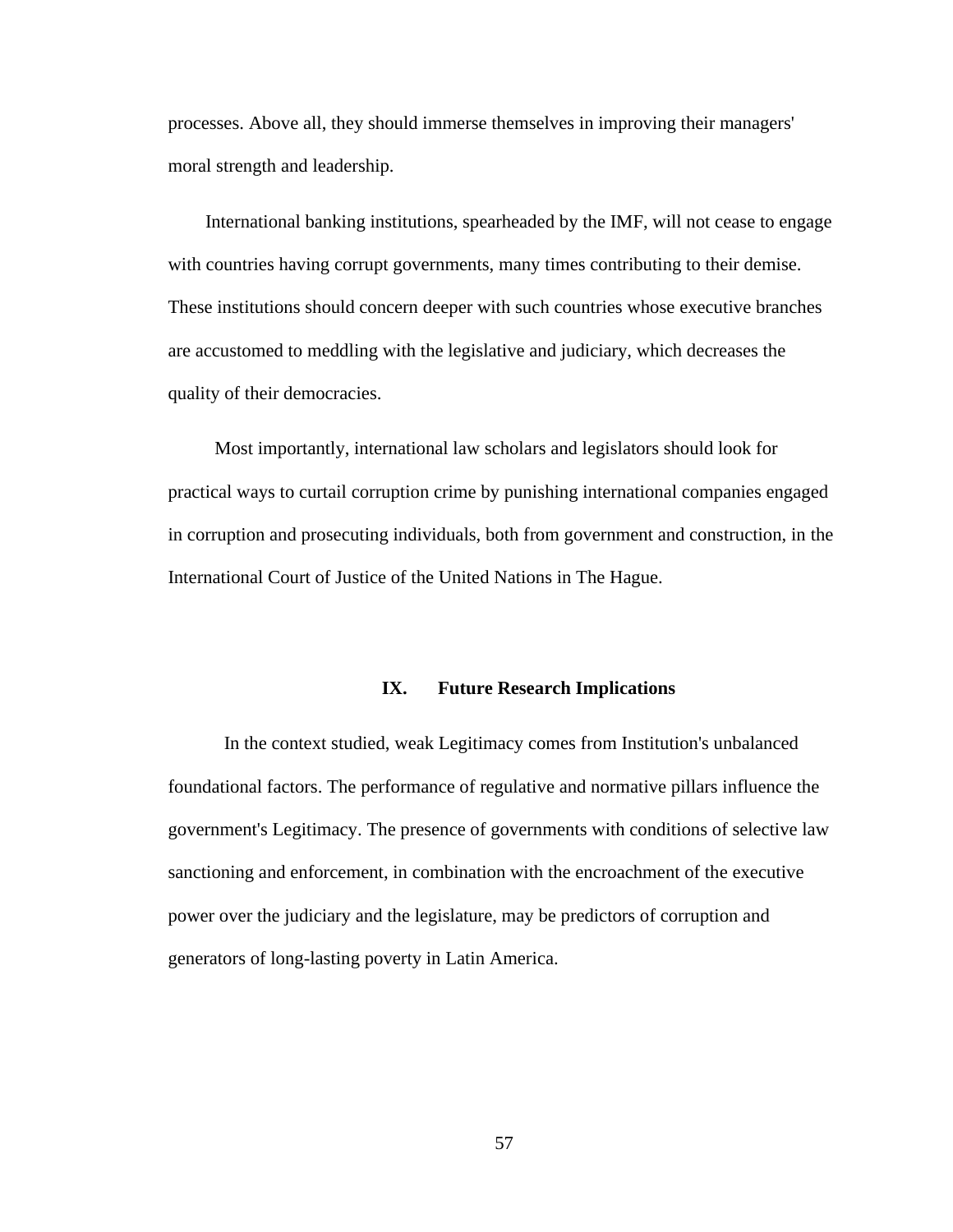The Lastingness of corruption and its effect on poverty, education, and health on society across time are conditions difficult to revert. Is government corruption a violation of citizens' human rights?

# **X. Managerial Implications**

 Corruption often thrives during times of crisis. Arguably, Latin American institutions' moral and political crisis (governmental and private alike) during the 2005- 2015 decade reached alarming misconduct levels. Illegal business practices involving private citizens and public officials pervaded the political system. They flowed across national borders as if there were no consequences to all the wrongdoing.

 There were established patterns of behavior in both the public and private sectors, from overpricing to cartelization, from bribes and kickbacks to the membership of a construction club of sorts. These conditions stopped when the law was applied and enforced.

 On the professional level, project management must look for ways to prevent corrupt practices from gaining contracts. Disclosure and transparency should replace old habits and traditions both at the company and industry levels. Education and training should stress character and responsible citizenship both at schools and construction companies.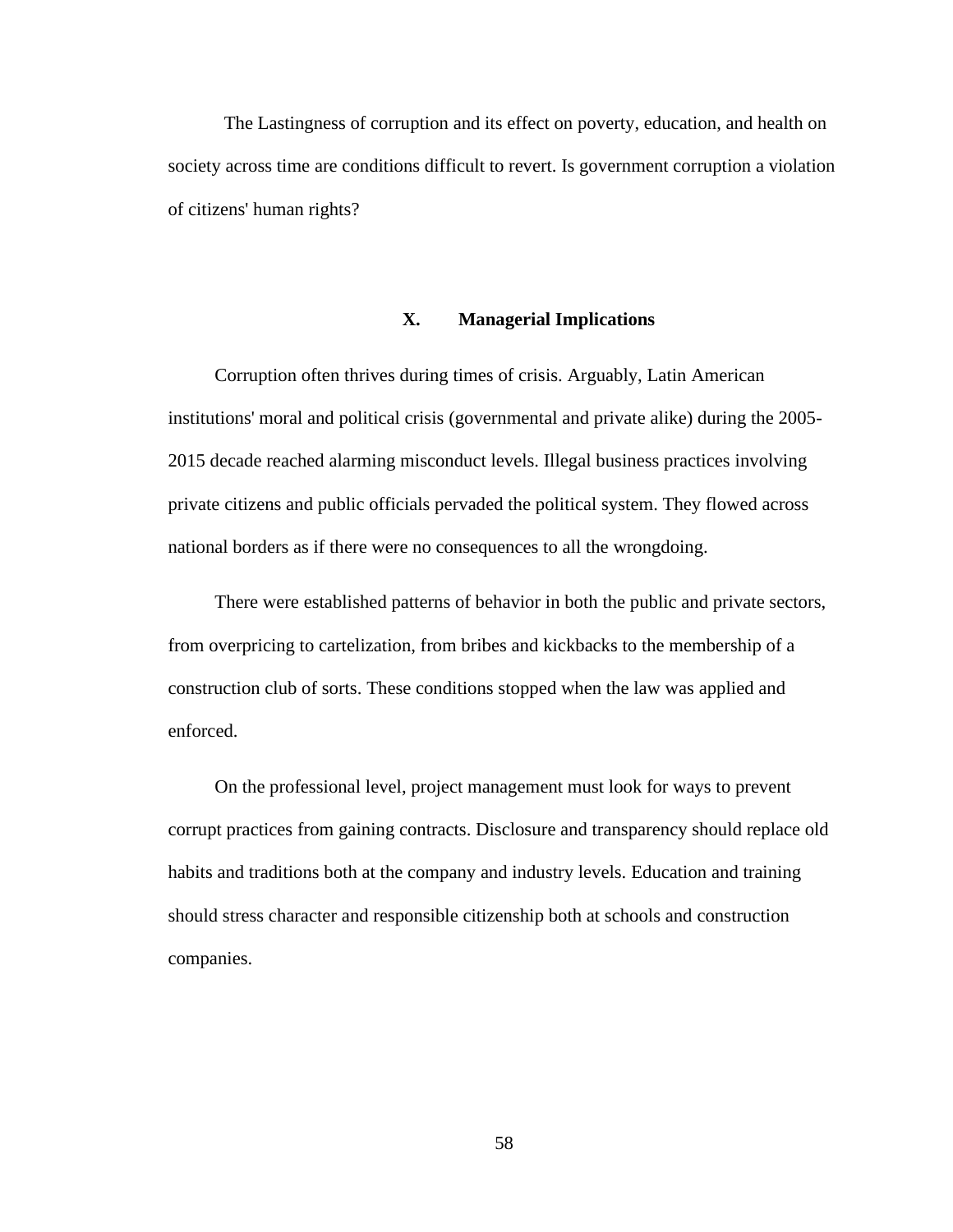## **XI. Public Policy Implications**

 Most developing countries get stuck with weak government institutions. Foreign institutions such as banks and international political organizations need to change their focus from institutional forms and governments' organization to institutional functionality, measuring instead the governments' efficiency in performing regulative and normative duties while levying taxes and delivering services.

 Money laundering is a byproduct of corruption. International financial institutions are rightly concerned with their coexistence. Lending institutions need to scrutinize prospects when providing financing to suspect countries that are harboring corrupt practices. Plenty of times, they have provided a contradictory motivation awarding lowcost loans to perpetuate bad actors.

 Proactive government institutions of leading countries are, at the same time, beacons of affliction and illustrations of proper enforcement. The U.S. Department of the Treasury, through the Financial Crimes Enforcement Network (FinCEN) is monitoring and combating money laundering in Latin America (Perfil, 2020). The U.S. Department of Justice is prosecuting and applying fines to corrupt companies such as Odebrecht for their illegal Latin American activities. The U.S. Department of State, in the context of human rights around the world, has been critical of the Judiciary in Argentina, calling it inefficient and politicized, lacking effective implementation (Clarín, 2021).

 The U.S. Department of Justice and other countries' legal offices prosecuting corrupt officials, executives, and construction companies should coordinate with the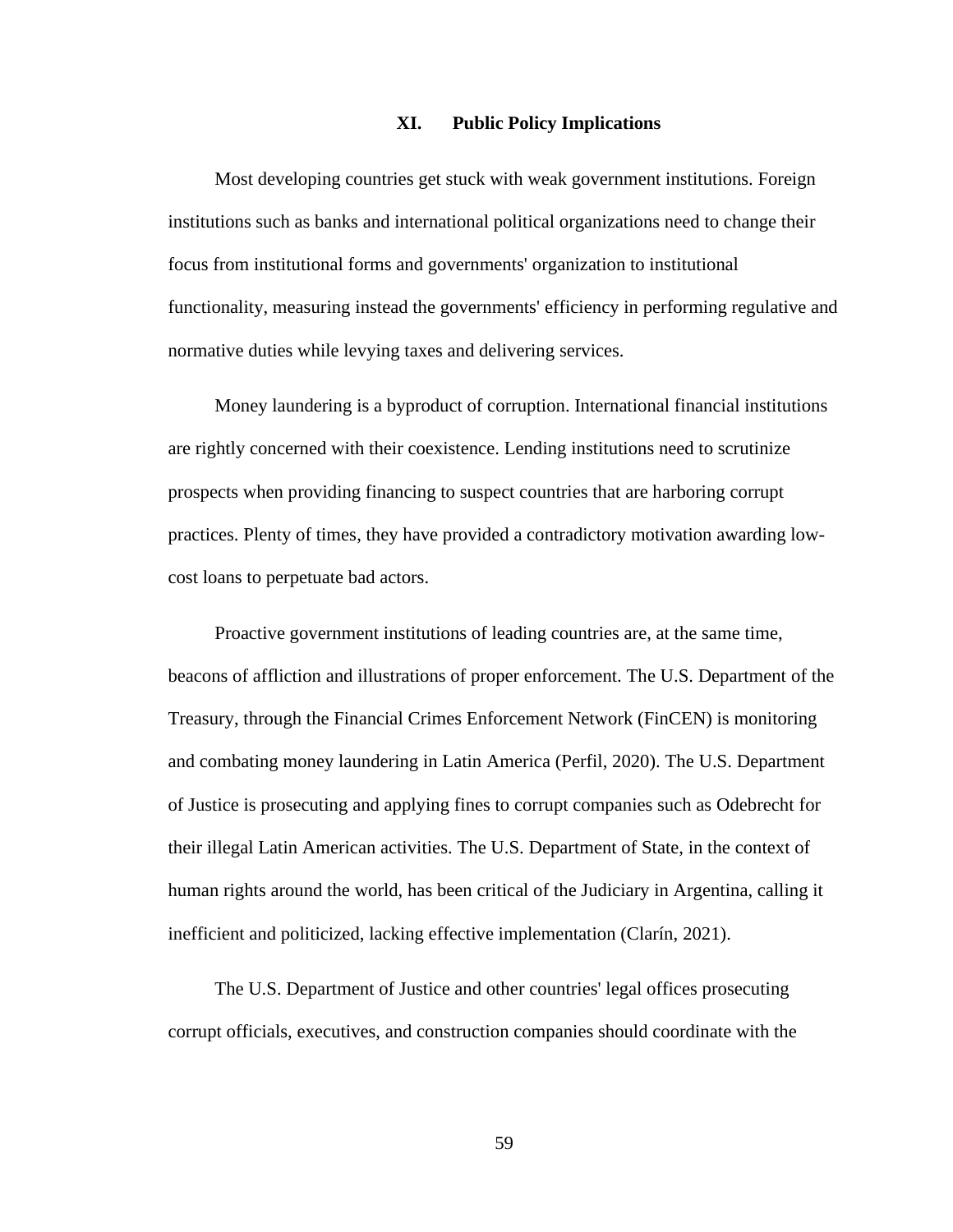international construction industry and the public to educate and prevent future corruption in significant infrastructure developments.

### **XII. Societal Implications**

Why is government corruption a violation of citizens' human rights? It results in limiting access to better education and health, in applying selective law enforcement, and stealing taxpayers' money and the State's resources.

Are the acceptance and legitimization of government corruption a collective act of gratitude for handouts and social vindication? How do Latin American societies value government dependency and meritocracy as generators and sustainers of societal growth? States seldom prosper if they lack government institutions to implement the law, tax successfully, and administer services (Brookings, 2017).

Increasing poverty that lasts generations has a serious effect on values and culture, affecting many Latin American societies' human capital.

## **XIII. February 2021**

 Looking back five years, we ponder at the different paths the countries of this research have taken, both in their CPI ranking directions and institutional evolution.

 As we begin February 2021, after two years in power, Brazil's President Jair Bolsonaro keeps enjoying high popularity and approval ratings while the country's CPI ranking dropped from 76 in 2015 to 96 in 2020. Odebrecht filed for bankruptcy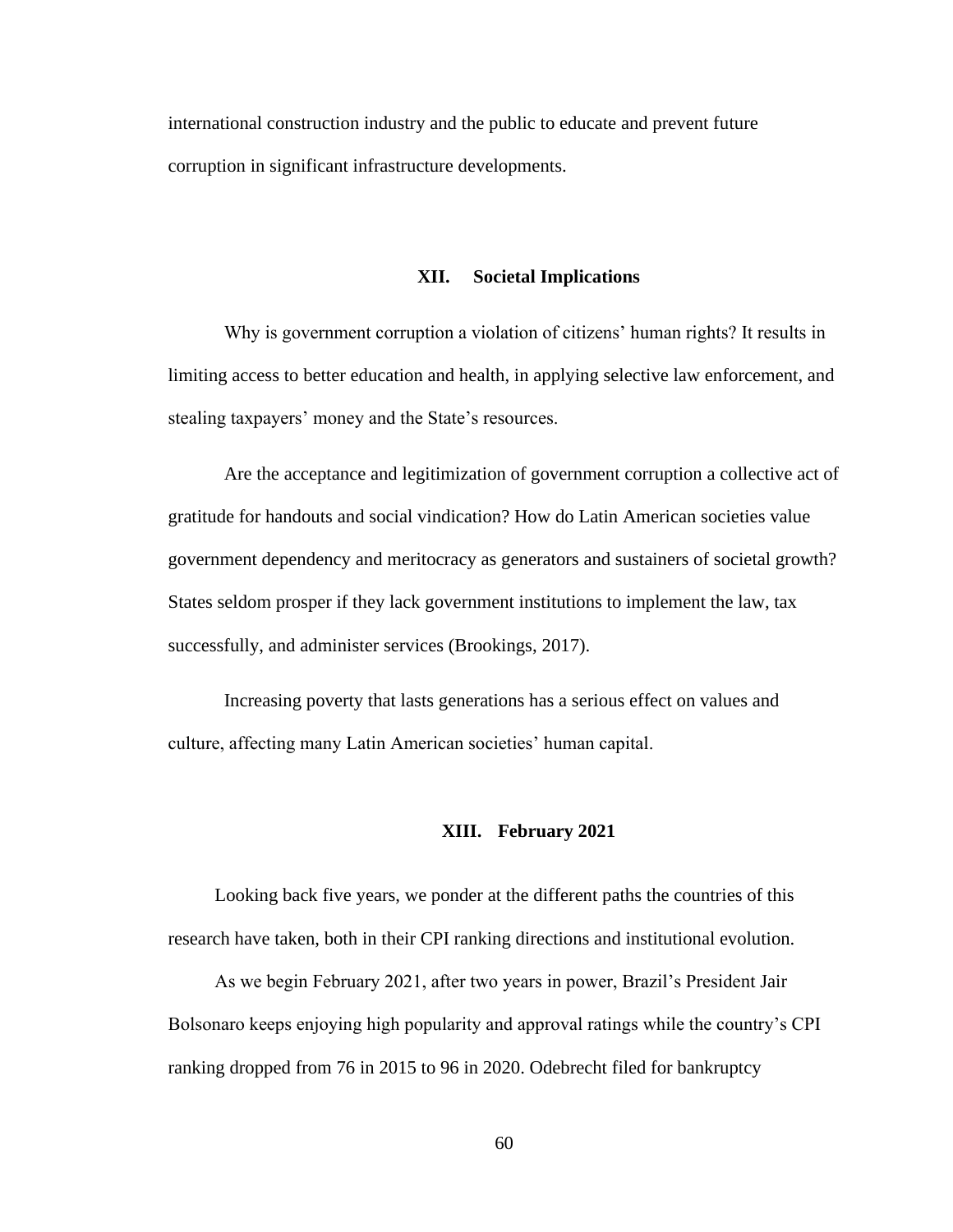protection on June 17, 2019. However, judicial proceedings continue to reveal details of this incredible web of corruption between Brazil's nine largest construction companies and the government's energy sector.

 Argentina's CPI ranking is in free fall again after almost a year of a new Kirchner regime in power. The ranking had reached an all-time high with President Mauricio Macri, in 66 place in 2019, coming back from 106 in 2015, but is now at 78 and declining. Now Vice President Cristina Kirchner works arduously to reform the court system and dispose of opposing judges while seeking annulment of corruption cases against her before her immunity expires in three years.

 Colombia was in 83rd position in 2015 and is in 92nd place at the end of 2020. In a new twist of the Odebrecht scandal in Colombia, former presidents Andres Pastrana and Alvaro Uribe, both implicated in corruption crimes with Odebrecht, have declared as witnesses in front of a legislative commission to accuse former president Juan Manuel Santos of receiving Odebrecht bribes to finance his political campaign in 2014.

The Dominican Republic was in 102<sup>nd</sup> place in 2015 but has descended to 137 in 2020. After years of delays, the prosecutors in the Odebrecht case are pressing forward with their witnesses. Former presidents Leonel Fernandez and Danilo Molina are fighting their cases. The new president, Luis Abinader from the opposing MRD party, was inaugurated in August 2020 and has promised to support investigations to the end.

 Panama ranked 72 in 2015 but now in 111 position. Panama's investigation on the last three governments has produced the indictment of 101 persons, including former presidents Juan Carlos Varela and Ricardo Martinelli. Odebrecht, which had agreed to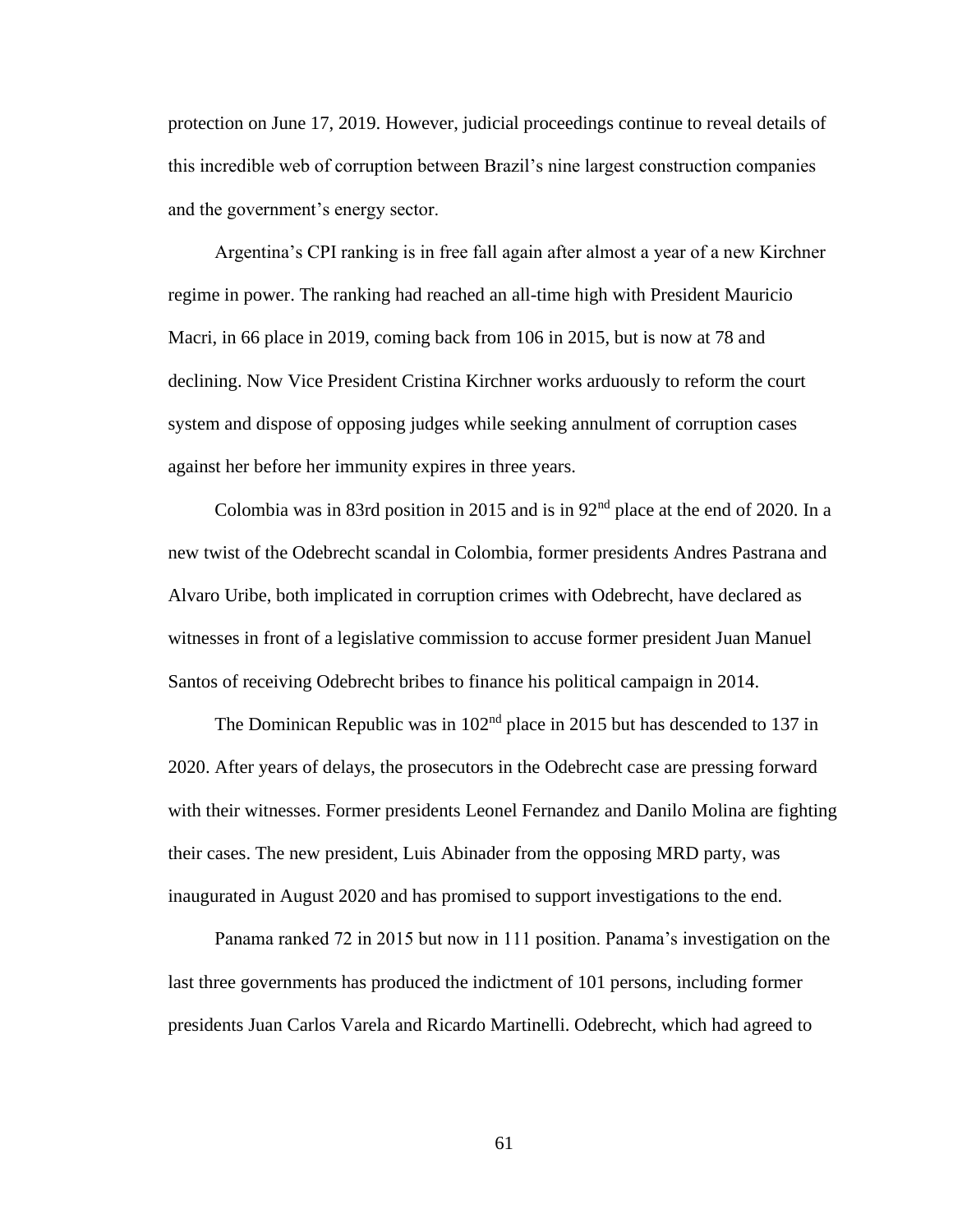pay a \$220 million fine over 12 years, paid its dues in 2017 and 2018 but has defaulted, and it owes payments corresponding to 2019 and 2020.

Perú was in 88th place in 2015, and now, at the end of 2020, it reached 94<sup>th</sup>. Finally, justice caught up with former president Alejandro Toledo, arrested in California and extradited to Peru in 2019 on charges originating from the Odebrecht scandal. Meanwhile, Perú continues to endure a multi-stage political crisis that forced former president Pedro Pablo Kuczynski to resign in March 2018. His vice president Martin Vizcarra took office then but now has called for general elections this year despite the severity of the Covid-19 pandemic.

In contrast, Uruguay, up at the top of America in 2020, ranks  $21<sup>st</sup>$  globally, followed by the United States and Chile, both sharing 25th place. These countries have not suffered many variations before 2005. Please see the CPI ranking and CPI index (pages 77 and 78).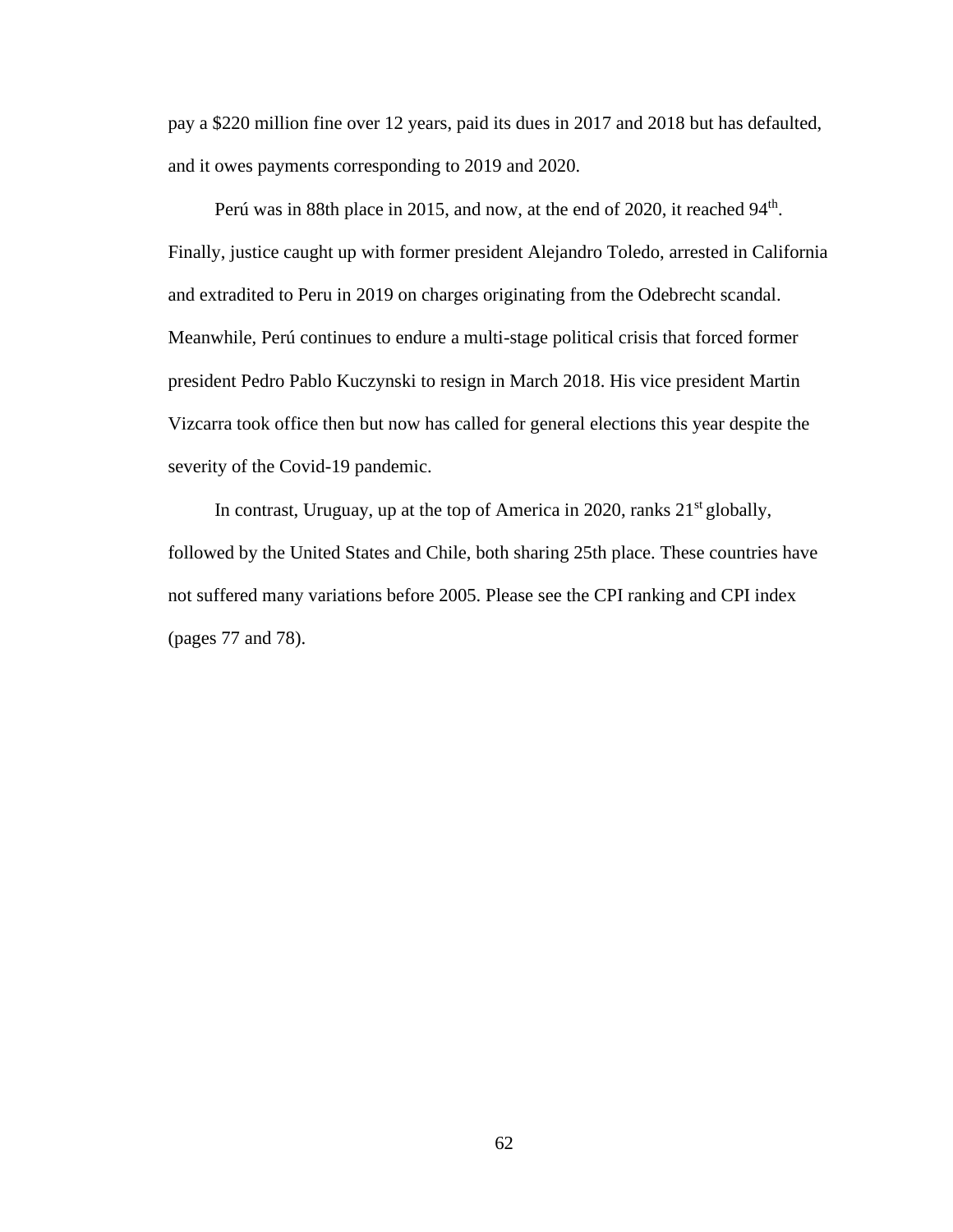## References

- Alcantara, M. (2005). Politics and Society in Latin America at the Start of the New Millennium. *The Journal of Special Forces*. Retrieved from: <https://www.jstor.org/stable/3598409>
- Alonso, J.A. (2012) Corrupción y Calidad Institucional en América Latina (Corruption and Institutional Quality in Latín America.) *Anuario Iberoamericano*. Retrieved from:

[http://www2.congreso.gob.pe/sicr/cendocbib/con4\\_uibd.nsf/A6A748D9899A727](http://www2.congreso.gob.pe/sicr/cendocbib/con4_uibd.nsf/A6A748D9899A727905257B0C006D88AA/$FILE/jose-antonio-alonso.pdf) [905257B0C006D88AA/\\$FILE/jose-antonio-alonso.pdf](http://www2.congreso.gob.pe/sicr/cendocbib/con4_uibd.nsf/A6A748D9899A727905257B0C006D88AA/$FILE/jose-antonio-alonso.pdf)

- Altman, D. and Perez-Linán, A. (2002) Assessing the Quality of Democracy: Freedom, Competitiveness and Participation in Eighteen Latin American Countries. *Democratization.* Retrieved from: <https://www.tandfonline.com/doi/abs/10.1080/714000256>
- Andreev, S. (2008). Corruption, Legitimacy and the Quality of Democracy in Central and Eastern Europe and Latin America. *Review of Sociology*. Retrieved from: [http://www.szociologia.hu/dynamic/SvetlozarA\\_Corruption\\_RevSoc\\_2008\\_2\\_p9](http://www.szociologia.hu/dynamic/SvetlozarA_Corruption_RevSoc_2008_2_p93.pdf) [3.pdf](http://www.szociologia.hu/dynamic/SvetlozarA_Corruption_RevSoc_2008_2_p93.pdf)
- Biddle, L. (2006) Corruption in Latin America: Political, Economic, Structural, and Institutional Causes. Retrieved from: [https://cdr.lib.unc.edu/indexablecontent/uuid:d28e0e16-d999-](https://cdr.lib.unc.edu/indexablecontent/uuid:d28e0e16-d999-4759-9508-efae5c0c4c1c) [4759-9508-efae5c0c4c1c](https://cdr.lib.unc.edu/indexablecontent/uuid:d28e0e16-d999-4759-9508-efae5c0c4c1c)
- Bigio, S. & Ramirez-Roldan, N. (2006) Corrupción e Indicadores de Desarrollo: Una Revisión Empírica (Corruption and Development Indicators: An Empirical Revision). *Working Paper Series*, Banco Central de Reserva del Perú. Retrieved from: [http://www.bcrp.gob.pe/docs/Publicaciones/Documentos-de-](http://www.bcrp.gob.pe/docs/Publicaciones/Documentos-de-Trabajo/2006/Documento-Trabajo-07-2006.pdf)[Trabajo/2006/Documento-Trabajo-07-2006.pdf](http://www.bcrp.gob.pe/docs/Publicaciones/Documentos-de-Trabajo/2006/Documento-Trabajo-07-2006.pdf)
- Booth, J. and Seligson, M. (2009). Legitimacy and Political Participation in Eight Latin American Nations. Prepared for presentation at *Midwest Political Science Meeting,* April 2009. Retrieved from: <https://www.vanderbilt.edu/lapop/multicountry/2008-legitimacy.pdf>
- Bour, E.A. (2014) Corrupción Reflexiones en la Academia (Corruption Reflections in Academia.) Retrieved from: <http://ebour.com.ar/pdfs/CORRUPCION%20ANCE3.pdf>
- Flyvbjerg, B. (2014) What You Should Know About Megaprojects, and Why: An Overview. *Project Management Journal*, vol 45, no. 2, April-May. Retrieved from:<https://arxiv.org/ftp/arxiv/papers/1409/1409.0003.pdf>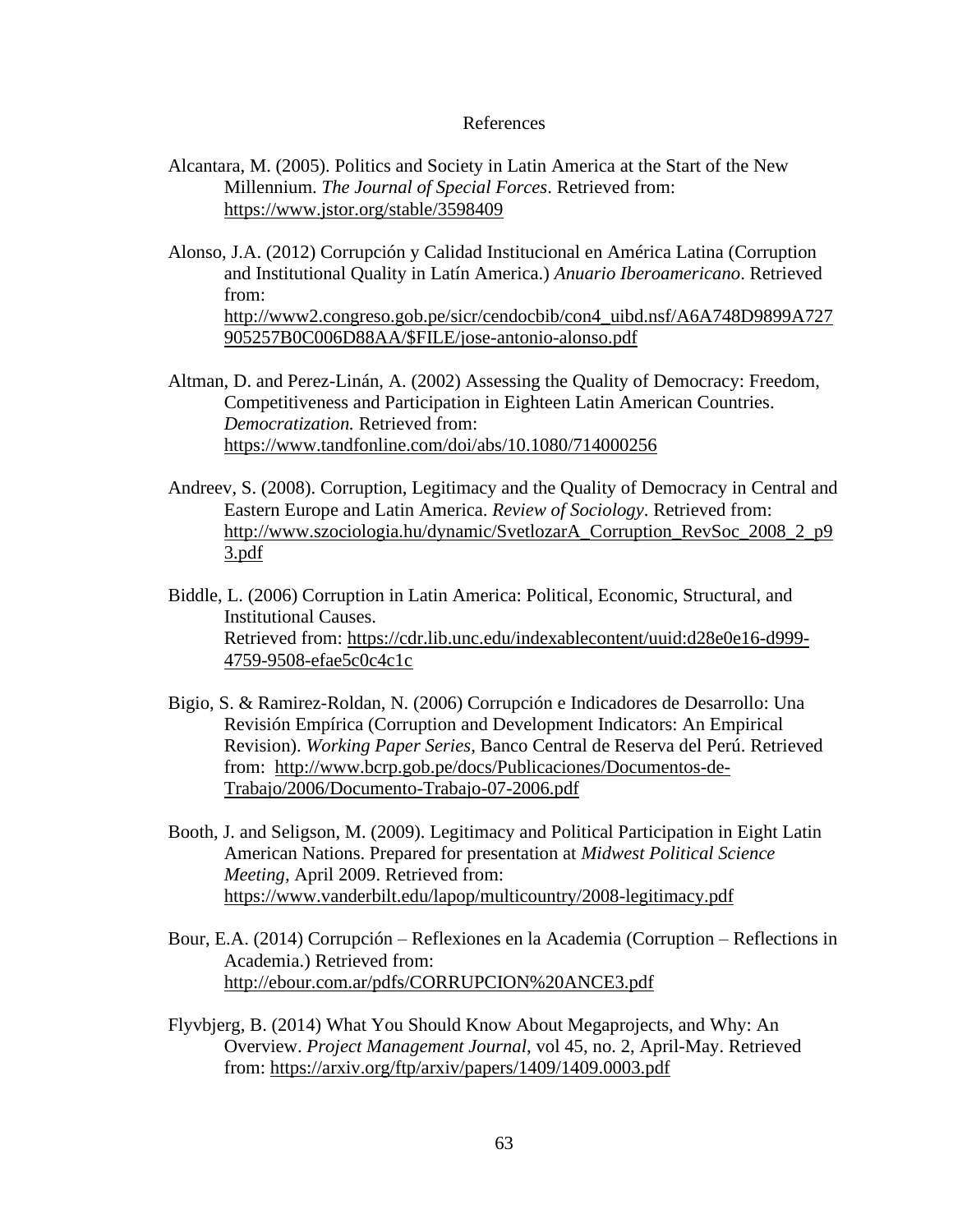- Gilley, B. (2006). The Meaning and Measure of State Legitimacy: Results for 72 Countries. *European Journal of Political Research*. Retrieved from: <https://ejpr.onlinelibrary.wiley.com/doi/abs/10.1111/j.1475-6765.2006.00307.x>
- Helmke, G. and Levitsky, S. (2004). Informal Institutions and Comparative Politics: A Research Agenda. *American Political Science Association*. Retrieved from: [https://www.jstor.org/stable/pdf/3688540.pdf?casa\\_token=TpiNXoQxTw8AAAA](https://www.jstor.org/stable/pdf/3688540.pdf?casa_token=TpiNXoQxTw8AAAAA:gdpKupcSmDD1-nm2OrPf1mXJDJWxc1PDhWVzXm-5C58u0jRIb6t1ZGUJle6TR1CJ7VTXXLnCz3ydY3WECFujnQaoUCBpnUyHzXVNimE2IwCymUTeARU) [A:gdpKupcSmDD1-nm2OrPf1mXJDJWxc1PDhWVzXm-](https://www.jstor.org/stable/pdf/3688540.pdf?casa_token=TpiNXoQxTw8AAAAA:gdpKupcSmDD1-nm2OrPf1mXJDJWxc1PDhWVzXm-5C58u0jRIb6t1ZGUJle6TR1CJ7VTXXLnCz3ydY3WECFujnQaoUCBpnUyHzXVNimE2IwCymUTeARU)[5C58u0jRIb6t1ZGUJle6TR1CJ7VTXXLnCz3ydY3WECFujnQaoUCBpnUyHzX](https://www.jstor.org/stable/pdf/3688540.pdf?casa_token=TpiNXoQxTw8AAAAA:gdpKupcSmDD1-nm2OrPf1mXJDJWxc1PDhWVzXm-5C58u0jRIb6t1ZGUJle6TR1CJ7VTXXLnCz3ydY3WECFujnQaoUCBpnUyHzXVNimE2IwCymUTeARU) [VNimE2IwCymUTeARU](https://www.jstor.org/stable/pdf/3688540.pdf?casa_token=TpiNXoQxTw8AAAAA:gdpKupcSmDD1-nm2OrPf1mXJDJWxc1PDhWVzXm-5C58u0jRIb6t1ZGUJle6TR1CJ7VTXXLnCz3ydY3WECFujnQaoUCBpnUyHzXVNimE2IwCymUTeARU)
- Hogstrom, J. (2011) Quality of Democracy: A Comparative Study. *IPSA-ECPR Joint Conference: Whatever Happened to North-South?* Retrieved from: <https://www.diva-portal.org/smash/get/diva2:663514/FULLTEXT01.pdf>
- Kenny, C. (2007) Construction, Corruption, and Developing Countries. World Bank Policy Research Working Paper 4217. Retrieved from: <https://openknowledge.worldbank.org/handle/10986/7451>
- Kollner, P. (2013) Informal Institutions in Autocracies: Analytical Perspectives and the Case of the Chinese Communist Party. *German Institute of Global and Area Studies.* Retrieved from:<https://www.jstor.org/stable/pdf/resrep07574.pdf>
- Lauth, H. (2016) The internal relationships of the dimensions of democracy: The relevance of trade-offs for measuring the quality of democracy. *International Political Science Review.* Retrieved from: <https://journals.sagepub.com/doi/abs/10.1177/0192512116667630>
- Locatelli, G., Mariani, G., Sainati, T., and Greco, M. (2016) Corruption in public projects and megaprojects: There is an elephant in the room! *International Journal of Project Management.* Retrieved from: <https://www.sciencedirect.com/science/article/pii/S0263786316301090>
- Manzetti, L. (2014). Accountability and Corruption in Argentina during the Kirchners' Era. *Latin American Research Review*. Retrieved from: [https://lasa.international.pitt.edu/LARR/prot/fulltext/vol49no2/49-2\\_173-](https://lasa.international.pitt.edu/LARR/prot/fulltext/vol49no2/49-2_173-196_manzetti.pdf) [196\\_manzetti.pdf](https://lasa.international.pitt.edu/LARR/prot/fulltext/vol49no2/49-2_173-196_manzetti.pdf)
- Nye, Joseph S., (1967) *Corruption and Political Development: A Cost-Benefit Analysis*. American Political Science Association. Retrieved from: [https://www.cambridge.org/core/journals/american-political-science](https://www.cambridge.org/core/journals/american-political-science-review/article/corruption-and-political-development-a-costbenefit-analysis/D5E8F481DE22E6F77FCCB924D502BB9F)[review/article/corruption-and-political-development-a-costbenefit](https://www.cambridge.org/core/journals/american-political-science-review/article/corruption-and-political-development-a-costbenefit-analysis/D5E8F481DE22E6F77FCCB924D502BB9F)[analysis/D5E8F481DE22E6F77FCCB924D502BB9F](https://www.cambridge.org/core/journals/american-political-science-review/article/corruption-and-political-development-a-costbenefit-analysis/D5E8F481DE22E6F77FCCB924D502BB9F)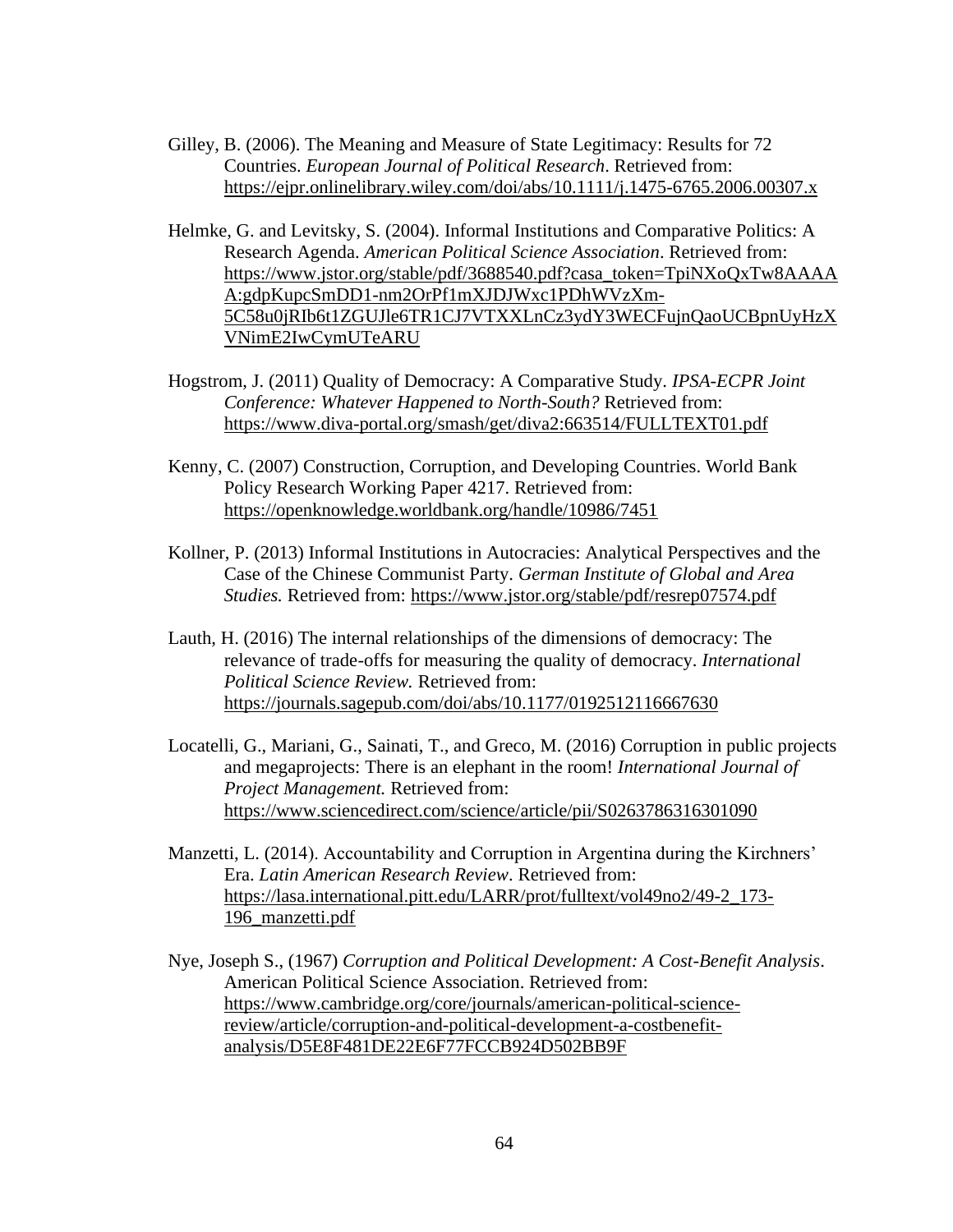- Rincon, O. (2008). Los Tele-Presidentes: Cerca del Pueblo, Lejos de la Democracia. *Centro de Competencia en Comunicacion para America Latina*. Retrieved from: <https://library.fes.de/pdf-files/bueros/c3-comunicacion/07332.pdf>
- Rose-Ackerman, S. (2010). The institutional economics of corruption. *G. d. Graaf, P. v. Maravic, & P. Wagenaar (Editors.)*, The good cause: theoretical perspectives on corruption (pp. 47-63). Opladen: B. Budrich. Retrieved from: <https://nbnresolving.org/urn:nbn:de:0168-ssoar-368780>
- Sandholtz, W. and Koetzle, W. (2000) Accounting for Corruption: Economic Structure, Democracy, and Trade. *International Studies Quarterly*. Retrieved from: <https://www.jstor.org/stable/3013968?seq=1/subjects>
- Seligson, M. (2002) The Impact of Corruption on Regime Legitimacy: A Comparative Study of Four Latin American Countries. *The Journal of Politics.* Retrieved from: [https://projects.iq.harvard.edu/sites/projects.iq.harvard.edu/files/gov2126/files/seli](https://projects.iq.harvard.edu/sites/projects.iq.harvard.edu/files/gov2126/files/seligson_2002.pdf) [gson\\_2002.pdf](https://projects.iq.harvard.edu/sites/projects.iq.harvard.edu/files/gov2126/files/seligson_2002.pdf)
- Sohail, M. and Cavill, S. (2008) Does Corruption Affect Construction? *Construction in Developing Countries International Symposium*. Retrieved from: <http://www.irbnet.de/daten/iconda/CIB8455.pdf>
- Scott, W. R., (2008) Institutions and Organizations, Ideas and Interests. *Sage Publications*. Retrieved from: [https://fiu.instructure.com/courses/32938/pages/week-4-institutions](https://fiu.instructure.com/courses/32938/pages/week-4-institutions-readings?module_item_id=1193494)[readings?module\\_item\\_id=1193494](https://fiu.instructure.com/courses/32938/pages/week-4-institutions-readings?module_item_id=1193494)
- Suchman, M.C., (1995) Managing Legitimacy: Strategic and Institutional Approaches. *The Academy of Management Review*. Retrieved from: [https://fiu.instructure.com/courses/32938/pages/week-4-institutions](https://fiu.instructure.com/courses/32938/pages/week-4-institutions-readings?module_item_id=1193494)[readings?module\\_item\\_id=1193494](https://fiu.instructure.com/courses/32938/pages/week-4-institutions-readings?module_item_id=1193494)
- Urquhart, C., (2013) *Grounded Theory for Qualitative Research, a Practical Guide.*  London: Sage Publications Ltd.
- Velamuri, S., Harvey, W. and Venkataraman, S. (2017) Being an Ethical Business in a Corrupt Environment. *Harvard Business Review.*  Retrieved from: [https://hbr.org/2017/03/being-an-ethical-business-in-a-corrupt](https://hbr.org/2017/03/being-an-ethical-business-in-a-corrupt-environment)[environment](https://hbr.org/2017/03/being-an-ethical-business-in-a-corrupt-environment)
- Warf, B. and Steward, S. (2016) Latin American Corruption in Geographical Perspective. *Journal of Latin American Geography, 15.* Retrieved from: <https://digitalcommons.lsu.edu/cgi/viewcontent.cgi?article=1039&context=jlag>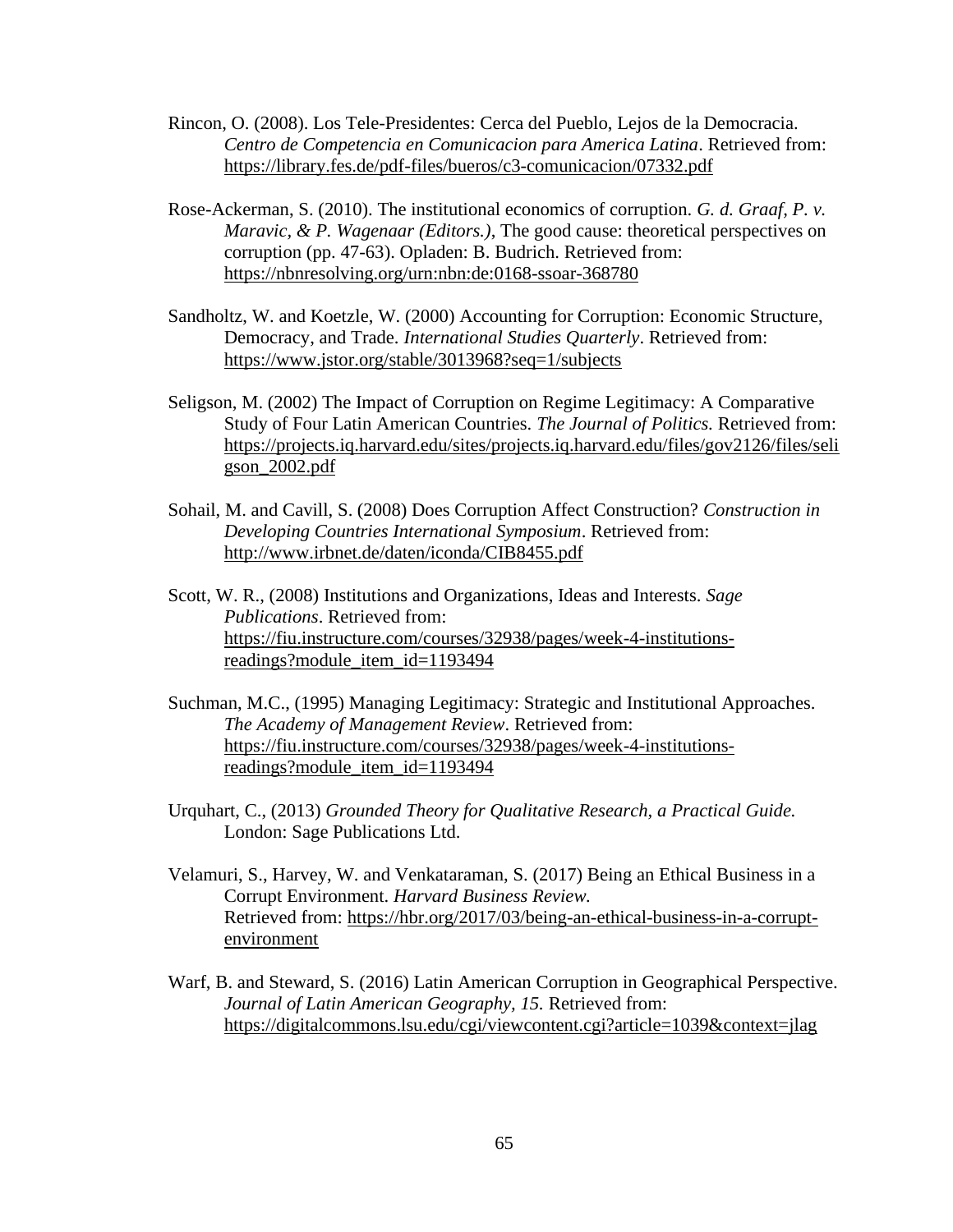What Odebrecht Tells Us About Corruption in Latin America (2018.) *Latam Investor.*  Retrieved from: http://latam-investor.com/2018/04/odebrecht-bribed-region/#

# Appendix A (Articles retrieved from Google Scholar)

Accountability and Corruption in Argentina during the Kirchners' Era. Luigi Manzetti, *Latin American Research Review*, 2014. Retrieved from: [https://www.jstor.org/stable/43670178?seq=1#page\\_scan\\_tab\\_contents](https://www.jstor.org/stable/43670178?seq=1#page_scan_tab_contents)

Brazil: Boom, Bust, and the Road to Recovery. Edited by Antonio Spilimbergo and Krishna Srinivasan, *International Monetary Fund*, 2019. Retrieved from: [https://www.elibrary.imf.org/view/IMF071/24306-9781484339749/24306-](https://www.elibrary.imf.org/view/IMF071/24306-9781484339749/24306-9781484339749/back.xml?lang=en) [9781484339749/back.xml?lang=en](https://www.elibrary.imf.org/view/IMF071/24306-9781484339749/24306-9781484339749/back.xml?lang=en)

Brazilian Political Corruption: An Analysis of the Cardozo-Lula-Rousseff Era. Brian M. Hamilton, *Naval Postgraduate School*, 2018. Retrieved from: <https://apps.dtic.mil/sti/pdfs/AD1052660.pdf>

Brazil's New Imperial Capitalism. V. Fontes and A. Garcia, *Socialist Register*, 2014. Retrieved from:

[https://d1wqtxts1xzle7.cloudfront.net/34707965/FontesGarcia.pdf?1410504747=&respon](https://d1wqtxts1xzle7.cloudfront.net/34707965/FontesGarcia.pdf?1410504747=&response-content-disposition=inline%3B+filename%3DBrazils_imperial_capitalism.pdf&Expires=1597248975&Signature=cttyLtOpUmsr4CHJXHMlMwErpG6MuLlF95C9w1ryCthpBy48zkHa45m-wqk1LvIOh6ir4Q8egrVKBrru40EwVSdW~T74OfCYT8UD~WFASYlWCH1~8WOhn49PET6l2qD7diaauWRny5GNhOMBm20HKMQGXQWrE6LzM3EtplWz5begJyuQNd656XAS-OSFbfUMmjrEGwqlW8QkfLcaiKgN2gvVZ8llL2GnnIa1P4iyEALHI-dUCBMsqnwfnFH27RUUenurbxSPLUu3xlaqKn7ATXGVMimj60URgeGsVCSDeq3VMrYvO~luPCqbdzj5HhqrnwUfRdM5JQnmqpo2NbYvZQ__&Key-Pair-Id=APKAJLOHF5GGSLRBV4ZA) [se-content-](https://d1wqtxts1xzle7.cloudfront.net/34707965/FontesGarcia.pdf?1410504747=&response-content-disposition=inline%3B+filename%3DBrazils_imperial_capitalism.pdf&Expires=1597248975&Signature=cttyLtOpUmsr4CHJXHMlMwErpG6MuLlF95C9w1ryCthpBy48zkHa45m-wqk1LvIOh6ir4Q8egrVKBrru40EwVSdW~T74OfCYT8UD~WFASYlWCH1~8WOhn49PET6l2qD7diaauWRny5GNhOMBm20HKMQGXQWrE6LzM3EtplWz5begJyuQNd656XAS-OSFbfUMmjrEGwqlW8QkfLcaiKgN2gvVZ8llL2GnnIa1P4iyEALHI-dUCBMsqnwfnFH27RUUenurbxSPLUu3xlaqKn7ATXGVMimj60URgeGsVCSDeq3VMrYvO~luPCqbdzj5HhqrnwUfRdM5JQnmqpo2NbYvZQ__&Key-Pair-Id=APKAJLOHF5GGSLRBV4ZA)

[disposition=inline%3B+filename%3DBrazils\\_imperial\\_capitalism.pdf&Expires=159724](https://d1wqtxts1xzle7.cloudfront.net/34707965/FontesGarcia.pdf?1410504747=&response-content-disposition=inline%3B+filename%3DBrazils_imperial_capitalism.pdf&Expires=1597248975&Signature=cttyLtOpUmsr4CHJXHMlMwErpG6MuLlF95C9w1ryCthpBy48zkHa45m-wqk1LvIOh6ir4Q8egrVKBrru40EwVSdW~T74OfCYT8UD~WFASYlWCH1~8WOhn49PET6l2qD7diaauWRny5GNhOMBm20HKMQGXQWrE6LzM3EtplWz5begJyuQNd656XAS-OSFbfUMmjrEGwqlW8QkfLcaiKgN2gvVZ8llL2GnnIa1P4iyEALHI-dUCBMsqnwfnFH27RUUenurbxSPLUu3xlaqKn7ATXGVMimj60URgeGsVCSDeq3VMrYvO~luPCqbdzj5HhqrnwUfRdM5JQnmqpo2NbYvZQ__&Key-Pair-Id=APKAJLOHF5GGSLRBV4ZA) [8975&Signature=cttyLtOpUmsr4CHJXHMlMwErpG6MuLlF95C9w1ryCthpBy48zkHa4](https://d1wqtxts1xzle7.cloudfront.net/34707965/FontesGarcia.pdf?1410504747=&response-content-disposition=inline%3B+filename%3DBrazils_imperial_capitalism.pdf&Expires=1597248975&Signature=cttyLtOpUmsr4CHJXHMlMwErpG6MuLlF95C9w1ryCthpBy48zkHa45m-wqk1LvIOh6ir4Q8egrVKBrru40EwVSdW~T74OfCYT8UD~WFASYlWCH1~8WOhn49PET6l2qD7diaauWRny5GNhOMBm20HKMQGXQWrE6LzM3EtplWz5begJyuQNd656XAS-OSFbfUMmjrEGwqlW8QkfLcaiKgN2gvVZ8llL2GnnIa1P4iyEALHI-dUCBMsqnwfnFH27RUUenurbxSPLUu3xlaqKn7ATXGVMimj60URgeGsVCSDeq3VMrYvO~luPCqbdzj5HhqrnwUfRdM5JQnmqpo2NbYvZQ__&Key-Pair-Id=APKAJLOHF5GGSLRBV4ZA) [5m-](https://d1wqtxts1xzle7.cloudfront.net/34707965/FontesGarcia.pdf?1410504747=&response-content-disposition=inline%3B+filename%3DBrazils_imperial_capitalism.pdf&Expires=1597248975&Signature=cttyLtOpUmsr4CHJXHMlMwErpG6MuLlF95C9w1ryCthpBy48zkHa45m-wqk1LvIOh6ir4Q8egrVKBrru40EwVSdW~T74OfCYT8UD~WFASYlWCH1~8WOhn49PET6l2qD7diaauWRny5GNhOMBm20HKMQGXQWrE6LzM3EtplWz5begJyuQNd656XAS-OSFbfUMmjrEGwqlW8QkfLcaiKgN2gvVZ8llL2GnnIa1P4iyEALHI-dUCBMsqnwfnFH27RUUenurbxSPLUu3xlaqKn7ATXGVMimj60URgeGsVCSDeq3VMrYvO~luPCqbdzj5HhqrnwUfRdM5JQnmqpo2NbYvZQ__&Key-Pair-Id=APKAJLOHF5GGSLRBV4ZA)

[wqk1LvIOh6ir4Q8egrVKBrru40EwVSdW~T74OfCYT8UD~WFASYlWCH1~8WOhn4](https://d1wqtxts1xzle7.cloudfront.net/34707965/FontesGarcia.pdf?1410504747=&response-content-disposition=inline%3B+filename%3DBrazils_imperial_capitalism.pdf&Expires=1597248975&Signature=cttyLtOpUmsr4CHJXHMlMwErpG6MuLlF95C9w1ryCthpBy48zkHa45m-wqk1LvIOh6ir4Q8egrVKBrru40EwVSdW~T74OfCYT8UD~WFASYlWCH1~8WOhn49PET6l2qD7diaauWRny5GNhOMBm20HKMQGXQWrE6LzM3EtplWz5begJyuQNd656XAS-OSFbfUMmjrEGwqlW8QkfLcaiKgN2gvVZ8llL2GnnIa1P4iyEALHI-dUCBMsqnwfnFH27RUUenurbxSPLUu3xlaqKn7ATXGVMimj60URgeGsVCSDeq3VMrYvO~luPCqbdzj5HhqrnwUfRdM5JQnmqpo2NbYvZQ__&Key-Pair-Id=APKAJLOHF5GGSLRBV4ZA) [9PET6l2qD7diaauWRny5GNhOMBm20HKMQGXQWrE6LzM3EtplWz5begJyuQNd65](https://d1wqtxts1xzle7.cloudfront.net/34707965/FontesGarcia.pdf?1410504747=&response-content-disposition=inline%3B+filename%3DBrazils_imperial_capitalism.pdf&Expires=1597248975&Signature=cttyLtOpUmsr4CHJXHMlMwErpG6MuLlF95C9w1ryCthpBy48zkHa45m-wqk1LvIOh6ir4Q8egrVKBrru40EwVSdW~T74OfCYT8UD~WFASYlWCH1~8WOhn49PET6l2qD7diaauWRny5GNhOMBm20HKMQGXQWrE6LzM3EtplWz5begJyuQNd656XAS-OSFbfUMmjrEGwqlW8QkfLcaiKgN2gvVZ8llL2GnnIa1P4iyEALHI-dUCBMsqnwfnFH27RUUenurbxSPLUu3xlaqKn7ATXGVMimj60URgeGsVCSDeq3VMrYvO~luPCqbdzj5HhqrnwUfRdM5JQnmqpo2NbYvZQ__&Key-Pair-Id=APKAJLOHF5GGSLRBV4ZA) [6XAS-OSFbfUMmjrEGwqlW8QkfLcaiKgN2gvVZ8llL2GnnIa1P4iyEALHI](https://d1wqtxts1xzle7.cloudfront.net/34707965/FontesGarcia.pdf?1410504747=&response-content-disposition=inline%3B+filename%3DBrazils_imperial_capitalism.pdf&Expires=1597248975&Signature=cttyLtOpUmsr4CHJXHMlMwErpG6MuLlF95C9w1ryCthpBy48zkHa45m-wqk1LvIOh6ir4Q8egrVKBrru40EwVSdW~T74OfCYT8UD~WFASYlWCH1~8WOhn49PET6l2qD7diaauWRny5GNhOMBm20HKMQGXQWrE6LzM3EtplWz5begJyuQNd656XAS-OSFbfUMmjrEGwqlW8QkfLcaiKgN2gvVZ8llL2GnnIa1P4iyEALHI-dUCBMsqnwfnFH27RUUenurbxSPLUu3xlaqKn7ATXGVMimj60URgeGsVCSDeq3VMrYvO~luPCqbdzj5HhqrnwUfRdM5JQnmqpo2NbYvZQ__&Key-Pair-Id=APKAJLOHF5GGSLRBV4ZA)[dUCBMsqnwfnFH27RUUenurbxSPLUu3xlaqKn7ATXGVMimj60URgeGsVCSDeq3V](https://d1wqtxts1xzle7.cloudfront.net/34707965/FontesGarcia.pdf?1410504747=&response-content-disposition=inline%3B+filename%3DBrazils_imperial_capitalism.pdf&Expires=1597248975&Signature=cttyLtOpUmsr4CHJXHMlMwErpG6MuLlF95C9w1ryCthpBy48zkHa45m-wqk1LvIOh6ir4Q8egrVKBrru40EwVSdW~T74OfCYT8UD~WFASYlWCH1~8WOhn49PET6l2qD7diaauWRny5GNhOMBm20HKMQGXQWrE6LzM3EtplWz5begJyuQNd656XAS-OSFbfUMmjrEGwqlW8QkfLcaiKgN2gvVZ8llL2GnnIa1P4iyEALHI-dUCBMsqnwfnFH27RUUenurbxSPLUu3xlaqKn7ATXGVMimj60URgeGsVCSDeq3VMrYvO~luPCqbdzj5HhqrnwUfRdM5JQnmqpo2NbYvZQ__&Key-Pair-Id=APKAJLOHF5GGSLRBV4ZA) [MrYvO~luPCqbdzj5HhqrnwUfRdM5JQnmqpo2NbYvZQ\\_\\_&Key-Pair-](https://d1wqtxts1xzle7.cloudfront.net/34707965/FontesGarcia.pdf?1410504747=&response-content-disposition=inline%3B+filename%3DBrazils_imperial_capitalism.pdf&Expires=1597248975&Signature=cttyLtOpUmsr4CHJXHMlMwErpG6MuLlF95C9w1ryCthpBy48zkHa45m-wqk1LvIOh6ir4Q8egrVKBrru40EwVSdW~T74OfCYT8UD~WFASYlWCH1~8WOhn49PET6l2qD7diaauWRny5GNhOMBm20HKMQGXQWrE6LzM3EtplWz5begJyuQNd656XAS-OSFbfUMmjrEGwqlW8QkfLcaiKgN2gvVZ8llL2GnnIa1P4iyEALHI-dUCBMsqnwfnFH27RUUenurbxSPLUu3xlaqKn7ATXGVMimj60URgeGsVCSDeq3VMrYvO~luPCqbdzj5HhqrnwUfRdM5JQnmqpo2NbYvZQ__&Key-Pair-Id=APKAJLOHF5GGSLRBV4ZA)[Id=APKAJLOHF5GGSLRBV4ZA](https://d1wqtxts1xzle7.cloudfront.net/34707965/FontesGarcia.pdf?1410504747=&response-content-disposition=inline%3B+filename%3DBrazils_imperial_capitalism.pdf&Expires=1597248975&Signature=cttyLtOpUmsr4CHJXHMlMwErpG6MuLlF95C9w1ryCthpBy48zkHa45m-wqk1LvIOh6ir4Q8egrVKBrru40EwVSdW~T74OfCYT8UD~WFASYlWCH1~8WOhn49PET6l2qD7diaauWRny5GNhOMBm20HKMQGXQWrE6LzM3EtplWz5begJyuQNd656XAS-OSFbfUMmjrEGwqlW8QkfLcaiKgN2gvVZ8llL2GnnIa1P4iyEALHI-dUCBMsqnwfnFH27RUUenurbxSPLUu3xlaqKn7ATXGVMimj60URgeGsVCSDeq3VMrYvO~luPCqbdzj5HhqrnwUfRdM5JQnmqpo2NbYvZQ__&Key-Pair-Id=APKAJLOHF5GGSLRBV4ZA)

Corruption in Construction Projects. Sohail, M. and Cavill, S., Loughborough University Institutional Repository, 2006. Retrieved from: <http://citeseerx.ist.psu.edu/viewdoc/download?doi=10.1.1.851.8478&rep=rep1&type=pdf>

Corruption in public projects and megaprojects: There is an elephant in the room! Locatelli, G., Mariani, G., Sainati, T., and Greco, M. (2016) *International Journal of*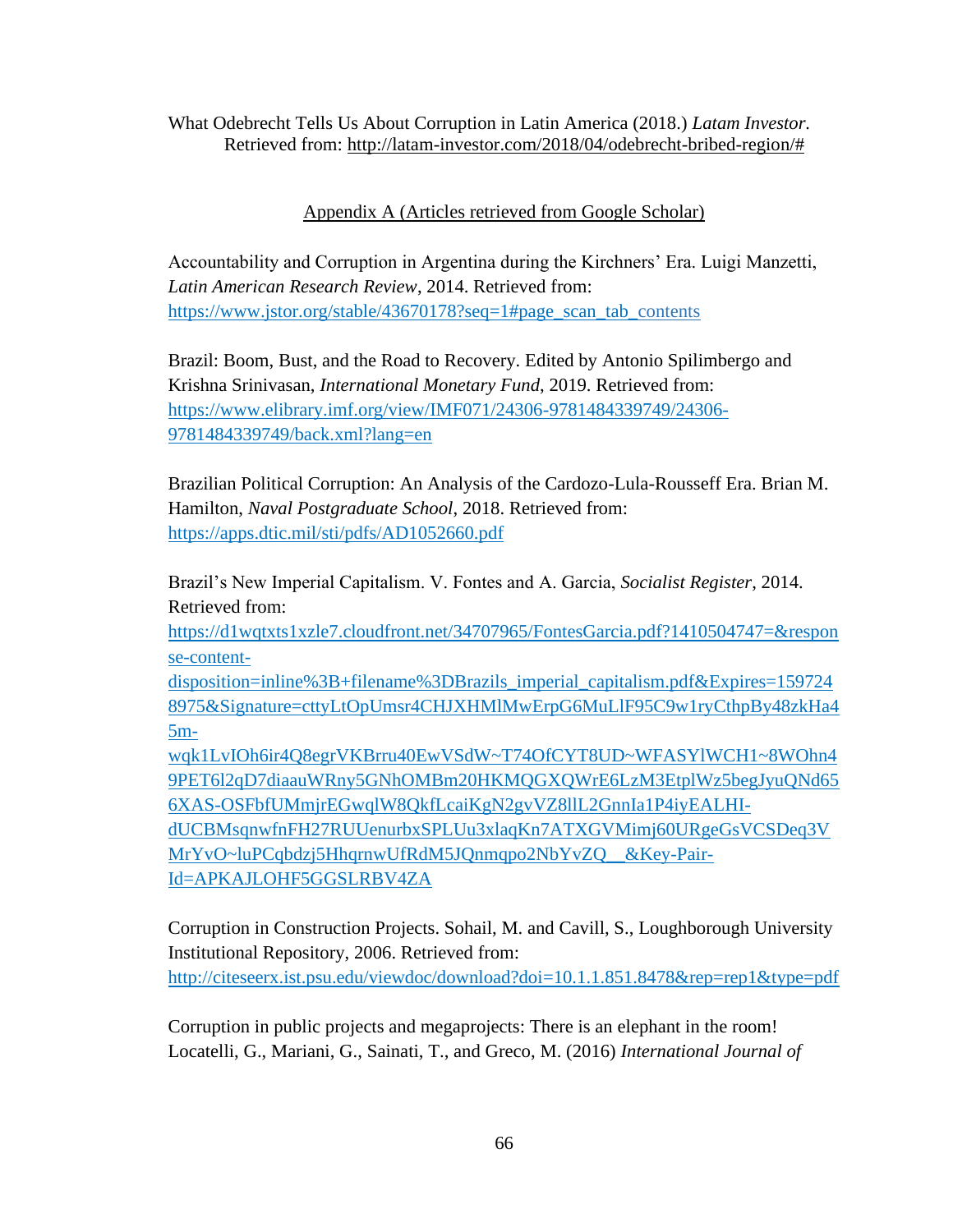*Project Management.* Retrieved from: <https://www.sciencedirect.com/science/article/pii/S0263786316301090>

Corruption Scandals and Anti-Corruption Policies in Argentina. Sebastian Pereyra. *Journal of Politics in Latin America*, 2019. Retrieved from: <https://journals.sagepub.com/doi/pdf/10.1177/1866802X19894791>

Corruption and Economic Mismanagement in Developing Countries. Kalim Siddiqui, *The World Financial Review*, 2019. Retrieved from: [https://www.researchgate.net/profile/Kalim\\_Siddiqui/publication/331199370\\_Corruption](https://www.researchgate.net/profile/Kalim_Siddiqui/publication/331199370_Corruption_and_Economic_Mismanagement_in_Developing_Countries/links/5c6be0f1299bf1e3a5b29f0c/Corruption-and-Economic-Mismanagement-in-Developing-Countries.pdf) [\\_and\\_Economic\\_Mismanagement\\_in\\_Developing\\_Countries/links/5c6be0f1299bf1e3a5b](https://www.researchgate.net/profile/Kalim_Siddiqui/publication/331199370_Corruption_and_Economic_Mismanagement_in_Developing_Countries/links/5c6be0f1299bf1e3a5b29f0c/Corruption-and-Economic-Mismanagement-in-Developing-Countries.pdf) [29f0c/Corruption-and-Economic-Mismanagement-in-Developing-Countries.pdf](https://www.researchgate.net/profile/Kalim_Siddiqui/publication/331199370_Corruption_and_Economic_Mismanagement_in_Developing_Countries/links/5c6be0f1299bf1e3a5b29f0c/Corruption-and-Economic-Mismanagement-in-Developing-Countries.pdf)

Democracy's Crisis of Legitimacy in Latin America. Terry Gibbs, *NACLA (North American Congress on Latin America, NYU)*, 9/25/2007. Retrieved from: <https://nacla.org/article/democracy%E2%80%99s-crisis-legitimacy-latin-america>

Government Advertising and Media Coverage of Corruption Scandals. Di Tella, R., and Franceschelli, I., *American Economic Journal: Applied Economics 3*, 2011. Retrieved from:<https://www.aeaweb.org/articles?id=10.1257/app.3.4.119>

Making the Megaproject: Water Infrastructure and Hydrocracy at the Public-Private Interface in Peru. Susann Baez Ullberg, *Water Alternatives*, 2019. Retrieved from: [http://www.water-alternatives.org/index.php/alldoc/articles/vol12/v12issue3/539-a12-2-](http://www.water-alternatives.org/index.php/alldoc/articles/vol12/v12issue3/539-a12-2-22/file) [22/file](http://www.water-alternatives.org/index.php/alldoc/articles/vol12/v12issue3/539-a12-2-22/file)

The Meaning and Measure of State Legitimacy. Bruce Gilley, *European Journal of Political Research*, 2006. Retrieved from: https://ejpr.onlinelibrary.wiley.com/doi/abs/10.1111/j.1475-6765.2006.00307.x

From bribes to international corruption: the Odebrecht case. Sergio Morales and Osvaldo Morales, 2019. *Emerald Publishing Limited.* Retrieved from: [https://www.researchgate.net/profile/Sergio\\_Morales\\_Inga/publication/337595152\\_From](https://www.researchgate.net/profile/Sergio_Morales_Inga/publication/337595152_From_bribes_to_international_corruption_the_Odebrecht_case/links/5e0f68784585159aa4b0f592/From-bribes-to-international-corruption-the-Odebrecht-case.pdf) [\\_bribes\\_to\\_international\\_corruption\\_the\\_Odebrecht\\_case/links/5e0f68784585159aa4b0f](https://www.researchgate.net/profile/Sergio_Morales_Inga/publication/337595152_From_bribes_to_international_corruption_the_Odebrecht_case/links/5e0f68784585159aa4b0f592/From-bribes-to-international-corruption-the-Odebrecht-case.pdf) [592/From-bribes-to-international-corruption-the-Odebrecht-case.pdf](https://www.researchgate.net/profile/Sergio_Morales_Inga/publication/337595152_From_bribes_to_international_corruption_the_Odebrecht_case/links/5e0f68784585159aa4b0f592/From-bribes-to-international-corruption-the-Odebrecht-case.pdf)

Rings of corruption in Peru. Cesar Nurena and Federico Helfgott, 2019, *NACLA Report on the Americas*. Retrieved from: https://doi.org/10.1080/10714839.2019.1617484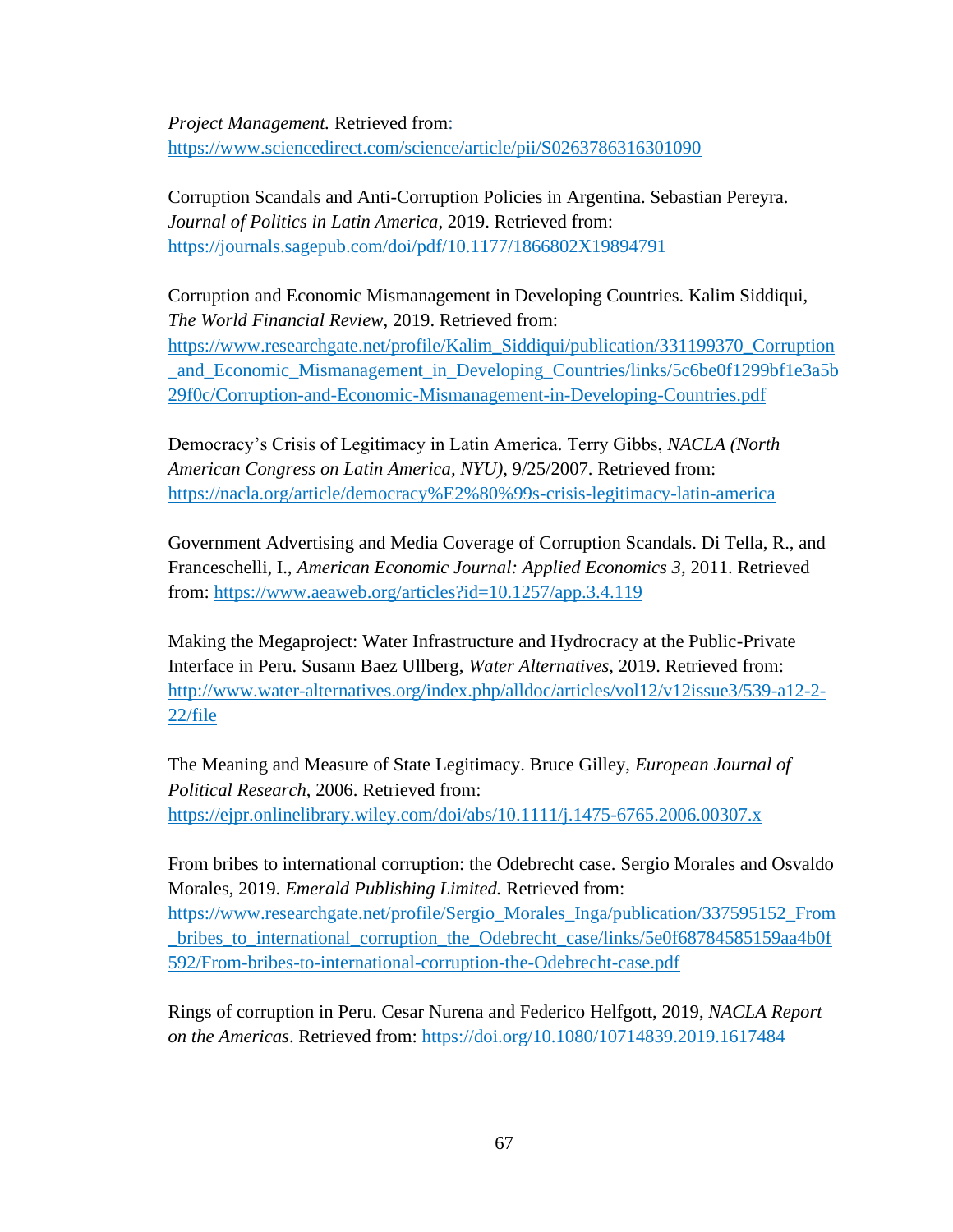Odebrecht Scandal Puts Pressure on Dominican Republic Presidency. Crosby Giran, 2017*. NACLA Report on th Americas*. Retrieved from:

<https://digitalrepository.unm.edu/cgi/viewcontent.cgi?article=11456&context=noticen>

On Historical Exhaustion: Argentine Critique in an Era of "Total Corruption". Sarah Muir, 2016. *Society for the Comparative Study of Society and History*. Retrieved from: [https://d1wqtxts1xzle7.cloudfront.net/41350823/Muir\\_\\_Historical\\_Exhaustion\\_FINAL.p](https://d1wqtxts1xzle7.cloudfront.net/41350823/Muir__Historical_Exhaustion_FINAL.pdf?1453303835=&response-content-disposition=inline%3B+filename%3DOn_Historical_Exhaustion_Argentine_Criti.pdf&Expires=1597257215&Signature=aKvRgelBev9Y~D0Ok1lVimt3VmCe1AnnLrzBxPprwqnDqbFKNzyq419MyRo~Yqyp3BLu6zJ0okalJIlCSrYl0hVU5LX9qXyDBeO1kBWhIbQWQdcc1xnW-EfQYtvZuDilpL6-hdiVN-U9gm-EzBwg5BurLnQvT0w30pl08-HOP3satTU5CdauIosXZvN0vl8nS9WWpuAhoABUTzyjPjMLdjptiwMDHeeWdh3V2GcuKjaxB5RbNzGDX3jjpUJKs~SauL2XNKpDn~0hPtFRj8bnYxbQ1rZq9neMjSiyL7IAAY7tMTRG67N5SMaVVS8Utl3iruIu5Qile6Bbd7AYdTXeEg__&Key-Pair-Id=APKAJLOHF5GGSLRBV4ZA) [df?1453303835=&response-content](https://d1wqtxts1xzle7.cloudfront.net/41350823/Muir__Historical_Exhaustion_FINAL.pdf?1453303835=&response-content-disposition=inline%3B+filename%3DOn_Historical_Exhaustion_Argentine_Criti.pdf&Expires=1597257215&Signature=aKvRgelBev9Y~D0Ok1lVimt3VmCe1AnnLrzBxPprwqnDqbFKNzyq419MyRo~Yqyp3BLu6zJ0okalJIlCSrYl0hVU5LX9qXyDBeO1kBWhIbQWQdcc1xnW-EfQYtvZuDilpL6-hdiVN-U9gm-EzBwg5BurLnQvT0w30pl08-HOP3satTU5CdauIosXZvN0vl8nS9WWpuAhoABUTzyjPjMLdjptiwMDHeeWdh3V2GcuKjaxB5RbNzGDX3jjpUJKs~SauL2XNKpDn~0hPtFRj8bnYxbQ1rZq9neMjSiyL7IAAY7tMTRG67N5SMaVVS8Utl3iruIu5Qile6Bbd7AYdTXeEg__&Key-Pair-Id=APKAJLOHF5GGSLRBV4ZA)[disposition=inline%3B+filename%3DOn\\_Historical\\_Exhaustion\\_Argentine\\_Criti.pdf&E](https://d1wqtxts1xzle7.cloudfront.net/41350823/Muir__Historical_Exhaustion_FINAL.pdf?1453303835=&response-content-disposition=inline%3B+filename%3DOn_Historical_Exhaustion_Argentine_Criti.pdf&Expires=1597257215&Signature=aKvRgelBev9Y~D0Ok1lVimt3VmCe1AnnLrzBxPprwqnDqbFKNzyq419MyRo~Yqyp3BLu6zJ0okalJIlCSrYl0hVU5LX9qXyDBeO1kBWhIbQWQdcc1xnW-EfQYtvZuDilpL6-hdiVN-U9gm-EzBwg5BurLnQvT0w30pl08-HOP3satTU5CdauIosXZvN0vl8nS9WWpuAhoABUTzyjPjMLdjptiwMDHeeWdh3V2GcuKjaxB5RbNzGDX3jjpUJKs~SauL2XNKpDn~0hPtFRj8bnYxbQ1rZq9neMjSiyL7IAAY7tMTRG67N5SMaVVS8Utl3iruIu5Qile6Bbd7AYdTXeEg__&Key-Pair-Id=APKAJLOHF5GGSLRBV4ZA) [xpires=1597257215&Signature=aKvRgelBev9Y~D0Ok1lVimt3VmCe1AnnLrzBxPprwq](https://d1wqtxts1xzle7.cloudfront.net/41350823/Muir__Historical_Exhaustion_FINAL.pdf?1453303835=&response-content-disposition=inline%3B+filename%3DOn_Historical_Exhaustion_Argentine_Criti.pdf&Expires=1597257215&Signature=aKvRgelBev9Y~D0Ok1lVimt3VmCe1AnnLrzBxPprwqnDqbFKNzyq419MyRo~Yqyp3BLu6zJ0okalJIlCSrYl0hVU5LX9qXyDBeO1kBWhIbQWQdcc1xnW-EfQYtvZuDilpL6-hdiVN-U9gm-EzBwg5BurLnQvT0w30pl08-HOP3satTU5CdauIosXZvN0vl8nS9WWpuAhoABUTzyjPjMLdjptiwMDHeeWdh3V2GcuKjaxB5RbNzGDX3jjpUJKs~SauL2XNKpDn~0hPtFRj8bnYxbQ1rZq9neMjSiyL7IAAY7tMTRG67N5SMaVVS8Utl3iruIu5Qile6Bbd7AYdTXeEg__&Key-Pair-Id=APKAJLOHF5GGSLRBV4ZA) [nDqbFKNzyq419MyRo~Yqyp3BLu6zJ0okalJIlCSrYl0hVU5LX9qXyDBeO1kBWhIbQ](https://d1wqtxts1xzle7.cloudfront.net/41350823/Muir__Historical_Exhaustion_FINAL.pdf?1453303835=&response-content-disposition=inline%3B+filename%3DOn_Historical_Exhaustion_Argentine_Criti.pdf&Expires=1597257215&Signature=aKvRgelBev9Y~D0Ok1lVimt3VmCe1AnnLrzBxPprwqnDqbFKNzyq419MyRo~Yqyp3BLu6zJ0okalJIlCSrYl0hVU5LX9qXyDBeO1kBWhIbQWQdcc1xnW-EfQYtvZuDilpL6-hdiVN-U9gm-EzBwg5BurLnQvT0w30pl08-HOP3satTU5CdauIosXZvN0vl8nS9WWpuAhoABUTzyjPjMLdjptiwMDHeeWdh3V2GcuKjaxB5RbNzGDX3jjpUJKs~SauL2XNKpDn~0hPtFRj8bnYxbQ1rZq9neMjSiyL7IAAY7tMTRG67N5SMaVVS8Utl3iruIu5Qile6Bbd7AYdTXeEg__&Key-Pair-Id=APKAJLOHF5GGSLRBV4ZA) [WQdcc1xnW-EfQYtvZuDilpL6-hdiVN-U9gm-EzBwg5BurLnQvT0w30pl08-](https://d1wqtxts1xzle7.cloudfront.net/41350823/Muir__Historical_Exhaustion_FINAL.pdf?1453303835=&response-content-disposition=inline%3B+filename%3DOn_Historical_Exhaustion_Argentine_Criti.pdf&Expires=1597257215&Signature=aKvRgelBev9Y~D0Ok1lVimt3VmCe1AnnLrzBxPprwqnDqbFKNzyq419MyRo~Yqyp3BLu6zJ0okalJIlCSrYl0hVU5LX9qXyDBeO1kBWhIbQWQdcc1xnW-EfQYtvZuDilpL6-hdiVN-U9gm-EzBwg5BurLnQvT0w30pl08-HOP3satTU5CdauIosXZvN0vl8nS9WWpuAhoABUTzyjPjMLdjptiwMDHeeWdh3V2GcuKjaxB5RbNzGDX3jjpUJKs~SauL2XNKpDn~0hPtFRj8bnYxbQ1rZq9neMjSiyL7IAAY7tMTRG67N5SMaVVS8Utl3iruIu5Qile6Bbd7AYdTXeEg__&Key-Pair-Id=APKAJLOHF5GGSLRBV4ZA) [HOP3satTU5CdauIosXZvN0vl8nS9WWpuAhoABUTzyjPjMLdjptiwMDHeeWdh3V2G](https://d1wqtxts1xzle7.cloudfront.net/41350823/Muir__Historical_Exhaustion_FINAL.pdf?1453303835=&response-content-disposition=inline%3B+filename%3DOn_Historical_Exhaustion_Argentine_Criti.pdf&Expires=1597257215&Signature=aKvRgelBev9Y~D0Ok1lVimt3VmCe1AnnLrzBxPprwqnDqbFKNzyq419MyRo~Yqyp3BLu6zJ0okalJIlCSrYl0hVU5LX9qXyDBeO1kBWhIbQWQdcc1xnW-EfQYtvZuDilpL6-hdiVN-U9gm-EzBwg5BurLnQvT0w30pl08-HOP3satTU5CdauIosXZvN0vl8nS9WWpuAhoABUTzyjPjMLdjptiwMDHeeWdh3V2GcuKjaxB5RbNzGDX3jjpUJKs~SauL2XNKpDn~0hPtFRj8bnYxbQ1rZq9neMjSiyL7IAAY7tMTRG67N5SMaVVS8Utl3iruIu5Qile6Bbd7AYdTXeEg__&Key-Pair-Id=APKAJLOHF5GGSLRBV4ZA) [cuKjaxB5RbNzGDX3jjpUJKs~SauL2XNKpDn~0hPtFRj8bnYxbQ1rZq9neMjSiyL7IAA](https://d1wqtxts1xzle7.cloudfront.net/41350823/Muir__Historical_Exhaustion_FINAL.pdf?1453303835=&response-content-disposition=inline%3B+filename%3DOn_Historical_Exhaustion_Argentine_Criti.pdf&Expires=1597257215&Signature=aKvRgelBev9Y~D0Ok1lVimt3VmCe1AnnLrzBxPprwqnDqbFKNzyq419MyRo~Yqyp3BLu6zJ0okalJIlCSrYl0hVU5LX9qXyDBeO1kBWhIbQWQdcc1xnW-EfQYtvZuDilpL6-hdiVN-U9gm-EzBwg5BurLnQvT0w30pl08-HOP3satTU5CdauIosXZvN0vl8nS9WWpuAhoABUTzyjPjMLdjptiwMDHeeWdh3V2GcuKjaxB5RbNzGDX3jjpUJKs~SauL2XNKpDn~0hPtFRj8bnYxbQ1rZq9neMjSiyL7IAAY7tMTRG67N5SMaVVS8Utl3iruIu5Qile6Bbd7AYdTXeEg__&Key-Pair-Id=APKAJLOHF5GGSLRBV4ZA)

[Y7tMTRG67N5SMaVVS8Utl3iruIu5Qile6Bbd7AYdTXeEg\\_\\_&Key-Pair-](https://d1wqtxts1xzle7.cloudfront.net/41350823/Muir__Historical_Exhaustion_FINAL.pdf?1453303835=&response-content-disposition=inline%3B+filename%3DOn_Historical_Exhaustion_Argentine_Criti.pdf&Expires=1597257215&Signature=aKvRgelBev9Y~D0Ok1lVimt3VmCe1AnnLrzBxPprwqnDqbFKNzyq419MyRo~Yqyp3BLu6zJ0okalJIlCSrYl0hVU5LX9qXyDBeO1kBWhIbQWQdcc1xnW-EfQYtvZuDilpL6-hdiVN-U9gm-EzBwg5BurLnQvT0w30pl08-HOP3satTU5CdauIosXZvN0vl8nS9WWpuAhoABUTzyjPjMLdjptiwMDHeeWdh3V2GcuKjaxB5RbNzGDX3jjpUJKs~SauL2XNKpDn~0hPtFRj8bnYxbQ1rZq9neMjSiyL7IAAY7tMTRG67N5SMaVVS8Utl3iruIu5Qile6Bbd7AYdTXeEg__&Key-Pair-Id=APKAJLOHF5GGSLRBV4ZA)[Id=APKAJLOHF5GGSLRBV4ZA](https://d1wqtxts1xzle7.cloudfront.net/41350823/Muir__Historical_Exhaustion_FINAL.pdf?1453303835=&response-content-disposition=inline%3B+filename%3DOn_Historical_Exhaustion_Argentine_Criti.pdf&Expires=1597257215&Signature=aKvRgelBev9Y~D0Ok1lVimt3VmCe1AnnLrzBxPprwqnDqbFKNzyq419MyRo~Yqyp3BLu6zJ0okalJIlCSrYl0hVU5LX9qXyDBeO1kBWhIbQWQdcc1xnW-EfQYtvZuDilpL6-hdiVN-U9gm-EzBwg5BurLnQvT0w30pl08-HOP3satTU5CdauIosXZvN0vl8nS9WWpuAhoABUTzyjPjMLdjptiwMDHeeWdh3V2GcuKjaxB5RbNzGDX3jjpUJKs~SauL2XNKpDn~0hPtFRj8bnYxbQ1rZq9neMjSiyL7IAAY7tMTRG67N5SMaVVS8Utl3iruIu5Qile6Bbd7AYdTXeEg__&Key-Pair-Id=APKAJLOHF5GGSLRBV4ZA)

Organizational crime and corruption in Brazil a case study of the "Operation Carwash" court records. Elizangela Valarini and Markus Pohlmann, 2019. *International Journal of Law, Crime and Justice*. Retrieved from: <https://www.sciencedirect.com/science/article/pii/S1756061618302209>

Poverty and Corruption in Latin America: Challenges for a sustainable development strategy. Ana Estefania Carballo, 2010, *International Journal of Law, Crime and Justic*e. Retrieved from:<https://www.sciencedirect.com/science/article/pii/S1756061618302209>

Recent Corruption Scandals in South America and Their AML Impact on the Region. J.J. Sepulveda, 2019. *Association of Certified Anti-Money Laundering Specialists.* Retrieved from: [http://files.acams.org/pdfs/2019/Recent-corruption-scandals](http://files.acams.org/pdfs/2019/Recent-corruption-scandals-in-South-America-and-their-AML-Impact-on-the-Region.pdf)[in-South-America-and-their-AML-Impact-on-the-Region.pdf](http://files.acams.org/pdfs/2019/Recent-corruption-scandals-in-South-America-and-their-AML-Impact-on-the-Region.pdf)

Reform and Corruption in Latin America. Kurt Weyland, 2006, *UCPress Current History.* Retrieved from: http://online.ucpress.edu/currenthistory/articlepdf/105/688/84/389480/ourh\_105\_688\_084.pdf

Renegotiations and Corruption in Infrastructure: The Odebrecht Case. Nicolás Campos, Eduardo Engel, Ronald D. Fischer, Alexander Galetovic, 2019. *Universita degli Studi di Padova*, *Marco Fanno Working Papers.* Retrieved from: <https://www.economia.unipd.it/sites/economia.unipd.it/files/20190230.pdf>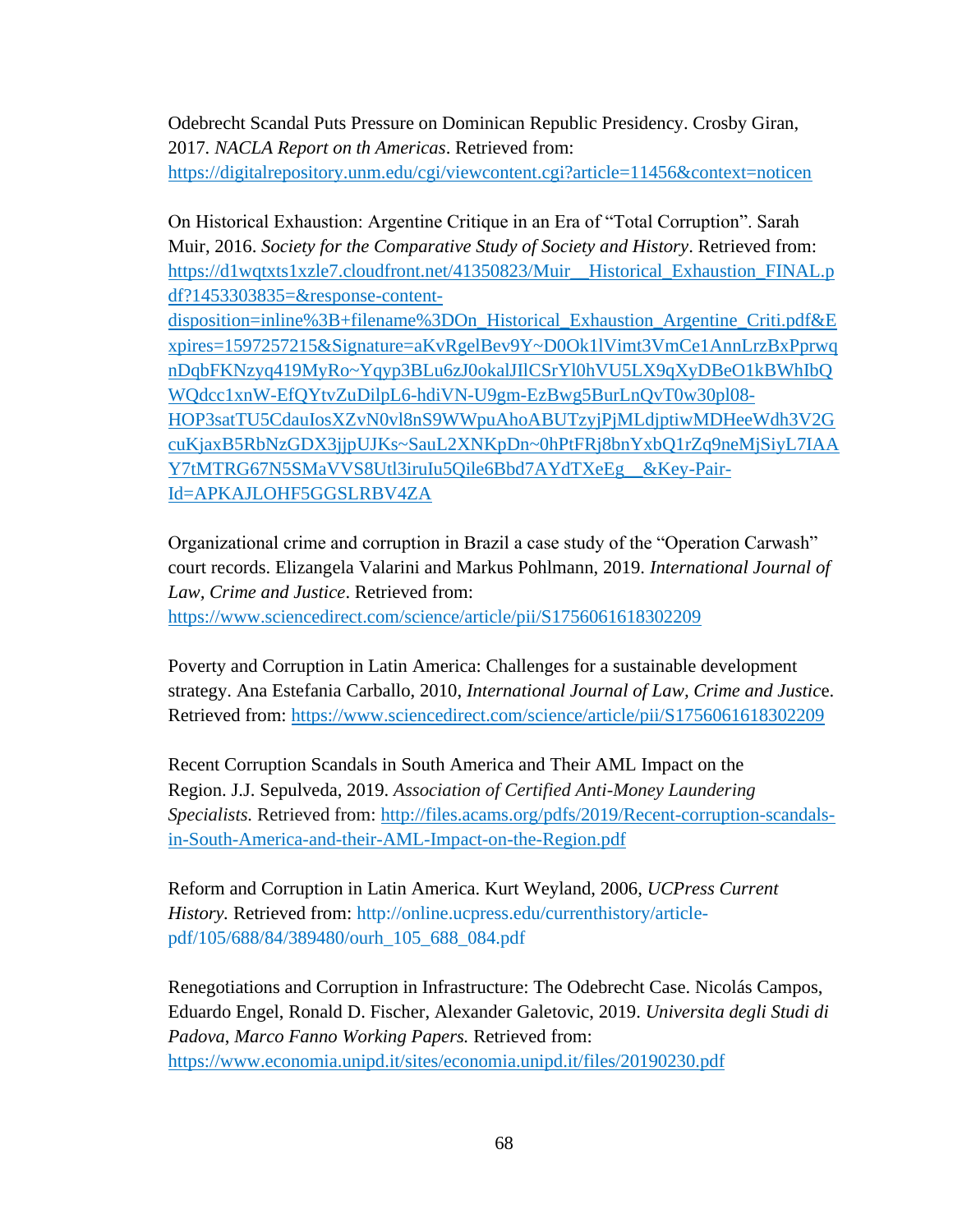New President, Old Problems: Corruption and Organized Crime Keep Peru in Crisis, Christoph Heuser, 2018. *GIGA Focus Latin America.* Retrieved from: [https://www.ssoar.info/ssoar/bitstream/handle/document/58004/ssoar-2018-heuser-](https://www.ssoar.info/ssoar/bitstream/handle/document/58004/ssoar-2018-heuser-New_President_Old_Problems_Corruption.pdf?sequence=1&isAllowed=y&lnkname=ssoar-2018-heuser-New_President_Old_Problems_Corruption.pdf)[New\\_President\\_Old\\_Problems\\_Corruption.pdf?sequence=1&isAllowed=y&lnkname=ss](https://www.ssoar.info/ssoar/bitstream/handle/document/58004/ssoar-2018-heuser-New_President_Old_Problems_Corruption.pdf?sequence=1&isAllowed=y&lnkname=ssoar-2018-heuser-New_President_Old_Problems_Corruption.pdf) [oar-2018-heuser-New\\_President\\_Old\\_Problems\\_Corruption.pdf](https://www.ssoar.info/ssoar/bitstream/handle/document/58004/ssoar-2018-heuser-New_President_Old_Problems_Corruption.pdf?sequence=1&isAllowed=y&lnkname=ssoar-2018-heuser-New_President_Old_Problems_Corruption.pdf)

Systemic Corruption in Brazil: An Autopsy of the Odebrecht Case. Markus Pohlmann, Elizangela Valarini, Maria Trombini, Mario Jorge, 2019. *Journal of Self-regulation and Regulation, Volume 5.* Retrieved from: [https://scholar.google.com/scholar?hl=en&as\\_sdt=0%2C10&q=Systemic+Corruption+in](https://scholar.google.com/scholar?hl=en&as_sdt=0%2C10&q=Systemic+Corruption+in+Brazil%3A+An+Autopsy+of+the+Odebrecht+Case.+&btnG=) [+Brazil%3A+An+Autopsy+of+the+Odebrecht+Case.+&btnG=](https://scholar.google.com/scholar?hl=en&as_sdt=0%2C10&q=Systemic+Corruption+in+Brazil%3A+An+Autopsy+of+the+Odebrecht+Case.+&btnG=)

The Measurement and Impact of Corruption Victimization: Survey Evidence from Latin America. Mitchell A. Seligson, 2005. *Elsevier Ltd. World Development.* Retrieved from: <https://www.sciencedirect.com/science/article/pii/S0305750X05001683>

The social life of corruption in Latin America, Donna M Golstein and K. Drybread, 2018. *Culture, Theory and Critique*. Retrieved from: <https://www.tandfonline.com/doi/full/10.1080/14735784.2018.1531816>

The Socio-Historical Construction of Corruption Examples from Police, Politics and Crime in Argentina. Daniel Míguez, 2012. *Global Journal of Human Social Science History and Anthropology*. Retrieved from:

[https://d1wqtxts1xzle7.cloudfront.net/39522538/1-The-Socio-Historical-](https://d1wqtxts1xzle7.cloudfront.net/39522538/1-The-Socio-Historical-Construction.pdf?1446119937=&response-content-disposition=inline%3B+filename%3DThe_sociohistorical_construction_of_corr.pdf&Expires=1597263891&Signature=dn4DWzxZjB70rCMWFN8OWFprAH8zOdyZxjsbz3cM-t3D4J6YhWp7ni3nj~3CfIb-CuHe8igYkFySJAxt6ST3KAkXnP1Sa3tVT17d4SKo2IkFgh6fXAdT0-mOEz1eUCXVYVkbB9dJgwSvu8BT5lMHxwxNrNqxS1a5r0aLBj5FiJrMDhRie84yxEMlcjAp7eVWzuLKrn6XED40MqSZA2-Lxo7TQXA6ZZtnM8wL44qX1Jijf6p3KLUaYL9UQ5Opswip3QBor4aQi5BHEm9Nmg3dzXjj6dzA2AnlXHZ2~b10dUsNA5JzAhTICv~QFZEBq-SOMD4VbAKD7hlfSHMX~0geYg__&Key-Pair-Id=APKAJLOHF5GGSLRBV4ZA)

[Construction.pdf?1446119937=&response-content-](https://d1wqtxts1xzle7.cloudfront.net/39522538/1-The-Socio-Historical-Construction.pdf?1446119937=&response-content-disposition=inline%3B+filename%3DThe_sociohistorical_construction_of_corr.pdf&Expires=1597263891&Signature=dn4DWzxZjB70rCMWFN8OWFprAH8zOdyZxjsbz3cM-t3D4J6YhWp7ni3nj~3CfIb-CuHe8igYkFySJAxt6ST3KAkXnP1Sa3tVT17d4SKo2IkFgh6fXAdT0-mOEz1eUCXVYVkbB9dJgwSvu8BT5lMHxwxNrNqxS1a5r0aLBj5FiJrMDhRie84yxEMlcjAp7eVWzuLKrn6XED40MqSZA2-Lxo7TQXA6ZZtnM8wL44qX1Jijf6p3KLUaYL9UQ5Opswip3QBor4aQi5BHEm9Nmg3dzXjj6dzA2AnlXHZ2~b10dUsNA5JzAhTICv~QFZEBq-SOMD4VbAKD7hlfSHMX~0geYg__&Key-Pair-Id=APKAJLOHF5GGSLRBV4ZA)

[disposition=inline%3B+filename%3DThe\\_sociohistorical\\_construction\\_of\\_corr.pdf&Ex](https://d1wqtxts1xzle7.cloudfront.net/39522538/1-The-Socio-Historical-Construction.pdf?1446119937=&response-content-disposition=inline%3B+filename%3DThe_sociohistorical_construction_of_corr.pdf&Expires=1597263891&Signature=dn4DWzxZjB70rCMWFN8OWFprAH8zOdyZxjsbz3cM-t3D4J6YhWp7ni3nj~3CfIb-CuHe8igYkFySJAxt6ST3KAkXnP1Sa3tVT17d4SKo2IkFgh6fXAdT0-mOEz1eUCXVYVkbB9dJgwSvu8BT5lMHxwxNrNqxS1a5r0aLBj5FiJrMDhRie84yxEMlcjAp7eVWzuLKrn6XED40MqSZA2-Lxo7TQXA6ZZtnM8wL44qX1Jijf6p3KLUaYL9UQ5Opswip3QBor4aQi5BHEm9Nmg3dzXjj6dzA2AnlXHZ2~b10dUsNA5JzAhTICv~QFZEBq-SOMD4VbAKD7hlfSHMX~0geYg__&Key-Pair-Id=APKAJLOHF5GGSLRBV4ZA) [pires=1597263891&Signature=dn4DWzxZjB70rCMWFN8OWFprAH8zOdyZxjsbz3cM](https://d1wqtxts1xzle7.cloudfront.net/39522538/1-The-Socio-Historical-Construction.pdf?1446119937=&response-content-disposition=inline%3B+filename%3DThe_sociohistorical_construction_of_corr.pdf&Expires=1597263891&Signature=dn4DWzxZjB70rCMWFN8OWFprAH8zOdyZxjsbz3cM-t3D4J6YhWp7ni3nj~3CfIb-CuHe8igYkFySJAxt6ST3KAkXnP1Sa3tVT17d4SKo2IkFgh6fXAdT0-mOEz1eUCXVYVkbB9dJgwSvu8BT5lMHxwxNrNqxS1a5r0aLBj5FiJrMDhRie84yxEMlcjAp7eVWzuLKrn6XED40MqSZA2-Lxo7TQXA6ZZtnM8wL44qX1Jijf6p3KLUaYL9UQ5Opswip3QBor4aQi5BHEm9Nmg3dzXjj6dzA2AnlXHZ2~b10dUsNA5JzAhTICv~QFZEBq-SOMD4VbAKD7hlfSHMX~0geYg__&Key-Pair-Id=APKAJLOHF5GGSLRBV4ZA) [-t3D4J6YhWp7ni3nj~3CfIb-](https://d1wqtxts1xzle7.cloudfront.net/39522538/1-The-Socio-Historical-Construction.pdf?1446119937=&response-content-disposition=inline%3B+filename%3DThe_sociohistorical_construction_of_corr.pdf&Expires=1597263891&Signature=dn4DWzxZjB70rCMWFN8OWFprAH8zOdyZxjsbz3cM-t3D4J6YhWp7ni3nj~3CfIb-CuHe8igYkFySJAxt6ST3KAkXnP1Sa3tVT17d4SKo2IkFgh6fXAdT0-mOEz1eUCXVYVkbB9dJgwSvu8BT5lMHxwxNrNqxS1a5r0aLBj5FiJrMDhRie84yxEMlcjAp7eVWzuLKrn6XED40MqSZA2-Lxo7TQXA6ZZtnM8wL44qX1Jijf6p3KLUaYL9UQ5Opswip3QBor4aQi5BHEm9Nmg3dzXjj6dzA2AnlXHZ2~b10dUsNA5JzAhTICv~QFZEBq-SOMD4VbAKD7hlfSHMX~0geYg__&Key-Pair-Id=APKAJLOHF5GGSLRBV4ZA)

[CuHe8igYkFySJAxt6ST3KAkXnP1Sa3tVT17d4SKo2IkFgh6fXAdT0-](https://d1wqtxts1xzle7.cloudfront.net/39522538/1-The-Socio-Historical-Construction.pdf?1446119937=&response-content-disposition=inline%3B+filename%3DThe_sociohistorical_construction_of_corr.pdf&Expires=1597263891&Signature=dn4DWzxZjB70rCMWFN8OWFprAH8zOdyZxjsbz3cM-t3D4J6YhWp7ni3nj~3CfIb-CuHe8igYkFySJAxt6ST3KAkXnP1Sa3tVT17d4SKo2IkFgh6fXAdT0-mOEz1eUCXVYVkbB9dJgwSvu8BT5lMHxwxNrNqxS1a5r0aLBj5FiJrMDhRie84yxEMlcjAp7eVWzuLKrn6XED40MqSZA2-Lxo7TQXA6ZZtnM8wL44qX1Jijf6p3KLUaYL9UQ5Opswip3QBor4aQi5BHEm9Nmg3dzXjj6dzA2AnlXHZ2~b10dUsNA5JzAhTICv~QFZEBq-SOMD4VbAKD7hlfSHMX~0geYg__&Key-Pair-Id=APKAJLOHF5GGSLRBV4ZA)

[mOEz1eUCXVYVkbB9dJgwSvu8BT5lMHxwxNrNqxS1a5r0aLBj5FiJrMDhRie84yxE](https://d1wqtxts1xzle7.cloudfront.net/39522538/1-The-Socio-Historical-Construction.pdf?1446119937=&response-content-disposition=inline%3B+filename%3DThe_sociohistorical_construction_of_corr.pdf&Expires=1597263891&Signature=dn4DWzxZjB70rCMWFN8OWFprAH8zOdyZxjsbz3cM-t3D4J6YhWp7ni3nj~3CfIb-CuHe8igYkFySJAxt6ST3KAkXnP1Sa3tVT17d4SKo2IkFgh6fXAdT0-mOEz1eUCXVYVkbB9dJgwSvu8BT5lMHxwxNrNqxS1a5r0aLBj5FiJrMDhRie84yxEMlcjAp7eVWzuLKrn6XED40MqSZA2-Lxo7TQXA6ZZtnM8wL44qX1Jijf6p3KLUaYL9UQ5Opswip3QBor4aQi5BHEm9Nmg3dzXjj6dzA2AnlXHZ2~b10dUsNA5JzAhTICv~QFZEBq-SOMD4VbAKD7hlfSHMX~0geYg__&Key-Pair-Id=APKAJLOHF5GGSLRBV4ZA) [MlcjAp7eVWzuLKrn6XED40MqSZA2-](https://d1wqtxts1xzle7.cloudfront.net/39522538/1-The-Socio-Historical-Construction.pdf?1446119937=&response-content-disposition=inline%3B+filename%3DThe_sociohistorical_construction_of_corr.pdf&Expires=1597263891&Signature=dn4DWzxZjB70rCMWFN8OWFprAH8zOdyZxjsbz3cM-t3D4J6YhWp7ni3nj~3CfIb-CuHe8igYkFySJAxt6ST3KAkXnP1Sa3tVT17d4SKo2IkFgh6fXAdT0-mOEz1eUCXVYVkbB9dJgwSvu8BT5lMHxwxNrNqxS1a5r0aLBj5FiJrMDhRie84yxEMlcjAp7eVWzuLKrn6XED40MqSZA2-Lxo7TQXA6ZZtnM8wL44qX1Jijf6p3KLUaYL9UQ5Opswip3QBor4aQi5BHEm9Nmg3dzXjj6dzA2AnlXHZ2~b10dUsNA5JzAhTICv~QFZEBq-SOMD4VbAKD7hlfSHMX~0geYg__&Key-Pair-Id=APKAJLOHF5GGSLRBV4ZA)

[Lxo7TQXA6ZZtnM8wL44qX1Jijf6p3KLUaYL9UQ5Opswip3QBor4aQi5BHEm9Nmg3](https://d1wqtxts1xzle7.cloudfront.net/39522538/1-The-Socio-Historical-Construction.pdf?1446119937=&response-content-disposition=inline%3B+filename%3DThe_sociohistorical_construction_of_corr.pdf&Expires=1597263891&Signature=dn4DWzxZjB70rCMWFN8OWFprAH8zOdyZxjsbz3cM-t3D4J6YhWp7ni3nj~3CfIb-CuHe8igYkFySJAxt6ST3KAkXnP1Sa3tVT17d4SKo2IkFgh6fXAdT0-mOEz1eUCXVYVkbB9dJgwSvu8BT5lMHxwxNrNqxS1a5r0aLBj5FiJrMDhRie84yxEMlcjAp7eVWzuLKrn6XED40MqSZA2-Lxo7TQXA6ZZtnM8wL44qX1Jijf6p3KLUaYL9UQ5Opswip3QBor4aQi5BHEm9Nmg3dzXjj6dzA2AnlXHZ2~b10dUsNA5JzAhTICv~QFZEBq-SOMD4VbAKD7hlfSHMX~0geYg__&Key-Pair-Id=APKAJLOHF5GGSLRBV4ZA) [dzXjj6dzA2AnlXHZ2~b10dUsNA5JzAhTICv~QFZEBq-](https://d1wqtxts1xzle7.cloudfront.net/39522538/1-The-Socio-Historical-Construction.pdf?1446119937=&response-content-disposition=inline%3B+filename%3DThe_sociohistorical_construction_of_corr.pdf&Expires=1597263891&Signature=dn4DWzxZjB70rCMWFN8OWFprAH8zOdyZxjsbz3cM-t3D4J6YhWp7ni3nj~3CfIb-CuHe8igYkFySJAxt6ST3KAkXnP1Sa3tVT17d4SKo2IkFgh6fXAdT0-mOEz1eUCXVYVkbB9dJgwSvu8BT5lMHxwxNrNqxS1a5r0aLBj5FiJrMDhRie84yxEMlcjAp7eVWzuLKrn6XED40MqSZA2-Lxo7TQXA6ZZtnM8wL44qX1Jijf6p3KLUaYL9UQ5Opswip3QBor4aQi5BHEm9Nmg3dzXjj6dzA2AnlXHZ2~b10dUsNA5JzAhTICv~QFZEBq-SOMD4VbAKD7hlfSHMX~0geYg__&Key-Pair-Id=APKAJLOHF5GGSLRBV4ZA)

[SOMD4VbAKD7hlfSHMX~0geYg\\_\\_&Key-Pair-Id=APKAJLOHF5GGSLRBV4ZA](https://d1wqtxts1xzle7.cloudfront.net/39522538/1-The-Socio-Historical-Construction.pdf?1446119937=&response-content-disposition=inline%3B+filename%3DThe_sociohistorical_construction_of_corr.pdf&Expires=1597263891&Signature=dn4DWzxZjB70rCMWFN8OWFprAH8zOdyZxjsbz3cM-t3D4J6YhWp7ni3nj~3CfIb-CuHe8igYkFySJAxt6ST3KAkXnP1Sa3tVT17d4SKo2IkFgh6fXAdT0-mOEz1eUCXVYVkbB9dJgwSvu8BT5lMHxwxNrNqxS1a5r0aLBj5FiJrMDhRie84yxEMlcjAp7eVWzuLKrn6XED40MqSZA2-Lxo7TQXA6ZZtnM8wL44qX1Jijf6p3KLUaYL9UQ5Opswip3QBor4aQi5BHEm9Nmg3dzXjj6dzA2AnlXHZ2~b10dUsNA5JzAhTICv~QFZEBq-SOMD4VbAKD7hlfSHMX~0geYg__&Key-Pair-Id=APKAJLOHF5GGSLRBV4ZA)

Thousands of Panamanians March Against Corruption in Wake of Odebrecht Scandal. Louisa Reynolds, 2011. *Latin American & Iberian Institute*. Retrieved from: <https://digitalrepository.unm.edu/cgi/viewcontent.cgi?article=11414&context=noticen>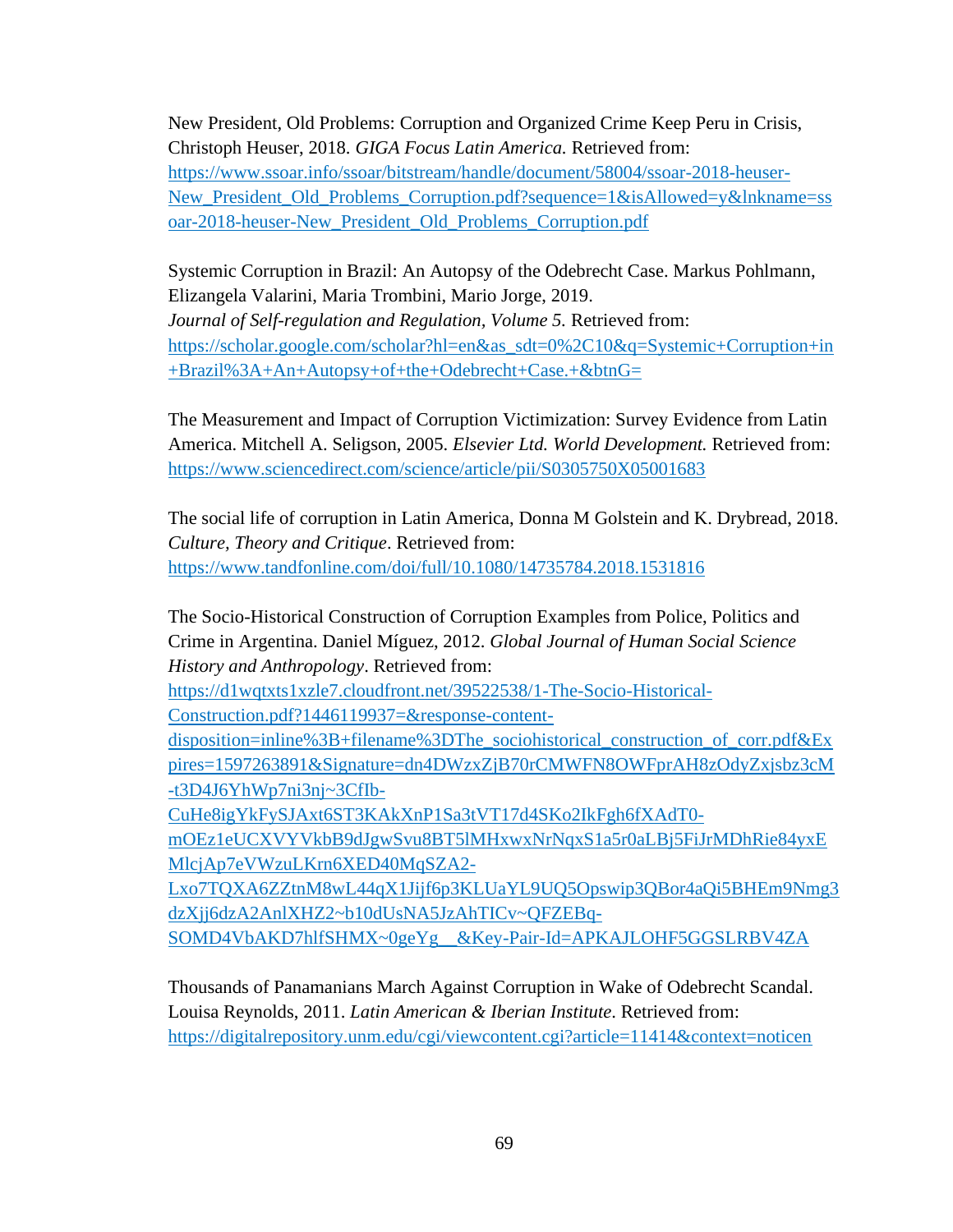Un Análisis del Costo económico de los "Cuadernos" de la Corrupción en Argentina. Dr. Vicente Humberto Monteverde, 2018. *Revista Internacional Transparencia e Integridad*. Retrieved from: [https://www.gobernabilidadytransparencia.com/2019/10/28/paper-un](https://www.gobernabilidadytransparencia.com/2019/10/28/paper-un-analisis-del-costo-economico-de-los-cuadernos-de-la-corrupcion-en-argentina/)[analisis-del-costo-economico-de-los-cuadernos-de-la-corrupcion-en-argentina/](https://www.gobernabilidadytransparencia.com/2019/10/28/paper-un-analisis-del-costo-economico-de-los-cuadernos-de-la-corrupcion-en-argentina/)

What You Should Know About Megaprojects, and Why: An Overview. Bent Flyvbjerg, 2014. *Project Management Institute*. Retrieved from: [https://www.pmi.org/-](https://www.pmi.org/-/media/pmi/documents/public/pdf/research/research-summaries/flyvbjerg_megaprojects.pdf#:~:text=What%20You%20Should%20Know%20about%20Megaprojects%20and%20Why%3A,presents%20strong%20evidence%20showing%20how%20megaprojects%20usually%20unfold.) [/media/pmi/documents/public/pdf/research/research-](https://www.pmi.org/-/media/pmi/documents/public/pdf/research/research-summaries/flyvbjerg_megaprojects.pdf#:~:text=What%20You%20Should%20Know%20about%20Megaprojects%20and%20Why%3A,presents%20strong%20evidence%20showing%20how%20megaprojects%20usually%20unfold.)

[summaries/flyvbjerg\\_megaprojects.pdf#:~:text=What%20You%20Should%20Know%20](https://www.pmi.org/-/media/pmi/documents/public/pdf/research/research-summaries/flyvbjerg_megaprojects.pdf#:~:text=What%20You%20Should%20Know%20about%20Megaprojects%20and%20Why%3A,presents%20strong%20evidence%20showing%20how%20megaprojects%20usually%20unfold.) [about%20Megaprojects%20and%20Why%3A,presents%20strong%20evidence%20show](https://www.pmi.org/-/media/pmi/documents/public/pdf/research/research-summaries/flyvbjerg_megaprojects.pdf#:~:text=What%20You%20Should%20Know%20about%20Megaprojects%20and%20Why%3A,presents%20strong%20evidence%20showing%20how%20megaprojects%20usually%20unfold.) [ing%20how%20megaprojects%20usually%20unfold.](https://www.pmi.org/-/media/pmi/documents/public/pdf/research/research-summaries/flyvbjerg_megaprojects.pdf#:~:text=What%20You%20Should%20Know%20about%20Megaprojects%20and%20Why%3A,presents%20strong%20evidence%20showing%20how%20megaprojects%20usually%20unfold.)

## Appendix B (Articles retrieved from FIU Library databases)

Brazil's ANP Authorizes Pre-Salt Oil Drilling by Petrobras. Date: Dec. 2, 2009. Publisher: *States News Service*. Document Type: Brief article. Length: 175 words. Retrieved from: [https://go-gale](https://go-gale-com.ezproxy.fiu.edu/ps/i.do?p=EAIM&u=miam11506&id=GALE%7CA215941631&v=2.1&it=r&sid=ebsco)[com.ezproxy.fiu.edu/ps/i.do?p=EAIM&u=miam11506&id=GALE%7CA215941631&v=](https://go-gale-com.ezproxy.fiu.edu/ps/i.do?p=EAIM&u=miam11506&id=GALE%7CA215941631&v=2.1&it=r&sid=ebsco) [2.1&it=r&sid=ebsco](https://go-gale-com.ezproxy.fiu.edu/ps/i.do?p=EAIM&u=miam11506&id=GALE%7CA215941631&v=2.1&it=r&sid=ebsco) Database: Gale Academic OneFile Select

Brazil's huge corruption scandal is spreading to the rest of Latin America. Author: Simeon Tegel. Date: Feb. 12, 2017. From: The Washington Post. Publisher: *The Washington Post.* Document Type: Article. Length: 685 words. Retrieved from: [https://go-gale](https://go-gale-com.ezproxy.fiu.edu/ps/i.do?p=AONE&u=miam11506&id=GALE|A480907688&v=2.1&it=r&sid=ebsco)[com.ezproxy.fiu.edu/ps/i.do?p=AONE&u=miam11506&id=GALE|A480907688&v=2.1](https://go-gale-com.ezproxy.fiu.edu/ps/i.do?p=AONE&u=miam11506&id=GALE|A480907688&v=2.1&it=r&sid=ebsco) [&it=r&sid=ebsco](https://go-gale-com.ezproxy.fiu.edu/ps/i.do?p=AONE&u=miam11506&id=GALE|A480907688&v=2.1&it=r&sid=ebsco) Database: Gale Academic OneFile Corruption and Government. George Leef, 2018. *Regulation*. Retrieved from: [http://eds.a.ebscohost.com.ezproxy.fiu.edu/eds/pdfviewer/pdfviewer?vid=4&sid=8cb94c](http://eds.a.ebscohost.com.ezproxy.fiu.edu/eds/pdfviewer/pdfviewer?vid=4&sid=8cb94c0f-7027-4329-b838-b8947e936d8f%40sessionmgr4007) [0f-7027-4329-b838-b8947e936d8f%40sessionmgr4007](http://eds.a.ebscohost.com.ezproxy.fiu.edu/eds/pdfviewer/pdfviewer?vid=4&sid=8cb94c0f-7027-4329-b838-b8947e936d8f%40sessionmgr4007) Database: HeinOnline

Corruption, chaos... and hope for the future. Mike Hayes and Cristián Peters, 2016. *International Construction, KHL Group*. Retrieved from: [http://eds.a.ebscohost.com.ezproxy.fiu.edu/eds/pdfviewer/pdfviewer?vid=1&sid=0e7bae](http://eds.a.ebscohost.com.ezproxy.fiu.edu/eds/pdfviewer/pdfviewer?vid=1&sid=0e7bae75-5db7-4353-8e3c-70e4bc2d898c%40sessionmgr4006) [75-5db7-4353-8e3c-70e4bc2d898c%40sessionmgr4006](http://eds.a.ebscohost.com.ezproxy.fiu.edu/eds/pdfviewer/pdfviewer?vid=1&sid=0e7bae75-5db7-4353-8e3c-70e4bc2d898c%40sessionmgr4006) Database: Business Source Complete

Corruption beyond Brazil: Where the Car Wash scandal has splashed across Latin America; The Lava Jato investigation has engulfed Brazil's political class, and it centres on contentious contracts by construction giant Odebrecht that span the continent.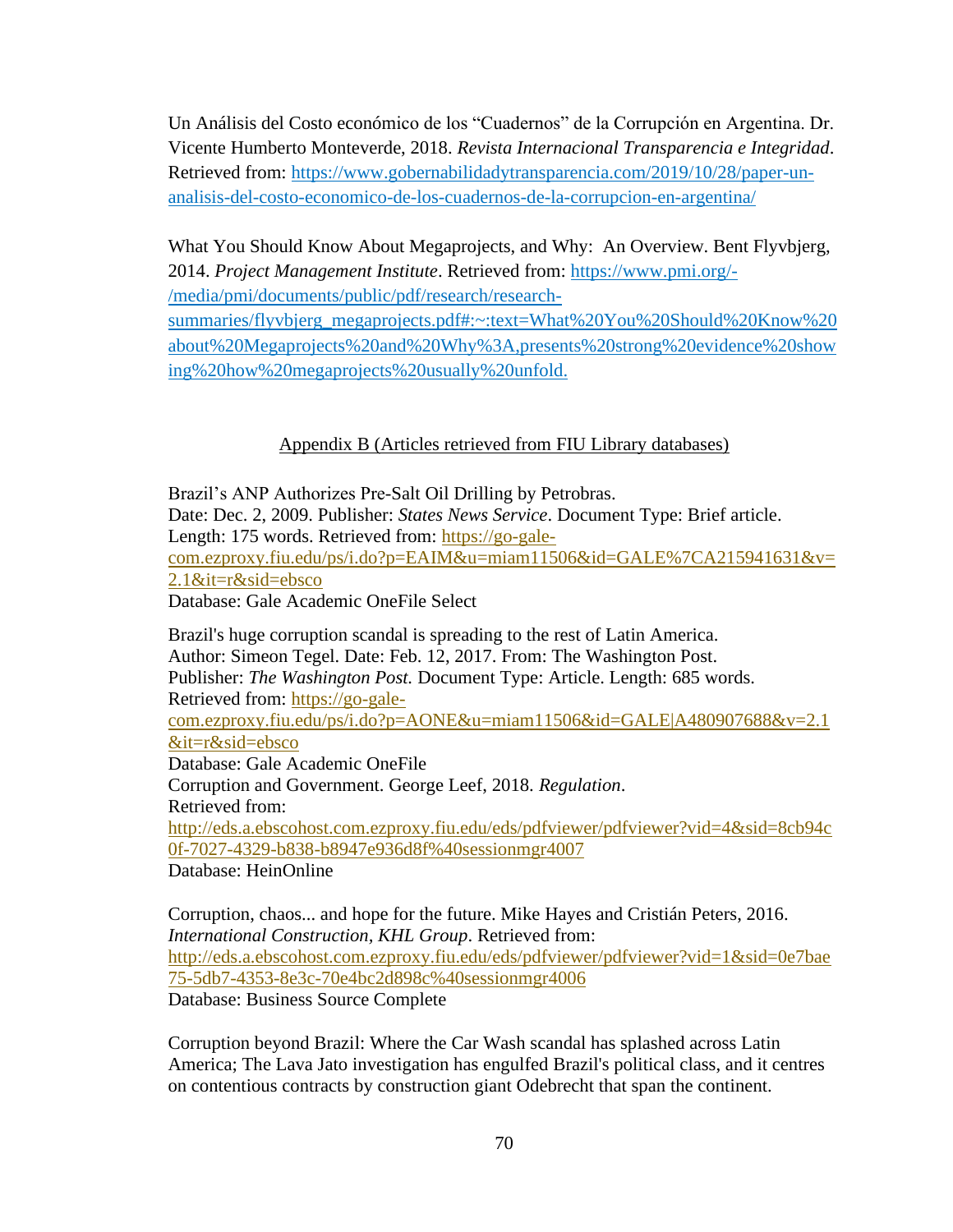Stephanie Nolen maps out how it has affected the firm's business, which national leaders have been implicated and what's at stake. Date: June 8, 2017. From: Globe & Mail (Toronto, Canada). Publisher: CNW Group Ltd. - Globe & Mail. Document Type: Article. Length: 1,320 words. Byline: Stephanie Nolen; Staff. Retrieved from: [http://eds.a.ebscohost.com.ezproxy.fiu.edu/eds/pdfviewer/pdfviewer?vid=1&sid=0e7bae](http://eds.a.ebscohost.com.ezproxy.fiu.edu/eds/pdfviewer/pdfviewer?vid=1&sid=0e7bae75-5db7-4353-8e3c-70e4bc2d898c%40sessionmgr4006) [75-5db7-4353-8e3c-70e4bc2d898c%40sessionmgr4006](http://eds.a.ebscohost.com.ezproxy.fiu.edu/eds/pdfviewer/pdfviewer?vid=1&sid=0e7bae75-5db7-4353-8e3c-70e4bc2d898c%40sessionmgr4006) Database: Gale In Context: Opposing Viewpoints

Corruption in Latin America is hampering development and investment in the construction industry. May 27, 2019. Governance, Risk & Compliance Monitor Worldwide. Retrieved from: [https://infoweb-newsbank](https://infoweb-newsbank-com.ezproxy.fiu.edu/apps/news/document-view?p=WORLDNEWS&docref=news/173AEDC75390E170)[com.ezproxy.fiu.edu/apps/news/document](https://infoweb-newsbank-com.ezproxy.fiu.edu/apps/news/document-view?p=WORLDNEWS&docref=news/173AEDC75390E170)[view?p=WORLDNEWS&docref=news/173AEDC75390E170](https://infoweb-newsbank-com.ezproxy.fiu.edu/apps/news/document-view?p=WORLDNEWS&docref=news/173AEDC75390E170) Database: NewsBank

Corruption, Legitimacy, and Human Rights: The Dialectic of the Relationship. Balakrishnan Rajagopal, 1999. *Connecticut Journal of International Law*. Retrieved from: [http://eds.a.ebscohost.com.ezproxy.fiu.edu/eds/results?vid=5&sid=4ced4ca1-8389-](http://eds.a.ebscohost.com.ezproxy.fiu.edu/eds/results?vid=5&sid=4ced4ca1-8389-4fa0-8721-690606d868f7%40sdc-v-sessmgr03&bquery=Corruption%2c+Legitimacy%2c+and+Human+Rights%3a+The+Dialectic+of+the+Relationship.&bdata=JmNsaTA9RlQxJmNsdjA9WSZ0eXBlPTAmc2VhcmNoTW9kZT1BbmQmc2l0ZT1lZHMtbGl2ZQ%3d%3d) [4fa0-8721-690606d868f7%40sdc-v-](http://eds.a.ebscohost.com.ezproxy.fiu.edu/eds/results?vid=5&sid=4ced4ca1-8389-4fa0-8721-690606d868f7%40sdc-v-sessmgr03&bquery=Corruption%2c+Legitimacy%2c+and+Human+Rights%3a+The+Dialectic+of+the+Relationship.&bdata=JmNsaTA9RlQxJmNsdjA9WSZ0eXBlPTAmc2VhcmNoTW9kZT1BbmQmc2l0ZT1lZHMtbGl2ZQ%3d%3d)

[sessmgr03&bquery=Corruption%2c+Legitimacy%2c+and+Human+Rights%3a+The+Dia](http://eds.a.ebscohost.com.ezproxy.fiu.edu/eds/results?vid=5&sid=4ced4ca1-8389-4fa0-8721-690606d868f7%40sdc-v-sessmgr03&bquery=Corruption%2c+Legitimacy%2c+and+Human+Rights%3a+The+Dialectic+of+the+Relationship.&bdata=JmNsaTA9RlQxJmNsdjA9WSZ0eXBlPTAmc2VhcmNoTW9kZT1BbmQmc2l0ZT1lZHMtbGl2ZQ%3d%3d) [lectic+of+the+Relationship.&bdata=JmNsaTA9RlQxJmNsdjA9WSZ0eXBlPTAmc2Vhc](http://eds.a.ebscohost.com.ezproxy.fiu.edu/eds/results?vid=5&sid=4ced4ca1-8389-4fa0-8721-690606d868f7%40sdc-v-sessmgr03&bquery=Corruption%2c+Legitimacy%2c+and+Human+Rights%3a+The+Dialectic+of+the+Relationship.&bdata=JmNsaTA9RlQxJmNsdjA9WSZ0eXBlPTAmc2VhcmNoTW9kZT1BbmQmc2l0ZT1lZHMtbGl2ZQ%3d%3d) [mNoTW9kZT1BbmQmc2l0ZT1lZHMtbGl2ZQ%3d%3d](http://eds.a.ebscohost.com.ezproxy.fiu.edu/eds/results?vid=5&sid=4ced4ca1-8389-4fa0-8721-690606d868f7%40sdc-v-sessmgr03&bquery=Corruption%2c+Legitimacy%2c+and+Human+Rights%3a+The+Dialectic+of+the+Relationship.&bdata=JmNsaTA9RlQxJmNsdjA9WSZ0eXBlPTAmc2VhcmNoTW9kZT1BbmQmc2l0ZT1lZHMtbGl2ZQ%3d%3d)

Database: Gale OneFile: LegalTrac

Ex-President of Argentina Indicted Again, Now With Her Children. Author: Daniel Politi.

Date: Apr. 5, 2017. From: The New York Times. Publisher: *The New York Times Company*. Document Type: Article. Length: 487 words. Retrieved from: [http://eds.a.ebscohost.com.ezproxy.fiu.edu/eds/results?vid=5&sid=4ced4ca1-8389-4fa0-](http://eds.a.ebscohost.com.ezproxy.fiu.edu/eds/results?vid=5&sid=4ced4ca1-8389-4fa0-8721-690606d868f7%40sdc-v-sessmgr03&bquery=Corruption%2c+Legitimacy%2c+and+Human+Rights%3a+The+Dialectic+of+the+Relationship.&bdata=JmNsaTA9RlQxJmNsdjA9WSZ0eXBlPTAmc2VhcmNoTW9kZT1BbmQmc2l0ZT1lZHMtbGl2ZQ%3d%3d) [8721-690606d868f7%40sdc-v-](http://eds.a.ebscohost.com.ezproxy.fiu.edu/eds/results?vid=5&sid=4ced4ca1-8389-4fa0-8721-690606d868f7%40sdc-v-sessmgr03&bquery=Corruption%2c+Legitimacy%2c+and+Human+Rights%3a+The+Dialectic+of+the+Relationship.&bdata=JmNsaTA9RlQxJmNsdjA9WSZ0eXBlPTAmc2VhcmNoTW9kZT1BbmQmc2l0ZT1lZHMtbGl2ZQ%3d%3d)

[sessmgr03&bquery=Corruption%2c+Legitimacy%2c+and+Human+Rights%3a+The+Dia](http://eds.a.ebscohost.com.ezproxy.fiu.edu/eds/results?vid=5&sid=4ced4ca1-8389-4fa0-8721-690606d868f7%40sdc-v-sessmgr03&bquery=Corruption%2c+Legitimacy%2c+and+Human+Rights%3a+The+Dialectic+of+the+Relationship.&bdata=JmNsaTA9RlQxJmNsdjA9WSZ0eXBlPTAmc2VhcmNoTW9kZT1BbmQmc2l0ZT1lZHMtbGl2ZQ%3d%3d) [lectic+of+the+Relationship.&bdata=JmNsaTA9RlQxJmNsdjA9WSZ0eXBlPTAmc2Vhc](http://eds.a.ebscohost.com.ezproxy.fiu.edu/eds/results?vid=5&sid=4ced4ca1-8389-4fa0-8721-690606d868f7%40sdc-v-sessmgr03&bquery=Corruption%2c+Legitimacy%2c+and+Human+Rights%3a+The+Dialectic+of+the+Relationship.&bdata=JmNsaTA9RlQxJmNsdjA9WSZ0eXBlPTAmc2VhcmNoTW9kZT1BbmQmc2l0ZT1lZHMtbGl2ZQ%3d%3d) [mNoTW9kZT1BbmQmc2l0ZT1lZHMtbGl2ZQ%3d%3d](http://eds.a.ebscohost.com.ezproxy.fiu.edu/eds/results?vid=5&sid=4ced4ca1-8389-4fa0-8721-690606d868f7%40sdc-v-sessmgr03&bquery=Corruption%2c+Legitimacy%2c+and+Human+Rights%3a+The+Dialectic+of+the+Relationship.&bdata=JmNsaTA9RlQxJmNsdjA9WSZ0eXBlPTAmc2VhcmNoTW9kZT1BbmQmc2l0ZT1lZHMtbGl2ZQ%3d%3d)

Database: Gale Academic OneFile Select

How one company's deep web of corruption took down governments across Latin America. Authors: Lindsay Mayka and Andres Lovon. Date: May 23, 2019. From: Washingtonpost.com. Publisher: The Washington Post. Document Type: Article. Length: 1,032 words. Retrieved from: [https://go-gale-](https://go-gale-com.ezproxy.fiu.edu/ps/i.do?p=AONE&u=miam11506&id=GALE|A586443209&v=2.1&it=r&sid=ebsco)

[com.ezproxy.fiu.edu/ps/i.do?p=AONE&u=miam11506&id=GALE|A586443209&v=2.1](https://go-gale-com.ezproxy.fiu.edu/ps/i.do?p=AONE&u=miam11506&id=GALE|A586443209&v=2.1&it=r&sid=ebsco) [&it=r&sid=ebsco](https://go-gale-com.ezproxy.fiu.edu/ps/i.do?p=AONE&u=miam11506&id=GALE|A586443209&v=2.1&it=r&sid=ebsco)

Database: Gale Academic OneFile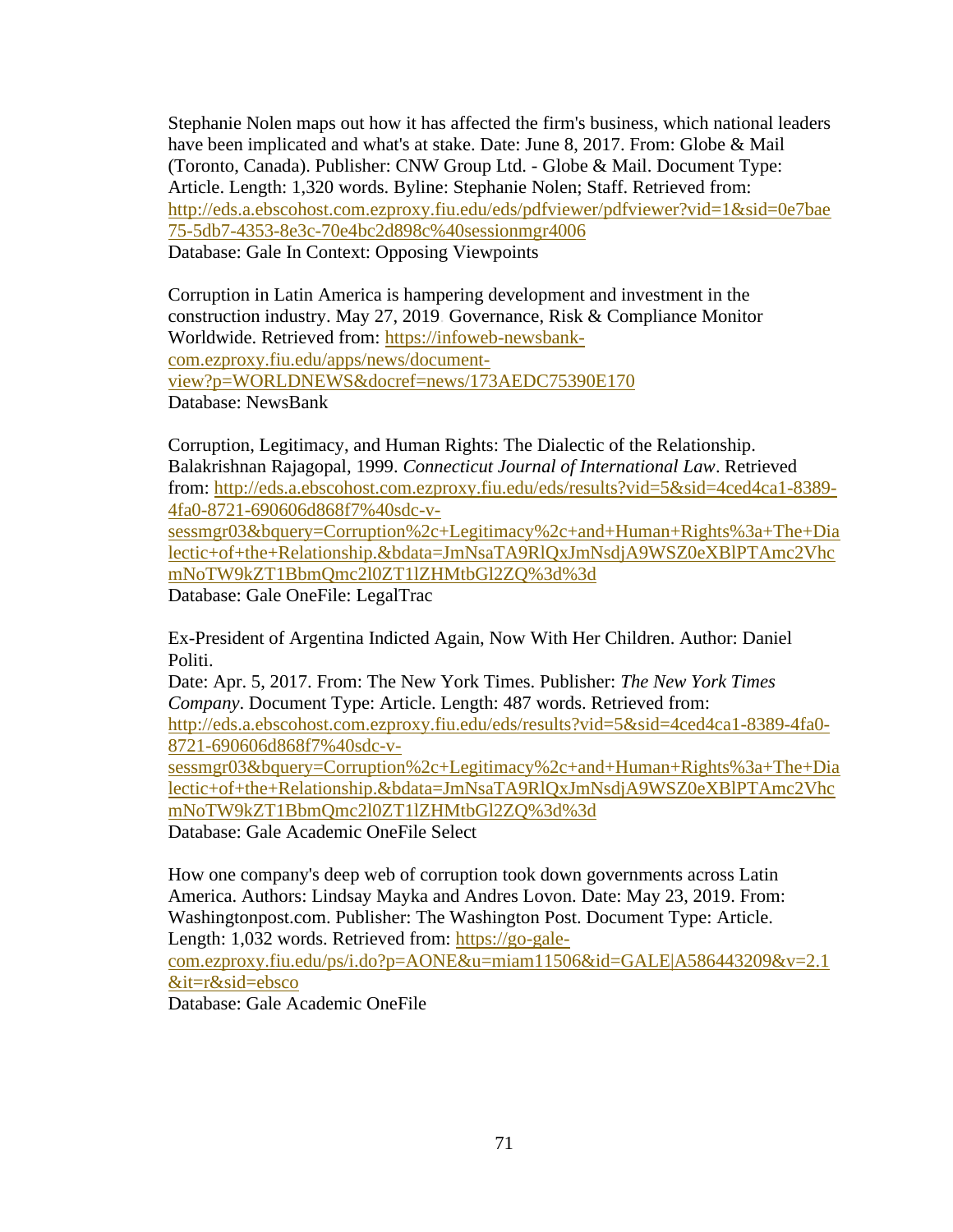Measuring Corruption in Infrastructure: Evidence from Transition and Developing Countries. Charles Kenny. *World Bank*, Washington DC, USA. Final version received August 2007. Retrieved from:

[http://eds.a.ebscohost.com.ezproxy.fiu.edu/eds/pdfviewer/pdfviewer?vid=9&sid=4ced4ca](http://eds.a.ebscohost.com.ezproxy.fiu.edu/eds/pdfviewer/pdfviewer?vid=9&sid=4ced4ca1-8389-4fa0-8721-690606d868f7%40sdc-v-sessmgr03) [1-8389-4fa0-8721-690606d868f7%40sdc-v-sessmgr03](http://eds.a.ebscohost.com.ezproxy.fiu.edu/eds/pdfviewer/pdfviewer?vid=9&sid=4ced4ca1-8389-4fa0-8721-690606d868f7%40sdc-v-sessmgr03)

Database: Humanities Source

Mega-Projects Have Magnified Corruption in Brazil - May 6, 2017, Mario Osava. Inter Press Service (Italy) Retrieved from: [http://www.ipsnews.net/2017/05/mega-projects](http://www.ipsnews.net/2017/05/mega-projects-have-magnified-corruption-in-brazil/)[have-magnified-corruption-in-brazil/](http://www.ipsnews.net/2017/05/mega-projects-have-magnified-corruption-in-brazil/) Database: Gale General OneFile (also: NewsBank)

Perverse Rule: Transgression as Legitimacy Modeling. Received: February 17, 2011. Revised: July 20, 2011 | Accepted: August 15, 2012. Authors: Maite Beramendi, Elena Zubieta, Universidad de Buenos Aires, Argentina. Retrieved from: [http://eds.a.ebscohost.com.ezproxy.fiu.edu/eds/pdfviewer/pdfviewer?vid=1&sid=bb0908](http://eds.a.ebscohost.com.ezproxy.fiu.edu/eds/pdfviewer/pdfviewer?vid=1&sid=bb09081d-e3ca-4fcb-b13b-180de6717185%40sessionmgr4006) [1d-e3ca-4fcb-b13b-180de6717185%40sessionmgr4006](http://eds.a.ebscohost.com.ezproxy.fiu.edu/eds/pdfviewer/pdfviewer?vid=1&sid=bb09081d-e3ca-4fcb-b13b-180de6717185%40sessionmgr4006) Database: SciELO

The Odebrecht Corruption Scandal Is Already Shaking Up Colombia's Presidential Vote. Luke Taylor, January 2, 2018. *World Politics Review*. Retrieved from: [http://eds.a.ebscohost.com.ezproxy.fiu.edu/eds/pdfviewer/pdfviewer?vid=1&sid=355d70](http://eds.a.ebscohost.com.ezproxy.fiu.edu/eds/pdfviewer/pdfviewer?vid=1&sid=355d7075-b477-4aa1-b49a-8f84b80122a3%40sessionmgr4007) [75-b477-4aa1-b49a-8f84b80122a3%40sessionmgr4007](http://eds.a.ebscohost.com.ezproxy.fiu.edu/eds/pdfviewer/pdfviewer?vid=1&sid=355d7075-b477-4aa1-b49a-8f84b80122a3%40sessionmgr4007) Database: Supplemental Index

The Odebrecht Scandal Reveals Latin America's Changing Attitudes on Corruption. Frida Ghitis, March 23, 2017. *World Politics Review*. Retrieved from: [http://eds.a.ebscohost.com.ezproxy.fiu.edu/eds/pdfviewer/pdfviewer?vid=1&sid=f43137](http://eds.a.ebscohost.com.ezproxy.fiu.edu/eds/pdfviewer/pdfviewer?vid=1&sid=f4313744-aaa7-44b5-81c4-b56cd6df891d%40sessionmgr4007) [44-aaa7-44b5-81c4-b56cd6df891d%40sessionmgr4007](http://eds.a.ebscohost.com.ezproxy.fiu.edu/eds/pdfviewer/pdfviewer?vid=1&sid=f4313744-aaa7-44b5-81c4-b56cd6df891d%40sessionmgr4007) Database: Supplemental Index

The mother of all scandals? Corruption in Argentina. June 18, 2011. The Economist (Vol. 399, Issue 8738) Publisher: Economist Intelligence Unit N.A. Incorporated. Document Type: Article. Length: 450 words. Retrieved from: [https://go-gale](https://go-gale-com.ezproxy.fiu.edu/ps/i.do?p=EAIM&u=miam11506&id=GALE|A259016181&v=2.1&it=r&sid=ebsco)[com.ezproxy.fiu.edu/ps/i.do?p=EAIM&u=miam11506&id=GALE|A259016181&v=2.1&](https://go-gale-com.ezproxy.fiu.edu/ps/i.do?p=EAIM&u=miam11506&id=GALE|A259016181&v=2.1&it=r&sid=ebsco) [it=r&sid=ebsco](https://go-gale-com.ezproxy.fiu.edu/ps/i.do?p=EAIM&u=miam11506&id=GALE|A259016181&v=2.1&it=r&sid=ebsco)

Database: Gale Academic OneFile Select

'The Pendulum Has Swung Back': Latin America's Corruption Fight Stalls. Ernesto Londono and Leticia Casado. Dec. 29, 2019. From: The New York Times. Publisher: *The New York Times Company.* Document Type: Article. Length: 1,891 words. Retrieved from: [https://go-gale-](https://go-gale-com.ezproxy.fiu.edu/ps/i.do?p=EAIM&u=miam11506&id=GALE|A610059968&v=2.1&it=r&sid=ebsco)

[com.ezproxy.fiu.edu/ps/i.do?p=EAIM&u=miam11506&id=GALE|A610059968&v=2.1&](https://go-gale-com.ezproxy.fiu.edu/ps/i.do?p=EAIM&u=miam11506&id=GALE|A610059968&v=2.1&it=r&sid=ebsco) [it=r&sid=ebsco](https://go-gale-com.ezproxy.fiu.edu/ps/i.do?p=EAIM&u=miam11506&id=GALE|A610059968&v=2.1&it=r&sid=ebsco)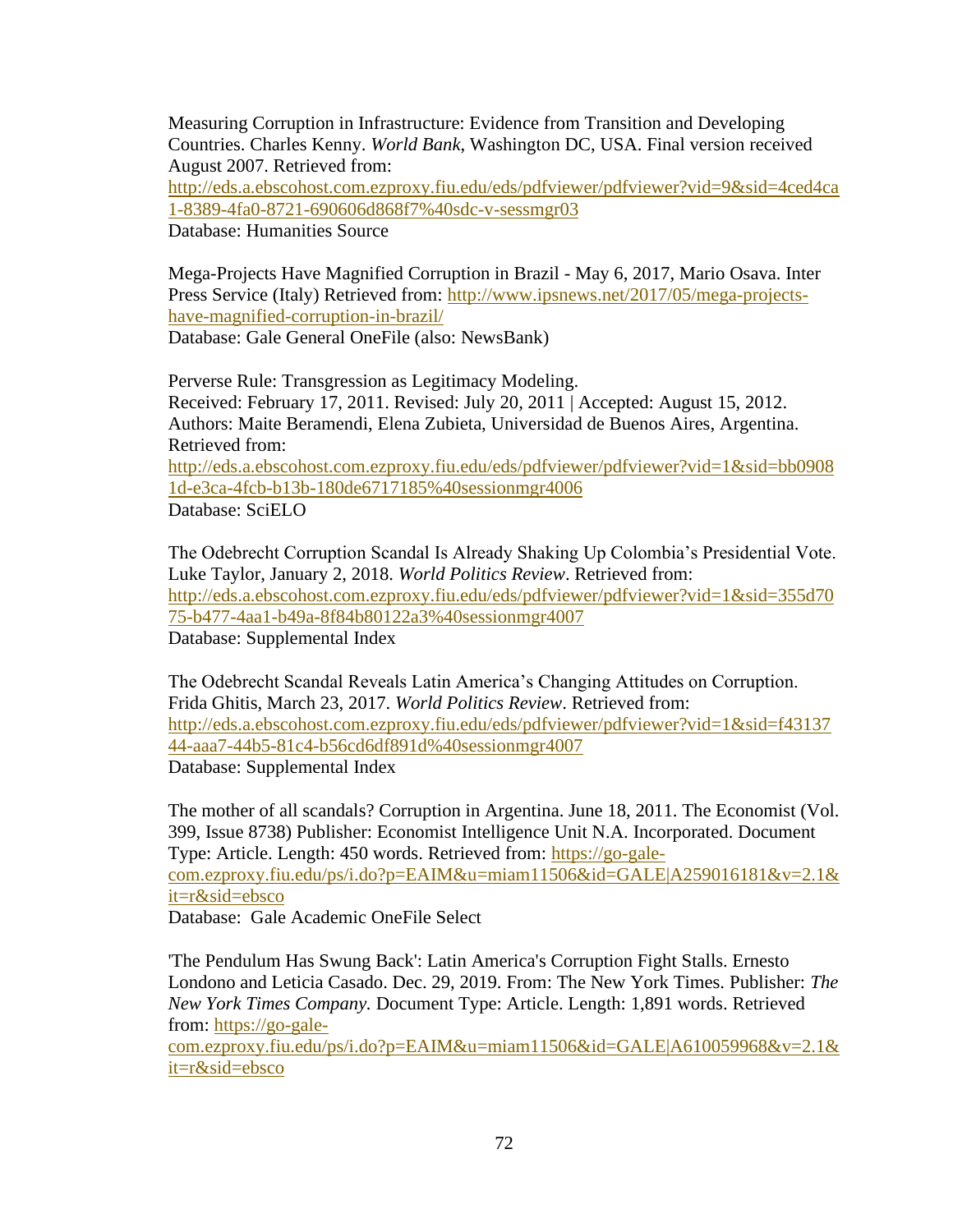Database: Gale Academic OneFile Select

Using Blockchain for Immutable Mediation and Autonomous Governance. Will Hickey, 2019. *Harvard Kennedy School Review*. Retrieved from: [http://eds.a.ebscohost.com.ezproxy.fiu.edu/eds/pdfviewer/pdfviewer?vid=1&sid=53612f](http://eds.a.ebscohost.com.ezproxy.fiu.edu/eds/pdfviewer/pdfviewer?vid=1&sid=53612f3b-5651-49dc-95f6-62c5f9e87809%40sdc-v-sessmgr03) [3b-5651-49dc-95f6-62c5f9e87809%40sdc-v-sessmgr03](http://eds.a.ebscohost.com.ezproxy.fiu.edu/eds/pdfviewer/pdfviewer?vid=1&sid=53612f3b-5651-49dc-95f6-62c5f9e87809%40sdc-v-sessmgr03) Database: Academic Search Complete

## Appendix C: (Additional articles, ordered chronologically)

The Meaning and Measure of State Legitimacy. Bruce Gilley, *European Journal of Political Research*, 2006. Retrieved from: https://ejpr.onlinelibrary.wiley.com/doi/abs/10.1111/j.1475-6765.2006.00307.x

Democracy's Crisis of Legitimacy in Latin America. Terry Gibbs, *NACLA (North American Congress on Latin America, NYU)*, 9/25/2007. Retrieved from: <https://nacla.org/article/democracy%E2%80%99s-crisis-legitimacy-latin-america>

Los Tele-Presidentes: Cerca del Pueblo, Lejos de la Democracia. Oscar Rincón, *Centro de Competencia en Comunicación*, 2008. Retrieved from: [http://library.fes.de/pdf](http://library.fes.de/pdf-files/bueros/c3-comunicacion/07332.pdf)[files/bueros/c3-comunicacion/07332.pdf](http://library.fes.de/pdf-files/bueros/c3-comunicacion/07332.pdf)

Brazil Announces Phase Two of the Growth Acceleration Program. *The World Bank*, 6/6/2011. Retrieved from: [http://blogs.worldbank.org/growth/ar/brazil-announces-phase](http://blogs.worldbank.org/growth/ar/brazil-announces-phase-two-growth-acceleration-program)[two-growth-acceleration-program](http://blogs.worldbank.org/growth/ar/brazil-announces-phase-two-growth-acceleration-program)

10 Cosas que Cambiaron en 10 años de Kirchnerismo en Argentina. Veronica Smink, *BBC News Mundo*, 5/23/2013. Retrieved from: [https://www.bbc.com/mundo/noticias/2013/05/130516\\_argentina\\_diez\\_k\\_vs](https://www.bbc.com/mundo/noticias/2013/05/130516_argentina_diez_k_vs)

La Épica No Es Una Fiesta (El Drama Como Estilo de Comunicación) Adriana Amado, *Fundación Friedrich Ebert Stiftung*, August 2013. Retrieved from: <http://library.fes.de/pdf-files/bueros/la-comunicacion/14242.pdf>

South America – From Granary to Megaprojects of the World, Fabiana Frayssinet, *Inter Press Service*, 2013. Retrieved from: [http://www.ipsnews.net/2013/11/south-america](http://www.ipsnews.net/2013/11/south-america-from-granary-to-megaprojects-for-the-world/)[from-granary-to-megaprojects-for-the-world/](http://www.ipsnews.net/2013/11/south-america-from-granary-to-megaprojects-for-the-world/)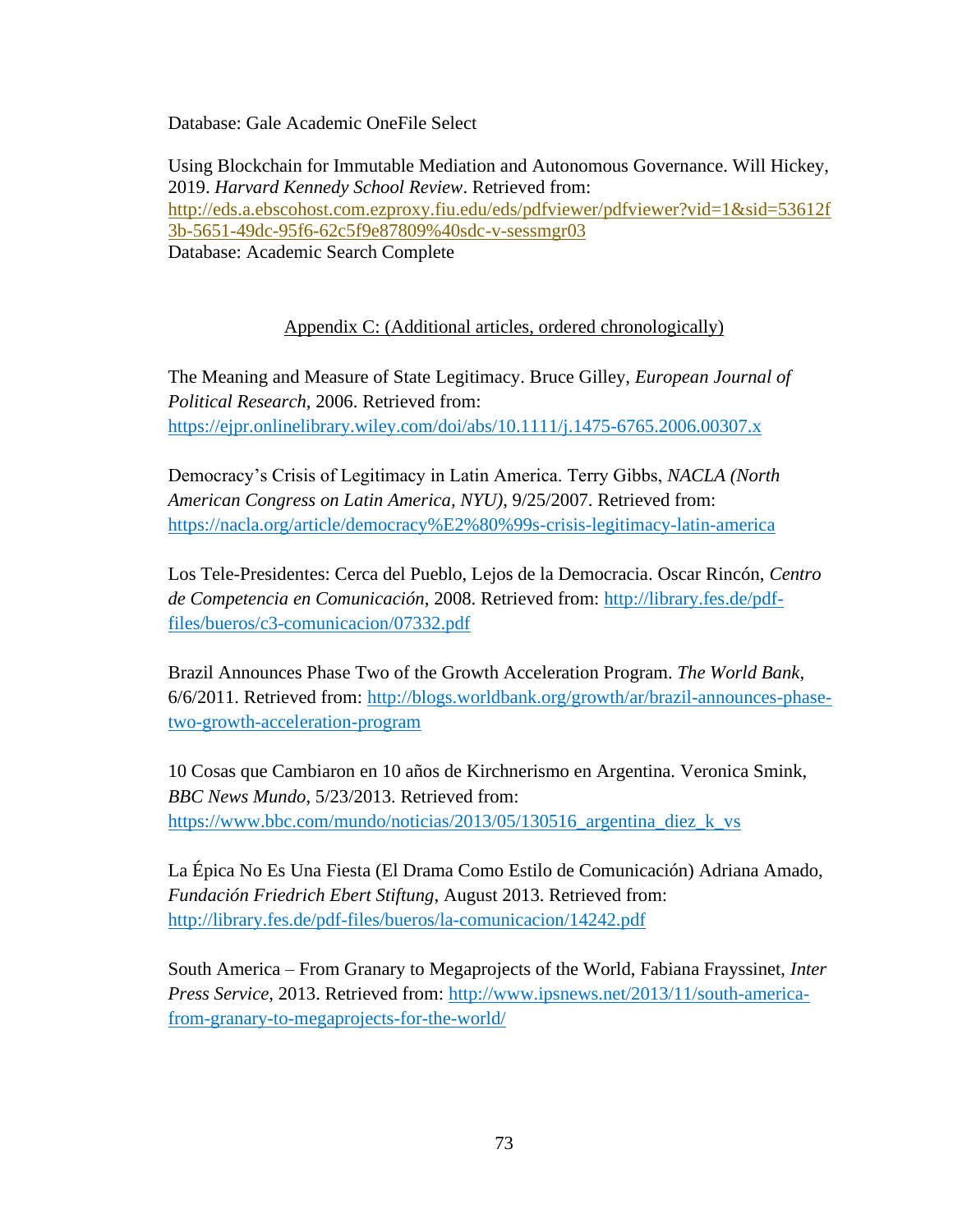Dilma Deverá Terminar Megaobras de Infraestructura. Renán Ramallo and Priscilla Mendes, *G1-Desafios*, 10/27/2014. Retrieved from: [http://g1.globo.com/politica/eleicoes/2014/noticia/2014/10/desafios-dilma-devera-](http://g1.globo.com/politica/eleicoes/2014/noticia/2014/10/desafios-dilma-devera-terminar-megaobras-de-infraestrutura.html)

[terminar-megaobras-de-infraestrutura.html](http://g1.globo.com/politica/eleicoes/2014/noticia/2014/10/desafios-dilma-devera-terminar-megaobras-de-infraestrutura.html)

Accountability and Corruption in Argentina during the Kirchners' Era. Luigi Manzetti, *Latin American Research Review*, 2014. Retrieved from: [https://www.jstor.org/stable/43670178?seq=1#page\\_scan\\_tab\\_contents](https://www.jstor.org/stable/43670178?seq=1#page_scan_tab_contents)

Insfran Sobre Obras en Formosa: "ha sido una decada ganada en serio." Editorial de Economia, *Diario Jornada*, 2/24/2015. Retrieved from: [https://www.diariojornada.com.ar/119748/economia/Insfran\\_sobre\\_obras\\_en\\_Formosa\\_h](https://www.diariojornada.com.ar/119748/economia/Insfran_sobre_obras_en_Formosa_ha_sido_una_decada_ganada_en_serio) [a\\_sido\\_una\\_decada\\_ganada\\_en\\_serio](https://www.diariojornada.com.ar/119748/economia/Insfran_sobre_obras_en_Formosa_ha_sido_una_decada_ganada_en_serio)

Developing Mega Projects Simultaneously: The Brazilean Pre-Salt Case. Goncalvez, Tuzzari, De Olivera, *Offshore Technology Conference*, 5/2015. Retrieved from: <https://www.onepetro.org/conference-paper/OTC-25896-MS>

Se Conoció la Cantidad de Planes Sociales que Hay en Argentina. Editorial, [www.notinor.com,](http://www.notinor.com/) 5/27/2015. Retrieved from: [http://notinor.com/jujuy/se-conocio-la](http://notinor.com/jujuy/se-conocio-la-cantidad-de-planes-sociales-que-hay-en-argentina/)[cantidad-de-planes-sociales-que-hay-en-argentina/](http://notinor.com/jujuy/se-conocio-la-cantidad-de-planes-sociales-que-hay-en-argentina/)

Brazil's Megaprojects, a Short-lived Dream. Mario Osava, *Inter Press Service*, 10/29/2015. Retrieved from: [http://www.ipsnews.net/2015/10/brazils-megaprojects-a](http://www.ipsnews.net/2015/10/brazils-megaprojects-a-short-lived-dream/)[short-lived-dream/](http://www.ipsnews.net/2015/10/brazils-megaprojects-a-short-lived-dream/)

Obras Hídricas y de Saneamiento 2003-2015. Editorial, 2015. Retrieved from: <https://www.cfkargentina.com/obras-hidricas-y-de-saneamiento-2003-2015/>

Democracy and Elections: La Situación de la Independencia Judicial en Argentina. Alvaro Herrero, 11/2/2015. Retrieved from: [https://theglobalamericans.org/2015/11/la](https://theglobalamericans.org/2015/11/la-situacion-de-la-independencia-judicial-en-argentina/)[situacion-de-la-independencia-judicial-en-argentina/](https://theglobalamericans.org/2015/11/la-situacion-de-la-independencia-judicial-en-argentina/)

Former Odebrecht CEO Sentenced in Brazil Kickback Case. Pedro Fonseca, *Reuters*, 3/8/2016. Retrieved from: [https://www.reuters.com/article/us-brazil-corruption](https://www.reuters.com/article/us-brazil-corruption-odebrecht/former-odebrecht-ceo-sentenced-in-brazil-kickback-case-idUSKCN0WA1X8)[odebrecht/former-odebrecht-ceo-sentenced-in-brazil-kickback-case-idUSKCN0WA1X8](https://www.reuters.com/article/us-brazil-corruption-odebrecht/former-odebrecht-ceo-sentenced-in-brazil-kickback-case-idUSKCN0WA1X8)

Corruption, Chaos… and Hope for the Future. Mike Hayes and Cristián Peters, *International Construction*, May 2016. Retrieved from: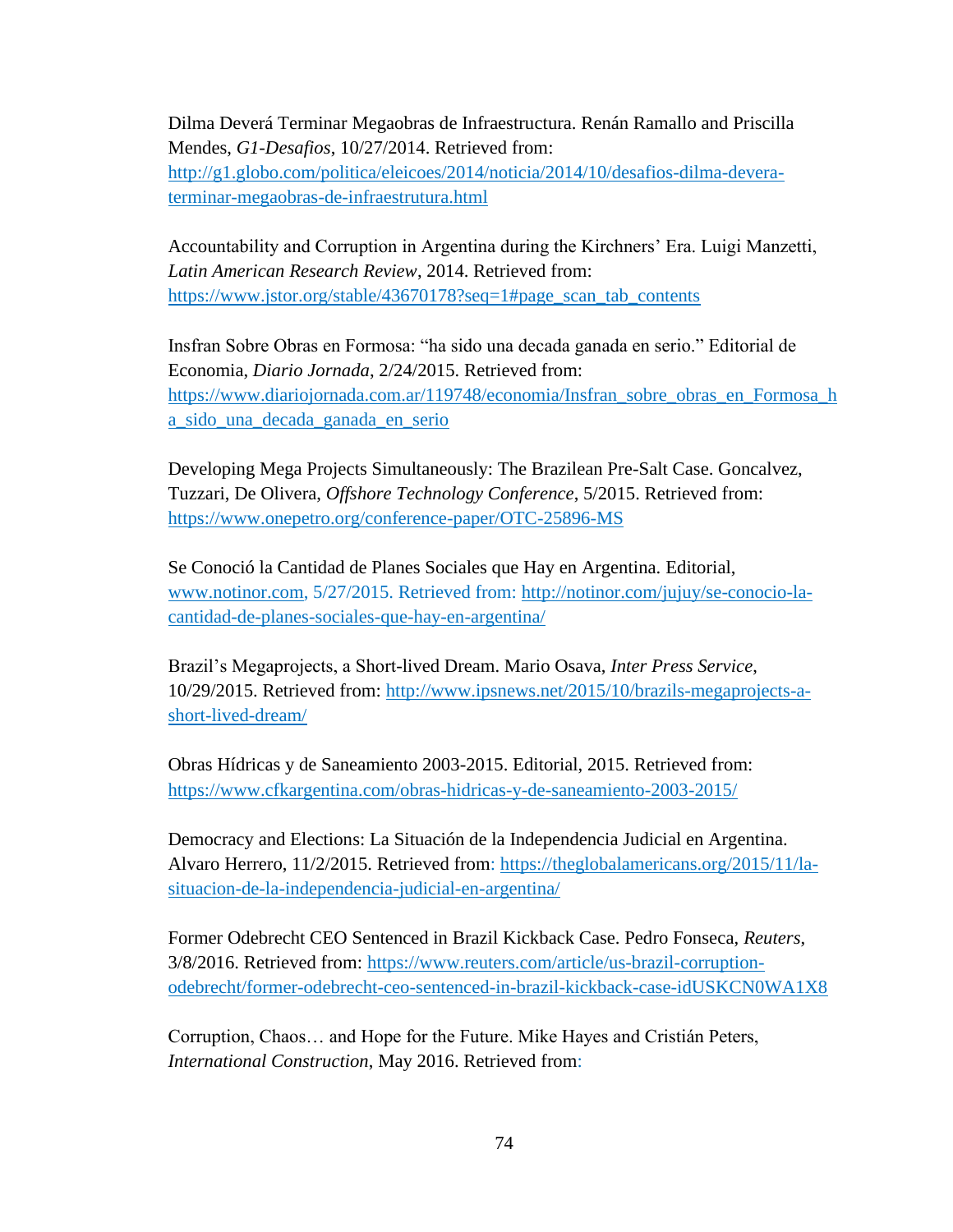[https://www.khl.com/international-construction/international-construction-may-](https://www.khl.com/international-construction/international-construction-may-2016/117701.article)[2016/117701.article](https://www.khl.com/international-construction/international-construction-may-2016/117701.article)

Inversiones de Infraestructura en el Contexto Histórico (1984-2015.) OETEC-ID editorial, 3/11/2016. Retrieved from: <http://www.oetec.org/nota.php?id=%202163&area=%2014>

Olympic Games End Decade of Giant Mega-Projects in Brazil. Mario Osava, *Inter Press Service*, 8/3/2016. Retrieved from: [http://www.ipsnews.net/2016/08/olympic-games-end](http://www.ipsnews.net/2016/08/olympic-games-end-decade-of-giant-mega-projects-in-brazil/)[decade-of-giant-mega-projects-in-brazil/](http://www.ipsnews.net/2016/08/olympic-games-end-decade-of-giant-mega-projects-in-brazil/)

La Corrupción, el Talón de Aquiles de las Democracias Latinoamericanas (Corruption, Achiles Tendon of Latinamerican Democracies.) (2016) *Desarrollando + Ideas*, Llorente y Cuenca. Retrieved from: [https://www.desarrollando-ideas.com/wp](https://www.desarrollando-ideas.com/wp-content/uploads/sites/5/2016/09/160912_DI_informe_Corrupcion_LatAm_ESP.pdf)[content/uploads/sites/5/2016/09/160912\\_DI\\_informe\\_Corrupcion\\_LatAm\\_ESP.pdf](https://www.desarrollando-ideas.com/wp-content/uploads/sites/5/2016/09/160912_DI_informe_Corrupcion_LatAm_ESP.pdf) Corrupción Neoliberal y el Nuevo Indicador "Bolsos" (IBO.) Federico Bernal, *OETEC*, 11/21/2016. Retrieved from: [http://www.ipsnews.net/2016/08/olympic-games-end](http://www.ipsnews.net/2016/08/olympic-games-end-decade-of-giant-mega-projects-in-brazil/)[decade-of-giant-mega-projects-in-brazil/](http://www.ipsnews.net/2016/08/olympic-games-end-decade-of-giant-mega-projects-in-brazil/)

Koimas de la Década Ganada: Las 8 Obras de Odebrecht en Argentina Investigadas. Editorial, *Nexofin*, 12/22/2016. Retrieved from: [https://www.nexofin.com/notas/518664](https://www.nexofin.com/notas/518664-koimas-de-la-decada-ganada-las-8-obras-de-odebrecht-en-argentina-investigadas-n-/) [koimas-de-la-decada-ganada-las-8-obras-de-odebrecht-en-argentina-investigadas-n-/](https://www.nexofin.com/notas/518664-koimas-de-la-decada-ganada-las-8-obras-de-odebrecht-en-argentina-investigadas-n-/)

Las Ocho Obras de Odebrecht en Argentina que Investiga la Justicia. Editorial Diario Perfil. 12/22/2016. Retrieved from: [www.perfil.com/noticias/politica/las-ocho-obras-de](http://www.perfil.com/noticias/politica/las-ocho-obras-de-odebrecht-en-argentina-que-la-justicia-investiga.phtml)[odebrecht-en-argentina-que-la-justicia-investiga.phtml.](http://www.perfil.com/noticias/politica/las-ocho-obras-de-odebrecht-en-argentina-que-la-justicia-investiga.phtml)

Reconstrucción de la Refinería de Coke de YPF en Ensenada. *Unidad Ciudadana*, 2016. Retrieved from:<https://cfkargentina.com/ypf-coke-la-plata-nuevos-equipos/>

Odebrecht Revela la Corrupción Sistemática en Latinoamerica. Gil Alessi, *El País*, 1/4/2017. Retrieved from: [https://elpais.com/internacional/2017/01/04/america/1483488807\\_369388.html](https://elpais.com/internacional/2017/01/04/america/1483488807_369388.html)

Megaprojects Have Magnified Corruption in Brazil. Mario Osava, *Inter Press Service*, 5/6/2017. Retrieved from: [http://www.ipsnews.net/2017/05/mega-projects-have](http://www.ipsnews.net/2017/05/mega-projects-have-magnified-corruption-in-brazil/)[magnified-corruption-in-brazil/](http://www.ipsnews.net/2017/05/mega-projects-have-magnified-corruption-in-brazil/)

Brivery Scandal Met With Near-Silence in Dominican Republic. Ezequiel Aviú Lopez, *Associated Press*, 5/24/2017. Retrieved from: [https://www.foxnews.com/world/bribery](https://www.foxnews.com/world/bribery-scandal-met-with-near-silence-in-dominican-republic)[scandal-met-with-near-silence-in-dominican-republic](https://www.foxnews.com/world/bribery-scandal-met-with-near-silence-in-dominican-republic)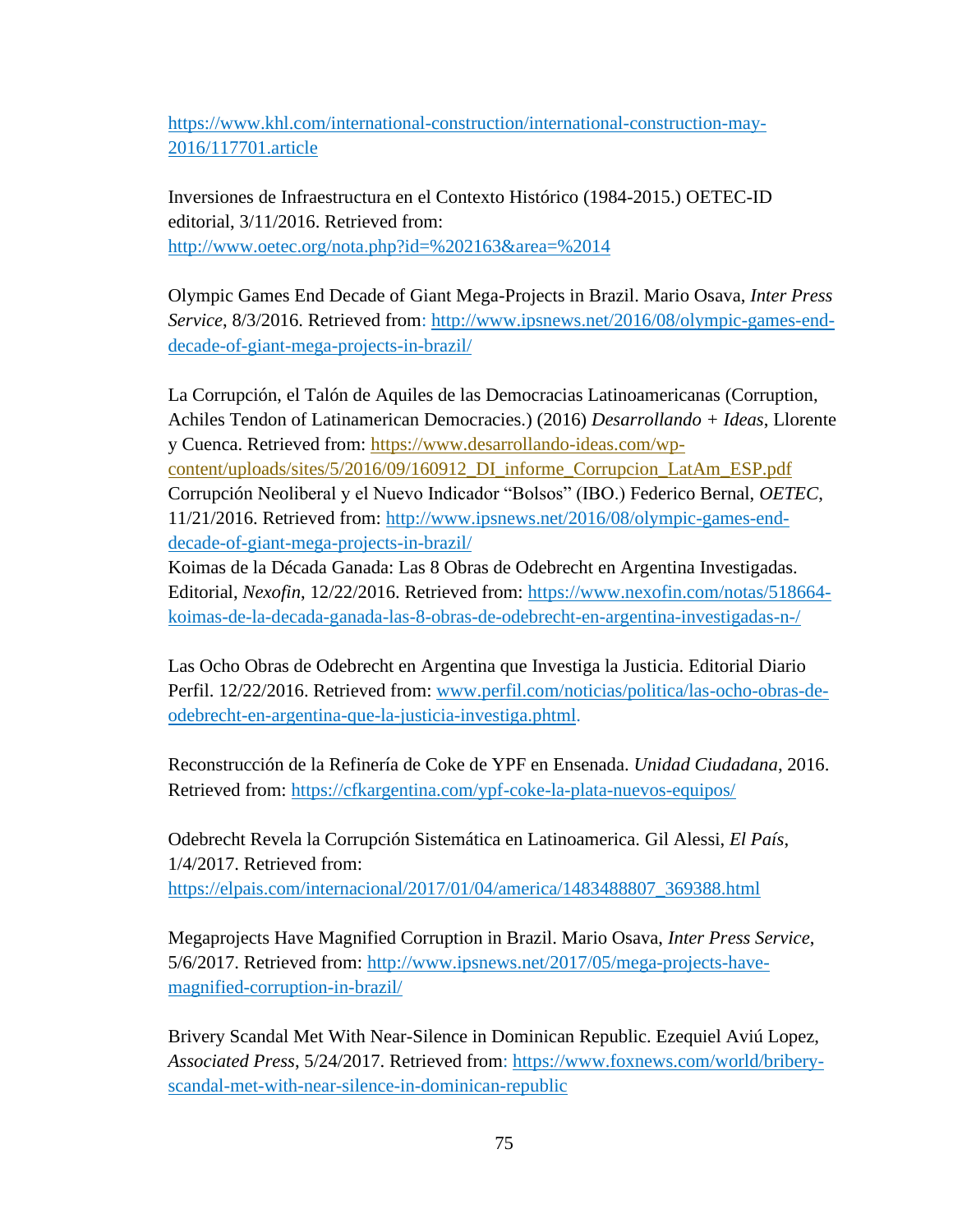O Rombo No BNDES Com As Obras No Exterior. Jonas Gomes da Silva, 6/30/2017. Retrieved from: [https://politica.estadao.com.br/blogs/fausto-macedo/o-rombo-no-bndes](https://politica.estadao.com.br/blogs/fausto-macedo/o-rombo-no-bndes-com-as-obras-no-exterior/)[com-as-obras-no-exterior/](https://politica.estadao.com.br/blogs/fausto-macedo/o-rombo-no-bndes-com-as-obras-no-exterior/)

The Odebrecht Corruption Scandal Is Already Shaking Up Colombia's Presidential Vote. Luke Taylor, *World Politics Review*, 1/2/2018. Retrieved from: [https://www.worldpoliticsreview.com/articles/23897/the-odebrecht-corruption-scandal](https://www.worldpoliticsreview.com/articles/23897/the-odebrecht-corruption-scandal-is-already-shaking-up-colombia-s-presidential-vote)[is-already-shaking-up-colombia-s-presidential-vote](https://www.worldpoliticsreview.com/articles/23897/the-odebrecht-corruption-scandal-is-already-shaking-up-colombia-s-presidential-vote)

Argentina Improves Its Anti-Corruption Ranking. Politics. *The Economist*. 2/28/2018. Retrieved from:

[http://country.eiu.com/article.aspx?articleid=1166477300&Country=Argentina&topic=P](http://country.eiu.com/article.aspx?articleid=1166477300&Country=Argentina&topic=Politics&subtopi_3) [olitics&subtopi\\_3](http://country.eiu.com/article.aspx?articleid=1166477300&Country=Argentina&topic=Politics&subtopi_3)

What Odebrecht Tells Us About Corruption In Latin America. Home/News, *LatAm Investor*, 4/9/2018. Retrieved from: [http://latam-investor.com/2018/04/odebrecht-bribed](http://latam-investor.com/2018/04/odebrecht-bribed-region/)[region/#](http://latam-investor.com/2018/04/odebrecht-bribed-region/)

Prófugos y Detenidos: Estos Son los Empresarios Salpicados por el "Lava Jato" Argentino. Vido Baratta, *Sputnik Mundo*, 8/3/2018. Retrieved from: [https://mundo.sputniknews.com/america-latina/201808031080900250-lava-jato](https://mundo.sputniknews.com/america-latina/201808031080900250-lava-jato-argentina-corrupcion-vido-baratta-coimas/)[argentina-corrupcion-vido-baratta-coimas/](https://mundo.sputniknews.com/america-latina/201808031080900250-lava-jato-argentina-corrupcion-vido-baratta-coimas/)

La Construccion, Madre de la Corrupcion Latinoamericana. Facundo Sonatti, *Sputnik Mundo,* 8/4/2018. Retrieved from: [https://mundo.sputniknews.com/radio\\_contante\\_y\\_sonante/201808041080932306](https://mundo.sputniknews.com/radio_contante_y_sonante/201808041080932306-construcciones-cuadernos-argentina/) [construcciones-cuadernos-argentina/](https://mundo.sputniknews.com/radio_contante_y_sonante/201808041080932306-construcciones-cuadernos-argentina/)

Los Efectos de la Corrupcion en las Empresas y los Contratos de la Obra Pública. (The Effects of Corruption in Companies and Contracts of Public Work.) Marcelo Saleme, 8/15/2018. *Infobae.* Retrieved from: [https://www.infobae.com/opinion/2018/08/15/los](https://www.infobae.com/opinion/2018/08/15/los-efectos-de-la-corrupcion-%20en-las-empresas-y-los-contratos-de-obra-publica/)efectos-de-la-corrupcion- [en-las-empresas-y-los-contratos-de-obra-publica/](https://www.infobae.com/opinion/2018/08/15/los-efectos-de-la-corrupcion-%20en-las-empresas-y-los-contratos-de-obra-publica/)

Muere Alan García: Qué es el Escandalo Odebrecht y Cómo Afecta la Política Latinoamericana. Boris Miranda, *BBC News Mundo*, 4/18/2019. Retrieved from : [https://www.bbc.com/mundo/noticias-america-latina-47969408.](https://www.bbc.com/mundo/noticias-america-latina-47969408)

Where is the Odebrecht Corruption Scandal in Latin America, and Who is Implicated? Blanca Rodriguez Martinez and Blanca Castro, 4/18/2019. Retrieved from: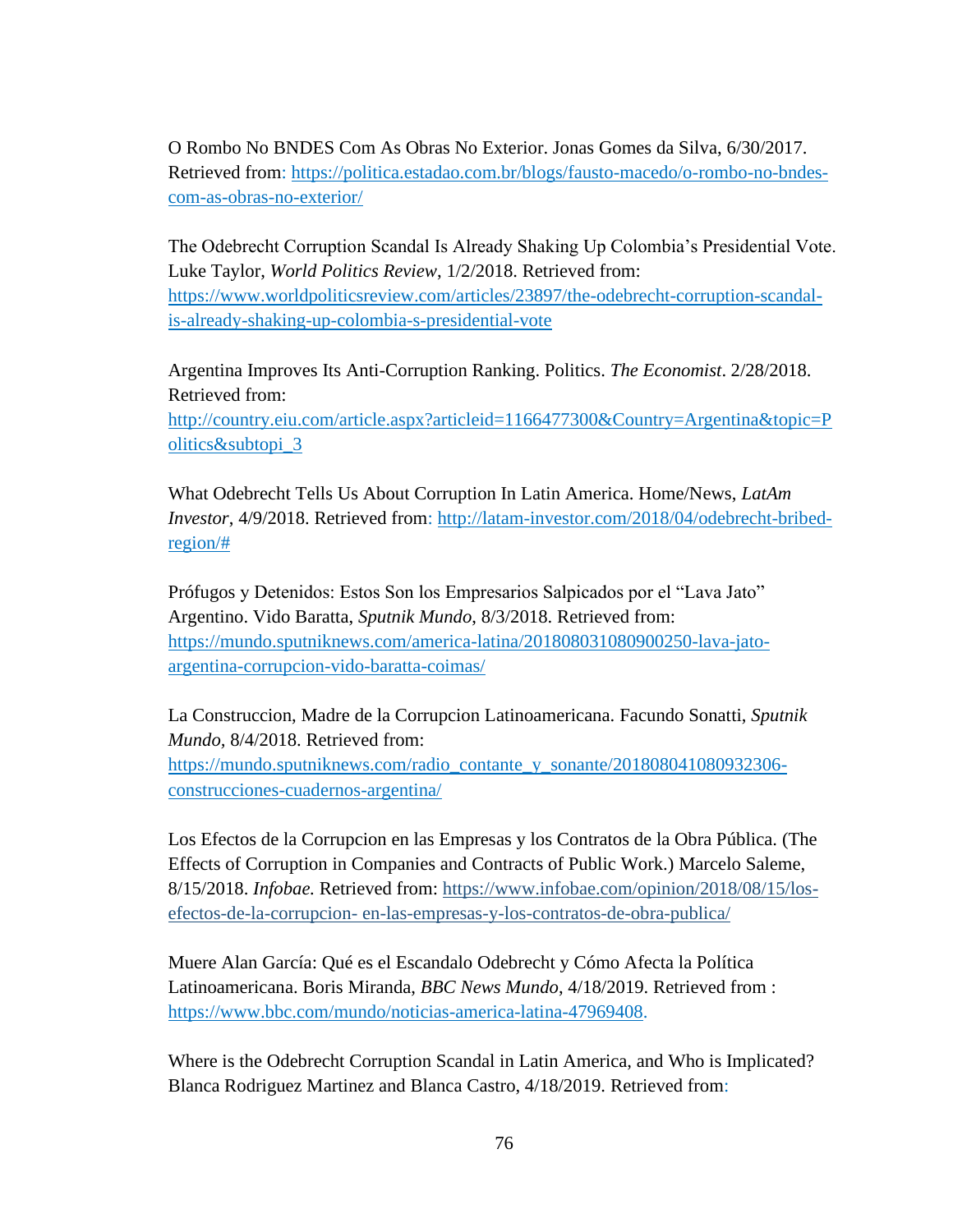[https://www.msn.com/en-za/news/other/what-is-the-odebrecht-corruption-scandal-in](https://www.msn.com/en-za/news/other/what-is-the-odebrecht-corruption-scandal-in-latin-america-and-who-is-implicated/ar-BBW5wiI)[latin-america-and-who-is-implicated/ar-BBW5wiI.](https://www.msn.com/en-za/news/other/what-is-the-odebrecht-corruption-scandal-in-latin-america-and-who-is-implicated/ar-BBW5wiI)

El Populismo Facilita la Corrupcion. Andres Oppenheimer, *La Nación*, 4/24/2019. Retrieved from: [https://www.lanacion.com.ar/opinion/el-populismo-facilita-la](https://www.lanacion.com.ar/opinion/el-populismo-facilita-la-corrupcion-nid2240948)[corrupcion-nid2240948.](https://www.lanacion.com.ar/opinion/el-populismo-facilita-la-corrupcion-nid2240948)

En Paraguay, Antiguo Paraíso de la Corrupción, las Manifestaciones Populares Obtienen Resultados. NY Times Editorial Committee, 7/19/2019. Retrieved from: [www.infobae.com/america/the-new-york-times/2019/05/01/en-paraguay-antiguo-paraiso](http://www.infobae.com/america/the-new-york-times/2019/05/01/en-paraguay-antiguo-paraiso-de-la-corrupcion-las-manifestaciones-populares-obtienen-resultados/)[de-la-corrupcion-las-manifestaciones-populares-obtienen-resultados/.](http://www.infobae.com/america/the-new-york-times/2019/05/01/en-paraguay-antiguo-paraiso-de-la-corrupcion-las-manifestaciones-populares-obtienen-resultados/)

Venezuela: Strong Institutions Needed to Address Organized Crime. Mercedes de Freitas, *Transparency International*, 5/6/2019. Retrieved from: [https://www.transparency.org/news/feature/venezuela\\_strong\\_institutions\\_needed\\_to\\_ad](https://www.transparency.org/news/feature/venezuela_strong_institutions_needed_to_address_organised_crime) [dress\\_organised\\_crime.](https://www.transparency.org/news/feature/venezuela_strong_institutions_needed_to_address_organised_crime)

La Confesion del Contador K: "Llevé Valijas con US\$2 Millones a la Casa de los Padres de Nestor. *Diario Perfil*, 7/19/2019. Retrieved from: [https://www.perfil.com/noticias/politica/la-confesion-del-excontador-k-lleve-valijas-con](https://www.perfil.com/noticias/politica/la-confesion-del-excontador-k-lleve-valijas-con-us2-millones-a-la-casa-de-los-padres-de-nestor.phtml)[us2-millones-a-la-casa-de-los-padres-de-nestor.phtml.](https://www.perfil.com/noticias/politica/la-confesion-del-excontador-k-lleve-valijas-con-us2-millones-a-la-casa-de-los-padres-de-nestor.phtml)

El Camino al Totalitarismo del Sr. Mempo Giardinelli. Armando Ribas, *La Prensa*, 5/19/2019. Retrieved from: [http://www.laprensa.com.ar/476616-El-camino-al](http://www.laprensa.com.ar/476616-El-camino-al-totalitarismo-del-Sr-Mempo-Giardinelli.note.aspx)[totalitarismo-del-Sr-Mempo-Giardinelli.note.aspx.](http://www.laprensa.com.ar/476616-El-camino-al-totalitarismo-del-Sr-Mempo-Giardinelli.note.aspx)

PAC – Programa de Aceleracao do Crescimento. Editorial, 2019. Retrieved from: [https://www.suapesquisa.com/o\\_que\\_e/pac.htm.](https://www.suapesquisa.com/o_que_e/pac.htm)

Programa de Aceleracao de Crescimento (PAC). Editorial, 2019. Retrieved from: [https://www.coladaweb.com/economia/programa-de-aceleracao-de-crescimento-pac.](https://www.coladaweb.com/economia/programa-de-aceleracao-de-crescimento-pac)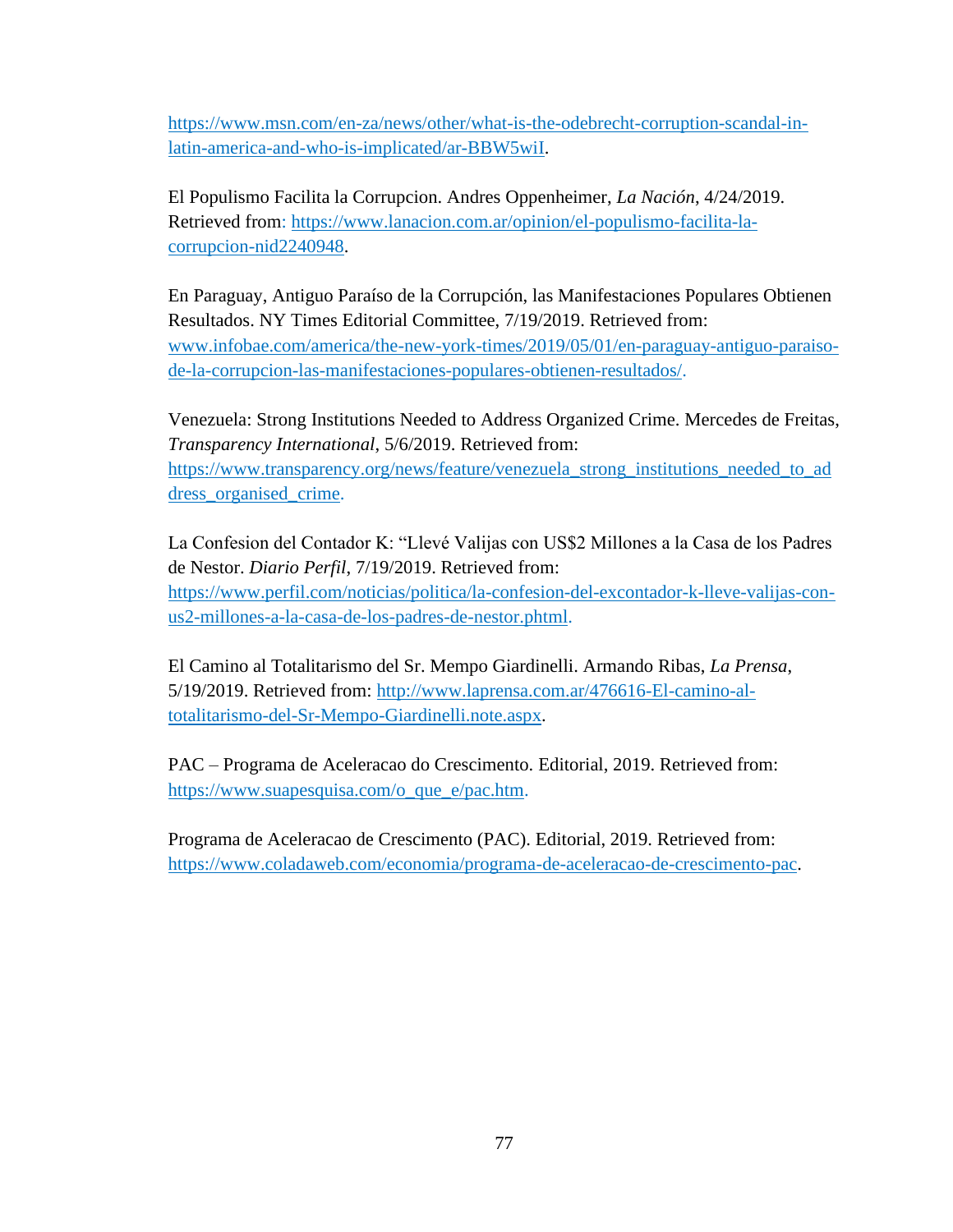| Year | Argentina | <b>Brazil</b> | Colombia | Dominican | Panama | Peru | Chile | Uruguay |
|------|-----------|---------------|----------|-----------|--------|------|-------|---------|
| 2005 | 97        | 62            | 55       | 85        | 65     | 65   | 21    | 32      |
| 2006 | 93        | 70            | 59       | 99        | 84     | 70   | 20    | 28      |
| 2007 | 105       | 72            | 68       | 99        | 94     | 72   | 22    | 25      |
| 2008 | 109       | 80            | 70       | 102       | 85     | 72   | 23    | 23      |
| 2009 | 106       | 75            | 75       | 99        | 84     | 75   | 25    | 25      |
| 2010 | 110       | 69            | 78       | 105       | 78     | 87   | 21    | 24      |
| 2011 | 100       | 73            | 80       | 129       | 86     | 80   | 22    | 20      |
| 2012 | 102       | 69            | 94       | 118       | 83     | 83   | 20    | 20      |
| 2013 | 106       | 72            | 94       | 123       | 102    | 83   | 22    | 19      |
| 2014 | 107       | 69            | 94       | 115       | 94     | 85   | 21    | 21      |
| 2015 | 106       | 76            | 83       | 102       | 72     | 88   | 23    | 21      |

III. Table 3. CPI Ranking 2005-2015

## II. Figure 2. CPI Ranking Evolution



III. Figure 3. CPI Ranking Yearly Comparison

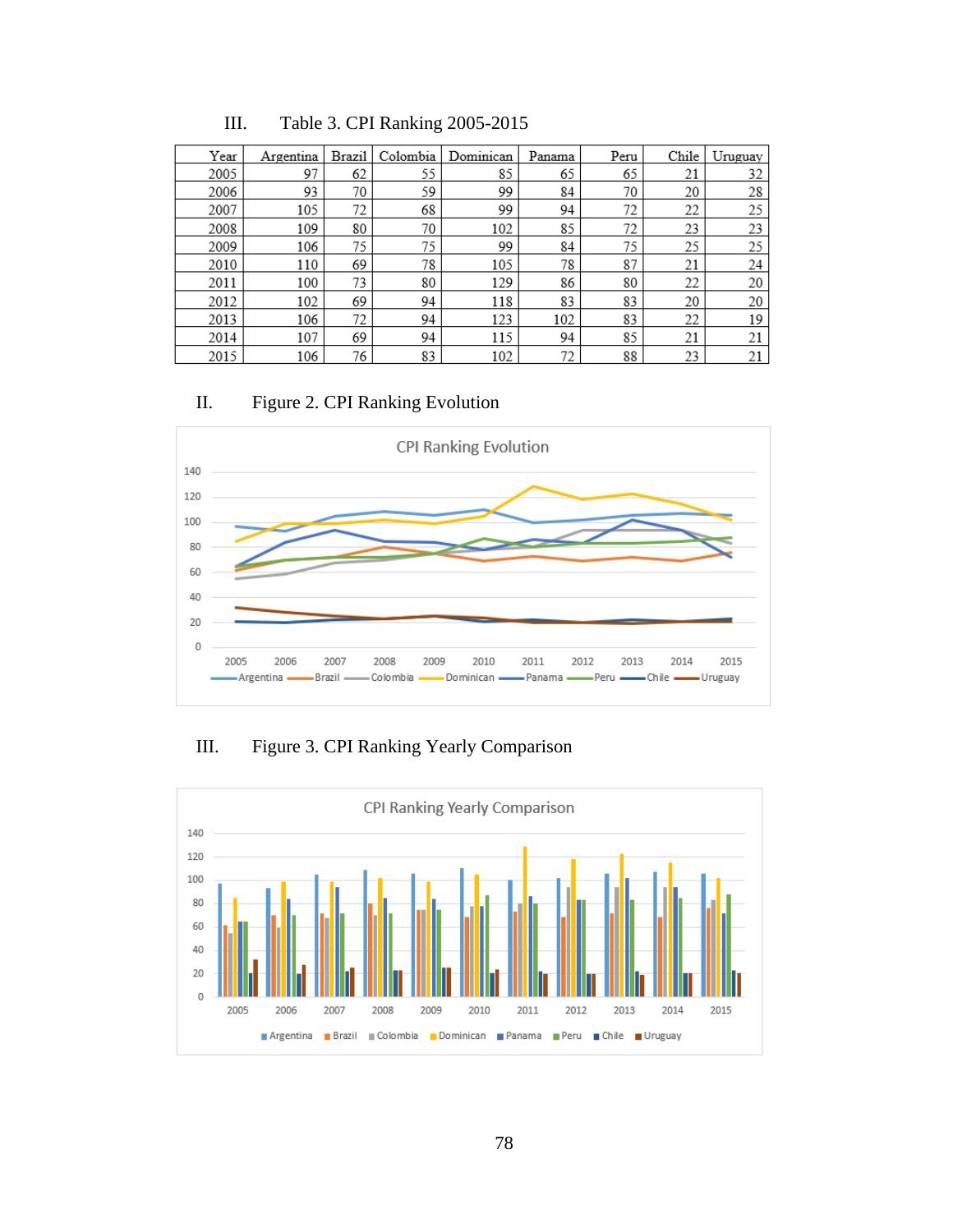| CPI Index | 2005-2015 |        |          |           |        |      |       |         |
|-----------|-----------|--------|----------|-----------|--------|------|-------|---------|
| Year      | Argentina | Brazil | Colombia | Dominican | Panama | Peru | Chile | Uruguay |
| 2005      | 2.8       | 3.7    | 4        | 3         | 3.5    | 3.5  | 7.3   | 5.9     |
| 2006      | 2.9       | 3.3    | 3.9      | 2.8       | 3.1    | 3.3  | 7.3   | 6.4     |
| 2007      | 2.9       | 3.5    | 3.8      | 3         | 3.2    | 3.5  |       | 6.7     |
| 2008      | 2.9       | 3.5    | 3.8      | 3         | 3.4    | 3.6  | 6.9   | 6.9     |
| 2009      | 2.9       | 3.7    | 3.7      | 3         | 3.4    | 3.7  | 6.7   | 6.7     |
| 2010      | 2.9       | 3.7    | 3.5      | 3         | 3.6    | 3.5  | 7.2   | 6.9     |
| 2011      | 3         | 3.8    | 3.4      | 2.6       | 3.3    | 3.4  | 7.2   | 7.2     |
| 2012      | 3.5       | 4.3    | 3.6      | 3.2       | 3.8    | 3.8  | 7.2   | 7.2     |
| 2013      | 3.4       | 4.2    | 3.6      | 2.9       | 3.5    | 3.8  | 7.1   | 7.3     |
| 2014      | 3.4       | 4.3    | 3.7      | 3.2       | 3.7    | 3.8  | 7.3   | 7.3     |
| 2015      | 3.2       | 3.8    | 3.7      | 3.3       | 3.9    | 3.6  | ⇁     | 7.4     |

### IV. Table 4. CPI Index 2005-2015

## IV. Figure 4. CPI Index Evaluation